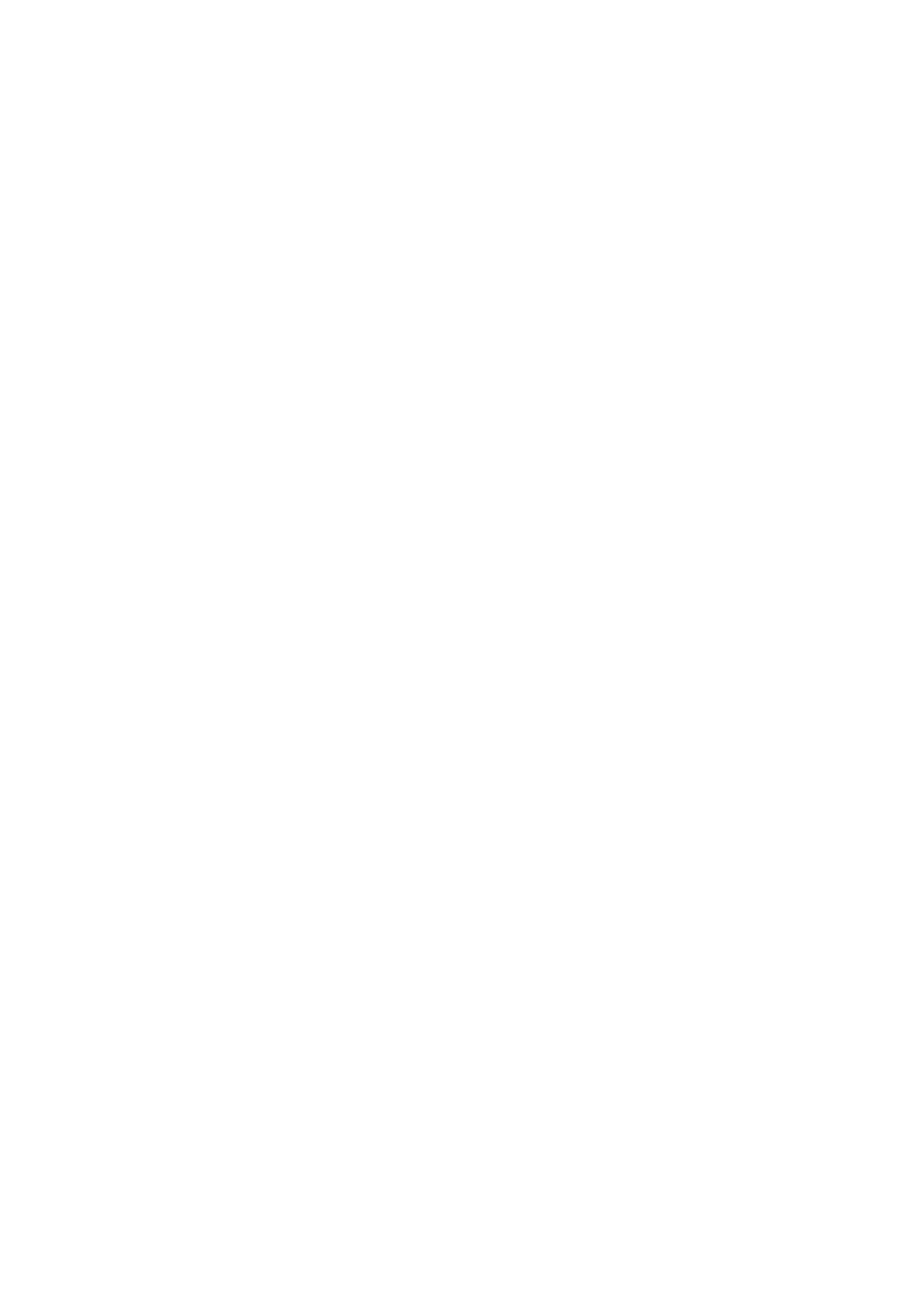CBD Technical Series No. 67

## **Impacts of Marine Debris on Biodiversity: Current Status and Potential Solutions**

*Published by the* Secretariat of the Convention on Biological Diversity

*in collaboration with the* Scientific and Technical Advisory Panel—GEF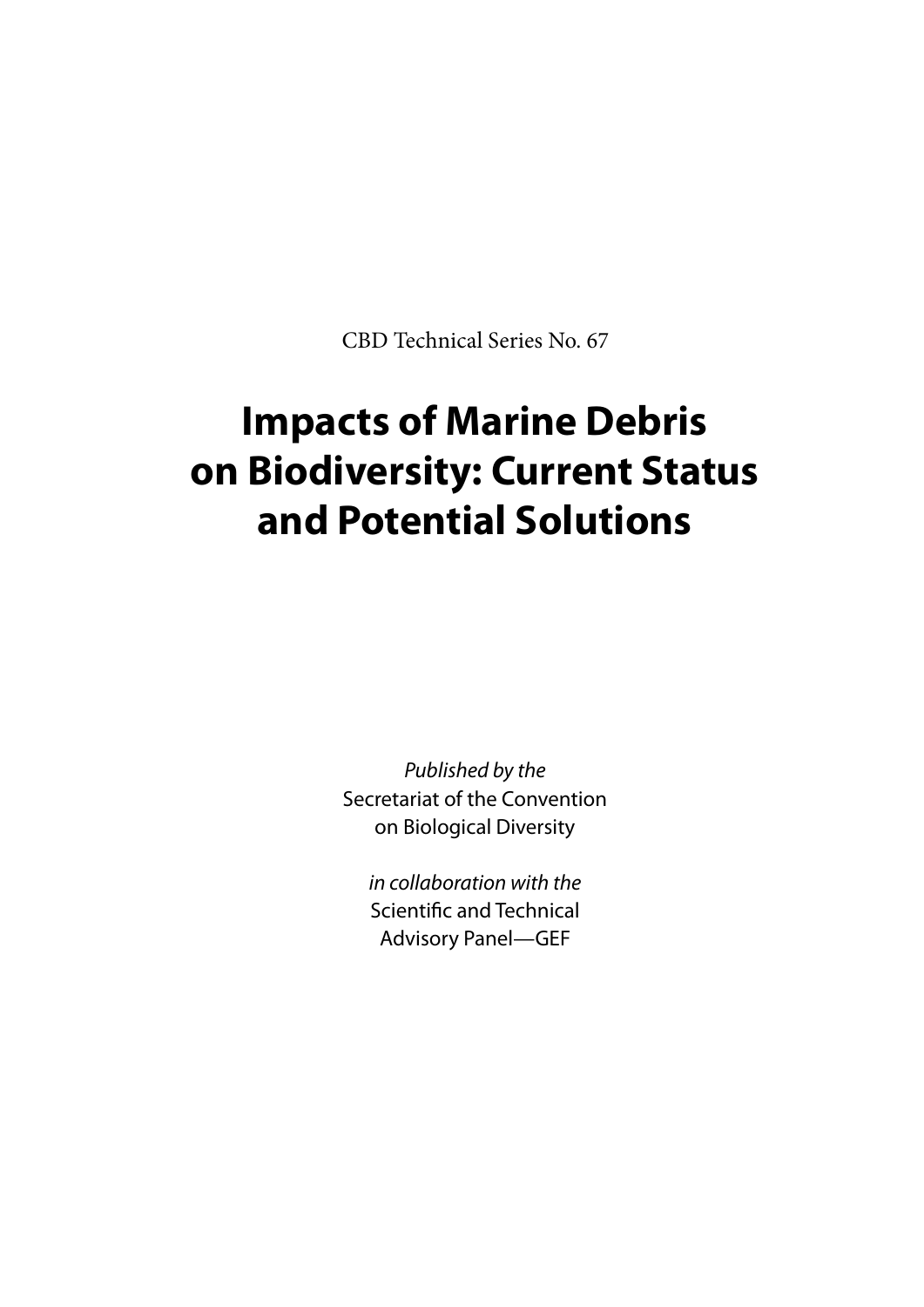Published by the Secretariat of the Convention on Biological Diversity ISBN 92-9225-444-8

Copyright © 2012, Secretariat of the Convention on Biological Diversity

The designations employed and the presentation of material in this publication do not imply the expression of any opinion whatsoever on the part of the Secretariat of the Convention on Biological Diversity concerning the legal status of any country, territory, city or area or of its authorities, or concerning the delimitation of its frontiers or boundaries.

The views reported in this publication do not necessarily represent those of the Convention on Biological Diversity.

This publication may be reproduced for educational or non-profit purposes without special permission from the copyright holders, provided acknowledgement of the source is made. The Secretariat of the Convention would appreciate receiving a copy of any publications that use this document as a source.

#### *Citation*

Secretariat of the Convention on Biological Diversity and the Scientific and Technical Advisory Panel—GEF (2012). *Impacts of Marine Debris on Biodiversity: Current Status and Potential Solutions*, Montreal, Technical Series No. 67, 61 pages.

#### *About STAP*

The Scientific and Technical Advisory Panel comprises seven expert advisers supported by a Secretariat, which are together responsible for connecting the Global Environment Facility to the most up to date, authoritative, and globally representative science. http://www.unep.org/stap

*For further information, please contact:* Secretariat of the Convention on Biological Diversity World Trade Centre 413 St. Jacques Street, Suite 800 Montreal, Quebec, Canada H2Y 1N9 Phone: 1(514) 288 2220 Fax: 1 (514) 288 6588 E-mail: secretariat@cbd.int Website: http://www.cbd.int

Typesetting: Em Dash Design Cover photos courtesy of (top to bottom):

- 1. Fabi Fliervoet on Flickr
- 2. NOAA's National Ocean Service on Flickr
- 3. NOAA's National Ocean Service on Flickr
- 4. Cesar Harada on Flickr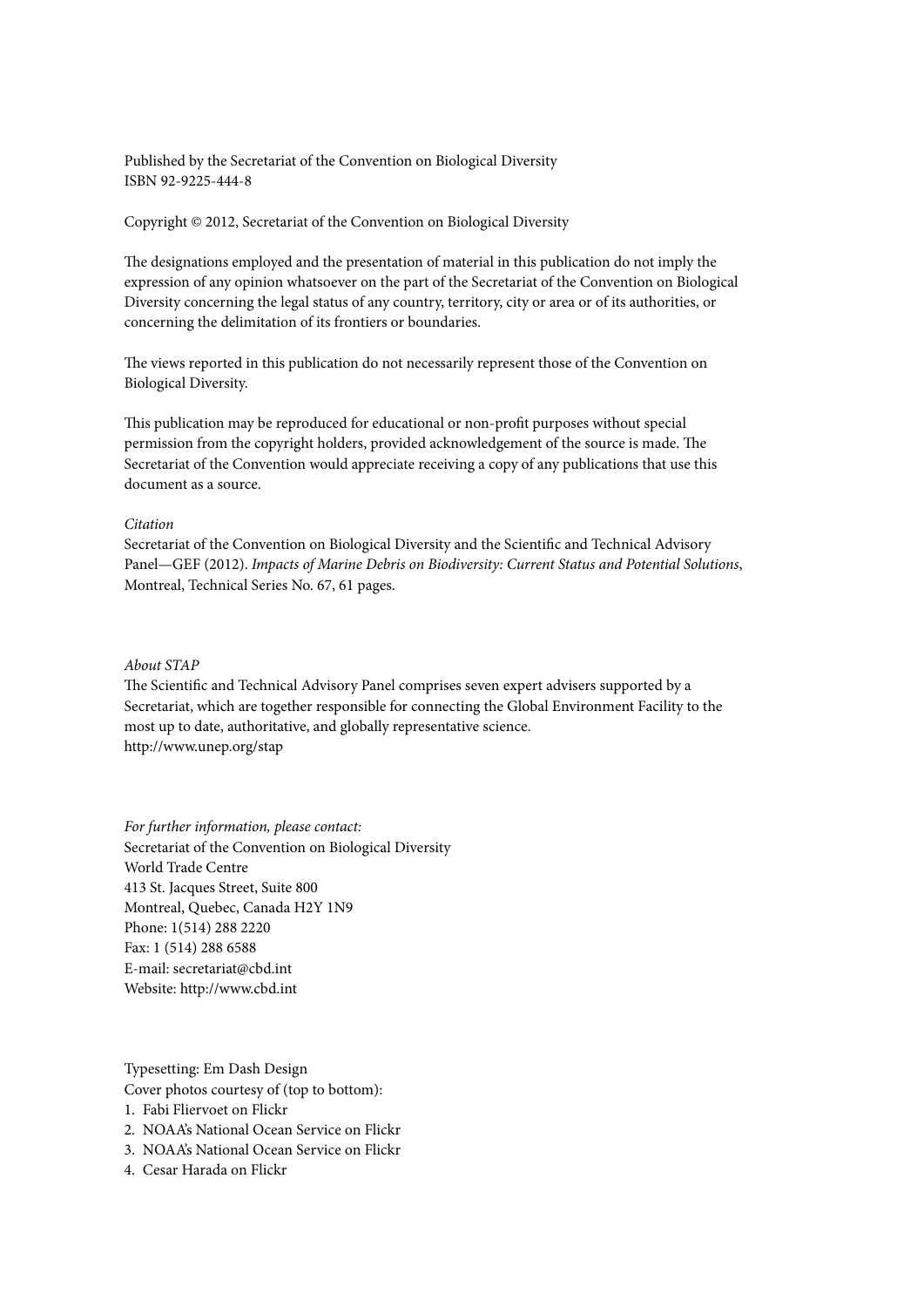### **CONTENTS**

|               | Section 1: Impacts of marine debris on biodiversity                                    |  |
|---------------|----------------------------------------------------------------------------------------|--|
| 1.1           |                                                                                        |  |
| 1.2           |                                                                                        |  |
| 1.3           |                                                                                        |  |
| $1.4^{\circ}$ |                                                                                        |  |
| 1.5           |                                                                                        |  |
|               | Section 2: Strategies to Address the Challenge of Marine Debris                        |  |
| 2.1           |                                                                                        |  |
| 2.2           | Examples of Successful Strategies to Reduce Marine Debris: Lessons from                |  |
|               |                                                                                        |  |
| 2.3           |                                                                                        |  |
| 2.4           |                                                                                        |  |
| 2.5           |                                                                                        |  |
| 2.6           |                                                                                        |  |
| 2.7           |                                                                                        |  |
| 2.8           |                                                                                        |  |
| 2.9           |                                                                                        |  |
|               |                                                                                        |  |
|               |                                                                                        |  |
|               | Annex 1: Information extracted from reports and publications in relation to documented |  |
|               |                                                                                        |  |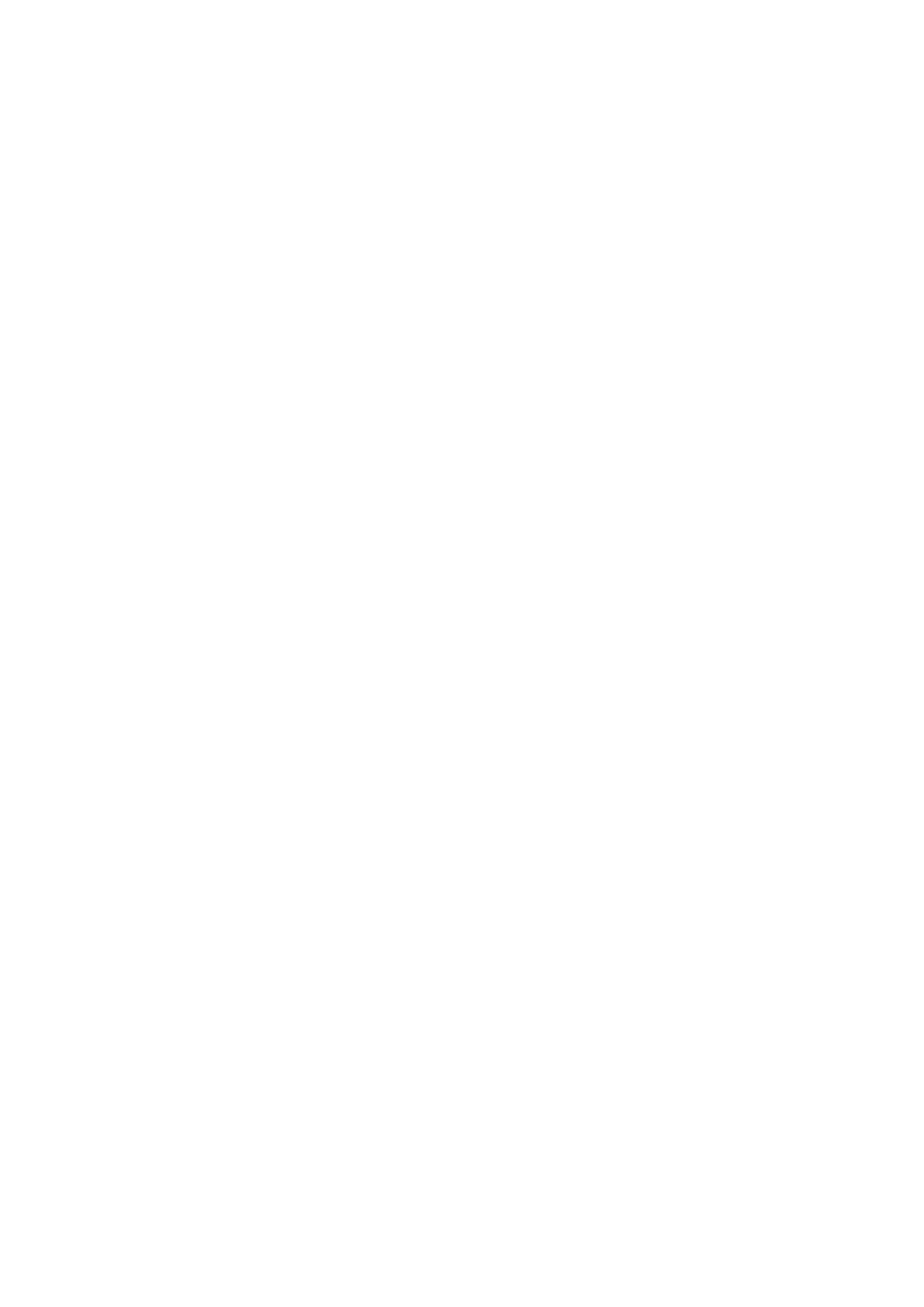### **FOREWORD**

Extending over three quarters of the surface of the Earth, oceans are the origin of all life on this planet and play a critical role in planetary life support systems. Global biogeochemical cycles and weather patterns are dependent on oceans and affect every person and living organism on this planet. Economically, there is considerable reliance on the world's oceans – from fisheries which support over 15% of the global protein supply, to off-shore petroleum production and the risks this entails, along with the millions of jobs supported by tourism and fishing.

Our oceans are increasingly bearing the brunt of direct and indirect impacts from human activities. A wide range of threats such as increasing acidification, coral bleaching, toxins and chemical pollution, nutrient overloading, and fisheries depletion including many others are undermining the ocean's ability to sustain ecological functions. Marine debris is a part of this phenomenon—made up of persistent, manufactured solid materials that are discarded or otherwise abandoned in the marine and coastal environment. Large quantities of debris can now be found in the most remote places of the ocean, and persist almost indefinitely in the environment. This represents a significant cause for concern, although much of this growing threat to biodiversity and human health is easily preventable with solutions readily available.

The global impacts of marine debris on biodiversity and the urgency of action to prevent and mitigate adverse impacts were recognized by the latest meeting of the Subsidiary Body on Scientific, Technical and Technological Advice to the Convention on Biological Diversity. This lead to the adoption of several recommendations addressing the impacts of marine debris on marine and coastal biodiversity (CBD SBSTTA 16 Recommendation XVI/5), in line with the current efforts of Parties in achieving Aichi Biodiversity Targets on marine and coastal biodiversity, in particular Targets 6, 8 and 11.

This publication is a result of fruitful collaboration between the Secretariat of the Convention on Biological Diversity and the Scientific and Technical Advisory Panel of the Global Environment Facility. We believe it is a timely response to the main Outcome Document of the 2012 United Nations Conference on Sustainable Development, that reaffirmed its concern for the health of the oceans and marine biodiversity – and committed nations to take action by 2025 to achieve significant reductions in marine debris to prevent harm to the coastal and marine environment (A/66/L.56, paragraph 163). With the endorsement by the UN General Assembly of the Rio+20 Outcome Document, prevention and mitigation of marine debris is now recognized among global priorities for sustainable development and the post-2015 UN development agenda. We thus hope this report will support Parties, other Governments, along with civil society and the scientific community in further enhancing their awareness of the urgency of this issue and facilitating immediate actions to address the sources and causes of marine debris in the ocean.



Braulio Ferreira de Souza Dias Executive Secretary Convention on Biological Diversity



Ann 2 Xon

Thomas E. Lovejoy Chair, Scientific and Technical Advisory Panel Biodiversity Chair The Heinz Center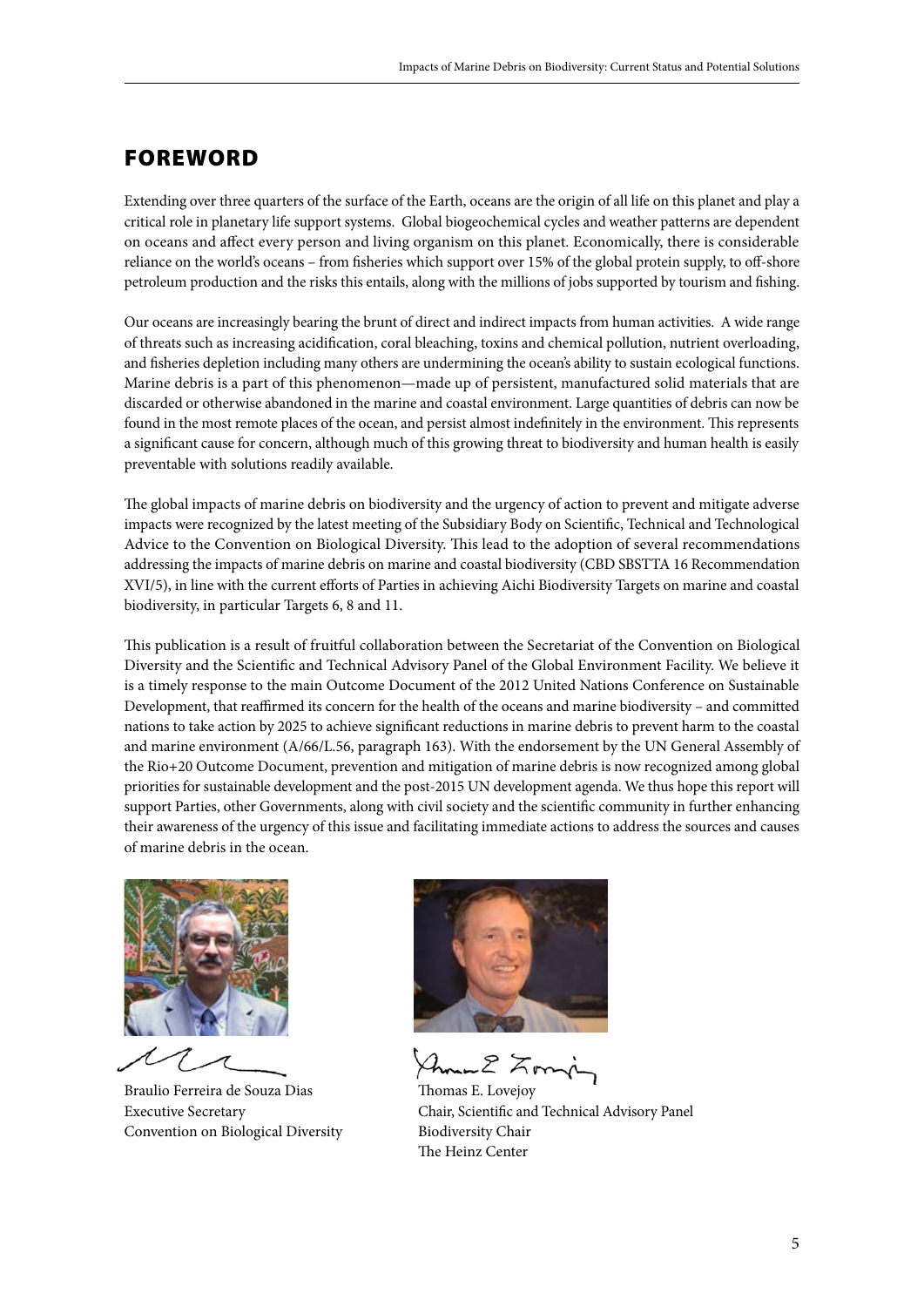### List of Acronyms

| Areas beyond National Jurisdiction                                             |
|--------------------------------------------------------------------------------|
| American Chemical Council                                                      |
| Abandoned, Lost or Otherwise Discarded Fishing Gear                            |
| Biosphenol-A                                                                   |
| Convention on Biological Diversity                                             |
| Caribbean Environment Programme (UNEP)                                         |
| The Convention on the Conservation of Migratory Species of Wild Animals        |
| FAO Committee on Fisheries                                                     |
| Conference of the Parties                                                      |
| Environmental Protection Agency (USA)                                          |
| Extended producer responsibility                                               |
| Food and Agriculture Organization of the United Nations                        |
| Eco-Labelling Network                                                          |
| <b>Greenhouse Gases</b>                                                        |
| Global Programme of Action for the Protection of the Marine Environment        |
| from Land-Based Activities (UNEP)                                              |
| International Maritime Organization                                            |
| International Organization for Standardization                                 |
| International Union for Conservation of Nature                                 |
| International Convention for the Prevention of Marine Pollution from Ships     |
| Marine Debris Program (NOAA)                                                   |
| Non-governmental organization                                                  |
| National Oceanic and Atmospheric Administration (USA)                          |
| North-West Pacific Action Plan                                                 |
| Organization for Economic Cooperation and Development                          |
| Oslo and Paris Conventions for the Protection of the Marine Environment of the |
| North-East Atlantic                                                            |
| Persistent, bio-accumulative and toxic substances                              |
| Polyethylene terephthalate                                                     |
| Persistent organic pollutants                                                  |
| United Nations Conference on Sustainable Development                           |
| Royal National Lifeboat Institution (UK)                                       |
| Subsidiary Body on Scientific, Technical, and Technological Advice (CBD)       |
| Sustainable materials management                                               |
| International Sustainable Public Procurement Initiative                        |
| Secretariat of the Pacific Regional Environment Programme                      |
| Scientific and Technical Advisory Panel (GEF)                                  |
| United Nations Convention on the Law of the Sea                                |
| United Nations Environment Programme                                           |
| World Wildlife Fund                                                            |
|                                                                                |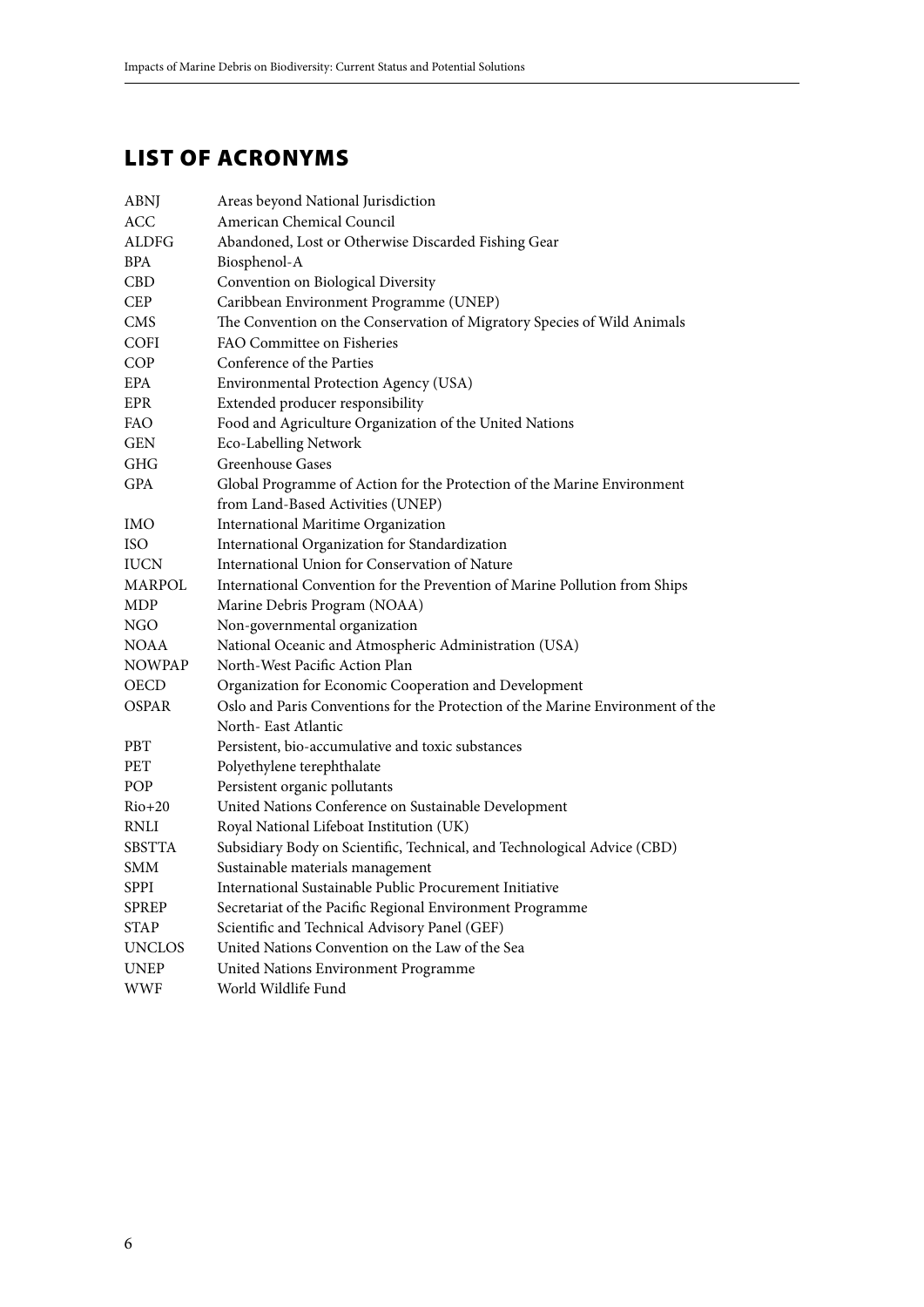### Acknowledgements

This report was commissioned by the Scientific and Technical Advisory Panel (STAP) of the Global Environment Facility, in collaboration with the Secretariat for the Convention on Biological Diversity. The work was undertaken under the direction of Dr. Hendrik Bouwman, North-West University - South Africa and STAP Panel Member for Chemicals and POPs. The lead authors for this report were Richard C. Thompson and Sarah C. Gall, Plymouth University, UK, and Duncan Bury, Duncan Bury Consulting. Day-to-day technical oversight and leadership were provided by Lev Neretin, Thomas Hammond, and Christine Wellington-Moore of the Scientific and Technical Advisory Panel (GEF), who provided content and direction, and organized panel discussions and other events at international gatherings to consider the impacts of marine debris on biodiversity and strategies to address this concern.

The authors and STAP wish to thank David Cooper, Jihyun Lee, Kieran Noonan-Mooney, and Jacqueline Grekin at the Secretariat of the Convention on Biological Diversity, who provided important technical assistance, guidance, and editorial contributions. The contributors listed below also provided data along with review comments and suggestions that have greatly helped improve the quality of the final outcome. Editorial work was undertaken by Marie-Thérèse Maurice. The authors, STAP, and the CBD Secretariat greatly appreciate their advice and contributions.

Monika Thiele, Convention on Migratory Species (CMS) & UNEP; Francoise Galgani, IFREMER; Jan van Franeker, IMARES; Chris Corbin, Caribbean Environmental Programme; Heidi Savelli, UNEP; Ellik Adler, Coordinating Body on the Seas of East Asia; Courtney Arthur, NOAA Marine Debris Program; Chris Carroll, Seas at Risk; Françoise Claro, Groupe Tortues Marine France; David Michael Fleet, The Schleswig-Holstein Agency for Coastal Defence, National Park and Marine Conservation; Riki Gunn, Ghost Nets Australia; Seong-Gil Kang, Marine Environmental Emergency Preparedness and Response Regional Activity Centre; Loïc Kerambrun, Centre de documentation, de recherché et d'expérimentations sur les pollutions accidentelles des eaux; Sue Kinsey, Marine Conservation Society; Kara Lavender Law, Sea Education Association; Keith Reid, Commission for the Conservation of Antarctic Marine Living Resources; Seba Sheavly, Sheavly Consultants; Thomas Kirk Sørensen, DTU Aqua; Monika Stankiewicz, Helsinki Commission; Hideshige Takada, Tokyo University of Agriculture and Technology; Joana Mira Veiga, Coastal and Marine Union, and Rei Yamashita, Tokyo University of Agriculture and Technology.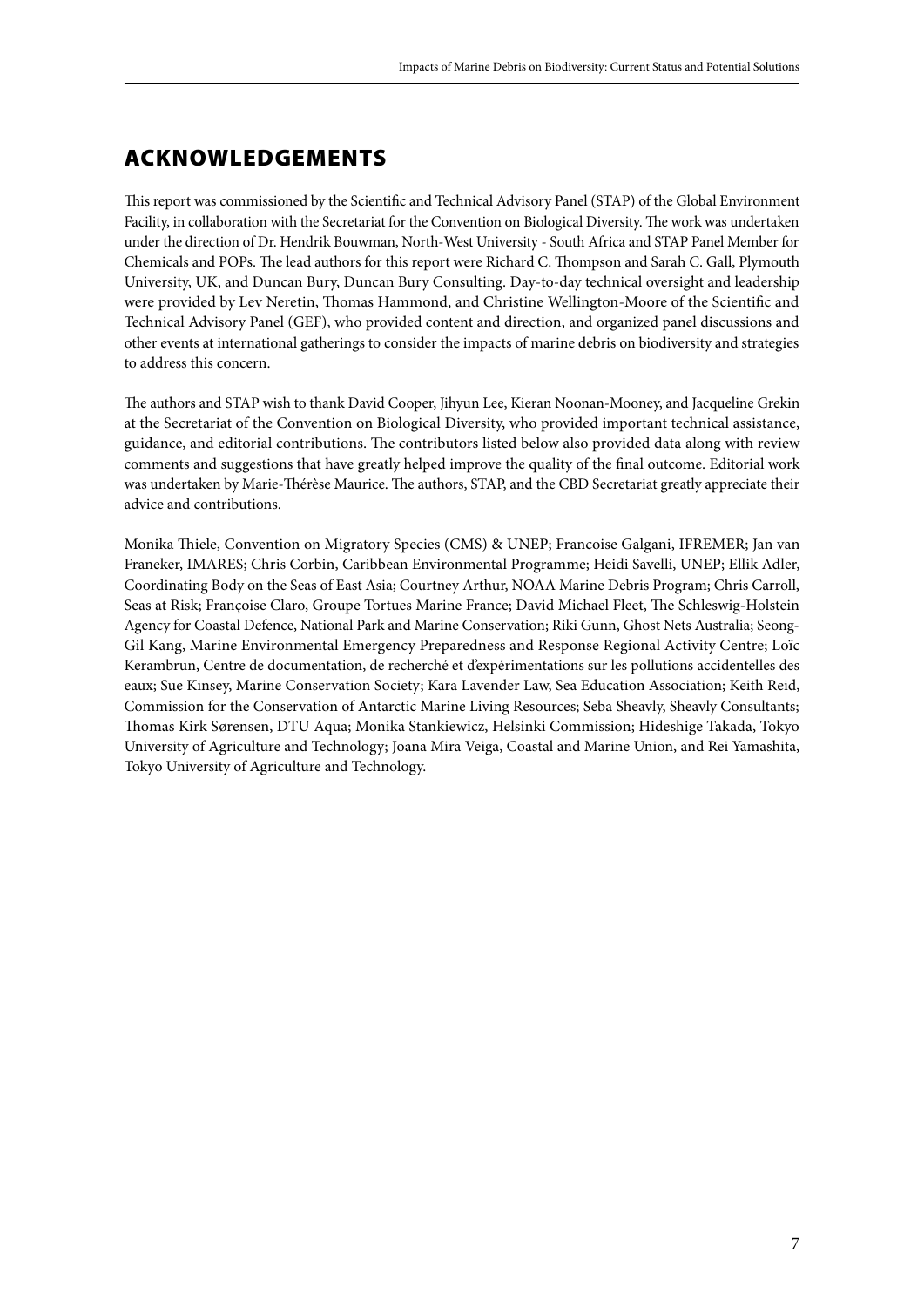### KEY MESSAGES

#### **RATIONALE**

Marine habitats throughout the world are contaminated with man-made items of debris and solid waste. This report reviews the current state of knowledge of the effects of marine debris, and provides a preliminary assessment of the impact on ecosystems and biodiversity. It seeks to inform the Parties and other participants in the CBD on the nature of this emerging issue and potential strategies to address it, following discussion the discussion at the 16th Meeting of the Subsidiary Body on Scientific, Technical, and Technological Affairs (SBSTTA) of the Secretariat of the Convention on Biological Diversity (CBD)<sup>1</sup>. Section 1 of the report provides a systematic assessment of research to date in the fields of marine biology and ecology and examines the evidence of its effects on marine species and ecosystems. Section two addresses potential solutions, drawing on waste management experience and practices, and providing examples of approaches that can be used to reduce landbased sources of marine debris.

#### **DEFINING MARINE DEBRIS**

Marine debris is any persistent, manufactured or processed solid material discarded, disposed of, or abandoned in the marine and coastal environment. While this definition encompasses a wide range of materials, most items fall into a relatively small number of material types such as glass, metal, paper and plastic. Plastic items are the most abundant type of marine debris on a global scale and plastic is also the most frequently reported material in encounters between debris and marine organisms. Marine debris commonly stems from shoreline and recreational activities, ocean/waterway activities, smoking related activities, and dumping at sea (Ocean Conservancy, 2010). Man-made items of debris are now found in marine habitats throughout the world, from the poles to the equator, from shorelines and estuaries to remote areas of the high seas, and from the sea surface to the ocean floor.

#### **WHY IS THIS ISSUE IMPORTANT?**

The incidence of debris in the marine environment is cause for concern. It is known to be harmful to organisms and to human health (Coe & Rogers 1997; Derraik 2002; Gregory 2009), it presents a hazard to shipping, it is aesthetically detrimental (Mouat et al., 2010), and it may also have the potential to transport contaminants over long distances (Holmes et al., 2012; Mato et al., 2001; Teuten et al., 2009). Marine debris, and in particular the accumulation of plastic debris, has been identified as a global problem alongside other key issues of our time including climate change, ocean acidification and loss of biodiversity (Sutherland et al., 2010).

At present, the major perceived threats to marine biodiversity include the effects of climate change, ocean acidification, invasive species, overfishing and other extractive activities, pollution and marine debris, habitat degradation, fragmentation and loss, human population expansion, tourism, and the impact of a wide range of human activities in the coastal zone (Gray, 1997; Harley et al., 2006; Occhipinti-Ambrogi, 2007; Molnar et al., 2008). The presence of marine debris in this list highlights its importance as a factor considered to contribute toward biodiversity loss, underscoring the need for greater understanding of the impacts of such debris and the potential measures to facilitate mitigation and management.

Marine debris can impact biodiversity in a number of ways, namely through entanglement in, or ingestion of, debris items by individuals, through facilitation of the transport of organisms via rafting on marine debris, through the provision of new habitat for colonization, and through effects at an ecosystem level. Impacts vary depending on the type and size of the marine debris items and the organisms that encounter it.

<sup>1</sup> UNEP/CBD/SBSTTA/16/6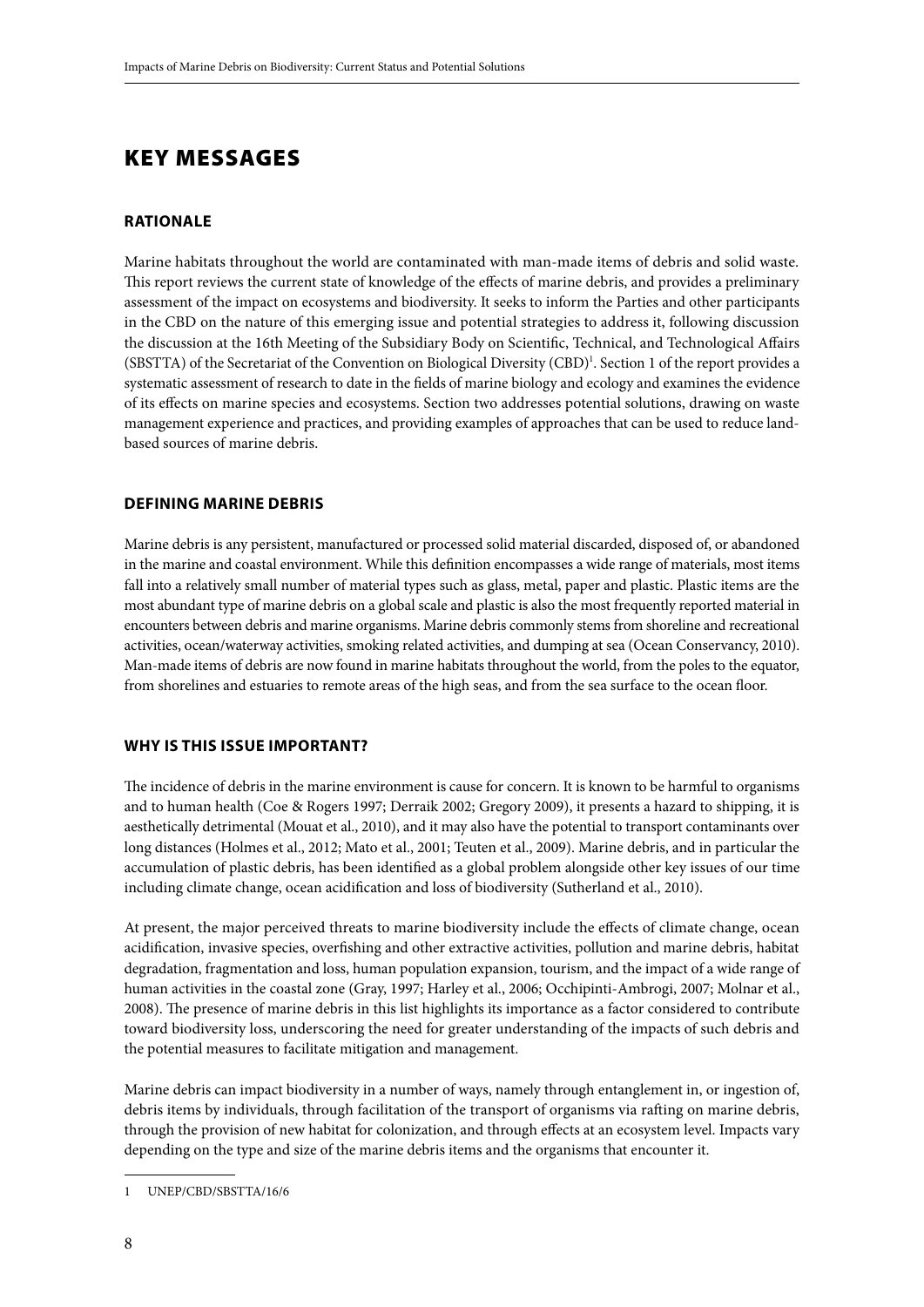Incidence of small plastic particles (microplastics, fragments less than 5 mm in diameter) in the environment is of particular concern as a wide range of organisms may ingest them. Microplastics found in the marine environment are likely to be derived either directly or through the fragmentation of larger items. Knowledge about the effects of microplastics is limited, but there are concerns that these particles could have adverse physical and toxicological effects on biota. A horizon scan of global conservation issues recently identified microplastics to be one of the main global emerging environmental issues.

Aside from its impacts on biodiversity, marine debris can also have substantial negative socio-economic impacts. It can cause or contribute to economic losses to industries such as commercial fishing and shipping, as well as recreation and tourism. Marine debris can be transported by wind and ocean currents and hence should be regarded as a transboundary problem.

#### **IMPACTS ON MARINE BIODIVERSITY**

This report reviewed and synthesized literature in order to describe the impact of marine debris on biodiversity. The review focused on the following impact categories: entanglement and ingestion (including microplastics), dispersal via rafting (potential to facilitate transport of invasive species), provision of new habitat (potential to provide new habitats), and ecosystem level effects.

Impacts of marine debris were reported for 663 species. Over half of these reports documented entanglement *in* and ingestion *of* marine debris, representing a 40 % increase since the last review in 1997, which reported 247 species (Laist, 1997). Entanglement in and ingestion of marine debris can be fatal but can also have a range of sublethal consequences, compromising the ability to capture and digest food, sense hunger, escape from predators, and reproduce as well as decreasing body condition and compromising locomotion, including migration. Ingestion, particularly of microplastics, is also of concern as it could provide a pathway for transport of harmful chemicals.

Reports revealed that all known species of sea turtles, about half of all species of marine mammals, and one-fifth of all species of sea birds were affected by entanglement or ingestion of marine debris. The frequency of impacts varied according to the type of debris; over 80 % of the impacts were associated with plastic debris while paper, glass and metal accounted for less than 2 %:

- Plastic—Rope and netting  $(24\%)$
- Plastic—Fragments (20 %)
- Plastic—Packaging (17 %)
- Plastic—Other fishing debris (16 %)

The species for which incidence of entanglement in or ingestion of marine debris was greatest were:

- *Callorhinus ursinus* (Northern fur seal)
- *Zalophus californianus* (California sea lion)
- *Fulmarus glacialis* (Northern fulmar)
- Plastic—Microplastics (11 %)
- Paper  $(0.64\%)$
- Glass  $(0.39\%)$
- Metal  $(0.39\%)$
- *Chelonia mydas* (Green Turtle),
- *Eubalaena glacialis* (North Atlantic Right Whale)
- *Caretta caretta* (Loggerhead Turtle)

About 15 % of the species affected through entanglement and ingestion are on the IUCN Red List. Of particular concern are the critically endangered Hawaiian monk seal *Monachus schauinslandi*, endangered loggerhead turtle *Caretta caretta*, and vulnerable northern fur seal *Callorhinus ursinus* and white chinned petrel *Procellaria aequinoctialis*. Population level effects are evident in some species such as the northern fulmar *Fulmarus glacialis* (van Franeker et al., 2011), and the commercially important lobster *Nephrops norvegicus* (Murray & Cowie, 2011).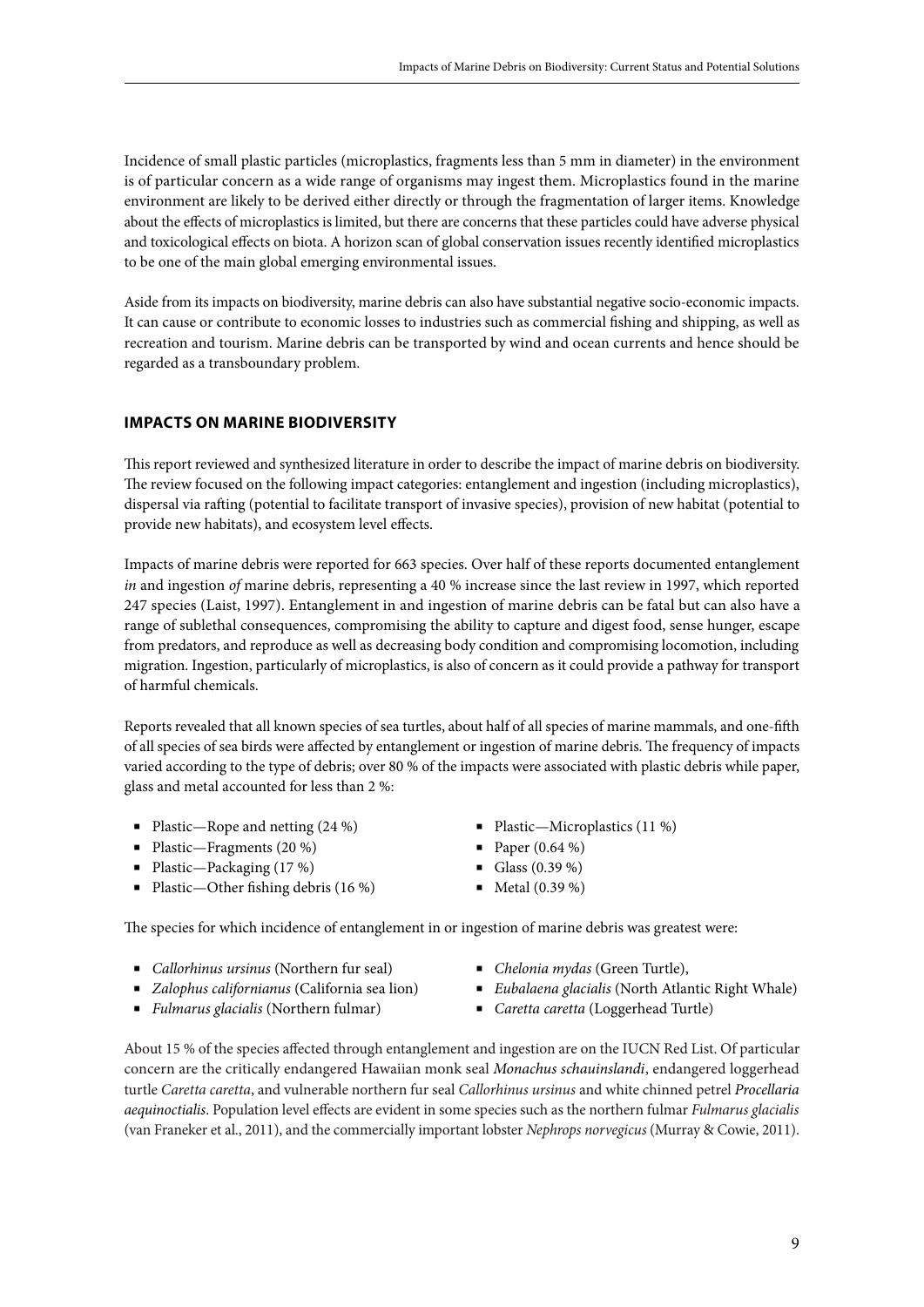#### **STRATEGIES TO ADDRESS THE CHALLENGE OF MARINE DEBRIS**

The potential for plastic debris to travel considerable distances, its persistence and its potential to accumulate in habitats far from its point of origin, present a distinct challenge. Traditional area-based management tools such as marine protected areas are largely ineffective. There are no readily available tools that would be effective to collect and clean-up marine debris from large areas once it is adrift. Prevention at source is therefore the key to reducing marine debris and its associated impacts. The lack of overarching jurisdictional responsibility in any single agreement or commitment dealing with marine debris management for the entire life-cycle chain of the items that become marine debris, from production to disposal to clean-up, is compounded by a lack of appropriate infrastructure, a lack of enforcement of existing regulations, and a lack of clear standards describing more sustainable patterns of production and consumption.

A combination of measures in a regionally coherent context is required, with a focus on reducing the rate at which waste is produced as well as ensuring that appropriate management measures are in place for the safe disposal of material that cannot be reused or recycled. Where feasible and practical, the debris already contaminating ocean waters and sediments should be removed. At present, even the best waste management practices may be insufficient to address the marine debris challenge on a global scale and there is a need for wider scale adoption of "green chemistry", environmentally friendly design and other complementary up-stream innovations to reduce the potential for items to become marine debris.

This assessment provides examples of proactive policies and programs that have been successfully used in waste management and recycling and which could be applied to reduce land-based sources of marine debris including:

- Packaging and plastics reduction;
- Eco-labeling;
- Green procurement;
- Extended producer responsibility (EPR);
- Deposit return programs;
- Other instruments such as fees charged on single use plastic bags and user fees;
- Viewing wastes as resources;
- Engaging with corporations and industry associations on sustainability;
- Encouraging reuse and reduction through "green chemistry",
- Encouraging better product and packaging design; and,
- Supporting marine debris awareness.

#### **CONCLUSIONS**

Biodiversity loss is known to be strongly driven by habitat change, over exploitation, pollution, invasive species and climate change (Secretariat of the Convention on Biological Diversity, 2010). Given the number of species and the substantial proportion of some populations that are affected by marine debris, coupled with the frequency of entanglement, ingestion and debris related dispersal of organisms, it is likely that marine debris is an important contributor among the anthropogenic stresses acting on habitats and biodiversity. It is increasingly evident that marine debris is having a substantial impact on individuals, populations and ecosystems, and ultimately on the important services we depend on from the world's oceans and coastal regions. For species that are already at risk such as the Hawaiian Monk Seal *Monachus schauinslandi*, Loggerhead turtle *Caretta caretta* and White Chinned Petrel *Procellaria aequinoctialis,* marine debris also has the potential to be an important contributor to species level decline and extinction.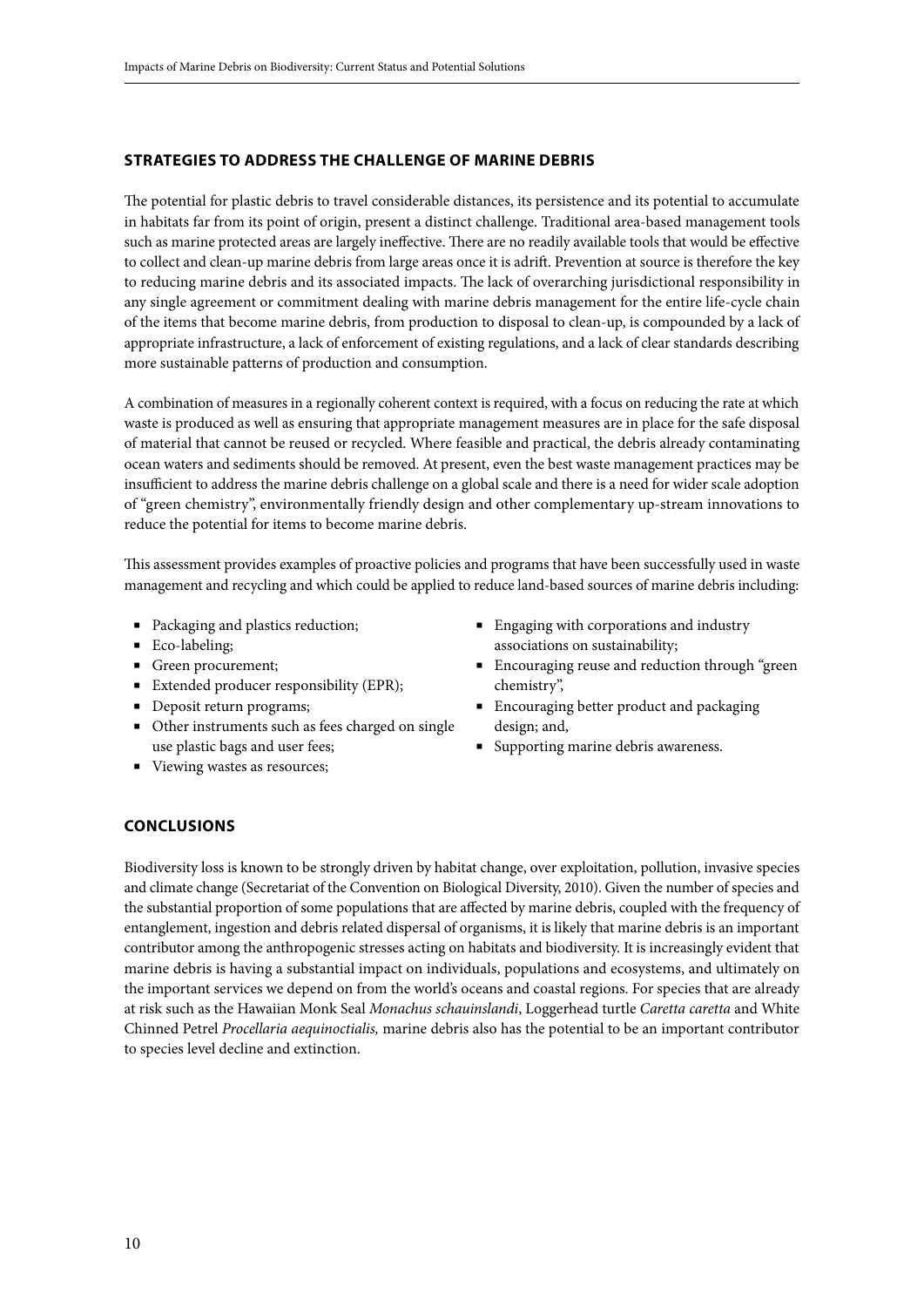### Section 1: **Impacts of marine debris on biodiversity**

#### **1.1 Introduction**

The global impacts of marine debris on biodiversity and the urgency of action to prevent and mitigate these adverse impacts were recognized during the meeting of the Subsidiary Body on Scientific, Technical and Technological Advice to the Convention on Biological Diversity (CBD) in May 2012. This discussion built on the decision concerning Marine and Coastal Biodiversity during the  $10^{th}$  Conference of the Parties to the CBD<sup>2</sup>. It also contributed to the recent Rio +20 Conference, in which concern for the health of the oceans and marine biodiversity was reaffirmed, committing nations to take action by 2025 to achieve significant reductions in marine debris to prevent harm to the coastal and marine environment<sup>3</sup>.

Man-made items of debris are now found in marine habitats throughout the world, from the poles to the equator, from shorelines and estuaries to remote areas of the high seas beyond national jurisdictions, and from the surface to the ocean floor (Thompson et al., 2009). This debris is harmful to organisms and to human health (Coe & Rogers 1997; Derraik 2002; Gregory 2009), can assist increased transport of organic and inorganic contaminants (Holmes et al., 2012; Mato et al., 2001; Teuten et al., 2009), presents a hazard to shipping, and is aesthetically detrimental (Mouat et al., 2010). Marine debris, and in particular the accumulation of plastic debris, has been identified as a global problem alongside other key issues of our time including climate change, ocean acidification and loss of biodiversity<sup>4</sup> (Sutherland et al., 2010).

At present, the major perceived threats to marine biodiversity include the effects of climate change, ocean acidification, invasive species<sup>5</sup>, overfishing and other extractive activities, pollution and marine debris, habitat degradation, fragmentation and loss, human population expansion, tourism, and the impact of a wide range of human activities in the coastal zone (Gray, 1997; Harley et al., 2006; Occhipinti-Ambrogi, 2007; Molnar et al., 2008). The presence of marine debris in this list highlights its importance as a factor considered to contribute toward biodiversity loss. It therefore underscores the importance of this report in order to provide greater understanding of the impacts of such debris and to inform potential measures to facilitate mitigation and management.

This report reviews the current state of knowledge about the effect of marine debris on ecosystems and biodiversity, in Section 1. A variety of effects are assessed along with the types and potential origins of debris. Existing international and national efforts to address this challenge are summarised. Section 2 of this report explores potential solutions to tackle this problem, and considers successful examples of waste reduction practices with direct benefits to addressing the challenge of marine debris.

<sup>2</sup> Decision X/29 on Marine and Coastal Biodiversity.

<sup>3</sup> A/66/L.56, paragraph 163.

<sup>4</sup> Biodiversity (biological diversity) 'means the variability among living organisms from all sources including, *inter alia*, terrestrial, marine and other aquatic ecosystems and the ecological complexes of which they are part; this includes diversity within species, between species and of ecosystems' (Article 2, Convention on Biological Diversity, 1992). It encompasses the variability among life forms on Earth, at all levels of organization including genes, species and ecosystems (article 2, Convention on Biological Diversity 1992), and it is widely accepted that biodiversity is under stress at each of these levels (Millennium Ecosystem Assessment, 2005).

<sup>5</sup> An alien species whose introduction does or is likely to cause economic or environmental harm or harm to human health, (National Invasive Species Council, Executive Order 13112)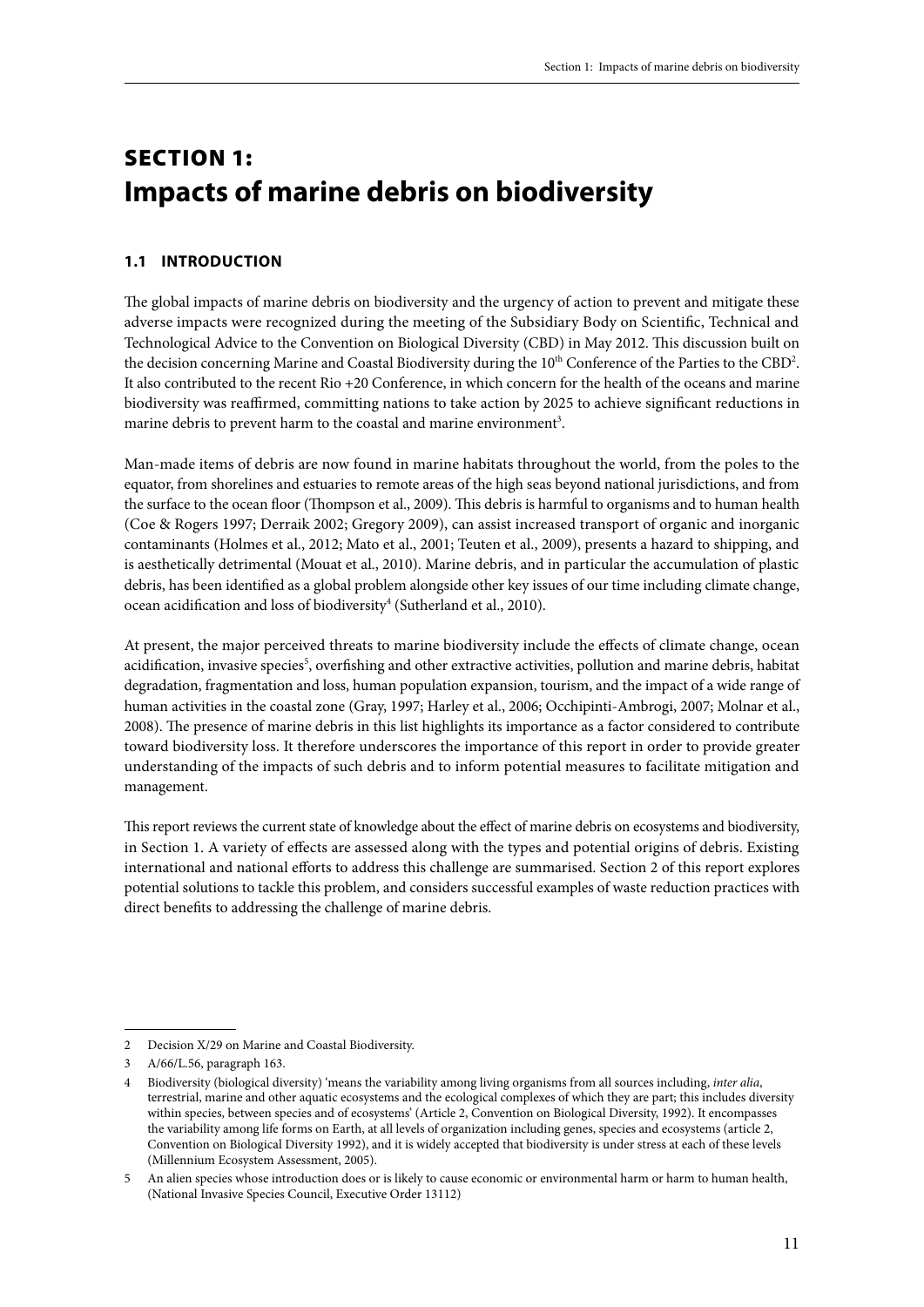#### **1.2 Defining the problem**

Marine debris is typically described as any persistent, manufactured or processed solid material discarded, disposed of, or abandoned in the marine and coastal environment. It consists of items that have been made or used by people, and deliberately discarded or unintentionally lost into the marine environment. This definition does not include semi-solid remains of, for example, mineral and vegetable oils, paraffin and chemicals (Galgani et al., 2010). Whilst marine debris encompasses a very wide range of products, most items fall into a relatively small number of material types such as glass, metal, paper and plastic (Figure 1).

Some of the most common items are plastic/polystyrene pieces, rope/cord/nets, cotton swabs, and food packets (OSPAR, 2007). Plastic items consistently rank among the most abundant type of marine debris at a global scale (EA 2001; OSPAR 2007; Sutherland et al., 2010; Thompson et al., 2009; UNEP-CAR/RCU, 2008; UNEP, 2005; UNEP, 2009). For example, on European beaches, plastics represent around 75 % of all debris, followed by metal and glass (Figure 1). The relatively high proportion of plastic in comparison to other materials is consistent at other locations (e.g., Table 1, UNEP, 2009, Gregory and Ryan, 1997; Derraik, 2002; Morishige et al., 2007). This trend holds true for seabeds where items of plastic debris recovered by fishermen have been found to be more abundant (> 58 %) than those of metal (21 %) (KIMO 2008).

#### Proportion of marine litter categories on reference beaches



**FIGURE 1:** Proportion of different categories of marine debris found on reference beaches between 2001 and 2006. Note the prevalence of plastic items as the major components of the debris recorded. These trends are broadly consistent across regions and at a global scale. The analysis was based on data from 609 surveys made in eight countries—Belgium, Denmark, Germany, The Netherlands, Portugal, Spain, Sweden and the United Kingdom (51 regular reference beaches altogether) (OSPAR 2007).

**Table 1:** Ten most common items of marine debris collected in South America during the 2005 International Coastal Clean-Up. Each item is shown as a percentage of related sources of debris with the combined percentages for the top ten items shown by country at the base of the table (Source: UNEP, 2009). Note these data are not intended for comparison among countries as recording approaches vary; they are illustrative of the main categories of debris recorded.

| Panama                                  |      | Columbia*                                          |      | Ecuador                                            |      | Perú                                                  |      | Chile                                                 |      |
|-----------------------------------------|------|----------------------------------------------------|------|----------------------------------------------------|------|-------------------------------------------------------|------|-------------------------------------------------------|------|
| Percentage of related sources of litter |      |                                                    |      |                                                    |      |                                                       |      |                                                       |      |
| Beverage<br>plastic bottles             | 11.8 | Beverage<br>plastic bottles                        | 20.6 | Cigarettes/<br>filters                             | 55.5 | Beverage<br>plastic bottles                           | 41.4 | Bottle caps<br>and other<br>containers                | 38.7 |
| Bags                                    | 10.6 | Beverage glass<br><b>bottles</b>                   | 16.6 | <b>Bottle caps</b><br>and other<br>containers      | 8.4  | Bags                                                  | 10.3 | Beverage<br>plastic bottles                           | 30.9 |
| Clothes                                 | 10.2 | Bottle caps<br>and other<br>containers             | 12.8 | <b>Bottle caps</b><br>and other<br>containers      | 6.4  | <b>Bottle</b> caps<br>and other<br>containers         | 7.1  | Cigarette/filters                                     | 8.4  |
| Cups, plates<br>and utensils            | 8.6  | <b>Bags</b>                                        | 12.2 | <b>Bags</b>                                        | 4.8  | Cups, plates<br>and utensils                          | 4.1  | Food<br>wrappings                                     | 4.4  |
| Beverage glass<br><b>bottles</b>        | 7.4  | Plastic joints                                     | 8.4  | Food<br>wrappings                                  | 3.9  | Clothes                                               | 3.0  | Bags                                                  | 4.1  |
| Beverage cans                           | 6.5  | Clothes                                            | 4.7  | Rope                                               | 2.9  | Toys                                                  | 2.6  | Plastic joints                                        | 2.8  |
| Bottle caps<br>and other<br>containers  | 6.4  | Cups, plates<br>and utensils                       | 4.2  | Cups, plates<br>and utensils                       | 2.9  | Cigarettes/<br>filters                                | 2.5  | Beverage glass<br>bottles                             | 1.4  |
| Food<br>wrappings                       | 6.2  | Food<br>wrappings                                  | 3.7  | Beverage glass<br>bottles                          | 2.3  | Plastic straws<br>and swizzle<br>sticks for<br>drinks | 2.5  | Chlorine<br>bottles and<br>other cleaning<br>articles | 1.1  |
| Plastic joints                          | 4.1  | Beverage cans                                      | 3.1  | Plastic joints                                     | 1.7  | Diapers                                               | 2.3  | Cigarette packs<br>and wrappings                      | 0.9  |
| Oil bottles                             | 2.9  | Plastic straws<br>and swizzle<br>sticks for drinks | 2.7  | Plastic straws<br>and swizzle<br>sticks for drinks | 1.6  | Beverage<br>cans                                      | 2.2  | <b>Building</b><br>materials                          | 0.9  |
| <b>Total</b>                            | 74.7 | <b>Total</b>                                       | 89.0 | <b>Total</b>                                       | 89.2 | <b>Total</b>                                          | 78.0 | <b>Total</b>                                          | 93.6 |

*\* Data reference for San Andrés, Colombia (Caribbean island) Source: Ocean Conservancy*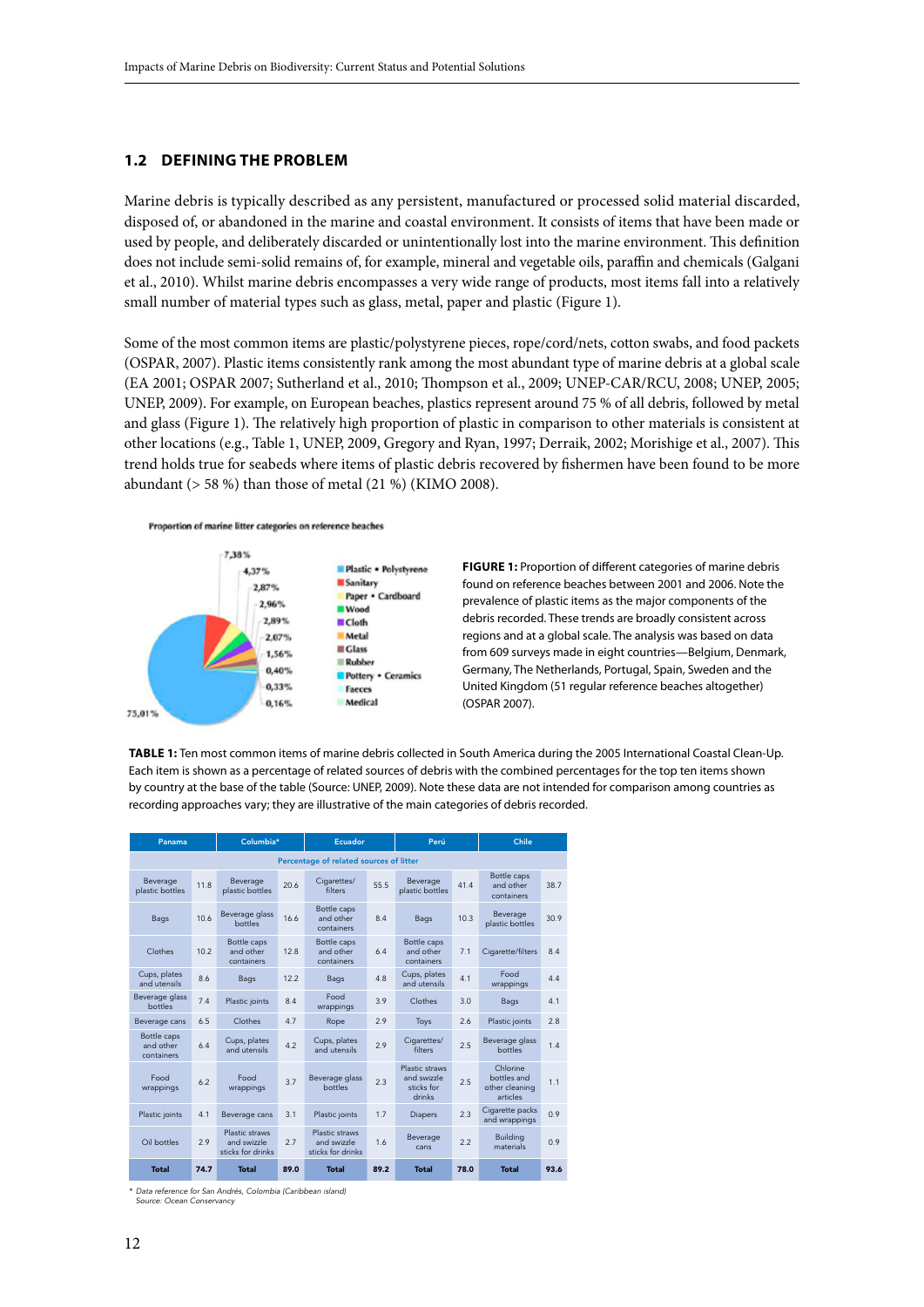An area of growing concern is the accumulation of buoyant debris such as plastic items and microplastic fragments in the open oceans. Goldstein et al., (2012) determined that the concentration of microplastics within the North Pacific Central Gyre had increased by two orders of magnitude in the past four decades, similarly, Law et al., (2010) showed that the greatest abundance of debris in subtropical locations was far from land, and in a study of the north western Mediterranean, Collingnon et al., (2012) estimated the mean abundance of microplastics to be the same order of magnitude as that found by Moore et al., (2001) within the North Pacific Gyre  $(1.334$  particles m<sup>-2</sup>).

Oceanic gyres result from the complex network of currents that circulate water around the oceans, coupled with the effects of wind and the rotation of the globe. They form slowly rotating current systems in which marine debris can accumulate. Due to the durability and persistence of some items of marine debris, once it enters a gyre system it can remain for long periods of time, meaning that the concentration of debris within these systems can be considerably greater than in other areas of the ocean. Moore et al., (2001), for example, found densities of plastic of 334,271 pieces km<sup>-2</sup>, or 5114 g km<sup>-2</sup>, within the North Pacific Subtropical Gyre—the largest recording of debris in the Pacific Ocean.

#### **1.3 Methodology**

Section 1 of this report reviews the current state of knowledge about the effect of marine debris on ecosystems and biodiversity. Evidence of the effects of marine debris on species is examined, the number of reported encounters between individuals and debris and their effects considered and compared with the species' conservation status as defined by IUCN, and effects on ecosystems were assessed. Indirect effects such as the facilitation of transport of invasive species and the potential provision of novel habitats provided by marine debris are also considered.

Impacts are considered under four broad headings:

- 1) Ingestion and entanglement
- 2) Provision of new habitat—potential for debris to provide new habitats
- 3) Dispersal via rafting, including transport of invasive species
- 4) Ecosystem level effects

Data in peer reviewed publications and reports in grey literature. Literature was identified using electronic keyword searches using Web of Science, Google Scholar and Google. Keywords for debris included: marine debris, floating marine debris, marine litter, debris, plastic, metal, glass, and paper, together with key words for effects including: impact, entanglement, ingestion, ecosystem, habitat, biodiversity, rafting, invasive and alien. Limitations in the data collection process are outlined in Annex 2.

The reference list from an extensive review by Laist (1997) was also revisited and all traceable sources used. Where papers referenced other studies that had not already been captured, they were examined and included where relevant. A species list was then compiled, and additional species-specific searches conducted for each of the aforementioned effect terms to ensure that coverage was as extensive as possible. Contact by e-mail was made with key researchers and the coordinators of UNEPs Regional Seas Programmes to identify additional data, and in particular, grey literature.

Each report and publication was examined and information extracted in relation to documented encounters between marine debris and an organism. This information is outlined in Annex 1. Data on species affected by marine debris was then cross referenced with the IUCN Red List in order to establish the extent to which endangered or vulnerable species were implicated.

For reports of species rafting on marine debris, and the use of marine debris as habitat, data were extracted as described above. Numbers of individuals, however, was not commonly reported, and consequently was not included in the analysis. Type of harm was also not relevant here.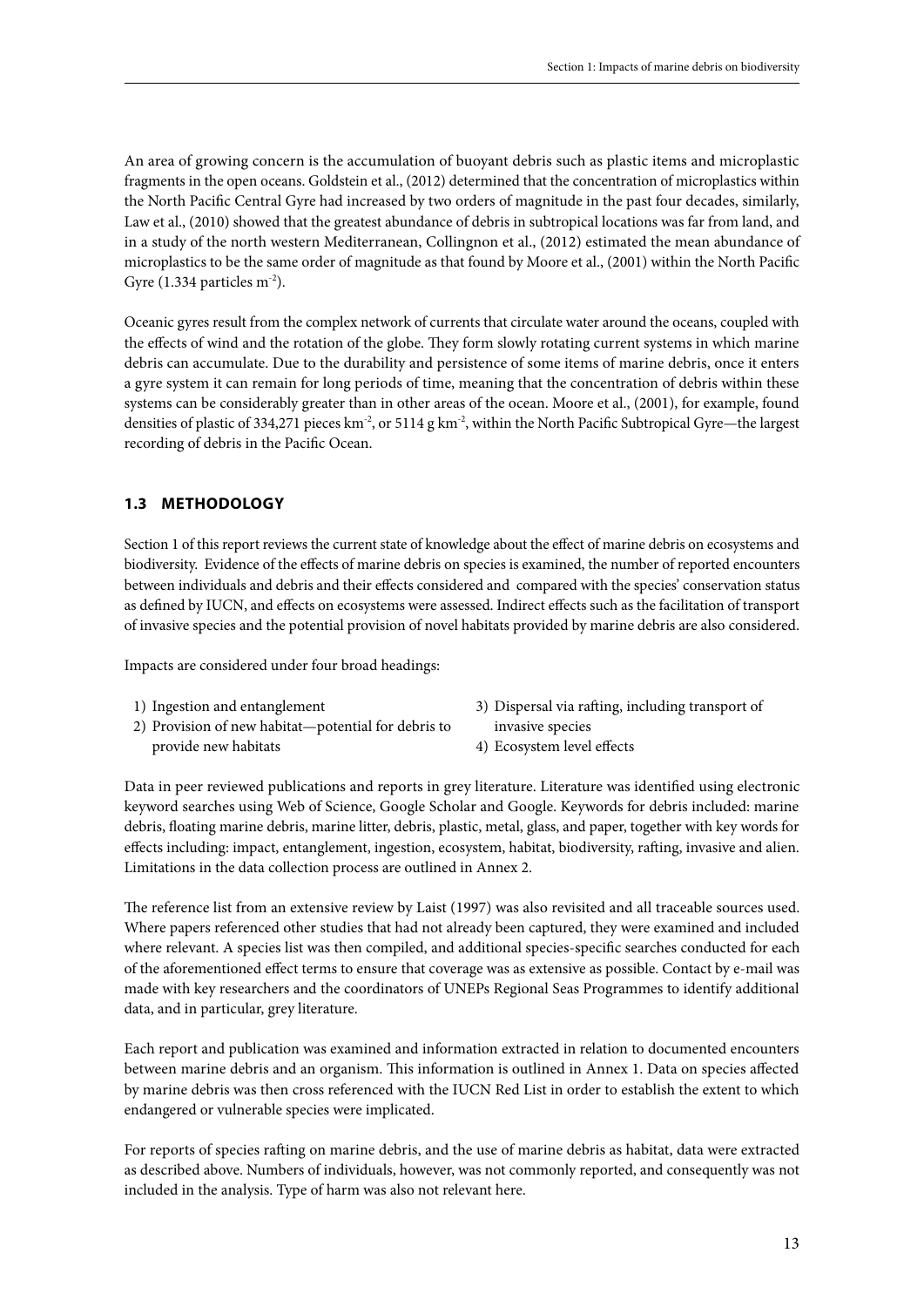

**Figure 2:** Number of papers or reports documenting encounters between marine organisms for entanglement/ ingestion, dispersal via rafting (potential to facilitate the transport of invasive species), and provision of new habitat (potential to provide new habitats) expressed as numbers of reports according to material type. Figure excludes papers reporting damage to ecosystems as it was not possible to extract quantitative information from these studies.

#### **1.4 Results**

In all, 319 original publications addressing the impacts of marine debris on biodiversity were examined. When considering the types of material reported in relation to the categories of encounter being examined, plastic items were the most frequently documented, representing 76.5 % of all publications (Figure 2).

The literature search identified additional taxonomic groupings not originally included in the search criteria (see Annex 1). For 'physical harm to individuals as a consequence of ingestion and entanglement', the final groupings used were therefore: Marine Mammals, Birds, Fish, Sea Turtles, Sea Snakes, Crustaceans, Cephalopods, Bivalves, Gastropods, Echinoderms, Cnidaria; and, for 'the potential for floating debris to facilitate the transport of invasive species', they were: Sponges, Cnidaria, Worms, Sea Spiders, Crustaceans, Bryozoans, Echinoderms, Ascidians, Seagrass and Algae, Plankton, Non-marine, and Other.

Considering reports of encounters between marine debris and organisms across all four categories, 663 species were identified, of which the taxonomic groupings with the greatest number of species impacted were birds  $(n = 161)$  and fish  $(n = 114)$ .

#### *1.4.1 Global distribution*

Regions with the largest number of reported effects included: the east and west coasts of North America ( $n = 117$ ), Europe (n = 52), and Australasia (n = 56). Few reports exist from Asia (n = 6), Africa (n = 12), the Arctic (n = 5) and Antarctic  $(n = 7)$ . Data for this distribution is outlined in greater detail in Figure 11 below. This pattern is most likely to represent differences in the frequency of reporting with some regions producing far fewer reports per unit area of coastline than others, rather than being a true representation of the quantities of debris present.

#### *1.4.2 Ingestion and entanglement*

The first documented encounters between organisms and debris were in the early 1960s with a clear trend of increasing frequency of reports for both the numbers of individuals and the numbers of species affected thereafter. This increasing pattern was, however, not reflected in the average number of documents reporting ingestion and entanglement which has remained relatively constant since 1980. There were documented encounters between organisms and debris for 47,963 individuals and 373 species. As noted above, the majority of reports considered (76 %) described encounters with plastic debris as opposed to other types of material (Figure 2). Across all debris types there was a 40 % increase over the 267 species reported by Laist (1997).

Species with the greatest number of individuals impacted by entanglement or ingestion were *Callorhinus ursinus* (Northern fur seal, n = 3835), *Zalophus californianus* (California sea lion, n = 3650), and *Fulmarus glacialis* (Northern fulmar, n = 3310), with the most frequently reported species all being either birds or marine mammals (Table 2). Species for which the greatest number of papers exist reporting incidence of entanglement or ingestion were *Chelonia mydas* (Green Turtle, n = 39), *Eubalaena glacialis* (North Atlantic Right Whale, n = 38) and *Caretta caretta* (Loggerhead Turtle, n = 23). The most frequently reported species include four of the seven species of turtle, two marine mammals, and four species of seabird (Table 2).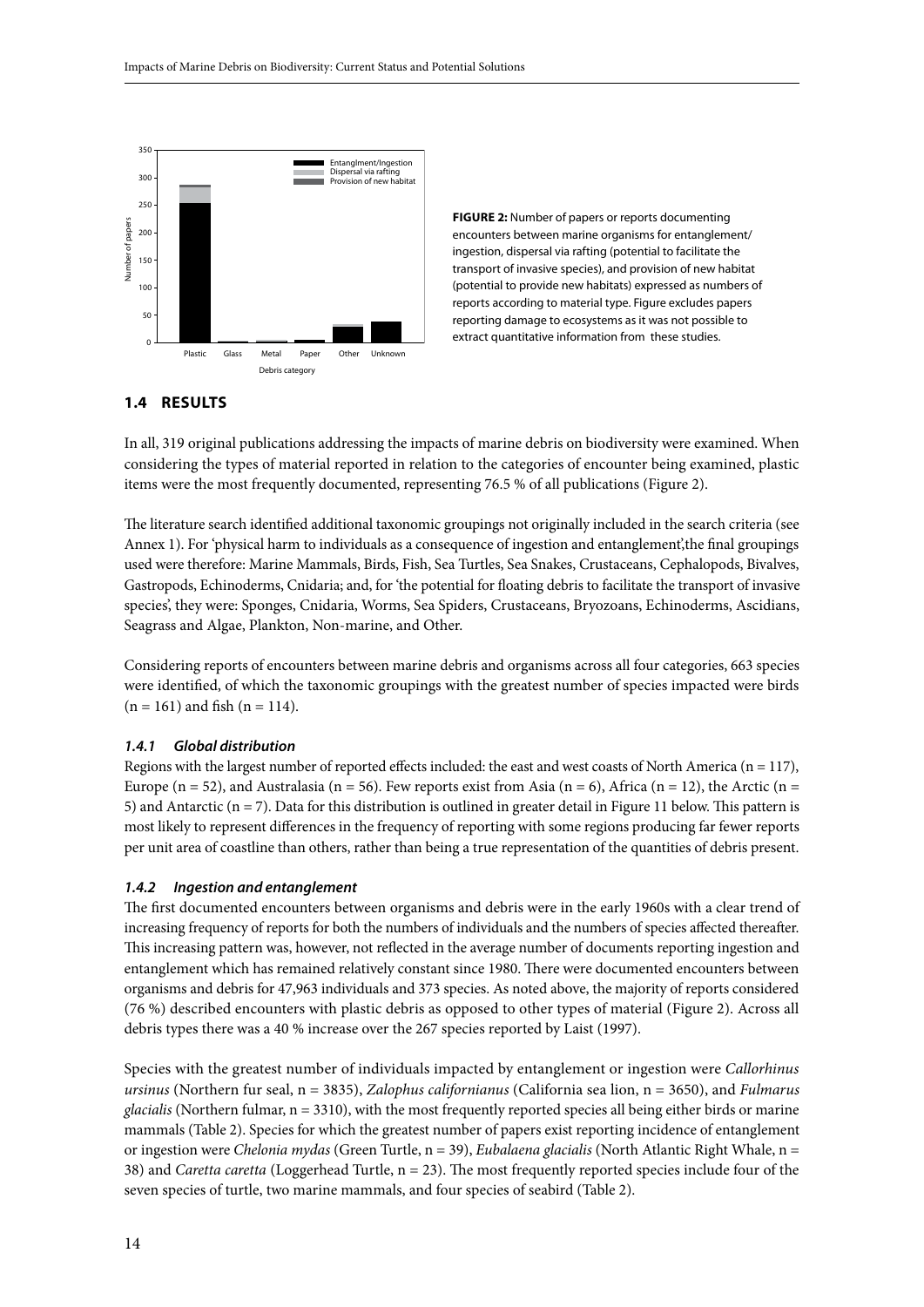



**FIGURE 3:** Number of entanglement and ingestion related encounters encounters per decade for a) individuals and b) species reported, and c) the number of papers reporting these encounters (mean number per year averaged across decade ±SE). Note the different scales on the vertical axis. The number of species included in b) is greater than the total number reported (367) as it accounts for the same species being reported in multiple years. A decade is defined as e.g., 1960 - 1969

**Table 2:** a) Species with the greatest number of individuals reported entangled and ingesting debris and b) species for which the greatest number of documents / papers report entanglement or ingestion

#### **a) Number of individuals**

| Species name           | <b>Common name</b>   | <b>Number</b><br>recorded |
|------------------------|----------------------|---------------------------|
| Callorhinus ursinus    | Northern fur seal    | 3835                      |
| Zalophus californianus | Californian sea lion | 3650                      |
| Fulmarus glacialis     | Northern fulmar      | 3310                      |
| Fratercula arctica     | Horned puffin        | 1678                      |
| Phoca vitulina         | Harbour seal         | 1339                      |
| Puffinus gravis        | Greater shearwater   | 1331                      |
| Arctocephalus gazella  | Antarctic fur seal   | 1148                      |
| Puffinus griseus       | Sooty shearwater     | 1122                      |
| Uria aalge             | Common guillamot     | 983                       |
| Diomedea immutabilis   | Laysan Albatross     | 972                       |
|                        |                      |                           |

| b) Number of papers    |                            |                    |  |  |  |
|------------------------|----------------------------|--------------------|--|--|--|
| Species name           | <b>Common name</b>         | Number<br>recorded |  |  |  |
| Chelonia mydas         | Green sea turtle           | 39                 |  |  |  |
| Eubalaena glacialis    | North Atlantic Right Whale | 38                 |  |  |  |
| Caretta caretta        | Loggerhead Turtle          | 26                 |  |  |  |
| Eretmochelys imbricata | Hawksbill Turtle           | 23                 |  |  |  |
| Fulmarus glacialis     | Northern Fulmar            | 22                 |  |  |  |
| Puffinus griseus       | Sooty Shearwater           | 19                 |  |  |  |
| Dermochelys coriacea   | Leatherback Turtle         | 18                 |  |  |  |
| Puffinus gravis        | <b>Greater Shearwater</b>  | 18                 |  |  |  |
| Diomedea immutabilis   | Laysan Albatross           | 15                 |  |  |  |
| Callorhinus ursinus    | Northern Fur Seal          | 11                 |  |  |  |
| Lepidochelys olivacea  | Olive Ridley Sea Turtle    | 11                 |  |  |  |
|                        |                            |                    |  |  |  |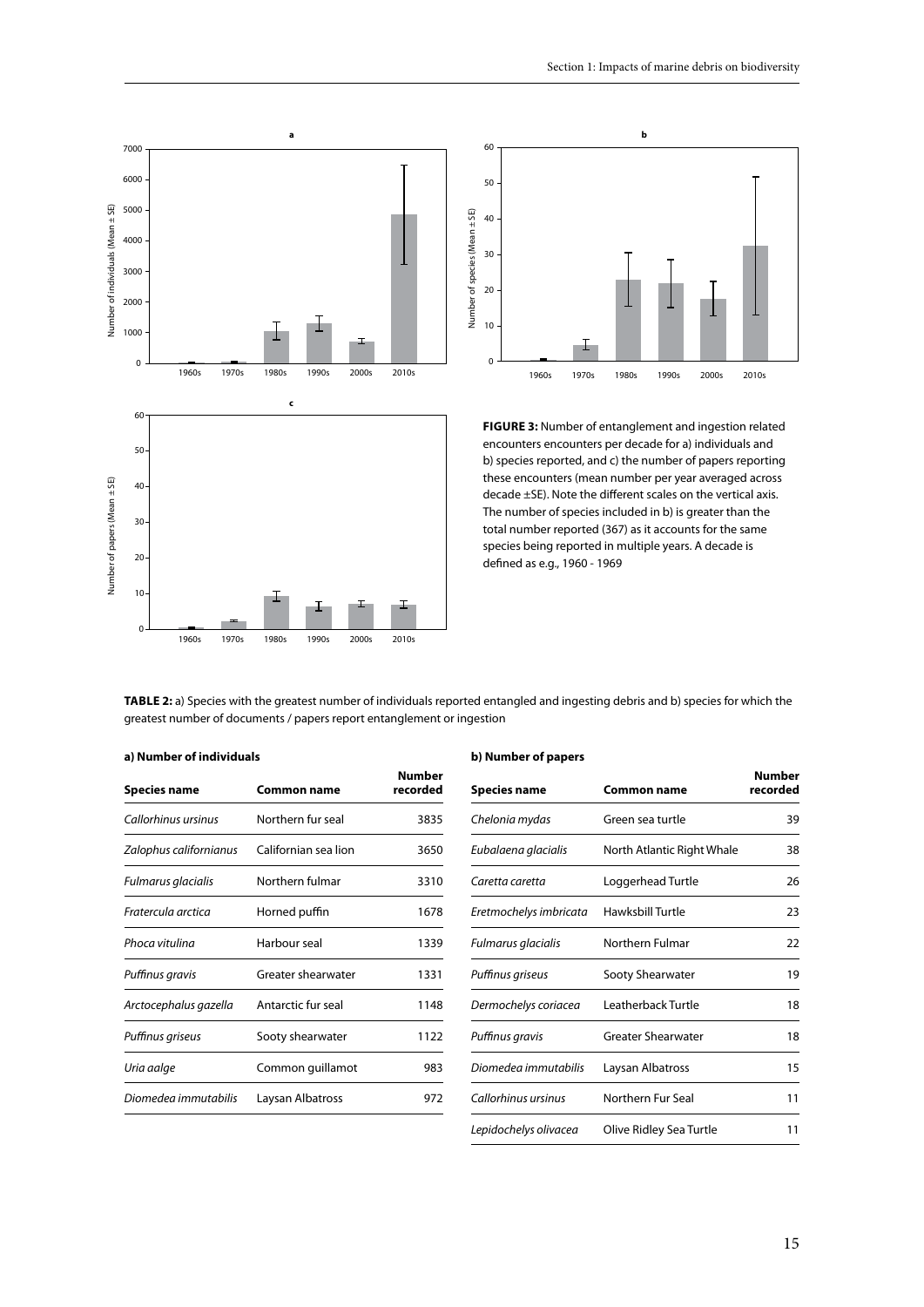There was a clear increase in the number of species affected since the last similar review by Laist in 1997. All known species of sea turtles, 45 % of all species of marine mammals, and 21 % of all species of sea birds are affected by ingestion or entanglement. The number of species of fish affected has roughly doubled since Laist (1997) (Table 3).

**Table 3:** Number of species with records of entanglement and ingestion documented in Laist (1997), the number reported here and the total number of species identified worldwide. The percentage of the total number of known species that are affected by entanglement and ingestion is given in brackets. Sources for total number of identified species: Laist (1997); First Census of Marine Life (2010).

|                       | Total number of |              | <b>Number of species with</b><br>entanglement records | <b>Number of species with</b><br>ingestion records |             |
|-----------------------|-----------------|--------------|-------------------------------------------------------|----------------------------------------------------|-------------|
| Species group         | known species   | Laist (1997) | This report                                           | Laist (1997)                                       | This report |
| <b>Marine Mammals</b> | 115             | 32 (28 %)    | 52 (45 %)                                             | 26 (23 %)                                          | 30 (26 %)   |
| Fish                  | 16,754          | 34 (0.20 %)  | 66 (0.39 %)                                           | 33 (0.20 %)                                        | 41 (0.24 %) |
| <b>Seabirds</b>       | 312             | 51 (16 %)    | 67(21%)                                               | 111 (36 %)                                         | 119 (38 %)  |
| Sea Turtles           |                 | 6(86%)       | $7(100\%)$                                            | 6(86%)                                             | 6(86%)      |

There were two instances where numerous small invertebrates were reportedly associated with derelict gill nets (Gilardi et al., 2010; Good et al., 2010). These papers were more closely examined to determine whether some species (e.g. the butter clam, *Saxidomus giganteus*) were entangled or whether they were using the nets as a substratum. All species reported by Gilardi et al., (2010) and the majority reported by Good et al., (2010) were included here when the authors referred to them as 'entangled'. This paper, however, specified some species they had included which may not have been entangled, and were rather 'animals living/dying on nets that may become entangled only during removal process' or 'animals that may live or move across nets but also are entangled and killed by net'. These species  $(n = 8)$  were therefore not included, and were instead reported in the category: 'The potential to provide new habitats'.

Since the majority of reported encounters were with plastic debris, this category was further evaluated in terms of debris type or use; rope and netting accounted for 57 % of encounters with individuals, followed by fragments (11 %), packaging (10 %), other fishing related debris (8 %), microplastics (6 %), paper (0.03 %), glass (0.01 %), and metal (0.01 %). Patterns for encounters by species were also most strongly associated with rope and netting (24 %) followed by fragments (20 %), packaging (17 %), other fishing debris (16 %), microplastics (11%), paper (0.64 %), glass (0.39 %) and metal (0.39 %) (Figure 4).

Considering the data according to type of effect, the frequency of reports of entanglement  $(n = 170)$  was 34 % greater than that of ingestion ( $n = 127$ ). Direct harm or death was also considerably more frequently documented in reports of entanglement (80 %) than of not for ingestion (5 %) (Figure 5). The data, however, should be interpreted with caution as they are likely to be biased by differences in the frequency of reporting. For example, cuts, lacerations and deformity resulting from entanglement can readily be observed and reported following external examination of individuals whereas effects associated with ingestion can only be determined by necropsy. In addition, in some cases it may be more difficult to confirm harmful effects of ingestion as consequences such as reduced feeding capacity will have various indirect effects on individuals.

Reports which described some form of deleterious effect or harm on species were cross referenced with data on the conservation status of these species using the IUCN Red List. This indicated that around 15 % of the species affected by marine debris were vulnerable, endangered or critically endangered. Of particular concern are reports indicating a total of 215 *Monachus schauinslandi* (Hawaiian Monk Seal) being affected, a species which is critically endangered; 753 *Caretta caretta* (Loggerhead Turtle) an endangered species; and 3835 *Callorhinus ursinus* (Northern Fur Seal), and 678 *Procellaria aequinoctialis* (White chinned petrel) which are both considered vulnerable.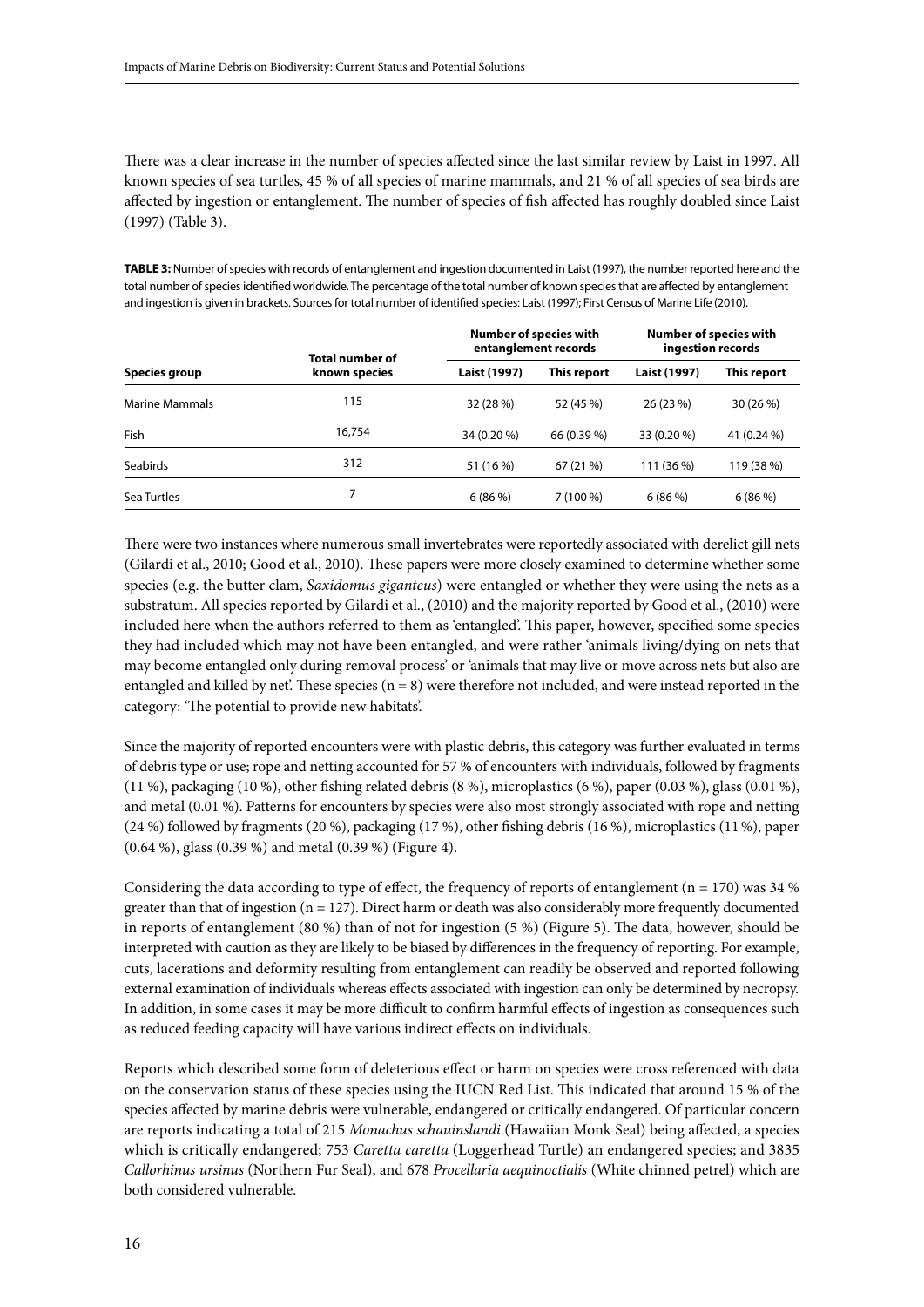

**Figure 4:** Reports of entanglement/ingestion caused by marine debris according to number of a) individuals, b) species, and c) documents / papers per taxonomic grouping—Marine Mammals, Birds, Fish, Sea Turtles. Bars are divided by impact according to debris type - Plastic material (Rope and netting, Other fishing materials (mainly lines, pots), Plastic—Intact items and packaging, Plastic—Fragments > 5 mm, Plastic—Microplastic < 4.99 mm), Glass, Metal, Paper, Other and Unknown. The number of species is greater than that reported in Figure 3 as it accounts for species encountering more than one debris type, and total number of papers is greater than 280 as it accounts for papers reporting impacts on more than one species.



**FIGURE 5:** Incidence of ingestion of or entanglement in marine debris, indicating the consequence of the encounter where described.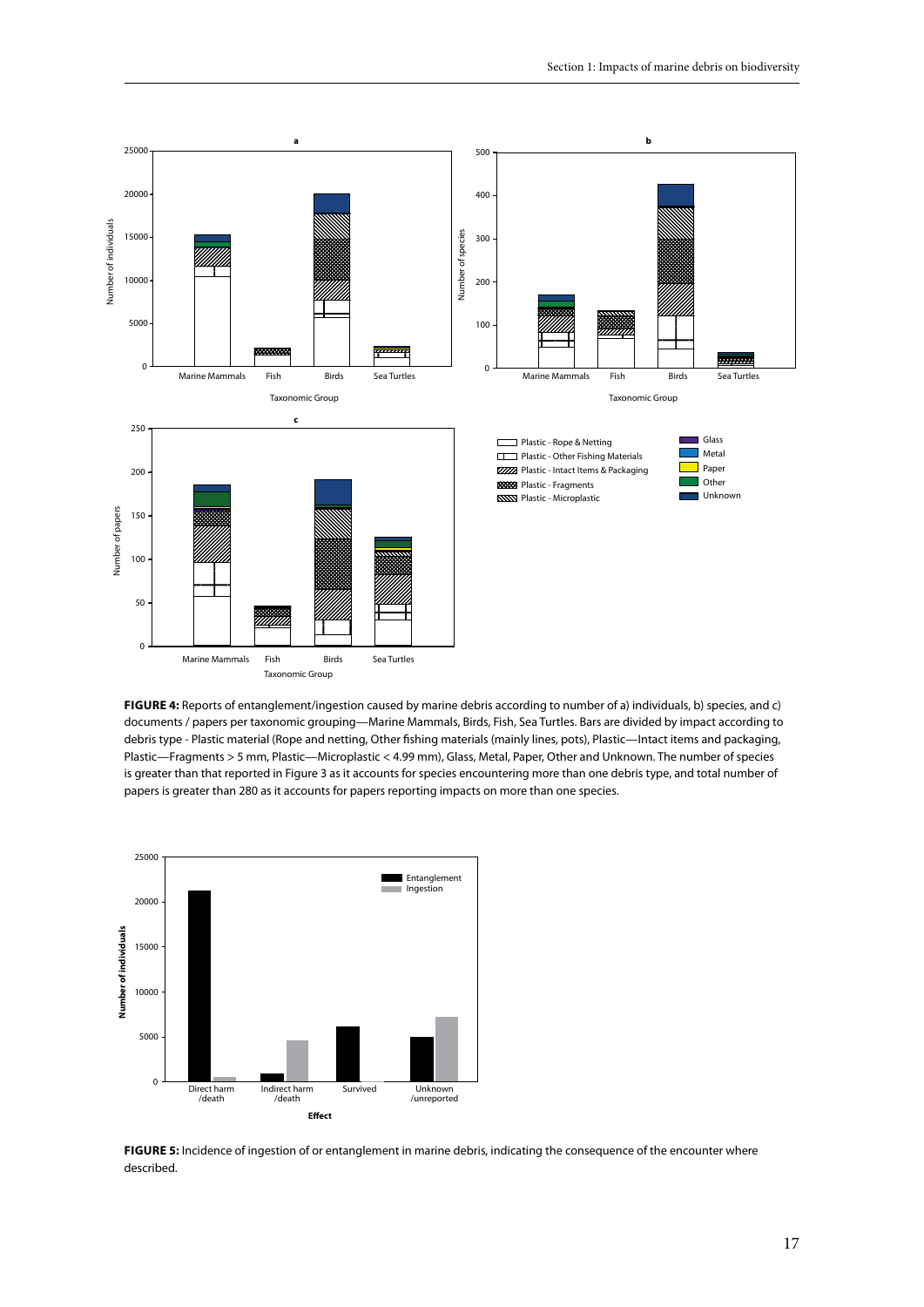It is evident that a wide range of species are affected by ingestion of and entanglement in marine debris (Figure 6), and that for some species this accounts for a substantial proportion of the population. For example, data collected by van Franeker in the Netherlands over the last 30 years indicated that around 95 % of Northern fulmars *Fulmarus glacialis* washed ashore dead in the North Sea contain plastic debris, and of these, many birds contain substantial quantities of debris (Figure 7), (van Franeker et al., 2011). Such is the extent of contamination that it has been proposed that these birds be used as a monitoring tool to assess changes in surface debris on a regional basis within the north-east Atlantic. Further south in Europe, where fulmars are not found, it is currently under consideration to use other species (possibly turtles) to provide an index of marine debris. Other populations that appear heavily affected by ingestion include the edible crustacean *Nephrops norvegicus* where 83% of the population in the Clyde Sea, UK contained microplastic debris (Murray & Cowie, 2011), while a study on the Brazilian coast found that 34 of 34 green turtles and 14 of 35 seabirds had ingested debris—with plastic being the main material (Tourinho et al., 2010).



**Figure 6:** A) Turtle entangled in plastic rope in Caribbean (photo: UNEP-CAR/RCU, 2008); B) Entangled seal (Courtesy of Salko de Wolff, ECOMARE at Texel); C) plastic packaging from the carcass of a Laysan albatross at Kure Atoll, (Courtesy of Cynthia Vanderlip and Algalita Marine Research Institute); D) Plastic bags and film from stomach of young Minke whale that had been washed ashore dead in France (Courtesy of G. Mauger and F. Kerleau, Group d'Etudes de Cétacés du Cotentin (GECC).



**Figure 7:** (A) Fulmars are known to ingest plastic debris. (B) Example of plastic debris from the stomach of a dead fulmar, 95% of which have some plastic in their stomachs. (C) A target Environmental Quality Objective (EcoQO) that <2% of dead birds should have < 0.1g of plastics in their stomachs has been proposed (top right). However, this target is far from being realised. Map shows regional trends, 2002 -2004, for the percentage of birds that had more than 0.1g of plastic in their stomachs. Courtesy of J. A. van Franeker, IMARES, Texel, the Netherlands.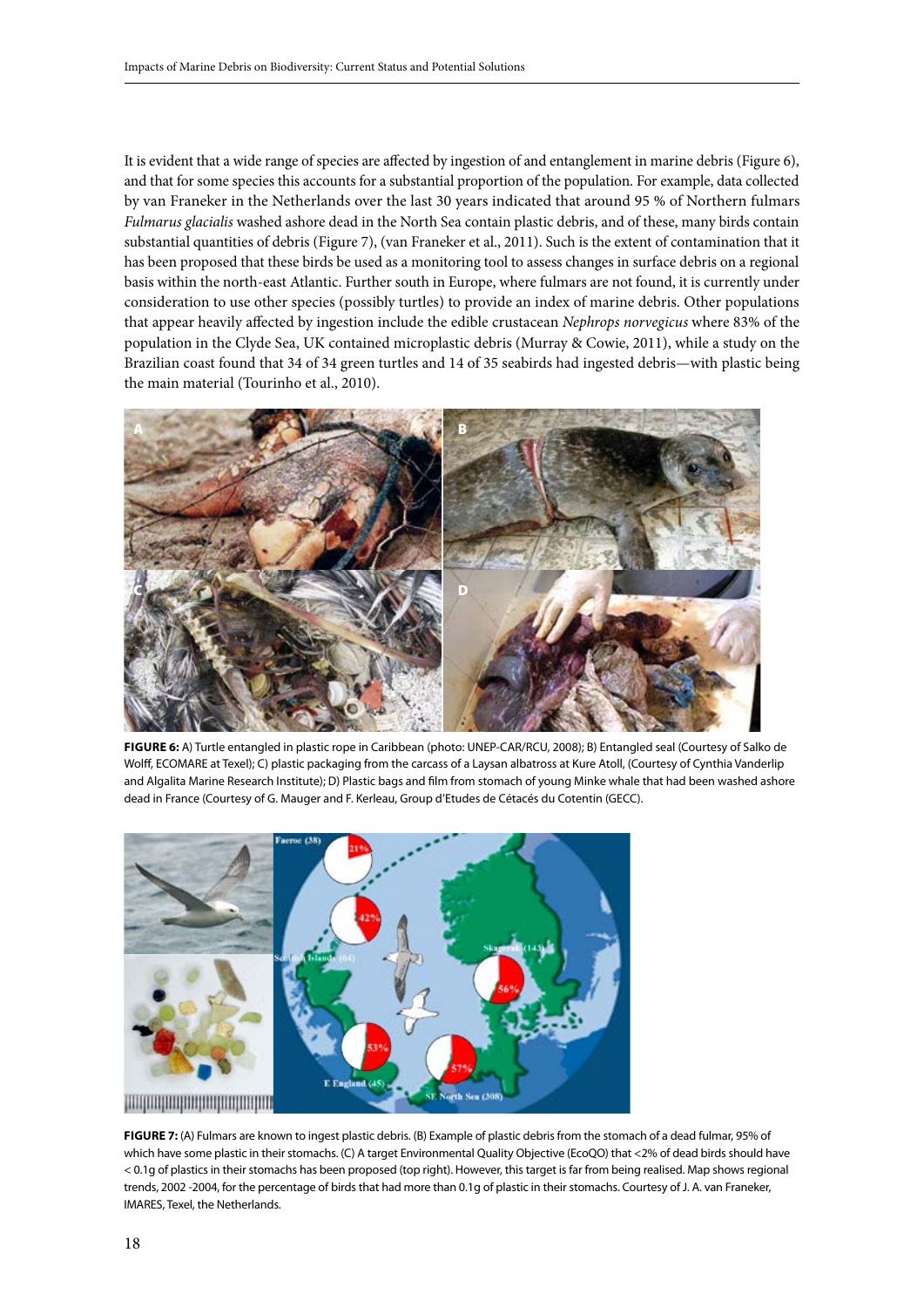It is clear from these reports that numerous individuals and species have died or become harmed as a consequence of entanglement and ingestion encounters with marine debris. It is, however, likely that a much larger number of individuals are compromised by sub-lethal effects that have not been fully reported. For example, debris on beaches has been shown to affect behaviour of intertidal organisms such as the gastropod *Nassarius pullus* (Aloy et al., 2011) and adversely affect the ability of turtle hatchlings to reach the sea (Ozdilek et al., 2006).

It seems inevitable that entanglement and ingestion of marine debris will alter the biological and ecological performance of individuals. A number of possibilities have been suggested, including compromising an individual's ability to capture food, digest food, sense hunger, escape from predators, and reproduce—as well as decreasing body condition and compromising locomotion, including migration (e.g. Ryan, 1988; Spear et al., 1995; Laist, 1987; Laist, 1997; Derraik, 2002; Gregory, 2009; Aloy et al., 2011). It has also been widely suggested that ingestion of debris, and in particular microplastic debris, might provide a pathway facilitating the transport of harmful chemicals to organisms (Oehlmann et al., 2009; Teuten et al., 2009). (see also Section 1.4.3 below).

The consequences of ingestion are not fully understood. There are concerns that microplastics may cause physical disruption for example, by interfering with feeding and digestion. Little is known about such physical effects, although there is evidence that particles can be retained for several weeks after ingestion (Browne et al., 2008).

#### *1.4.3 Microplastics*

Marine debris, and in particular plastic debris, is fragmenting in the environment. Much of the debris collected during survey trawls (Law et al., 2010; Thompson et al., 2004) and on shorelines (Browne et al., 2010) consists of tiny particles of microplastic (Figure 8). This material has been defined as pieces or fragments less than 5 mm in diameter (Arthur et al., 2009; Barnes et al., 2009). The abundance of microplastics is increasing in the oceans (Thompson et al., 2009, Goldstein et al., 2012), and data presented here indicate that around 10 % of all reported encounters are with microplastics.



**Figure 8:** A) Marine debris on a strandline where it fragments into smaller pieces. B) A fragment of microplastics next to a grain of sand found on a beach in Cornwall, UK. C) Scanning electron microscope image of microplastic fragments. Source: R.C. Thompson.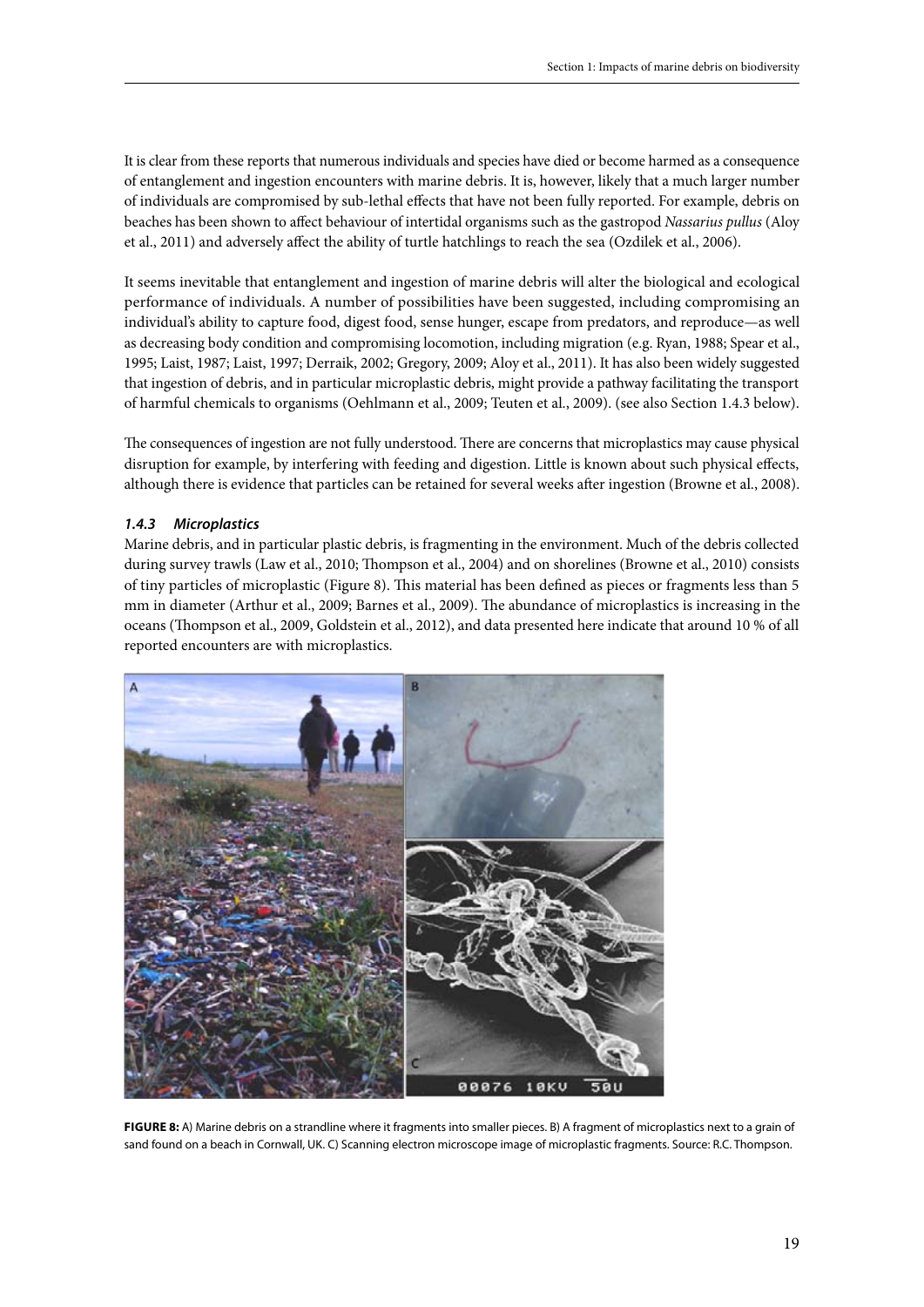Microplastics accumulate in the water column, on the shoreline and in subtidal sediments (Barnes et al., 2009; Thompson et al., 2004; Zarfl et al., 2011). Due to their small size, they have a relatively large surface area to volume ratio and therefore have greater capacity to facilitate the transport of contaminants, and also have the potential to be ingested by a diverse range of marine organisms (STAP, 2011). Fragments as small as 2 µm have been identified from marine habitats (Ng and Obbard 2006), but due to limitations in analytical methods, the abundance of smaller fragments is unknown. As a consequence of the fragmentation of larger items and the direct release of small particles, the quantity of fragments is expected to increase in the seas and oceans (Andrady 2011; Thompson et al., 2009). It is therefore recognized that there are important questions that should be investigated regarding the emissions, transport and fate, physical effects, and chemical effects of microplastics (Zarfl et al., 2011).

#### *1.4.4 Impacts of persistent, bio-accumulative and toxic substances (PBTs) associated with marine debris*

Plastics contain a variety of potentially toxic chemicals incorporated during manufacture (monomers and oligomers, bisphenol-A (BPA), phthalate plasticisers, flame retardants and antimicrobials) (Lithner et al., 2011), which could be released into the environment. These chemicals can be transferred to humans through, for example, plastic containers used for food and drink, plastic used in medical applications, and plastic toys (Koch & Calafat 2009; Lang et al., 2008; Meeker et al., 2009; Talsness et al., 2009). Hence, a hazard could exist if plastic fragments containing these chemicals are ingested by marine organisms. Research has identified that chemicals used in plastics such as phthalates and flame retardants can have toxicological effects on fish, mammals and molluscs (Oehlmann et al., 2009; Teuten et al., 2009).

There is no evidence to confirm a direct link between the chemical characteristics of marine debris and adverse effects on marine life, but experimental studies have shown that phthalates and BPA affect reproduction in all study species, impairing development in crustaceans and amphibians, and generally inducing genetic aberrations (Oehlmann et al., 2009). If these impacts were identified in the field it would pose a substantial problem, as no option exists for remediation due to the nature of the accumulation of debris within the marine environment (GESAMP 2010; Thompson et al., 2009). It is therefore concerning that concentrations of these substances in the marine environment have been found to match those identified as harmful in laboratory studies, inferring that they could be impacting natural populations (Oehlmann et al., 2009).

In addition to the potential for release of additive chemicals, plastic debris can adsorb<sup>6</sup> persistent, bio-accumulative and toxic substances, including persistent organic pollutants (POPs) that are present in the oceans from other sources. Within a few weeks these substances can become orders of magnitude more concentrated on the surface of plastic debris than in the surrounding water column (Mato et al., 2001; Teuten et al., 2009; Hirai et al., 2011; Rios et al., 2010). This presents a second mechanism that may facilitate the transport of chemicals to biota upon ingestion. Our understanding of the extent to which plastic particles facilitate the transport of contaminants is, however, uncertain, and more work is required to establish the relative importance compared to other pathways.

#### *1.4.5 Potential for debris to provide new habitat*

By definition, marine debris represents the introduction of additional hard surfaces into the sea; and such materials will readily become colonised firstly by microorganisms, followed by macrobiota (Whal, 1989; Ye & Andrady, 1991; Harrison et al., 2011). If buoyant, this debris may facilitate the transport of organisms by rafting; however, even if relatively static on the seabed, or buoyant but (for example) retained in oceanic gyres, debris will still become colonised. Hence marine debris provides additional habitat, and has the potential to influence, the relative abundance of organisms within local assemblages. This will be particularly pronounced where debris provides isolated hard habitat, either within the water column or in areas of otherwise extensive sediment plains. In such locations, the species using debris as habitat may differ from those otherwise present, thus increasing overall diversity (Pace et al., 2007), but also having potential effects on the balance of species within the native assemblage.

<sup>6</sup> (of a solid) hold (molecules of a gas, liquid, or solute) as a thin film on surfaces outside or within the material (Concise Oxford English Dictionary, 2008)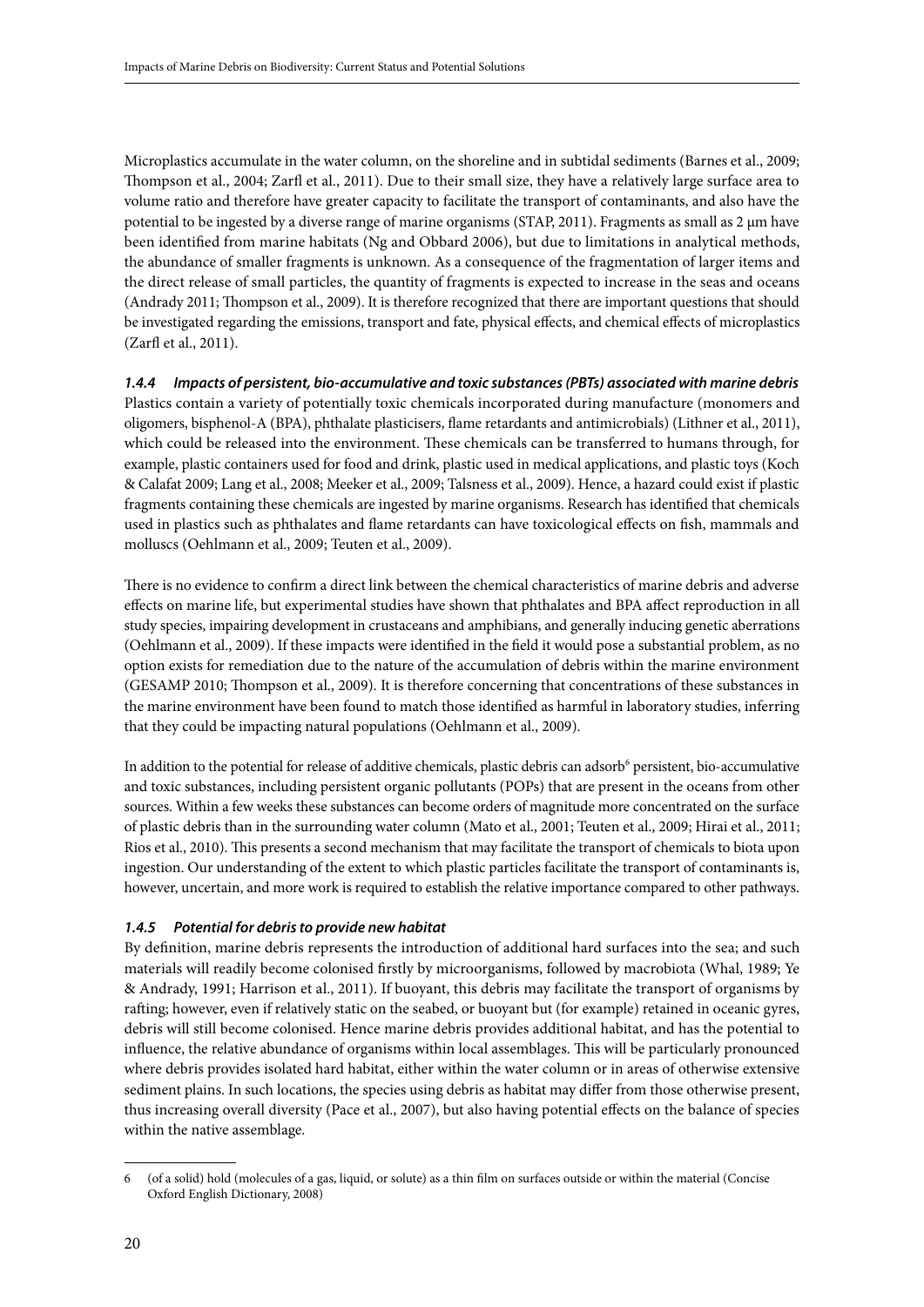A total of 85 taxa were identified in this report, taken from 6 papers which described the use of marine debris as habitat (Table 4). Four of the papers (Carr et al., 1985; Donohue et al., 2001; Ayaz et al., 2006; Good et al., 2010) reported species colonizing derelict fishing nets as habitat. These included both mobile and sessile species. Pace et al., (2007), reported the use of marine debris as habitat in the Maltese Islands, including plastics, glass, pottery, metals and sacks and identified 47 associated species (listed under unknown in Table 4 as no species list was included).

**Table 4:** Number of taxa and number of papers by taxonomic group that report the use of marine debris as a habitat. Unknown represents those species identified by Pace et al., 2007 as no species list was presented.

| Taxonomic group  | <b>Number of taxa</b> | <b>Number of papers</b> |  |  |
|------------------|-----------------------|-------------------------|--|--|
| <b>Bivalves</b>  | 1                     | 1                       |  |  |
| <b>Bryozoans</b> | 1                     | 1                       |  |  |
| Cephalopods      | 1                     | 1                       |  |  |
| Cnidaria         | 3                     | $\overline{2}$          |  |  |
| Crustaceans      | 14                    | 3                       |  |  |
| Echinoderms      | 6                     | 3                       |  |  |
| Fish             | 10                    | 1                       |  |  |
| Gastropods       | 1                     | 1                       |  |  |
| Pelagic Insects  | 1                     |                         |  |  |
| Polycheates      | 2                     |                         |  |  |
| Porifera         | 1                     | 1                       |  |  |
| Seagrass & Algae | $\overline{2}$        | 1                       |  |  |
| Unknown          | 47                    | 1                       |  |  |
|                  |                       |                         |  |  |

In deep water sedimentary habitats, Pace et al., (2007) found a greater abundance of taxa on debris than the surrounding sediment, but greater species richness on the sediment. The assemblage structure differed, however, with the debris increasing overall diversity of species present within the area sampled. There are also references to floating debris such as microplastic providing a habitat for microorganisms. It has been suggested that some microorganisms might use plastic as a food source leading to biodegradation of debris (PlasticsEurope.org, 2010). While there are reports of biodegradation of compostable plastics (Song et al., 2009; O'Brine & Thompson, 2010), there are no peer reviewed articles documenting biodegradation for conventional plastics. Some species of *Vibrio* bacteria have been shown to grow preferentially on plastic debris in the ocean, but it is unknown whether those found are pathogenic. Harrison et al., (2011) suggest that microbes may raft on marine debris, causing concern as they are the causative agents of disease for corals.

An area of growing interest is the potential for accumulated buoyant debris, such as plastic items and microplastic fragments, to provide new habitats in the open ocean. Goldstein et al., (2012) determined that the concentration of microplastics within the North Pacific Central Gyre had increased by two orders of magnitude in the past four decades. Similarly, Law et al., (2010) showed that the greatest abundance of debris in subtropical locations was far from land, and in a study of the north western Mediterranean, Collingnon et al., (2012) estimated the mean abundance of microplastics to be the same order of magnitude as that found by Moore et al., (2001) within the North Pacific Gyre (1.334 particles m<sup>-2</sup>). The surfaces of debris items within these systems are available for colonization, thus increasing the potential for transport of organisms on marine debris. At the same time, this debris can provide a novel habitat for mobile organisms.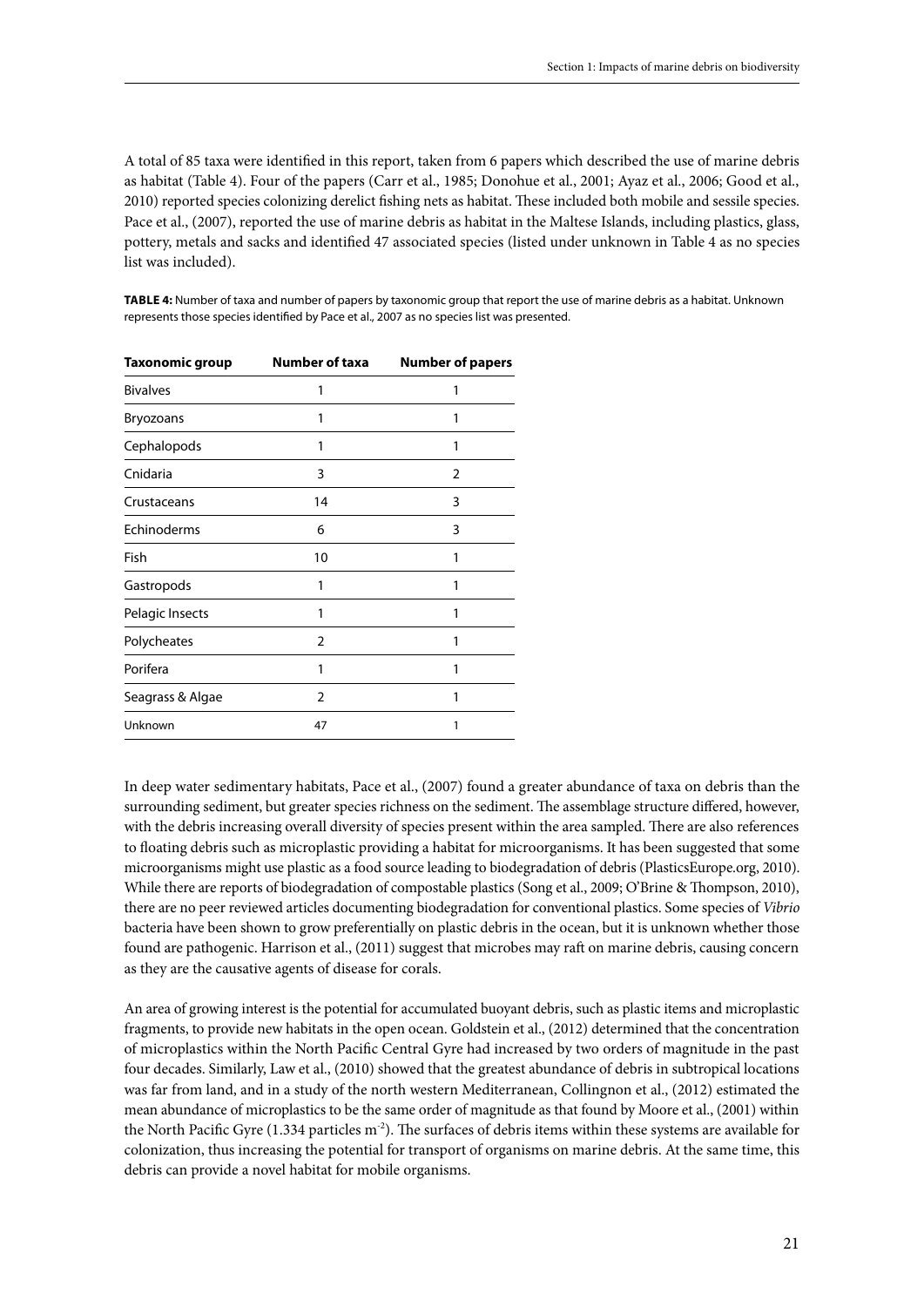#### *1.4.6 Dispersal via rafting, including transport of invasive species*

In terms of organisms rafting on debris, there were 32 reports representing 270 species; of these only 3 reports specifically distinguished the presence of invasive species, listing 5 such species in total. It is, however, likely that this is an underrepresentation due to the limited number of reports, and because not all papers identified organisms to species level.

Data on numbers of individuals were seldom reported and have not been included here. The number of species reported rafting on debris has increased markedly since the 1970s. As with the data on the effects on individuals and species, the increase in the numbers of species being reported rafting on debris far exceeds the change in the number of papers and documents themselves, and so there is a strong indication that this represents a true increase in the frequency of rafting rather than merely an increase in reporting (Figure 9).



**FIGURE 9:** Cumulative number of reports of a) species rafting on marine debris and b) the number of papers reporting these encounters (mean number per year averaged across decade ±SE). The total number of species in a) is greater than the total number reported (180) as it accounts for the same species being reported in multiple years. A decade is defined as e.g. 1960–1969

Intact items and packaging accounted for 40 % of all reported encounters with species, followed by fragments (36 %), rope and netting (17 %), other fishing materials (1.50 %) and microplastics (1.50 %) (Figure 10). The number of species per taxonomic group (Figure 10a) is mirrored by the number of reports (Figure 10b), which seems to indicate that reporting has still to capture all of the species that are actually rafting on debris.

#### *1.4.7 Ecosystem level effects*

Eight references which report the effects of marine debris on habitats or ecosystems were identified. Of these, five documented impacts on coral reef ecosystems (Al-Jufaili et al., 1999; Donohue et al., 2001; Chiappone et al., 2002; Chiappone et al., 2005; Richards, 2011), one on soft sediment habitats (Uneputty and Evans, 1997), and two on the impact of microplastics and fragments on sandy sediments in the intertidal zone (Aloy et al., 2011; Carson et al., 2011). Effects on ecosystems vary in severity with debris type with, for example, derelict fishing nets known to be particularly destructive. A study in the north-western Hawaiian Islands reported that 20 % of the weight of derelict fishing gear could be attributed to broken coral that had become entangled (Boland, *unpubl.*, cited in Donohue et al., 2001).

Richards (2011) identified a significant negative relationship between the level of marine debris cover and coral cover, with coral cover and species diversity decreasing with increasing debris abundance on Majuro Atoll. A study in Oman identified similar effects, with 69 % of sites showing impacts from lost and discarded fishing gear, and 87 % showing impacts from debris. Abandoned gill nets caused the most severe damage, affecting over 20 coral genera at almost half the study sites, and accounting for 70 % of all the severe human impacts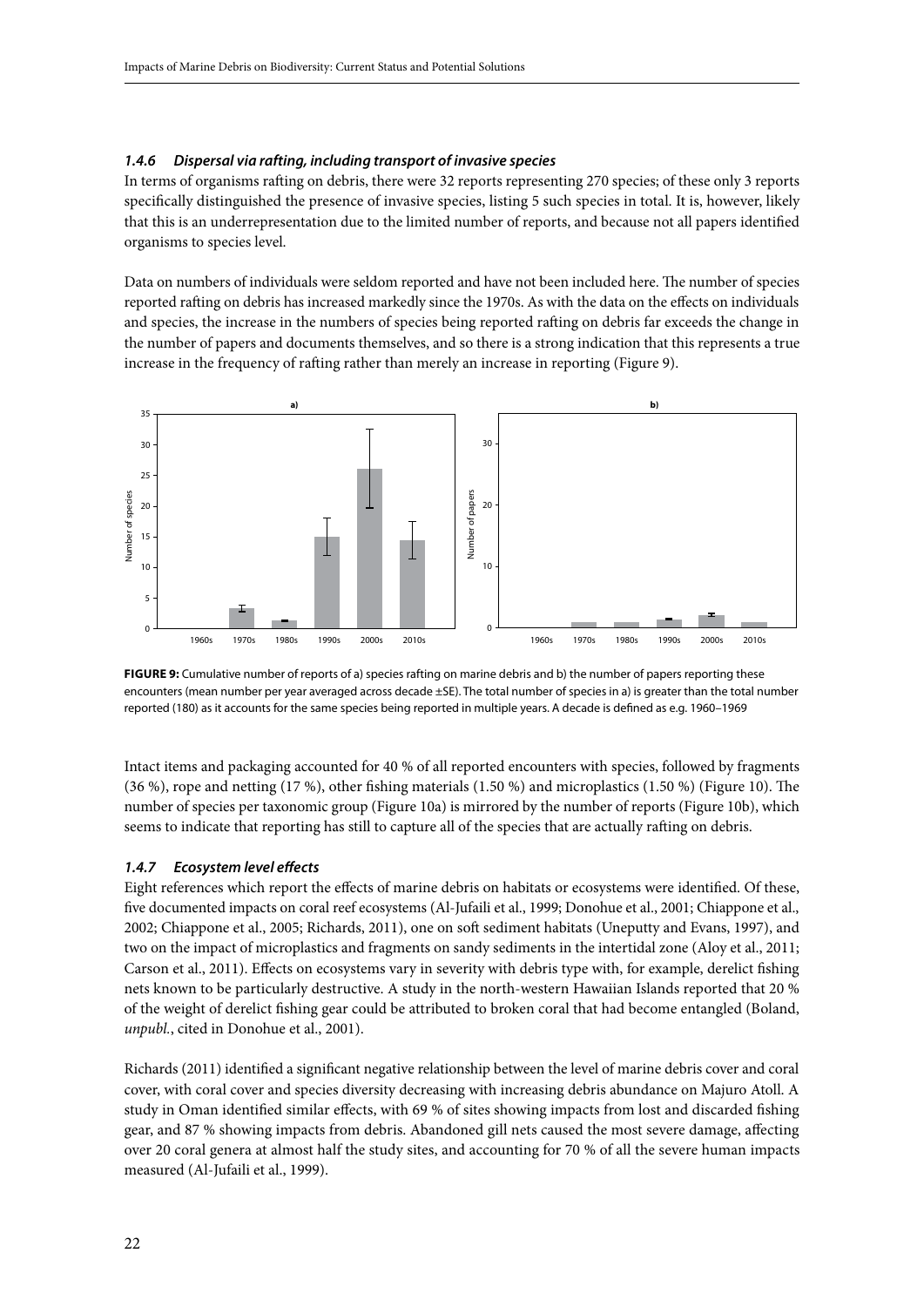

**Figure 10:** Incidence of rafting on marine debris reported by number of a) taxa and b) papers per taxonomic grouping—Mammals, Birds, Fish, Sea Turtles, Crustaceans, Cephalopods, Bivalves, Gastropods and Echinoderms. Bars are divided by impact per debris type (Rope and netting, Other fishing materials (mainly lines, pots), Plastic—Intact items and packaging, Plastic—Fragments > 5 mm, Plastic—Microplastic < 4.99 mm, Wood, Metal, Tar Balls and Type not reported). Number of individuals was not commonly reported in the literature and so has not been included. Total number of taxa is greater than 370 as it accounts for taxa being impacted by more than one debris type, and total number of papers is greater than 19 as it accounts for reports of more than one taxon per paper.

Damage is evident from fishing activities in other regions; for example on the Florida Keys 49 % of marine debris (predominantly hook and line (monofilament) gear and debris from lobster traps) was found to cause tissue abrasion, damage, and/or mortality of sessile invertebrates (Chiappone et al., 2002), and approximately one sessile organism per 100 m<sup>2</sup> was impacted by lost hook and line gear (Chiappone et al., 2005).

Unepputy & Evans (1997) studied the effects of marine debris on the ecosystem within Ambon Bay, Indonesia, finding significant differences in the abundance of meiofauna (small benthic invertebrates) and diatoms in sediment samples taken from beneath marine debris compared to areas free from debris. Samples from under debris contained higher densities of meiofauna, but lower densities of diatoms than those from areas free from debris. The consequences of this were not quantified, but it was suggested that they might be significant in altering the ecosystem of the Bay, especially if debris aggregating sub-littorally had a similar impact.

Ecosystem impacts can also occur in the intertidal. For example, microplastics and debris fragments on beaches have been reported to alter the porosity of the sediment and its heat transfer capacity (Carson et al., 2011). Carson et al., (2011) also suggest that increased debris loads could lead to reduced subsurface temperatures, potentially affecting organisms such as sea turtles whose sex-determination relies on temperature. Debris can also affect the foraging habits of intertidal organisms such as the gastropod *Nassarius pullus*, whose foraging efficiency was found to be negatively correlated with the quantity of plastic debris (Aloy et al., 2011).

#### **1.5 Discussion**

#### *1.5.1 Socio-economic impacts of marine debris*

The socio-economic impacts of marine debris are extensive and overwhelmingly negative, causing (or contributing to) economic losses to industries such as commercial fishing and shipping, as well as recreation and tourism. Furthermore this is a trans-boundary problem, resulting in costs to countries that may be far from the point of origin of the debris.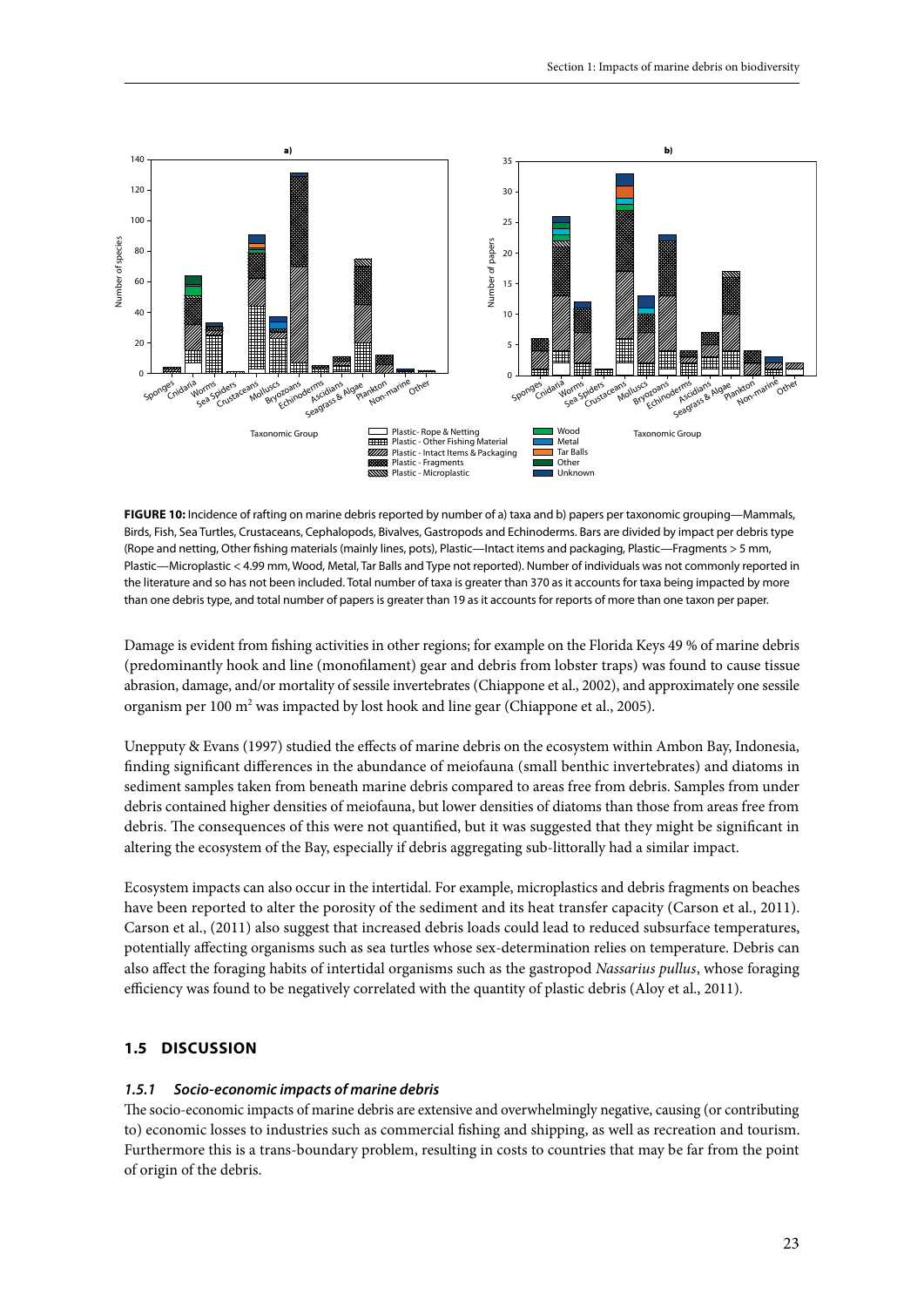

FIGURE 11: Encounters between marine debris and organisms in terms of numbers of papers according to region—North America West Coast, North America East Coast, South America West Coast, South America East Coast, Central South Atlantic, Europe, Africa West Coast, Africa East Coast, Asia, Australasia, Central Pacific, Arctic, Antarctic, Other (where studies included multiple regions and no break- down was provided), and Unknown (where studies did not report location).

The loss of economic revenue can be substantial. For example, It has been reported to cost the Scottish fishing industry between US \$15 million and US \$17 million per year (KIMO, 2008) through the loss of fishing time and potentially costly repairs due to the need to remove debris from fishing gear, propellers and water intake pipes (ten Brink et al., 2009). In the Shetland Isles, UK, 92 % of fishermen reported that they experienced recurring problems associated with accumulated debris in their nets, 69 % had experienced contamination of their catch by debris, and 92 % had experienced problems due to snagging their gear on debris on the seabed (Hall, 2000). The estimated cost for each boat per year due to these impacts was estimated to range from US \$9,500 - \$47,000. Similar impacts are reported by fishermen in Indonesia, with fouling of propellers and alterations in fishing location and gear type used, all being given as effects of marine debris on the artisanal fishing industry surveyed by Nash (1992).

One of the most substantial costs of marine debris to the fishing industry is the loss of revenue due to ghost fishing<sup>7</sup> which removes commercial species from the fishery. A study in Oman estimated that the cost of ghost trapped fish was approximately US \$145 per trap after 3 months, and US \$168 per trap after 6 months (Al-Masroori et al., 2004). Gilardi et al., (2010) assessed the ability of derelict gill nets to ghost fish in Puget Sound, USA, and performed a cost-benefit analysis which concluded that entanglement of Dungeness crab by a single study net could cost the commercial fishery US \$19,656, compared to US \$1358, the cost of removing the net and so preventing it from ghost fishing.

Harbour authorities also encounter costs in removal of marine debris, which is vital to ensure that their facilities remain clean, safe and attractive for users. For example it has been reported that the cost to UK port authorities for debris removal amounts to approximately US \$3 million per year (Mouat et al., 2010).

In some locations, the impact of marine debris on the tourism industry is largely aesthetic, relating to the attractiveness of the coastline and beaches with clean ups needed in order to continue to attract tourists to the area. In other locations, however, such as tropical Small Islands Developing States, it is also detrimental to

<sup>7</sup> Capture of commercially targeted fish or crustacean species in the water by lost, abandoned or discarded fishing gear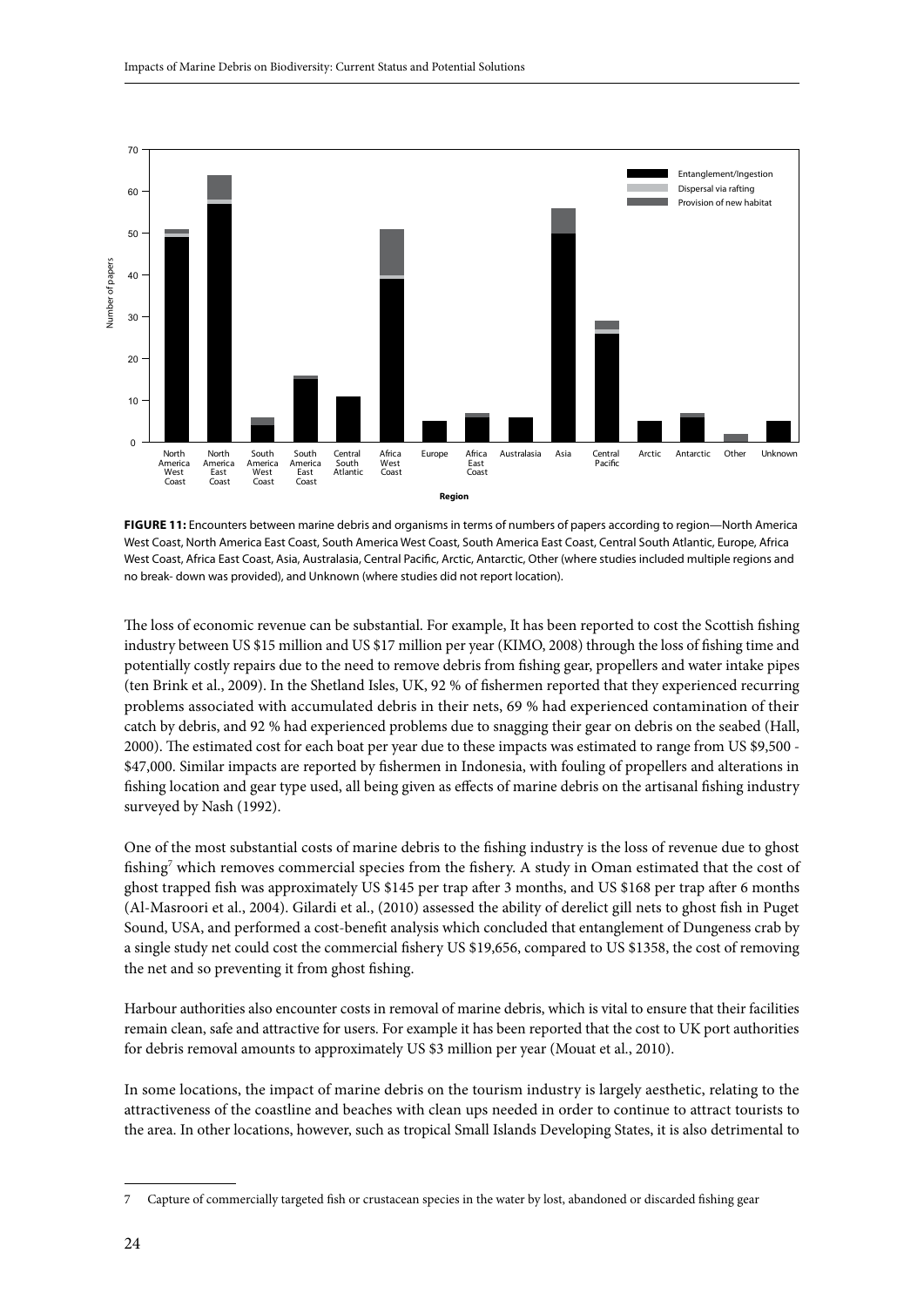eco-tourism and sporting activities that rely on the presence of healthy ecosystems. In addition, the presence of marine debris can have negative implications for human health.

Activities associated with beach clean ups and the removal of debris from coastal zones can be very costly. For example, beach clean ups on one beach in Orange County, USA cost US \$350,000 per year, and the cost of removing plastic bags alone from UK beaches is approximately US \$454,000 a year (Marine Conservation Society, 2005). The effect of such impacts on countries dependent upon the resources provided by reefs are poorly documented, but are likely to be substantial where there is considerable reliance on these resources for tourist income. Activities such as sport fishing, submarine tours, turtle and whale watching trips, snorkelling, scuba diving and spear fishing depend upon the presence of healthy reefs, and these are also crucial for the provision of seafood and numerous other resources. The reliance of such economies on healthy reefs therefore suggests that they may face an additional level of vulnerability to marine debris impacts.

Social costs are also substantial. Marine debris indirectly increases risk and loss of life within the fishing and commercial shipping industries, as evidenced by reports such as those from the Royal National Lifeboat Institution (RNLI) in the UK: that 1 % of all deaths occurring on fishing vessels and approximately 300 calls made to the RNLI from 1992-2001 were caused by the fouling of propellers by marine debris (RNLI, 2005). Data from Korea further supports this, showing that from 1996-1998, 9 % of all maritime accidents occurred due to marine debris (Dong Oh Cho, 2005).

Marine debris could also potentially pose a threat to scuba divers via entanglement in ghost nets, rope, etc. Records from the British Sub-Aqua Club, however, indicate that this is negligible at present. Between 1997 and 2012, a total of 4401 incidents and 179 deaths occurred in British seas; however, none were directly attributed to marine debris.

#### *1.5.2 Sources of marine debris*

There are two major sources of marine debris: land based sources and ship based sources. Ship based sources formed the major focus of early concerns about marine debris and include waste dumped at sea from commercial vessels such as cruise ships, as well as disposal from fishing vessels (Ryan et al., 2009). Land based sources are more varied, and have several pathways by which this debris can enter the sea. The main pathways are rivers and storm drains, and a smaller amount is transported by wind (Ryan et al., 2009). The most common sources have been identified as shoreline and recreational activities, ocean/waterway activities, smoking related activities, dumping activities and medical/personal hygiene (Ocean Conservancy, 2010).

A further source of debris comes from natural disasters, such as hurricanes and tsunamis (Thompson et al., 2005). Following the tsunami in Japan in 2010 the Japanese government estimated 5 million tonnes of debris had entered the marine environment.

#### *1.5.3 Plastics as a major component of marine debris*

It is evident that plastics represent a major component of marine debris (Figure 1, Table 1). It is also apparent from the data summarized and reviewed here that plastic debris is the most widely reported type of debris in terms of ingestion, entanglement, dispersal of species and generation of new habitat (Figures 4 & 9).

Production of plastics has increased considerably over the last few decades, with global production increasing from 5 million tonnes in the 1960s to 280 million tonnes today (PlasticsEurope, 2011). Data from the USA has shown a steady increase since the 1960s, with generation reaching approx. 30 million tonnes per year by 2010 (US EPA, 2010), (Figure 12). Recovery has also increased during this time, although levels remain below four million tonnes per year in 2010, representing only around 13 % of the amount generated (Figure 12).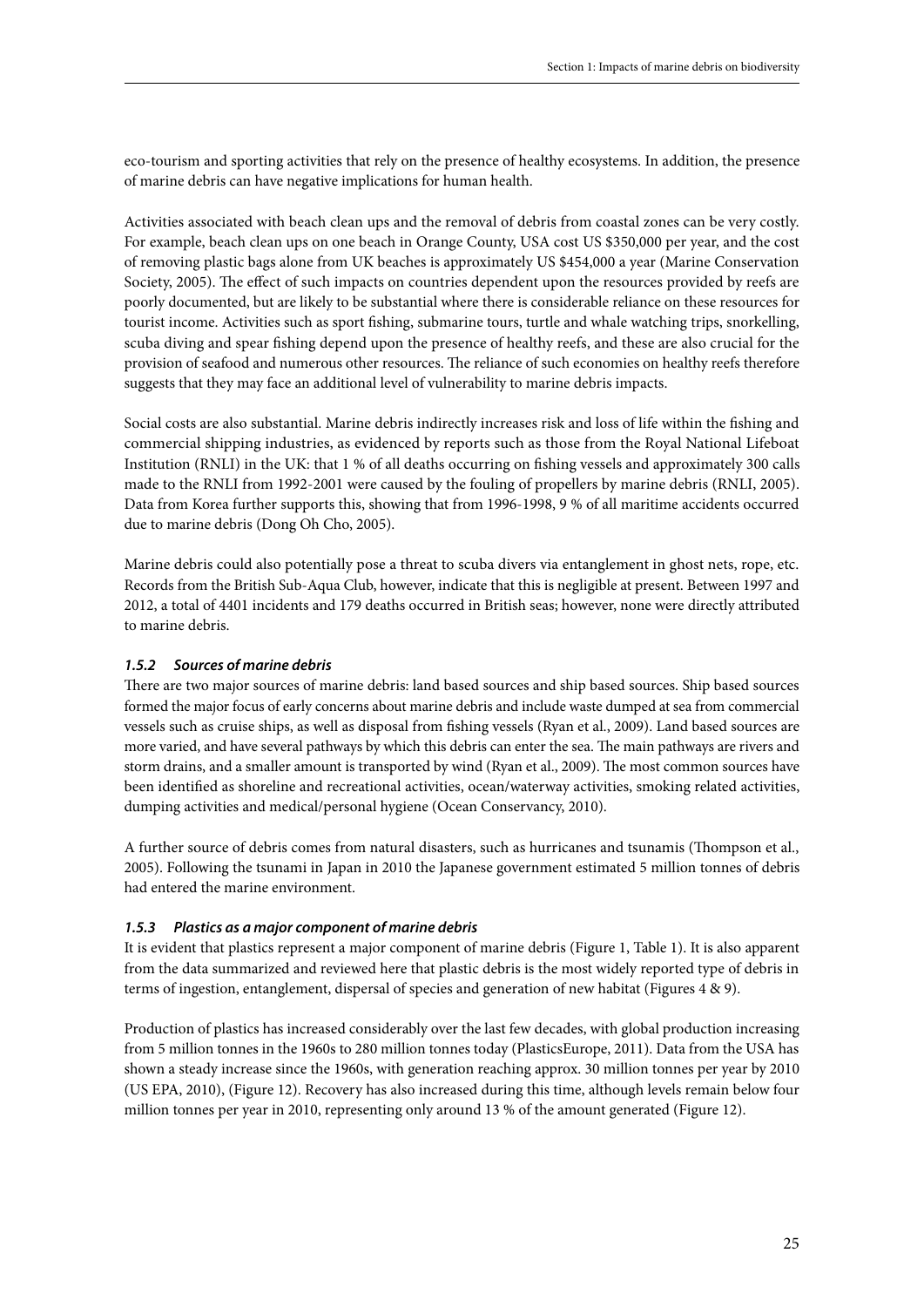

Plastics are incredibly durable and represent a ubiquitous category of marine debris. For example, in 2006, plastic from a plane shot down in 1944 was discovered in the gut of an albatross some 9600 km away from the plane's location (Barnes et al., 2009). Data on temporal trends vary between regions and are typically restricted to sampling at or near the sea surface in coastal waters or on the shoreline (Barnes et al., 2009; Derraik 2002; Gregory 2009). From these habitats, there is evidence that despite efforts to remove debris from the marine environment and legislation to restrict dumping at sea, quantities of plastic debris are stable in some locations, but have increased significantly in others (Barnes et al., 2009; Thompson et al., 2004; Goldstein et al., 2012). For example, data on the quantities of plastic bottle caps and lids show a 10 fold increase on shorelines in South Africa when comparing data over a 20 year period to 2005 (Ryan, 2009).

The amount of debris (not specifically plastic) present on the UK coastline doubled between 1994 and 1998 (Barnes, 2002), and during the early 1990s it increased 14-15 fold in some parts of the Southern Ocean (Walker et al., 1997). Yet in contrast, extensive data from the sea surface in the North Atlantic Ocean and Caribbean Sea show no clear temporal trend over 22 years (Law et al., 2010). Since most plastic items will not biodegrade in the environment, it seems inevitable that quantities of debris will increase over time (Andrady, 2011). Furthermore, any lack of consistent trends in temporal data probably represents movement of debris into compartments that have not traditionally been monitored, such as the deep sea and offshore regions. It could also represent the fragmentation of plastic debris into pieces so small that they are not routinely recorded by sampling protocols. This is supported by recent findings from the Pacific Gyre which show a two-fold increase in the abundance of microplastics since 1972 (Goldstein et al., 2012).

In terms of larger items of debris, it is evident that of particular concern is the accumulation of Abandoned, Lost or Otherwise Discarded Fishing Gear (ALDFG), including fishing nets, which continue to ghost fish long after they have become marine debris. Plastics-based ALDFG can threaten marine habitats and fish stocks and is also a concern for human health (Macfadyen et al., 2009). The replacement by the majority of the world's fishing gear from natural materials to those made from synthetics has led to increasing problems from marine debris accumulation in the environment (Good et al., 2010). Whereas fishing gear made from natural materials deteriorated relatively quickly, those made from modern materials last much longer, and as a consequence, the extent and impacts of ALDFG has increased substantially over the last 50 years (Macfayden et al., 2009).

Because of their buoyancy and durability, plastic items can travel substantial distances; plastic cargo lost from ships have, for example, been reported over 4,000 km from the point of loss (Ebbesmeyer and Ingraham, 1994). Hence, in addition to shoreline or near-shore impacts, marine debris can have long-term impacts in the open ocean (Barnes et al., 2009). Ocean modeling indicates that floating marine debris originating from the western coast of South America, French Polynesia, New Caledonia, Fiji, Australia, and New Zealand not only fouls the coastlines of nations and archipelagos in the region where released, but much of it is also pushed by wind and currents to the South Pacific subtropical gyre where it accumulates (Martinez et al., 2009).

A recent publication in the journal *Science* presented over 20 years of data clearly demonstrating that some of the most substantial accumulations of debris are now in oceanic gyres far from land (Law et al., 2010). Plastic debris, therefore, represents a growing transboundary problem from coasts to the open ocean and areas beyond national jurisdiction.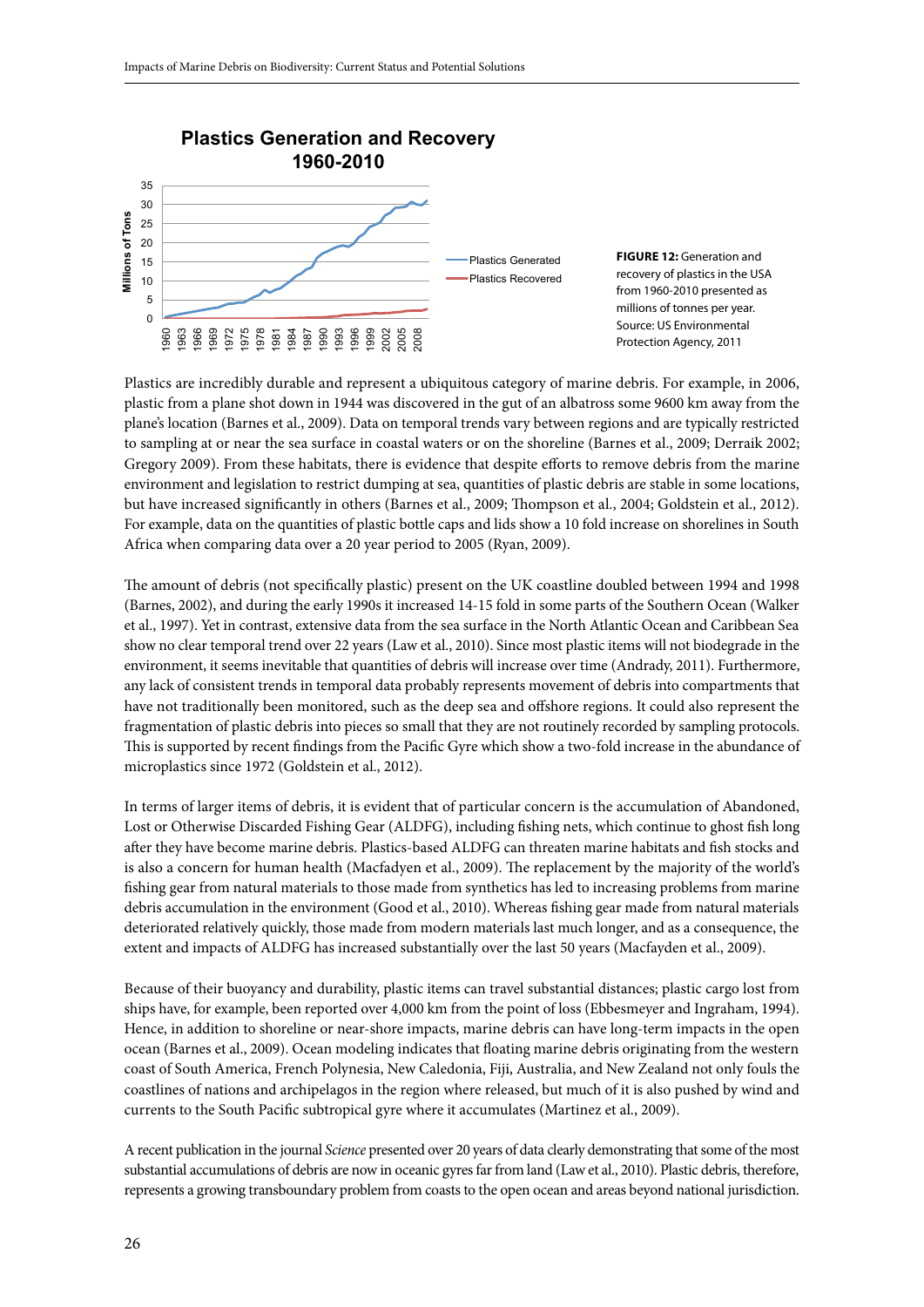### Section 2: **Strategies to Address the Challenge of Marine Debris**

#### **2.1 Institutional responses**

#### *2.1.1 Global/Regional*

The global importance of the marine debris problem is reflected in recent resolutions by the UN General Assembly on oceans and the Law of the Sea. At its 65<sup>th</sup> session, the UN General Assembly urged states to support measures aimed at prevention, reduction, and pollution control of any source of marine debris. A resolution called on states to cooperate regionally and sub-regionally to implement joint prevention and recovery programs for marine debris (A/65/L.20). The most recent development was the endorsement by the UN General Assembly of "The future we want", the Outcome Document of the United Nations Conference on Sustainable Development (also known as the Rio+20 Conference). This endorsement marked the most significant step in bringing ocean pollution in general, and plastic debris pollution in particular, to the forefront of global priorities for sustainable development (A/66/L.56).

The Rio+20 Outcome Document reaffirmed the concern for the health of the oceans and marine biodiversity, which is being negatively impacted by marine debris. It also committed nations to take action based on collected scientific data, by 2025 in order to achieve significant reductions in marine debris to prevent harm to the coastal and marine environment (para 163). Furthermore, the document recognized the importance of adopting a life cycle approach, and of further development and implementation of policies for resource efficiency and environmentally sound waste management. It called on nations to develop and enforce comprehensive national and local waste management policies, strategies, laws and regulations, including those pertaining to plastic waste (para 218). With the endorsement by the UN General Assembly of the Rio+20 Outcome Document, measures to address marine debris were included among global priority actions to assure sustainable development.

There are multiple global legal instruments and voluntary agreements aimed at the prevention and management of marine debris, both on land and sea. Currently, the most applicable overarching legal framework addressing marine debris is provided by the United Nations Convention on the Law of the Sea (UNCLOS). It entered into force in 1994 calling for the protection of the entire marine environment from all sources and types of marine pollution, including marine debris. UNCLOS does not directly address the issue of terrestrial waste reduction, except for Article 207 calling on states to pass national legislation combating pollution from rivers, estuaries, and pipelines. Among the more specific agreements regulating different sources of marine debris are:

• The Conference of the Parties to the Convention on Biological Diversity (COP 10), in its tenth meeting, provided an overarching framework for addressing impacts of human activities to marine biodiversity in its decision X/29. In this decision, the COP noted an urgent need to further assess and monitor the impacts and risks of human activities on marine and coastal biodiversity, building upon the existing knowledge (paragraph 68); requested the Executive Secretary to work with competent organizations which conduct marine assessments, including the United Nations General Assembly Regular Process for Global Reporting and Assessment of the State of Marine Environment including Socioeconomic Aspects, the Food and Agriculture Organization of the United Nations, the United Nations Environment Programme, the United Nations Educational, Scientific and Cultural Organization (UNESCO), Intergovernmental Oceanographic Commission (IOC), the International Maritime Organization (IMO) and International Seabed Authority (ISA), and other relevant organizations and scientific groups, to ensure their assessments adequately address biodiversity concerns in marine and coastal commercial activities and management, and, as necessary, where gaps are found, work with these agencies to improve the consideration of biodiversity in assessments (paragraph 69).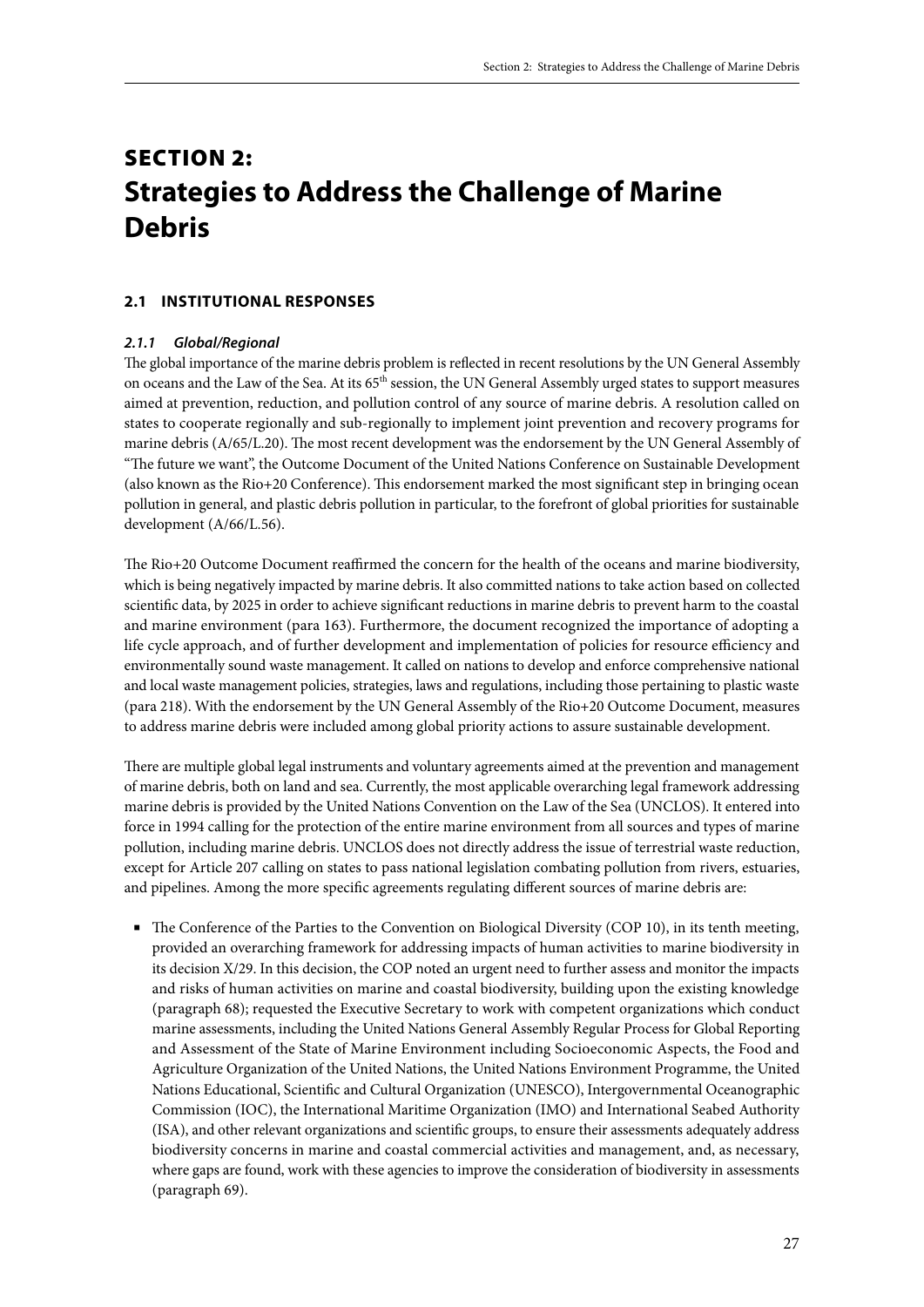- The decision further requested Parties, other Governments, and other relevant organizations, to mitigate the negative impacts and risk of human activities to the marine and coastal biodiversity (paragraph 70); and urged Parties, other Governments and relevant organizations to adopt, in accordance with international law, including the United Nations Convention on the Law of the Sea, complementary measures to prevent significant adverse effects by unsustainable human activities to marine and coastal areas, especially those identified as ecologically or biologically significant (paragraph 73).
	- The Convention on the Conservation of Migratory Species of Wild Animals (CMS) has adopted UNEP/CMS Resolution 10.4 on marine debris. This resolution includes the recommendation that 'Parties develop and implement their own national plans of action which should address the negative impacts of marine debris in waters within their jurisdiction'. It also instructs the Scientific Council to 'identify knowledge gaps in the management of marine debris and its impacts on migratory species', 'identify best practice strategies for waste management used on board commercial marine vessels', and 'facilitate an analysis of the effectiveness of current public awareness and education campaigns to identify gaps and areas for improvement'.
	- The International Convention for the Prevention of Marine Pollution from Ships (MARPOL) and its Annex V prohibiting at-sea pollution by various materials, including all plastics, and restrictions on at-sea discharge of garbage from ships. Current IMO efforts are underway to implement the revised MARPOL Annex V provisions aimed at prohibiting almost any garbage discharges from ships at sea, on tackling the inadequacy and upgrade of port reception facilities, and development of a port reception facilities database as a module of the Global Integrated Shipping Information System. Revisions are due to take effect in January 2014.
	- The London Convention for the Prevention of Marine Pollution by Dumping of Wastes and other Matter, and its 1996 Protocol.
	- Certain provisions (Annex IX Wastes containing Annex I materials) of the Basel Convention on the transboundary movements of hazardous wastes and their disposal are applied to marine debris wastes.
	- The FAO Code of Conduct for Responsible Fisheries encourages states to tackle issues addressing requirements of the MARPOL. The FAO Committee on Fisheries (COFI), the only intergovernmental forum on fisheries, regularly considers marine debris issues associated with fisheries activities, specifically ALDFG.
	- The ALDFG issue is also considered by the UN Fish Stocks Agreement which has been in force since 2001, and by a number of soft law agreements such as the 1991 Voluntary Guidelines for the marking of fishing gear, and the 2011 International Guidelines for by catch management and reduction of discards.

Among prominent multilateral implementation mechanisms with specific provisions for marine debris are:

- The Global Programme of Action for the Protection of the Marine Environment from Land-Based Activities (GPA) created by the Washington Declaration in 1995 and putting, *inter alia*, priority on addressing landbased sources of marine debris emphasising implementation at the regional level. Marine litter is one of nine source categories under the GPA. The Manila Declaration of the Third Intergovernmental Review of the GPA (IGR-3, 25-26 January) declared marine litter one of three priority areas for 2012-2016.
- Launched during the Rio+20 Conference, the UNEP-led Global Partnership on Marine Litter could become an important coordinating platform for the management of this problem<sup>8</sup>. This new partnership builds on the Honolulu Strategy - a global framework for tackling marine litter backed by governments, members of the plastics industry, scientists, NGOs and other groups - which was presented at the Fifth International Marine Debris Conference in 2011<sup>9</sup>. The Honolulu Strategy could serve as a common framework of reference for collaboration and sharing best practices and lessons learned in preventing and reducing marine litter. It does not supplant or supersede activities of marine litter stakeholders; rather, it provides a framework document for improved collaboration and coordination among stakeholders across the globe concerned with marine litter issues. As an initial step, UNEP aims to facilitate an on-line forum to enable the global marine litter community to monitor progress on implementing the Honolulu Strategy and share information, lessons learned, and tools.

<sup>8</sup> UNEP Press Release: UN and Partners Launch Global Partnership on Marine Litter at Rio+20 (http://www.unep.org/ newscentre/default.aspx?DocumentID=2688&ArticleID=9184&l=en)

<sup>9</sup> Honolulu Strategy (http://5imdc.wordpress.com/about/honolulustrategy/)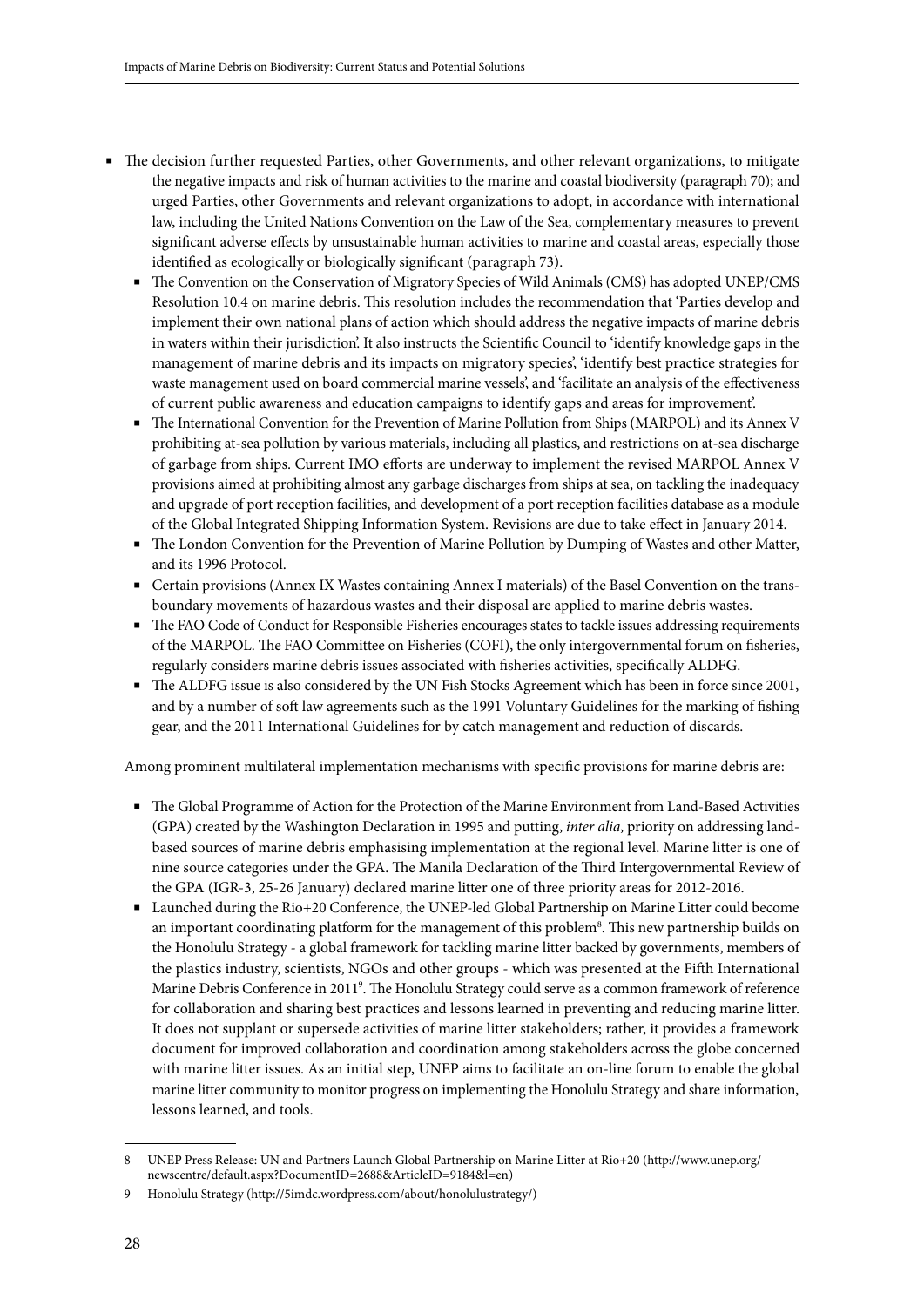- The Regional Seas Conventions and Action Plans are main partners in implementing measures addressing marine debris at the regional level. Through a range of activities aimed at the assessment on distribution and sources of marine debris, and preparation of Regional Action Plans and management initiatives, twelve Regional Seas programmes (Conventions and Action Plans) took part in the Global Initiative including Baltic Sea, Black Sea, Caspian Sea, East Asian Seas, Eastern Africa/West Indian Ocean, Mediterranean, Northeast Atlantic/OSPAR, Northwest Pacific/NOWPAP, Red Sea and Gulf of Aden, South Asian Seas, Southeast Pacific/SPREP, and the Wider Caribbean/CEP.
- Marine debris is also considered a focal area of the Global Partnership on Waste Management launched by UNEP in  $2010^{10}$ .
- The Global Partnership for Oceans led by the World Bank is a growing alliance of more than 100 governments, international organizations, civil society groups, and private sector interests committed to addressing the threats to the health, productivity and resilience of the world's oceans. Among its strategic objectives and 2022 goals, the partnership lists support for the GPA to reduce marine litter.

Hence there are a range of applicable instruments and frameworks at the global level.

A wide range of non-governmental organizations (NGOs) are focusing efforts on marine debris prevention, reduction, and clean up in the seas and shores, including Algalita Marine Research Foundation, 5 Gyres Initiative, International Coastal Cleanup by Ocean Conservancy, Project Kaisei, Plastic Pollution Coalition, Surfriders, Dyer Island Conservation Trust, Marine Conservation Society, World Wildlife Fund, Project Aware, and many others. The International Coastal Cleanup by Ocean Conservancy is the largest global volunteer effort to clean up beaches, but also to address the sources and distribution of marine debris globally. Recognition that the problems and solutions to issues relating to marine litter are broad and have their roots on land is also emphasized by the recent STAP report, Marine Debris as a Global Environmental Problem (STAP, 2011).

#### *2.1.2 National Level Responses*

There are hundreds of legal, regulatory and management initiatives at regional, national, sub-national and community levels going on in different parts of the world. It would be challenging if not impossible to cover the entire spectrum of activities aimed at solving the problem of marine debris at these levels. For illustrative purposes, some of the ongoing initiatives in a few countries are listed below, but these represent only a small portion of the global total:

- The development of marine debris indicators for the European Commission Marine Strategy Framework Directive. The EU is currently discussing a pilot project in the Mediterranean that would provide alternative income to local fishermen through buy-back of collected marine debris;
- For more than 10 years the Practical Integrated System for Marine Debris in South Korea has been a successful national example of an integrated and highly sophisticated infrastructure project addressing marine debris using a life-cycle approach from identification, waste prevention, deep survey, removal, and marine debris treatment and recycling;
- Other notable examples include marine debris work done by the National Oceanic and Atmospheric Administration (NOAA) and its partners in the United States; the Waste and Resources Action Programme of the UK and others;
- Dozens of initiatives on marine debris, including plastics, are implemented by industries such as Operation Clean Sweep, reducing losses of resin pellets by American and British Plastics Industries, Waste Fishing Gear Buy-Back Project in Korea;
- Expand-Away-from-Home Access initiative promoting recycling in the State of California and Keep America Beautiful Initiative in the USA;
- Collection of discarded fishing gear on some South African coasts and in Hawaii via NOAA/MDP.

<sup>10</sup> http://www.unep.org/gpwm/Home/tabid/79392/Default.aspx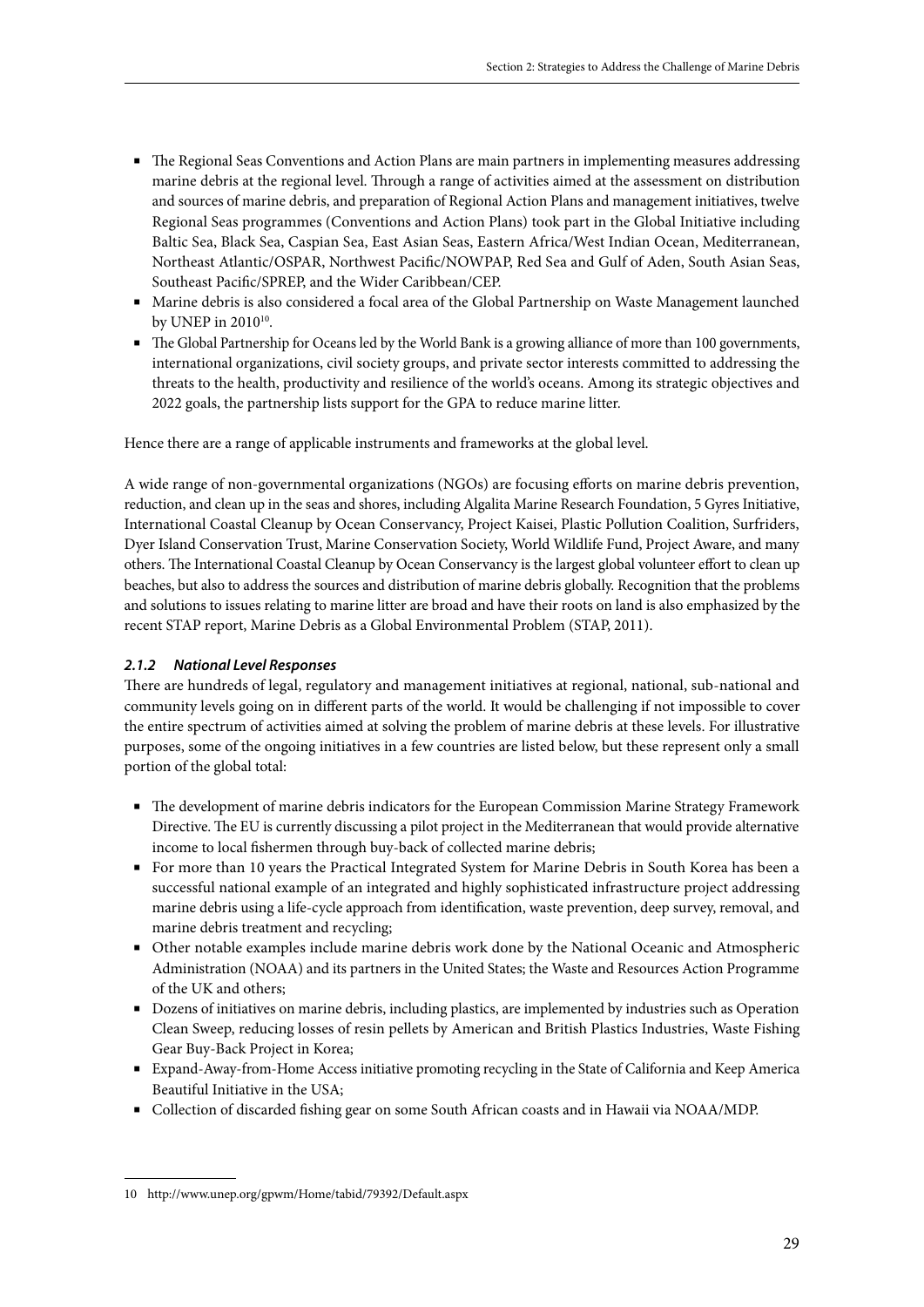#### **2.2 Examples of Successful Strategies to Reduce Marine Debris: Lessons from Waste Management and Recycling**

While there are a broad range of instruments addressing the marine debris issue from sectoral, land-based or sea-based perspectives, it is evident from trends in this and other reports (Thompson et al., 2009; UNEP Year Book, 2011; Goldstein et al., 2012) that their effectiveness so far is limited. One suggestion has been to consider a more holistic range of measures rather than concentrating on end-of-pipe solutions focused on management of waste and legislation to control dumping. The issue is complex, however, and extends beyond the jurisdictional authority or ability of any one institution or global entity (e.g., STAP, 2011).

In addition to irresponsible behavior resulting in littering, the causes of many common items becoming debris in the marine environment may be attributed to inadequate design, for example mass production of single use packaging or products, that are unnecessarily difficult to recycle. In addition, increasing consumption is exacerbated by inadequate waste management practices that fall under sub-national jurisdiction. For example, the global regulatory frameworks described above and relevant national obligations are almost entirely applied to maritime issues when discarded items have already become debris or waste.

The lack of overarching jurisdictional responsibility in any single agreement for the entire life-cycle chain from production to disposal to clean up is compounded by the lack of appropriate infrastructure, enforcement in existing regulations, and lack of standards for more sustainable production and consumption activities. In contrast, more efficient production processes can actually lead to economic savings for companies, and economic incentives for recycling waste can also be instituted by governments.

Even the best waste management practices may also be insufficient to address the challenge. This is largely because waste management focused approaches do not take into account upstream solutions such as the design of more environmentally friendly packaging. Key aspects of design should include getting goods safely to markets as well as material reduction and design for end of life recyclability. In relation to quantities of end-oflife plastics, there is substantial additional synergy in terms of reducing use of non-renewable resources and reducing carbon emissions.

At present we produce around 280 million tonnes of plastic per annum globally (PlasticsEurope, 2011; see also Figure 12 above re: US plastic production). This requires around 8 % of world oil production, yet around 30 % of the items produced are packaging which is typically discarded within one year. Reducing material consumption will therefore reduce use of non-renewable resources as well as reducing end-of-life material that could become marine debris. In addition, recent calculations show that recycling end-of-life plastics into new products results in lower carbon emissions than production from new polymers (WRAP, 2006). Hence there are considerable and broad synergistic benefits gained by material reduction and recycling in terms of both reduction in the quantity of end-of-life material/marine debris and more sustainable patterns of production and consumption.

It is increasingly evident that a combination of measures are required to reduce the problems associated with marine debris, and that the relative importance of these measures will vary regionally. An increased focus on reducing the rate at which waste is produced is required, as well as ensuring that appropriate management measures are in place for the safe disposal of material which cannot be reused or recycled. In combination with these measures is the need to remove debris that is already contaminating the oceans, where feasible and practical. For many locations, however, the removal of debris is difficult due to the practicalities of extracting and transporting debris.

A further important consideration is that it will not be practical to address the impacts of some marine debris with the same approaches that are used to reduce other human impacts such as fisheries over-exploitation and habitat disturbance. The latter can be regulated to some extent through the application of integrated coastal zone management and the use of area-based management tools including marine protected areas and marine spatial planning. Given the potential for plastic debris to persist in the marine environment for long periods, to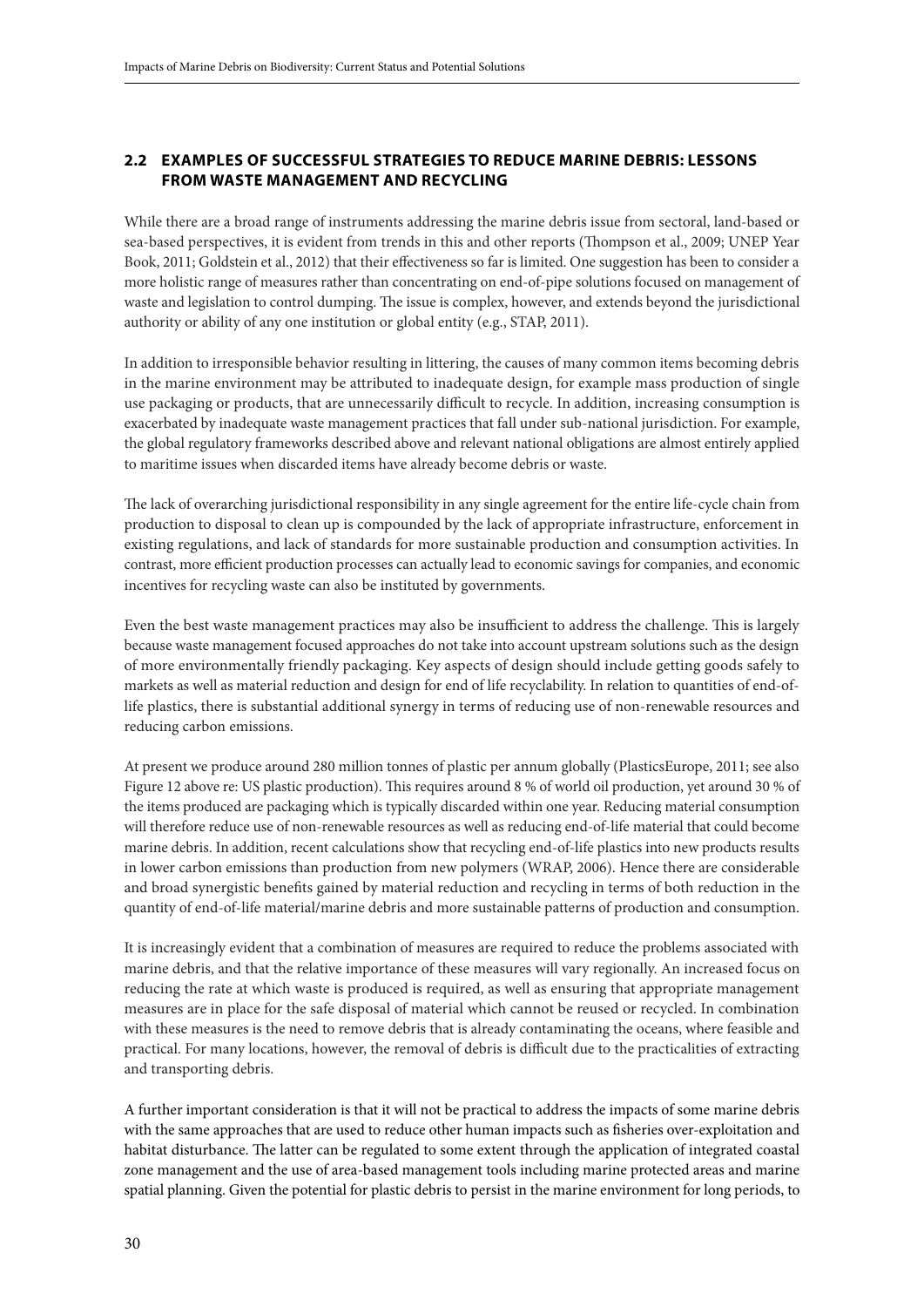travel considerable distances, and to accumulate in habitats far from its point of origin, this presents a distinct challenge that is difficult if not impossible to resolve once the debris is adrift. Conservation measures based on spatial tools alone will therefore be ineffective to deal with plastic debris in most settings.

As recognized in the Honolulu Commitment adopted by the 5th International Marine Debris Conference (20-25 March 2011) and elsewhere, to support a focus on prevention from land based sources there is a need for a coordinated international framework, through which proven multifaceted and multi-sectoral pollution prevention and waste reduction approaches can be employed. While these approaches should have broad applicability in both the developed and developing worlds, it is recognized that the effectiveness of any particular measure is subject to local context and to such issues as waste management infrastructure, regulatory capacity, economic resources and social culture.

A waste management system based on the principles of polluter pays, on best management practices, on public awareness and participation, and driven by effectiveness and efficiency objectives can have, over time, a positive impact, increasing the amount of waste diverted toward secondary use and recycling. The following policies and programs are examples of approaches and opportunities that have shown success and that could be used to promote initiatives to develop concrete and practical answers to the challenges of preventing land based marine debris.

#### **2.3 Reuse and reduction**

#### *2.3.1 Packaging and Plastics Reduction*

Packaging and plastics reduction have been documented in the Extended Producer Responsibility (EPR) programs for packaging and printed paper in Europe. Under these programs brand owners who package and sell products have been made responsible for the environmentally sound management of that packaging at the end of its life (also see section 2.3 below).

PRO Europe, the organization representing producer organizations formed in response to EPR legislation and using the Green Dot logo, has documented changes in packaging design, reduced material use and resulting easier recycling (PRO Europe, 2012). Reducing the number of materials in a package, using less material, and redesigning the product itself have all been cited as some of the changes that have taken place since the first EPR program for packaging waste started in 1991. PRO Europe states that "acceptance of producer responsibility and the establishment of Green Dot organizations have brought about significant changes in Europe's packaging and waste markets as well as in consumer behavior."(PRO Europe, 2012)

Waste reuse and reduction changes in North America, where fewer EPR programs exist, and other areas without EPR are likely more exclusively a result of the cost of materials and transportation and of market driven innovation than of considerations regarding end-of-life recycling. As an example, the average weight of a standard sized plastic water bottle in the US has fallen 32 % , from a weight of 18.9 grams in 2000 to 12.7 grams to 2008 (International Bottled Water Association, 2010). Light weighting has undoubtedly increased the efficiency of the container; however, it should be noted that over the same time, the number of bottles marketed has continued to grow to a degree that might offset the gains from using less material. Bottled water consumption in the US is predicted to increase 6.7 % in 2012 (Worldwatch Institute, 2012) and in Canada bottled water consumption increased by 107 % over the 10 years from 1999 to 2009 (Agriculture and Agri-food Canada).

#### *2.3.2 Eco-labels*

Eco-labels represent an established approach which is used to identify environmental performance in products, packaging and services. These can be effective to differentiate products and packaging in the marketplace and to provide information to consumers who are then equipped to make better, more proactive environmental decisions in purchasing. Awarding eco-labels to products which are sold with reduced or minimal packaging can have some influence in the market place.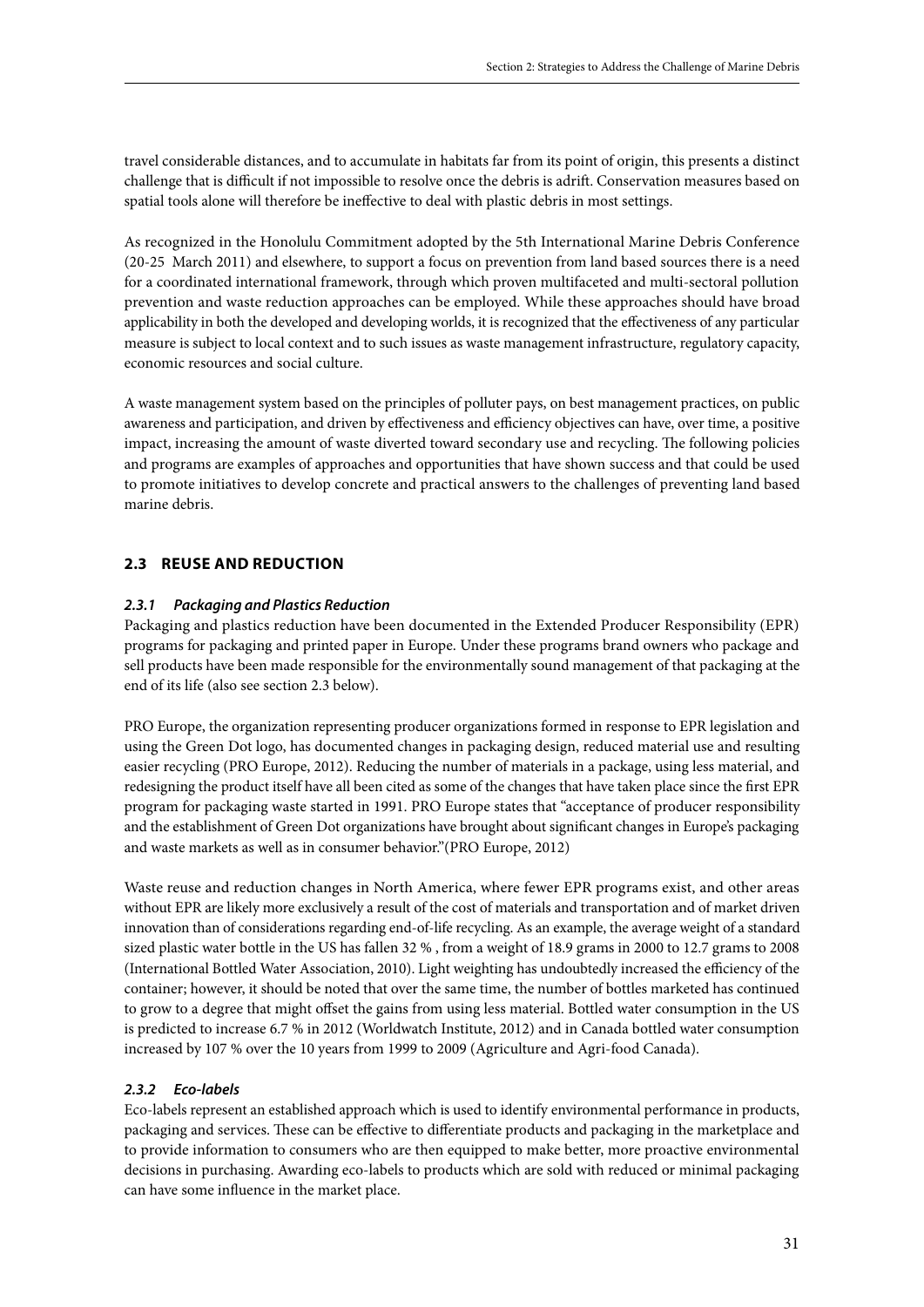The Global Eco-Labelling Network (GEN) represents 27 national and regional eco-labelling programs from countries as diverse as Thailand, India, the Nordic countries, Canada and Japan. GEN eco-labelling programs address multiple environmental criteria across the life cycle and are independently audited, which distinguishes them from the multiplicity of self-declared and unaudited labels in the marketplace which have given rise to concerns about unsubstantiated "green-washing" environmental claims. One of the primary areas of activity has been eco-labelling for packaging and containers where GEN recognises 43 different sets of packaging labelling certifications used in 10 different countries (GEN). As an example, Environmental Choice New Zealand has an eco-label certification standard for recycled plastic products. Dependent on the type of product to be awarded the logo, the producer has to use 30-90 % recycled post-consumer plastic resin, identify its involvement in take back programs, and not use any hazardous substances (Environmental Choice New Zealand).

#### *2.3.3 Voluntary action*

Leading groups of plastics and packaging producers and users have played significant roles in supporting reduction and reuse of plastics and packaging, both through individual corporate actions and through collective activity in such areas as research and development and standard setting. In Canada, for example, the Packaging Association has initiated PacNext, a program to promote packaging sustainability with a vision of "a world without packaging waste". As one of its initiatives, PacNext has recently launched a program to develop a packaging design guide to promote best practices and innovative packaging design end-of-life solutions (Packaging Association of Canada, 2012).

Similarly, the Association of Plastics Recyclers in the US has developed a set of Design for Recyclability Guidelines, and the Sustainable Packaging Coalition has developed programs on the essentials of sustainable packaging, a design for recycling guide and a comparative packaging assessment software tool.

#### *2.3.4 Green procurement*

Green procurement has also been used to advance better, more sustainable product and packaging design. Procurement strategies commonly rely on eco-labels and environmental assessments to facilitate proactive environmental purchasing. Recycled content and minimal packaging are common requirements which assist in reducing packaging and sustaining secondary materials markets. In addition, some purchasers have instituted mandatory take back programs for the packaging in which they receive new products. Government agencies have historically taken a lead in this area (US EPA), underscored by the recent announcement of the International Sustainable Public Procurement Initiative (SPPI) at the recent Rio+20 Summit, but major companies are also playing a role. Walmart, for example, has used a sustainability index tool to measure all of their suppliers and to assess such things as material efficiency and responsibly sourced raw materials in the products they purchase and sell (Walmart Sustainability Index).

#### *2.3.5 Biodegradable products*

Redesign of plastics for biodegradability and "compostability" is underway and does show reduction potential for selected application (European Commission, 2011). The market penetration of such plastics is, however, still very small—0.1–0.2 % of plastics in the European Union, according to the European Commission—and 'there is debate as to whether they actually degrade in natural habitats' and 'also doubt as to whether they will degrade in the marine environment where heat and pressure conditions are significantly different' (European Commission; Song et al., 2009; O'Brine and Thompson, 2010). Recyclers are also very wary about degradable plastics, as they are effectively a contaminant in conventional mixed plastics recyclable streams. Research is needed to assess the impact on both marine environments and on waste and recycling infrastructure before such plastics can be viewed as contributing to the reduction of marine debris.

#### **2.4 Producer responsibility**

Transferring funding and operational responsibilities for waste packaging and plastics to the producers of products and packaging has its origins in the German Packaging Ordinance of 1991, and the creation of the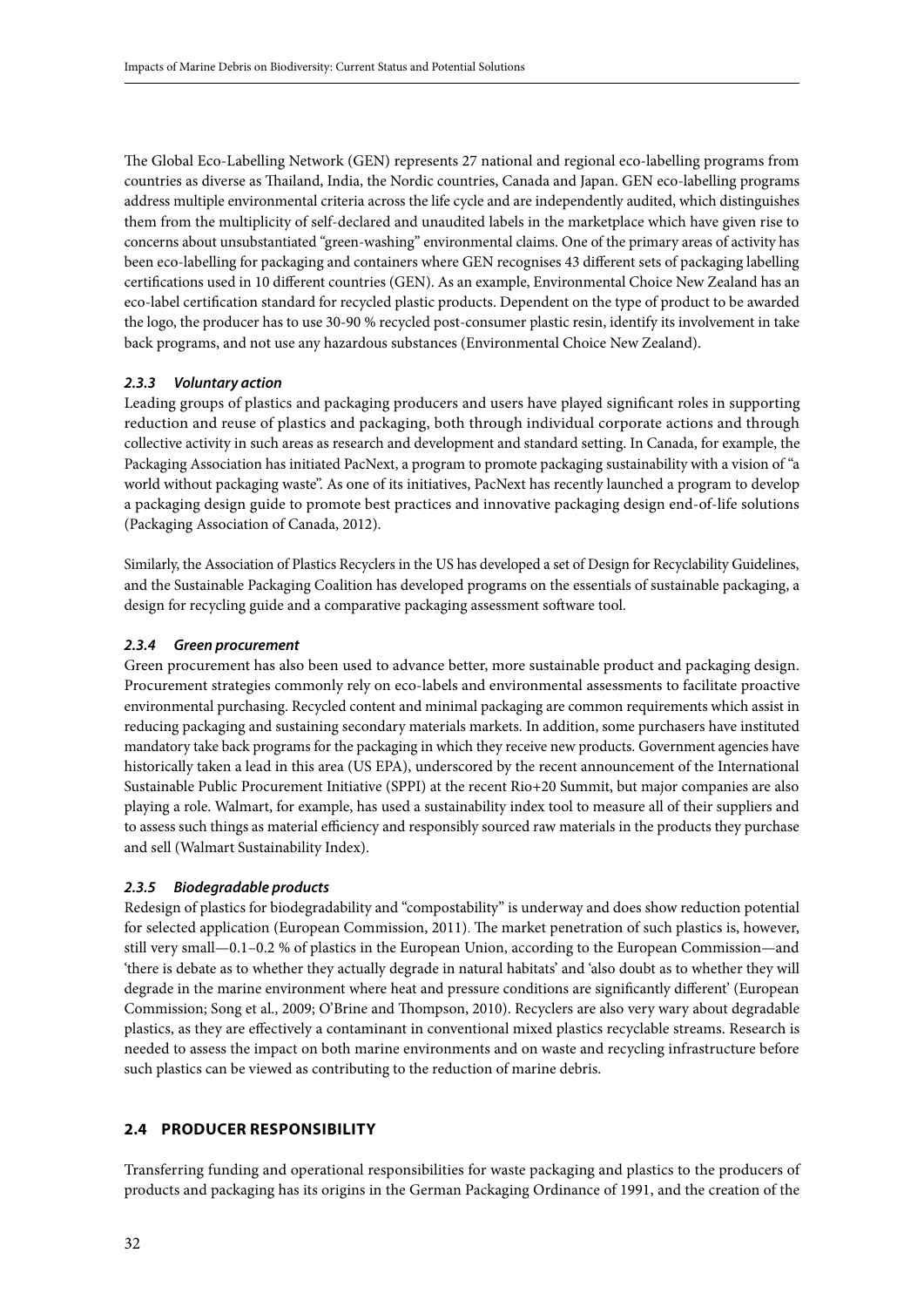Duales System Deutschland (DSD) packaging collection and recycling program. Known as Extended Producer Responsibility (EPR), the approach has been identified by the Organisation of Economic Cooperation and Development (OECD) as: "an environmental policy….in which a producer's responsibility, physical and/or financial, for a product is extended to the post-consumer stage of the product's life cycle" (OECD, 2001).

Traditionally, and still very commonly in most parts of the world, waste management responsibilities have defaulted to, and rested largely with municipalities, financed through public funding. Under an EPR program the producers, manufacturers, brand owners and first importers of products and packaging are given the legal responsibility for collection, recycling and for end-of-life management. EPR programs exist across Europe, Canada and Japan for a wide range of products, including packaging and plastic containers, and are being considered in countries as diverse as the United States, Brazil and Costa Rica. To date, EPR has generally not been used in developing countries but it could be applied with a focus not only on brand owners but on the importers of targeted products as the responsible party.

The EPR approach has successfully been used to develop sustainable producer funding for municipal recycling programs and has supported the development of new markets for recovered packaging materials. EPR is also built on the idea that producers make decisions on types of packaging materials and have the most ability to redesign packaging to facilitate reduction, reuse and recycling. As noted in section 2.2, EPR programs have demonstrated some impact on packaging waste. Packaging EPR programs can cover costs through fees applied per packaging unit and fees are commonly differentiated based on the costs to recycle particular packaging materials (Stewardship Ontario, 2012). Plastics conventionally pay higher fees because they are more expensive and technically harder to segregate and recycle than materials like aluminum, steel, glass or paper.

Most EPR programs for packaging are primarily focused on providing a service to residences. However, a new EPR initiative for packaging in the Canadian province of British Columbia (British Columbia Recycling Regulation amendment, 2011) not only gives producers a mandate for packaging waste typically found in the residential waste stream, but also for packaging found in public areas such as municipal parks, on sidewalks and pedestrian areas and in city plazas and town squares. These are the kind of areas which can generate plastic and packaging litter which can end up in bodies of water if not properly managed through easily accessible and available litter bins and recycling collection containers. As discussed previously, producer responsibility programs for packaging have also shown positive impacts on packaging design and on packaging and plastics reduction.

#### **2.5 Incentives for collection and recycling**

Increased diversion of plastics and packaging and preventing littering or disposal can be enhanced by providing incentives for collection and recycling.

Beverage container deposit return systems are one example of such an approach with a long and proven track record of success. Under such programs, consumers pay a deposit on the container which can be redeemed when the empty container is returned. Deposit return has a long history and was originally employed to ensure the return of glass bottles for reuse. In recent times, with the increasing use of lightweight plastic containers, such returned containers are more commonly recycled than refilled.

According to the U.S. Container Recycling Institute, across the US approximately 2 out of 3 beverage containers, of all types, end up as litter or being disposed of in landfill. Contrasted with these national statistics is data from US states which have container deposit refund programs where the recovery rate of containers for recycling ranges between 66 and 96% of containers sold (Container Recycling Institute, 2001). In the Canadian province of Ontario, 94% of all glass and aluminum beer containers were returned in 2008, and wine and spirit containers which also have deposits, were returned at a rate of 67% (CM Consulting, 2009). In both cases, relatively small returnable deposits of 5-20 cents per container, or approximately 10-15 % of the product value, had a large impact on overall recovery.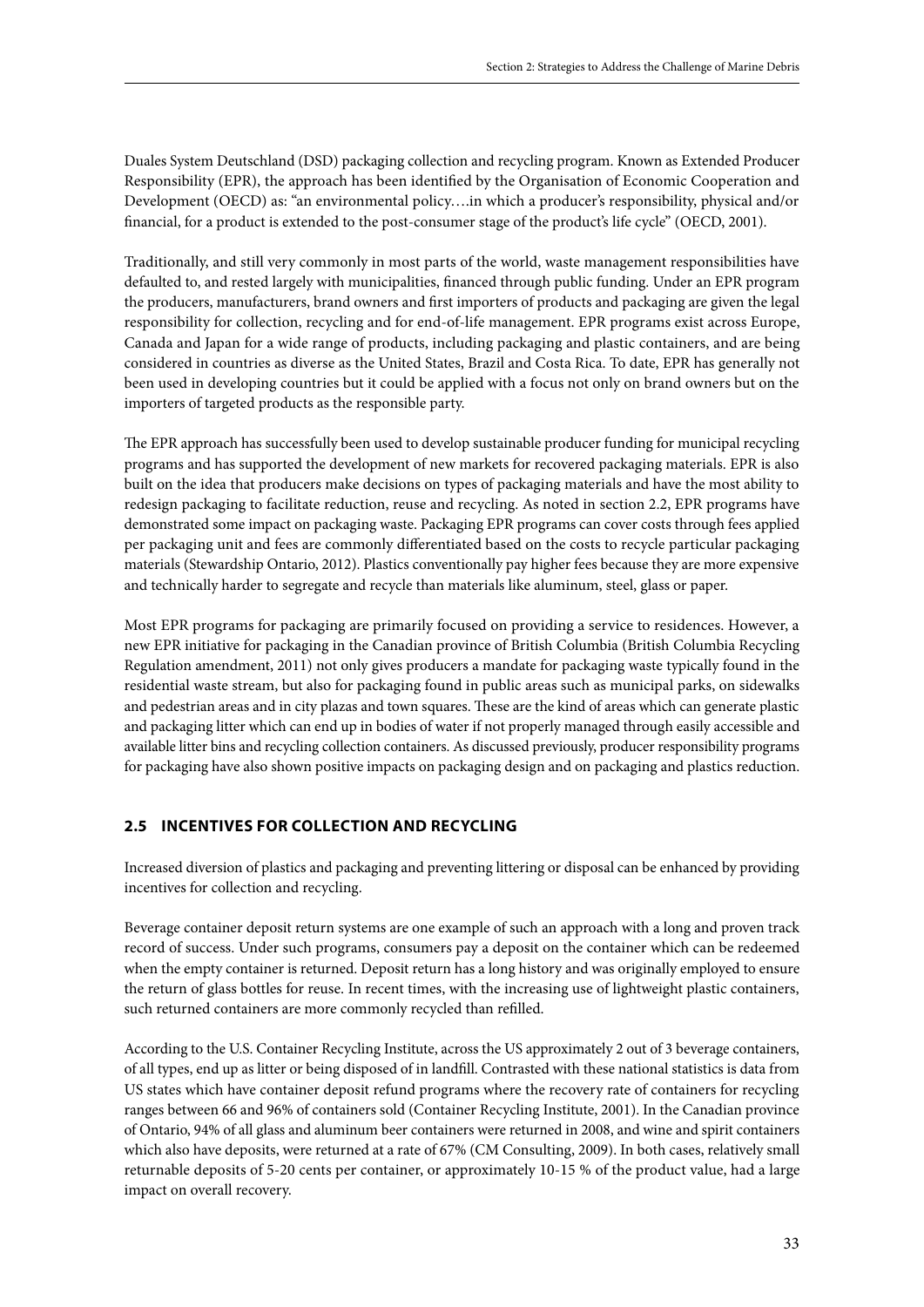Incentives to encourage and enhance recycling have been applied in a number of EPR programs to offset the costs of recovery of materials from more remote communities or from communities further away from larger scale regional recyclable materials processing infrastructure. These types of incentives, which might take the form of a transportation subsidy or a higher material price paid at the point of collection, have been used for the collection of used tires and end-of-life electronics (Alberta Recycling Management Authority). They could also be applied based on this model in an EPR packaging program to encourage and support the collection of recyclable materials from public spaces, with the costs covered from the fees paid by producers across the whole program and market place.

In all of these cases the incentives and the enhanced recovery rates that they entail are closely linked to the development of markets for the recovered materials.

#### **2.6 Other Economic instruments**

A variety of economic instruments can also be used to discourage disposal, encourage collection and recycling and the development of more sustainable life-cycle environmental strategies. Many of these instruments, however, require robust legal, regulatory, compliance and enforcement regimes which may not be available in all countries or situations. In all cases, such instruments are generally only adopted as supportive measures for more proactive strategies for collection and recycling of plastics and packaging, and in situations where there are clear and widely available alternatives to littering and disposal.

#### *2.6.1 Municipal ordinances and user fees*

Plastic bags, which form a common element of marine debris, have been the target of policies designed to reduce use and to switch consumers to reusable alternatives. Starting in March 2012, Kenya banned the manufacture and import of lightweight plastic bags (less than 0.06mm thickness) to address widespread windblown bag litter (The Independent, 2011). In 2009, the cities of Seattle and Toronto adopted ordinances and by-laws requiring all retailers to charge a fee on all bags used for carry out. Both programs have been very successful. In Toronto's case the first year of the program saw the estimated number of bags used in the city drop by 53% (Recycling Council of Ontario, 2012). Consumers have adopted new shopping habits and many retailers have actively promoted and distributed reusable bags. Both cities have since adopted outright bans on such bags with Seattle's new policy being implemented on July 1, 2012 and Toronto's ban set to take effect in January 2013.

User fees for waste management services and managing waste through a public utility, with rates charged based on use rather than as a public service paid out of general taxation, have had some impact on waste in some communities. In such programs, recycling services are provided at no visible cost, and waste collection services are charged on a per bag/bin basis or by weight. Such schemes are, however, reliant on rigorous enforcement and compliance to ensure that user fees do not promote indiscriminate dumping. Such an approach is not applicable to wastes generated in common public spaces where no one waste generator can be identified. In addition, such programs have proven difficult to adopt in urban settings where there are large numbers of multi-unit dwellings, and individual waste generators are impossible to identify.

#### *2.6.2 Waste diversion and secondary markets*

Subsidies and grants to support the development of secondary markets for recyclable materials can be used, but ultimately such markets will succeed or fail on the economics of the market place, and on competition between secondary and virgin materials prices. One of the benefits of EPR programs is that producers are legally responsible for the recycling of their products and packaging, and as a result they have often invested in secondary materials research and development, and occasionally actively financed the start-up of processing and end market infrastructure for recyclables. In the Canadian province of Ontario, for example, the Continuous Improvement Fund, which is funded by a percentage of stewardship fees paid by producers for their portion of the packaging and printed paper recycling program, has been established to support innovation and experimentation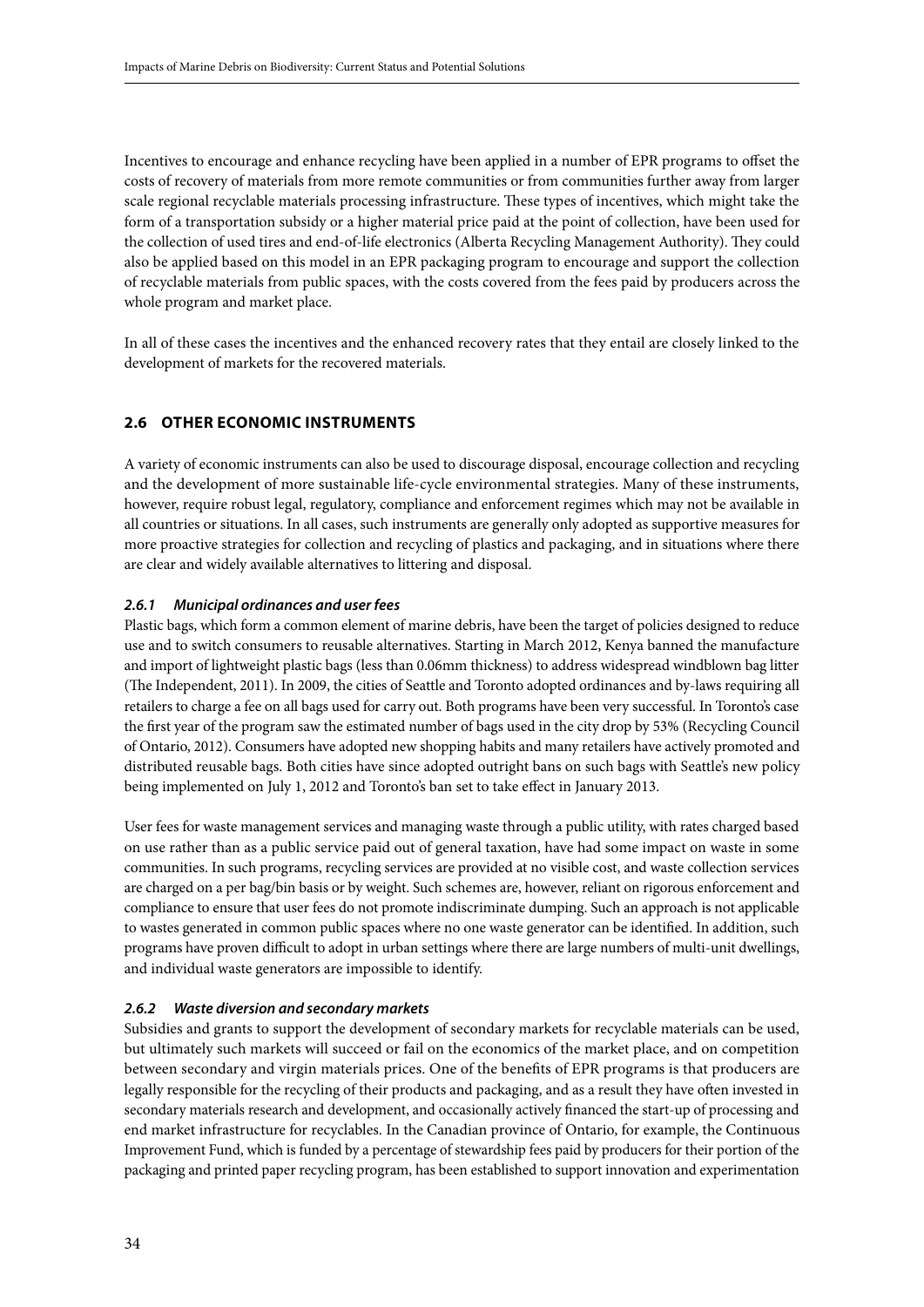in municipal recycling programs. One of its current objectives is to implement the collection and recycling of more plastic packaging (Continuous Improvement Fund, Waste Diversion Ontario).

Taxes have been put on disposal at landfill sites to increase the cost to users, to better reflect the true life-cycle cost of disposal, and to drive waste materials into recycling systems. The United Kingdom established such a tax in 1996, and it is currently (2012) charged at a rate of GBP 64 for each tonne disposed. Such disposal surcharges have been used to generate revenues for public authorities, which can then be used to support a variety of waste diversion initiatives. Revenues could be used to promote reduction in the generation of material frequently found in marine debris and for marine debris remediation.

#### *2.6.3 Bans and penalties*

Bans on disposal at landfill sites have been used to support some EPR programs such as those for electronics and other programs targeting types of construction materials. They have not generally been used in the area of packaging because the practicalities of enforcement can be challenging, even in situations where regulatory and enforcement capacities are well established.

Penalties for lack of performance of a producer responsibility program or failures to meet regulatory requirements of any kind are common in most legislation governing waste management and waste diversion. Application of such penalties is rare except in the most notable of cases, but the fact that such a penalty could be applied can serve to help drive program performance. In order to institute any kind of penalty, regulated programs must have clear performance requirements and be subjected to independent auditing. Compliance promotion is also necessary in advance of any legal action.

#### **2.7 Resources, not wastes**

End-of-life management of products and packaging has traditionally focused on the ease and convenience of disposal, and only secondarily on materials recovery and recycling. Comprehensive municipal recycling programs in OECD countries are heavily dependent on sustainable markets for collected materials. With increasing demands for commodities in the global market place many end-of-life products, including plastics and packaging, are increasingly being seen as sources of valuable secondary materials which are lost forever if disposed of. At the same time, the recycling of secondary materials has been documented to have positive GHG impacts in contrast to landfill disposal (US EPA, 2012).

The OECD had focused considerable attention on the issue of secondary materials through its sustainable materials management (SMM) initiative. SMM is seen as the framework within which more targeted waste and recycling policies and programs could be implemented. According to the OECD, "sustainable materials management proposes a shift from policies focused on isolated aspects of the material chain, causing leakages and unintended side effects, to an integrated policy approach that embraces the full life cycle of products and materials." It is also suggested that "there is a large potential for diverting waste from landfills, for stepping up recycling and for more environmentally sound management" (OECD, 2010).

The OECD recognizes that enhancing recovery of materials is important, but also notes that the efficient and sustainable use of materials has to improve as well. Both of these objectives speak to the opportunities available to reduce the amount of plastics and packaging waste that escapes recovery, may be improperly disposed of, and potentially ends up as marine debris.

Similarly, the UNEP Marrakesh 10 Year Framework for Sustainable Consumption and Production has focused on life cycle approaches to support its goals for greener economies and greener business models, with attention on integrated waste management and product and production sustainability in support of sustainable consumption (UNEP Marrakech Process, 2011).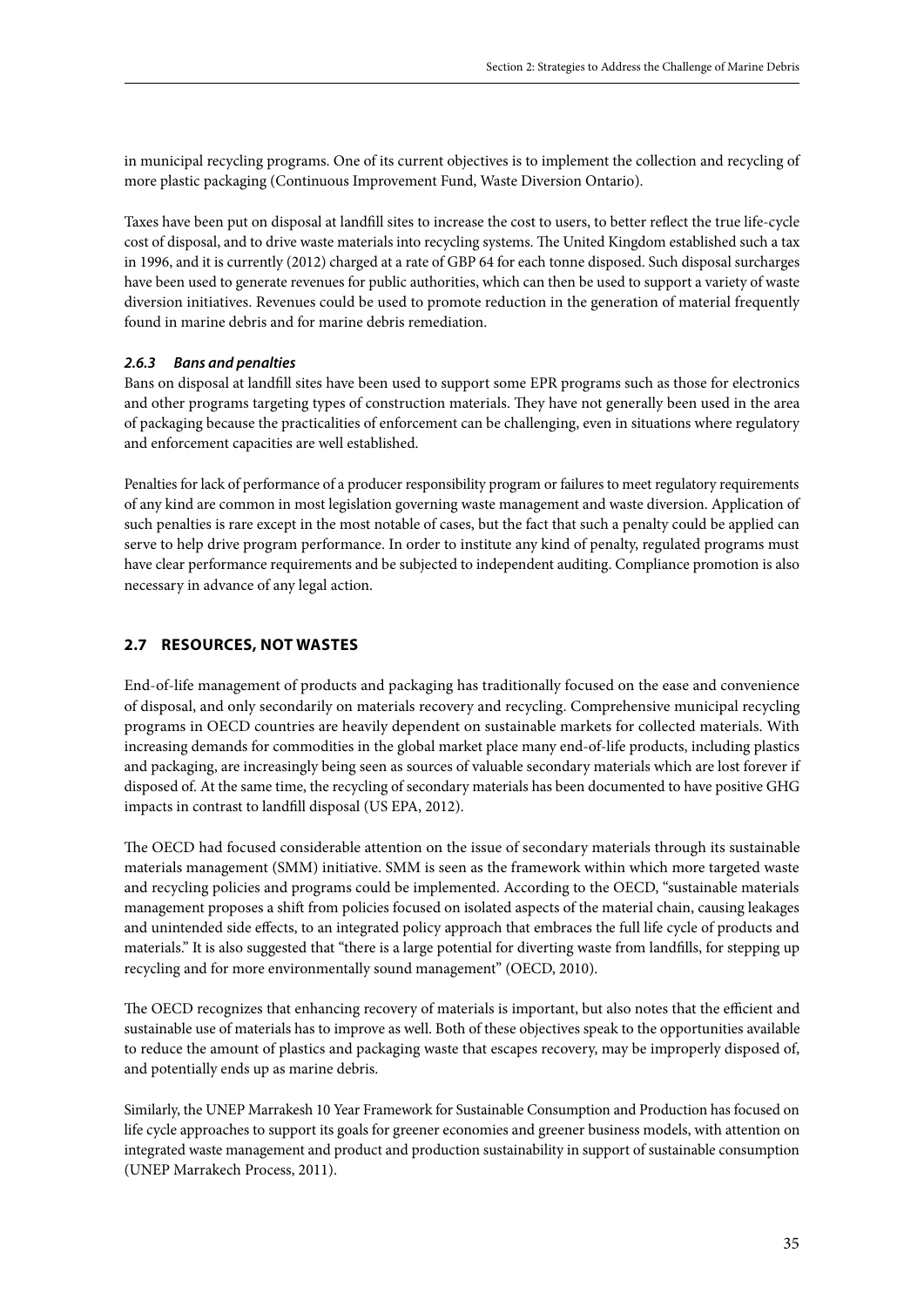One country that was an early adopter of the sustainable materials management concept is Japan. Its Basic Law for Establishing a Sound Material Recycling Society was adopted in 1997 and was reviewed in 2010 (Japan Ministry of Environment, 2010). This law has been the broad enabling legislation for a variety of initiatives designed to increase the diversion of materials and the enhanced use of secondary materials for various industrial sectors. The strategy has been supported by a scarcity of disposal capacity in the country and by the relatively high cost of the capacity that is available, either as landfill or as incineration. It is under this law that Japan has enacted its regulations for the collection and recycling of containers and packaging. Data shows that the recovery rate of PET plastic containers increased significantly after passage of the law, and has slowly grown since (Japan Ministry of Environment, 2010). The development of markets for collected materials and closing the supply chain and manufacturing loop as much as possible have been key elements of Japanese policies.

#### **2.8 Engagement with business leaders**

Leading private sector companies and their business associations in the plastics and packaging industry have started to recognize proactive roles that they can play to address waste management and marine debris. Such companies and producer organizations often have global reach, and can play a major role in the production, consumption, and end-of-life management of plastics and packaging across national boundaries.

Significant players in the international plastics and packaging industry have recognized that their public profile may be impacted by an increasing awareness of the marine debris issue. Many companies now see packaging and plastics sustainability as part of broader corporate social responsibility, and negative brand image is becoming a major driving force which is being harnessed in the interests of improving packaging materials and technologies.

In response to concerns by industry leaders, international plastics industry associations have come together to sign a Declaration for Solutions on Marine Litter. The Declaration, which was initiated at the 5<sup>th</sup> International Marine Debris Conference in Hawaii in March 2011, has now been signed by 54 industry organizations in 29 countries including India, Korea, South Africa, Canada, Germany and Brazil (Marine Litter Solutions, 2011). Commitments focus on cooperation and education and also explicitly on enhancing "opportunities to recover plastic for recycling and energy recovery".

In the United States, as part of this initiative, the American Chemistry Council has sponsored a program in California to encourage recycling awareness and reusable water bottles (American Chemistry Council) in schools and around the State of California. The ACC has also provided recycling bins, particularly for plastic bottles at public beaches and parks, areas where there are high risks of littering leading to marine debris (American Chemistry Council).

Another major industry association, Plastics Europe, has initiated a number of projects to help address marine litter problems. They are undertaking a program to promote better and more secure treatment of plastic pellets at manufacturing and processing plants to ensure that such pellets are not mismanaged or otherwise end up indiscriminately discarded with risks to nearby water courses. They have also expressed concerns about the continuing high volumes of plastics that end up in landfills across Europe, and have embarked on a "Zero Plastics to Landfill" campaign (Plastics Europe).

#### **2.9 Support awareness building in coastal communities**

There are a large number of prevention and remedial initiatives around the world which are tackling land-based marine debris generated from beaches and coastal communities and impacting coastal environments. Engaging with such communities and initiatives and helping such programs grow and prosper serves to enhance public awareness about marine debris, and helps to develop new attitudes towards littering.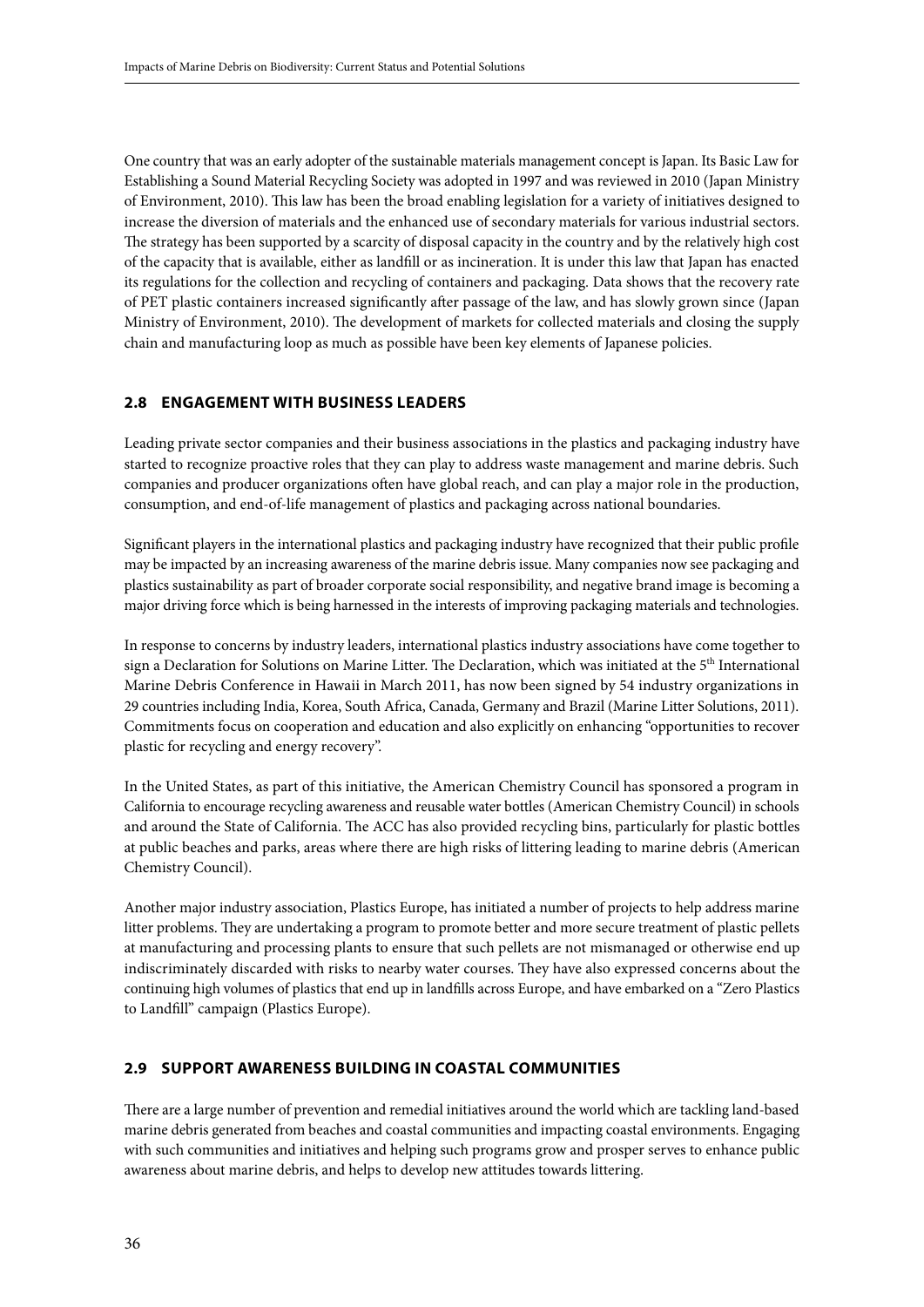UNEP has documented the wide range of such initiatives in a number of the major coastal and ocean regions. "Regional seas programs ---- reported that numerous organizations and government groups routinely conduct public education campaigns to support their missions and program objectives that include marine conservation issues and marine litter prevention" (UNEP, 2009)

The Blue Flag program is one successful international example of a proactive campaign focused on coastal conservation using criteria for environmental management, education and information, water quality and safety, and services with key program elements aimed at preventing the creation of marine debris. Blue Flag has recognized 3849 beaches and marinas in 46 countries across Europe, South Africa, Morocco, Tunisia, New Zealand, Brazil, Canada and the Caribbean. Among its beach criteria, it mandates the availability of waste disposal bins and containers, and facilities for the separation of recyclable materials.

It is essential, however, to recognize that marine debris can be generated in locations far from the sea, and can be transported to the sea via rivers and wind dispersal. The practices outlined in this document should be regarded as good practice to reduce the accumulation of debris on a global scale, including regions far from the ocean. For example, in the United Kingdom, the Blue Flag program is linked to a larger national litter prevention and clean-up program, Keep Britain Tidy. This is a charitable environmental organization with a mandate to support access to clean, safe and green community spaces. Similar organizations exist at a national level in many other countries, and at regional and local levels, often linked to jurisdictional areas such as sub-national states and municipalities.

Success in any of the above programs is dependent largely on increasing public awareness through public education and communication campaigns linked to waste reduction and recycling promotion programs. Availability of reliable information accurately disseminated via local media support, print advertising and signage in key public areas can be bolstered with campaigns built around creative use of social media, including a focus on children and schools.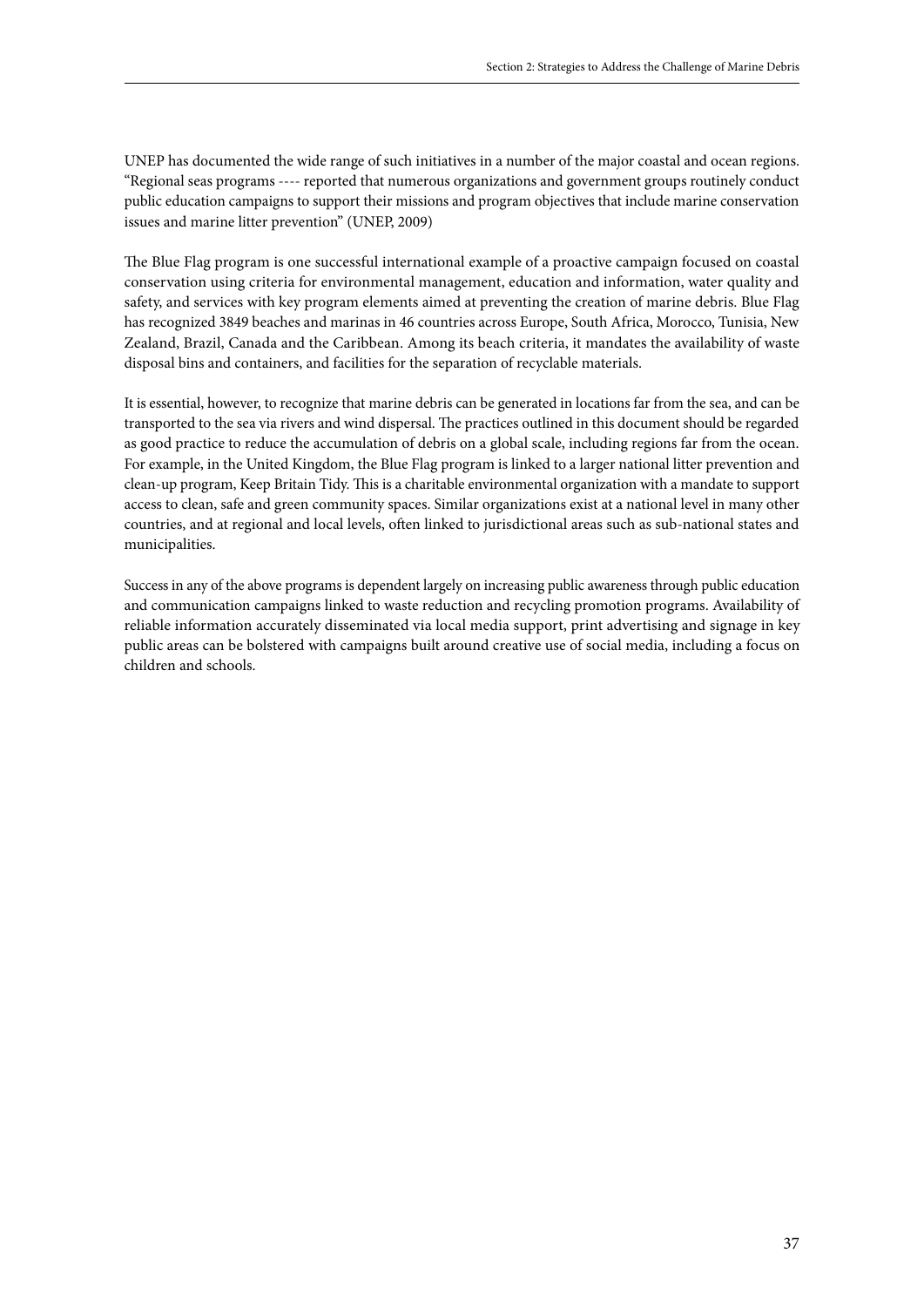### **CONCLUSIONS**

Given the numbers of species, numbers of individuals, and for some species the substantial proportion of the population affected—coupled with an increasing incidence of ingestion, entanglement and dispersal in recent years—marine debris represents a significant additional and escalating anthropogenic factor affecting marine habitats and biodiversity.

Where population level effects of marine debris combine with other anthropogenic stressors, it seems likely that marine debris could also contribute to extinction at species level, particularly where IUCN Red List species are concerned. The consequences of marine debris on species and individuals may also have indirect effects on trophic interactions and on assemblages, something which will be particularly important where a keystone species is affected.

While it is difficult to isolate the impacts of marine debris from other anthropogenic factors affecting marine biodiversity, it is increasingly evident that marine debris should be acknowledged as a major additional driver contributing to the degradation of marine environments. Strategies for prevention at source, producer responsibility, and greater awareness raising have been identified as being key to minimizing further increases in marine debris and its associated impacts.

There is wide recognition that the debris described in this report does not belong in, nor does it need to be, in our oceans and along coastlines. In parallel, it is evident that there are a wide range of measures available to tackle the issue of marine debris. Control of sources of marine debris is an issue which can benefit from a broadly based framework approach focused on prevention. There are numerous policies, programs and instruments which have been successfully used in waste management and recycling programs. These measures can be effectively used in reducing debris at points of origin and in improved life cycle management.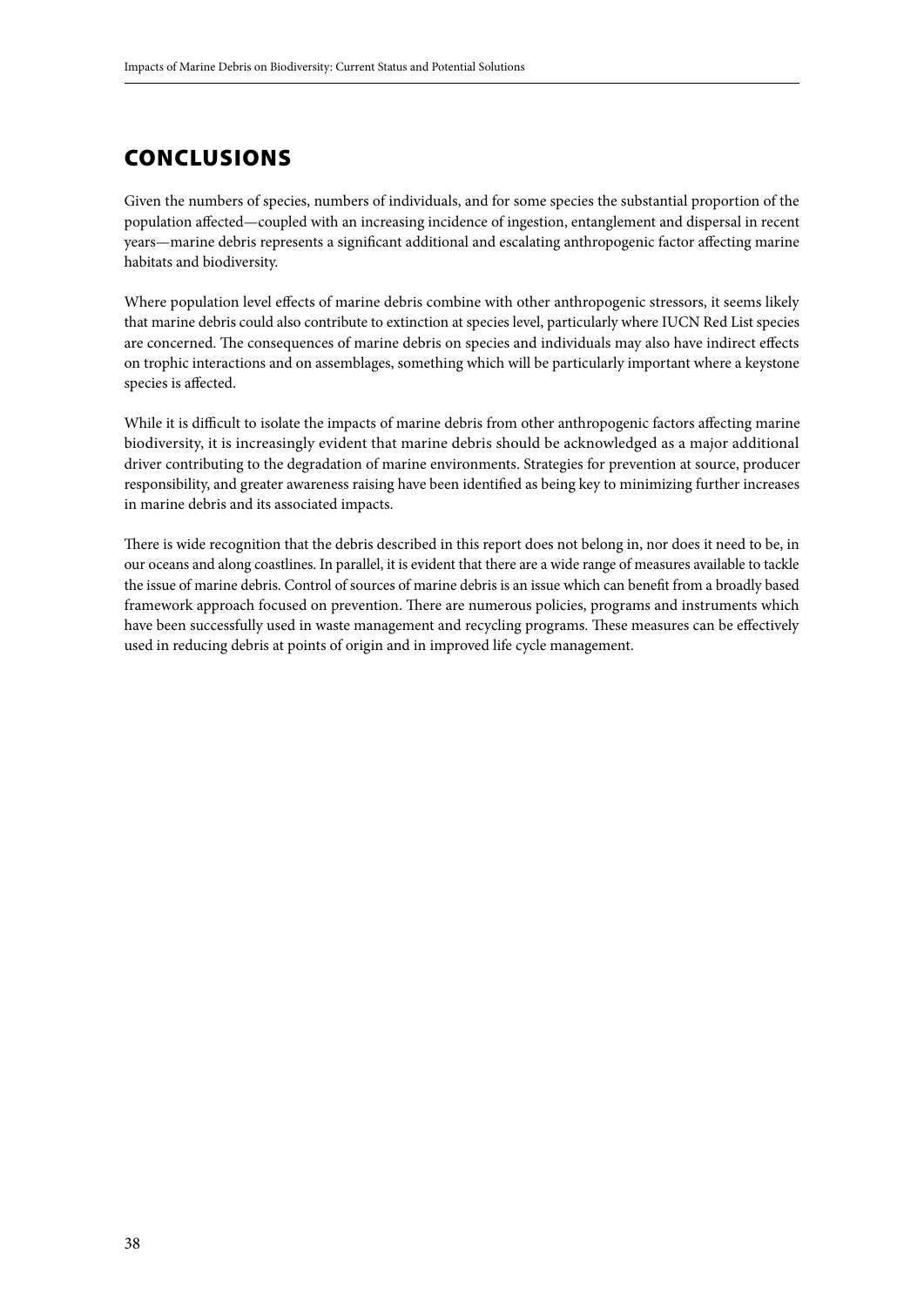### **REFERENCES**

\* Indicates original references documenting encounters between organisms and debris

Agriculture and Agri-food Canada, The Canadian Bottled Water Industry, www.agr.gc.ca

\*AFMA. (1998). Driftnet retrieval protects Torres Strait environment, Australian Fisheries Management Authority Media Release 98/02. 1 December 1998. In Kiessling, I. (2003). Finding Solutions to Derelict Fishing Gear and Other Marine Debris in Northern Australia. Key Centre for Tropical Wildlife Management, Charles Darwin University, National Oceans Office and the Department of Environment and Heritage, Australia.

\*Ainley, D., Fraser, W. & Spear, L. (1990). The incidence of plastic in the diets of Antarctic seabirds. In: Shomura, R. & Godfrey, M. (Eds.). Proceedings of the Second International Conference on Marine Debris. 1990 U.S. Department Commerce., NOAA Technical Memorandum. NMFS. NOAA-TM-NMFS-SWFSC-154. pp. 653–664.

\*Ainley, D., Spear, L. & Ribic, C. (1990). The incidence of plastic in the diets of pelagic seabirds in the eastern equatorial Pacific region. In: Shomura, R. & Godfrey, M. (Eds.). Proceedings of the Second International Conference on Marine Debris. 1990 U.S. Department of Commerce, NOAA Technical Memorandum. NMFS. NOAA-TM-NMFS-SWFSC-154. pp. 653–664.

\*Al-Jufaili, S., Al-Jabri, M., Al-Baluchi, A., Baldwin, R., Wilson, S., West, F. & Matthews, A. (1999). Human Impacts on Coral Reefs in the Sultanate of Oman. *Estuarine, Coastal and Shelf Science*, 49, 65-74.

Al-Masroori, H., Al-Oufi, H., McIlwain, J. & McLean, E. (2004). Catches of lost fish traps (ghost fishing) from fishing grounds near Muscat, Sultanate of Oman. *Fisheries Research*, 69, 407-414.

Alberta Recycling Management Authority, waste electronics program; Ontario Tire Stewardship program

\*Alderman, R., Pauza, M., Bell, J., Taylor, R., Carter, T. & Fordham, D. (1999). Marine Debris in North-East Arnhem Land Northern Territory Australia. In Kiessling, I. (2003). Finding Solutions to Derelict Fishing Gear and Other Marine Debris in Northern Australia. Key Centre for Tropical Wildlife Management, Charles Darwin University, National Oceans Office and the Department of Environment and Heritage, Australia.

\*Aliani, S. & Molcard, A. (2003). Hitch-hiking on floating marine debris: macrobenthic species in the Western Mediterranean Sea. *Hydrobiologia*, 503, 59-67.

\*Aloy, A., Vallejo, B. Jr., Juinio-Meñez, M. (2011). Increased plastic litter cover affects the foraging activity of the sandy intertidal gastropod *Nassarius pullus*. *Marine Pollution Bulletin*, 62, 1772-1779.

American Chemical Council, "Go with  $H_20$ ", www. marinelittersolutions.com.

American Chemistry Council, www.2valuable2waste.com.

\*Amos, A. (*personal communication*). In Balazs, G. (1985). Impact of ocean debris on marine turtles: entanglement and ingestion. In Shomura, R., Yoshida H., (Eds.). Proceedings of the Workshop on the Fate and Impact of Marine Debris, 27–29 November, 1984, Honolulu, U. S. Department of Commerce (1985), pp. 387–429, NOAA Technical Memorandum NMFS SWFC-54.

Andrady, A. (2011). Microplastics in the marine environment. *Marine Pollution Bulletin,* 62, 1596-1605.

\*Anonymous, (1975). Plastic cups found in fish. *Marine Pollution Bulletin*, 6, 148.

\*Anonymous, (1981). Galapagos tainted by plastic pollution. Geo 3, 137. In Day, R., Wehle, D. & Coleman, F. (1985). Ingestion of plastic pollutants by marine birds. In Shomura, R. & Yoshida H. (Eds.). Proceedings of the Workshop on the Fate and Impact of Marine Debris, 27–29 November 1984, Honolulu, US Department of Commerce (1985), pp. 387–429, NOAA Technical Memorandum NMFS SWFC-54.

Arthur, C., Baker, J. & Bamford, H. (2009). Proceedings of the international research workshop on the occurrence, effects and fate of microplastic marine debris. September 9-11, 2008: NOAA Technical Memorandum NOS-OR&R30.

Association of Post-Consumer Plastics Recyclers, www. plasticsrecycling.org.

\*Arnould, J. & Croxall, J. (1995). Trends in entanglement of Antarctic fur seals (*Arctocephalus gazella*) in man-made debris at South Georgia. *Marine Pollution Bulletin*, 30, 707–712.

\*Asoh, K., Yoshikawa, T., Kosaki, R. & Marschall, E. (2004). Damage to cauliflower coral by monofilament fishing lines in Hawaii. *Conservation Biology*, 18, 6, 1645–1650.

\*Astudillo, J., Bravo, M., Dumont, C. & Thiel, M. (2009). Detached aquaculture buoys in the SE Pacific: potential dispersal vehicles for associated organisms. *Aquatic Biology*, 5, 219–231.

\*Auman, H., Ludwig, J., Giesy, J. & Colborn, T. (1997). Plastic ingestion by Laysan Albatross chicks on Sand Island, Midway Atoll, in 1994 and 1995. *Albatross Biology and Conservation*, 239-244.

\*Ayaz, A., Acarli, D., Altinegac, U., Ozekinci, U., Kara, A. & Ozen, O. (2006). Ghost fishing by monofilament gillnets in Izmir Bay, Turkey. *Fisheries Research*, 79, 267-271.

\*Baba, N., Kiyota, M. & Yoshida, K. (1990). Distribution of marine debris and northern fur seals in the eastern Bering Sea. In: Shomura, R. & Godfrey, M. (Eds.). Proceedings of the Second International Conference on Marine Debris. 1990 U.S. Department of Commerce, NOAA Technical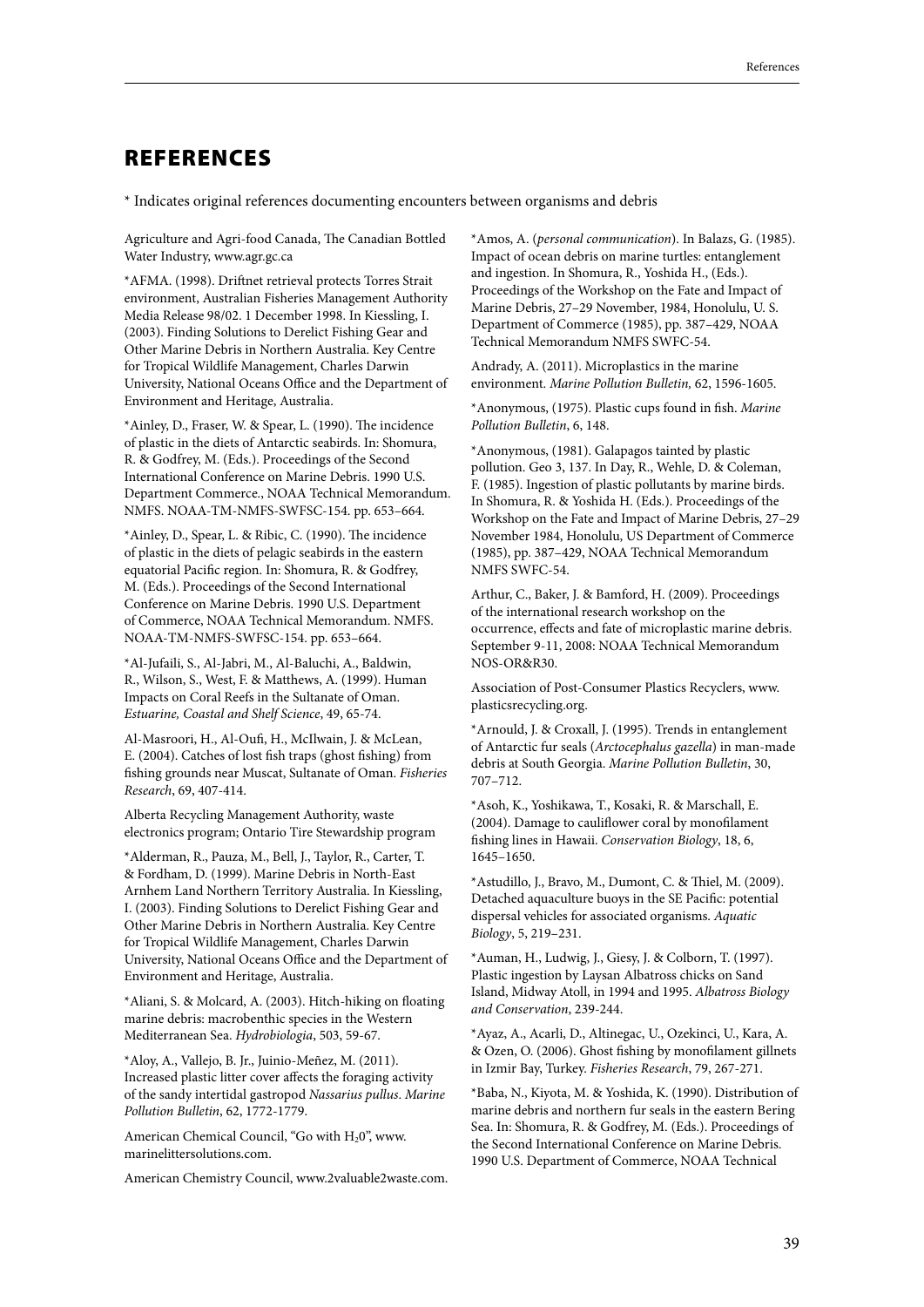Memoranduam NMFS. NOAA-TM-NMFS-SWFSC-154. pp. 653–664.

\*Balazs, G. & Pillos, M. (*unpublished*). In Balazs, G. (1985). Impact of ocean debris on marine turtles: entanglement and ingestion. In Shomura, R. & Yoshida, H. (Eds.). Proceedings of the Workshop on the Fate and Impact of Marine Debris, 27–29 November 1984, Honolulu, US Department of Commerce (1985), pp. 387–429, NOAA Technical Memorandum NMFS SWFC-54.

\*Balazs, G. (1983). Sea turtles and their traditional usage in Tokelau. *Atoll Research Bulletin*. 1–38.

\*Balazs, G. (1980). Synopsis of biological data on the green turtle in the Hawaiian Islands. NOAA Technical Memorandum NMFS. NOAA-TM.

\*Balazs, G. (*unpublished*). In Balazs, G. (1985). Impact of ocean debris on marine turtles: entanglement and ingestion. In Shomura, R. & H. Yoshida (Eds.). Proceedings of the Workshop on the Fate and Impact of Marine Debris, 27–29 November (1984), Honolulu, US Department of Commerce (1985), pp. 387–429 NOAA Technical Memorandum NMFS SWFC-54.

\*Baltz, D. & Morejohn, G. (1976). Evidence from seabirds of plastic particle pollution off central California. *Western Birds*, 7, 111–112.

Barnes, D. (2002). Biodiversity - Invasions by marine life on plastic debris. *Nature,* 416, 808-809.

\*Barnes, D. (2004). Natural and plastic flotsam stranding in the Indian Ocean. In: The Effects of Human Transport on Ecosystems: Cars and Planes, Boats and Trains. Davenport, D. & Davenport, J. (Eds.). Royal Irish Academy, Dublin. pp. 193–205.

Barnes, D., Galgani, F., Thompson, R. & Barlaz, M. (2009). Accumulation and fragmentation of plastic debris in global environments. *Philosophical Transactions of the Royal Society B*, 1985-1998.

\*Barnes, D. & Fraser, K. (2003). Rafting by five phyla on man-made flotsam in the Southern Ocean. *Marine Ecology Progress Series*, 262, 289–291.

\*Barnes, D. & Milner, P. (2004). Drifting plastic and its consequences for sessile organism dispersal in the Atlantic Ocean. *Marine Biology*, 146, 815–825.

Barnes, D., Walters, A. & Goncalves, L. (2010). Macroplastics at sea around Antarctica. *Marine Environmental Research,* 70, 250-252.

\*Barros, N., Odell, D. & Patton, G. (1990). Ingestion of plastic debris by stranded marine mammals from Florida. In: Shomura, R. & Godfrey, M. (Eds.). Proceedings of the Second International Conference on Marine Debris. 1990 U.S. Department of Commece, NOAA Technical Memorandum. NMFS. NOAA-TM-NMFS-SWFSC-154. pp. 653–664.

Bax, N., Williamson, A., Aguero, M., Gonzalez, E. & Geeves, W. (2003). Marine invasive alien species: a threat to global biodiversity. *Marine Policy* 27, 313-323.

\*Beck, C. & Barros, N. (1991). The impact of debris on the Florida manatee. *Marine Pollution Bulletin*, 22, 508-510.

\*Below, T. (1979). First reports of pellet ejection in 11 species. *The Wilson Bulletin*, 91, 626-628.

\*Bengtson, J., Fowler. C., Kajlmura, H., Merriek, R., Nomara, S. & Yoshida, K. (in preparation). Fur seal entanglement studies: Juvenile mates and newly-weaned pups, St. Paul Island, Alaska. In Fur Seal Investigations, 1985. (P. Kozloff, ed.) US Department of Commerce, NOAA Techical Memorandum. Seattle, WA. In: Fowler, C. (1987). Marine debris and Northern Fur Seals: a case study. *Marine Pollution Bulletin*, 18, 326-335.

\*Bjorndal, K., Bolten, A. & Lagueux, C. (1994). Ingestion of marine debris by juvenile sea turtles in coastal Florida habitats. *Marine Pollution Bulletin*, 28, 154–158.

\*Blight, L. & Burger, A. (1997). Occurrence of plastic particles in seabirds form the Eastern North Pacific. *Marine Pollution Bulletin*, 34, 323-325.

\*Boerger, C., Lattin, G., Moore, S. & Moore, C. (2010). Plastic ingestion by planktivorous fishes in the North Pacific Central Gyre. *Marine Pollution Bulletin,* 60, 2275-2278.

\*Bogomolni, A., Pugliares, K., Sharp, S., Patchett, K., Harry, C., LaRocque, J., Touhey, K. & Moore, M. (2010). Mortality trends of stranded marine mammals on Cape Cod and southeastern Massachusetts, USA, 2000 to 2006. *Diseases of Aquatic Organisms*, 88, 143–155.

Boland, R (*unpublished*). in Donohue, M., Boland, R., Sramek, C. & Antonelist, G. (2001). Derelict Fishing Gear in the Northwestern Hawaiian Islands: Diving Surveys and Debris Removal in 1999 Confirms Threat to Coral Reef Ecosystems. *Marine Pollution Bulletin*, 42, 1301-1312.

\*Bond, S. (1971). Red pharalope mortality in southern California. *California Birds*, 2, 97.

\*Boren, L., Morrissey, M., Muller, C. & Gemmell, N. (2006). Entanglement of New Zealand fur seals in manmade debris at Kaikoura, New Zealand. *Marine Pollution Bulletin*, 52, 442–446.

\*Bourne, W. & Imber, M. (1980). Plastic Pellets Collected by a Prion on Gough Island, Central South Atlantic Ocean. *Marine Pollution Bulletin*, 13 (1), 20–21.

\*Bourne W. (1976). Seabirds and pollution. In Johnson R. (editor). Marine Pollution, 403-502. Academic Press, N.Y. In Day, R., Wehle, D. & Coleman, F. (1985). Ingestion of plastic pollutants by marine birds. In Shomura, R. & Yoshida, H. (Eds.). Proceedings of the Workshop on the Fate and Impact of Marine Debris, 27–29 November 1984, Honolulu, U.S. Department of Commerce (1985), pp. 387–429 NOAA Technical Memorandum NMFS SWFC-54

\*Bradley, N. (*personal communication*). In: Kiessling, I. (2003). Finding Solutions to Derelict Fishing Gear and Other Marine Debris in Northern Australia. Key Centre for Tropical Wildlife Management, Charles Darwin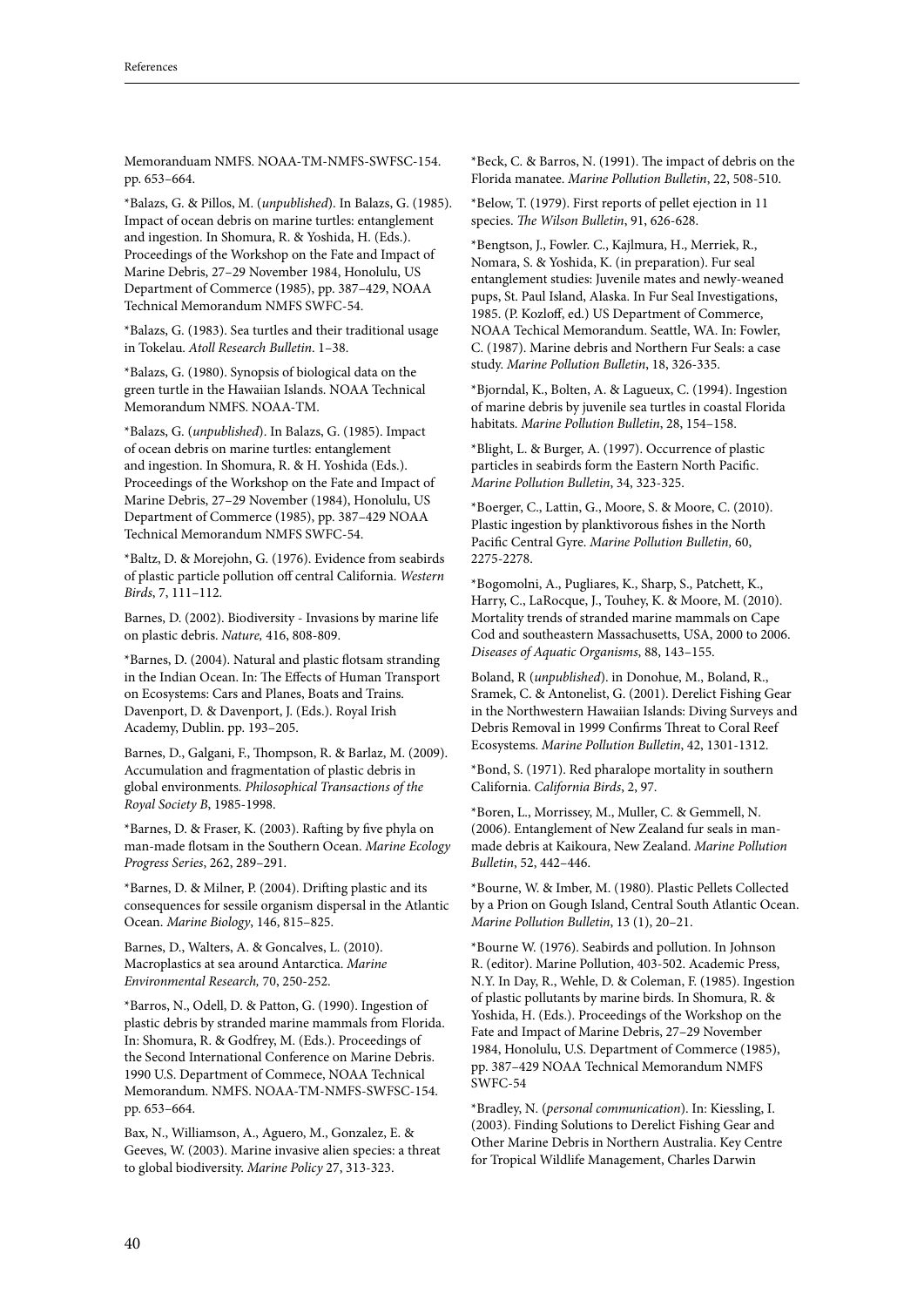University, National Oceans Office and the Department of Environment and Heritage, Australia.

\*Bradstreet (*personal communication*). In Day, R., Wehle, D. & Coleman, F. (1985) Ingestion of plastic pollutants by marine birds. In Shomura, R. & Yoshida, H. (Eds.). Proceedings of the Workshop on the Fate and Impact of Marine Debris, 27–29 November 1984, Honolulu, U.S. Department of Commerce (1985), pp. 387–429 NOAA Technical Memorandum NMFS SWFC-54.

\*Brandão, M., Braga, K. & Luque, J. (2011). Marine debris ingestion by Magellanic penguins, *Spheniscus magellanicus* (Aves: Sphenisciformes), from the Brazilian coastal zone. *Marine Pollution Bulletin*, 62 (10), 2246–2249.

\*Braune, B. & Gaskin, D. (1982). Feeding ecology of nonbreeding populations of larids off Deer Island, New Brunswick. *The Auk*, 99, 67–76.

\*Bravo, M., Astudillo, J., Lancellotti, D., Luna-Jorquera, G., Valdivia, N. & Thiel, M. (2011). Rafting on abiotic substrata: properties of floating items and their influence on community succession. *Marine Ecology Progress Series*, 439, 1–17.

\*Breen, P. (1990). A review of ghost fishing by traps and gillnets. In: Shomura, R. & Godfrey, M. (Eds.). Proceedings of the Second International Conference on Marine Debris. 1990 U.S. Department of Commerce, NOAA Technical Memorandum. NMFS. NOAA-TM-NMFS-SWFSC-154. pp. 571-599.

ten Brink, P., Lutchman, I., Bassi, S., Speck, S., Sheavly, S., Register, K. & Woolaway, C. (2009). Guidelines on the Use of Market-based Instruments to Address the Problem of Marine Litter. Brussels: Institute for European Environmental Policy (IEEP).

British Columbia Recycling Regulation Amendment, May 2011.

British Sub-Aqua Club, (*personal communication*).

\*Brongersma, L. (1968). Notes upon some turtles from the Canary Islands and from Madeira. Proc. K. Ned. Akad. Wet. Ser. C Biol. Med. Sci. 71:128-l36. In Balazs, G. (1985) Impact of ocean debris on marine turtles: entanglement and ingestion. In Shomura, R. & Yoshida, H. (Eds.). Proceedings of the Workshop on the Fate and Impact of Marine Debris, 27–29 November 1984, Honolulu, US Department of Commerce (1985), pp. 387–429 NOAA Technical Memorandum NMFS SWFC-54.

\*Brongersma, L. (1969). Miscellaneous notes on turtles, IIA-B. Kon. Ned. Akad. Wetensch., Proc. Ser C. Biol. Med. Sci. 72:76-102, In Balazs, G. (1985). Impact of ocean debris on marine turtles: entanglement and ingestion. In Shomura, R. & Yoshida, H. (Eds.). Proceedings of the Workshop on the Fate and Impact of Marine Debris, 27–29 November 1984, Honolulu, U.S. Department of Commerce (1985), pp. 387–429 NOAA Technical Memorandum NMFS SWFC-54

\*Brongersma, L. (1972). European Atlantic turtles. *Zoologische Verhandelingen (Leiden)* 121, 318 pp.

\*Brown, C. & Brown, W. (1982). Status of sea turtles in the Southeastern Pacific: Emphasis on Peru. In Bjorndal, K. (editor), Biology and conservation of sea turtles, p. 235- 240. Smithson. Inst. Press, Wash., D.C. In Balazs, G. (1985) Impact of ocean debris on marine turtles: entanglement and ingestion. In Shomura, R. & Yoshida, H. (Eds.). Proceedings of the Workshop on the Fate and Impact of Marine Debris, 27–29 November 1984, Honolulu, Hawaii, U.S. Department of Commerce (1985), NOAA Technical Memorandum NMFS SWFC-54. pp. 387–429.

\*Brown, R., Barker, S., Gaskin, D. & Sandeman, M. (1981). The foods of great and sooty shearwaters *Puffinus gravis* and *P. griseus* in eastern Canadian waters. Ibis, 123, 19-30. In Day, R., Wehle, D. & Coleman, F. (1985) Ingestion of plastic pollutants by marine birds. In Shomura, R. & Yoshida, H. (Eds.). Proceedings of the Workshop on the Fate and Impact of Marine Debris, 26–29 November 1984, Honolulu, Hawaii, U.S. Department of Commerce (1985), NOAA Technical Memorandum NMFS SWFC-54. pp. 344–386.

Browne, M.A., Galloway, T.S. & Thompson, R.C. (2010). Spatial Patterns of Plastic Debris along Estuarine Shorelines. Environmental Science & Technology 44, 3404-3409.

Browne, M.A., Dissanayake, A., Galloway, T.S., Lowe, D.M. & Thompson, R.C. (2008). Ingested microscopic plastic translocates to the circulatory system of the mussel, Mytilus edulis (L.) Environmental Science and Technology 42, 5026-5031.

\*Bugoni, L., Krause, L. & Petry, M.(2001). Marine debris and human impacts on sea turtles in southern Brazil. *Marine Pollution Bulletin*, 42 (12), 1330–1334.

\*Bullis, H. & Drummond, S. (1978). Sea turtle captures off the south-eastern United States by exploratory fishing vessels. In: Hendersen, G., Ed. Proceedings of the Florida and interregional conference on sea turtles, 24-25 July 1976, Jensen Beach, Florida. Fla. Mar. Res. Publ. No. 33: 45-50. In: Crouse, D. (1984) Incidental capture of sea turtles by commercial fisheries. Smithsonian Herpetological Information Service, Centre for Environmental Education, Washington DC. No 62, p.11.

\*Burton, H. & Schulz, C. (2001). Daily accumulation patterns of plastics on Macquarie Island and the interaction with seabirds. Abstract S6P01. In VIII SCAR International Biology symbosium, Amsterdam, The Netherlands. In: Barnes, D. (2004). Natural and plastic flotsam stranding in the Indian Ocean. In: The Effects of Human Transport on Ecosystems: Cars and Planes, Boats and Trains. Davenport, D. & Davenport, J. (Eds.). Royal Irish Academy, Dublin. pp. 193–205.

\*Butel, R. (*personal communication).* In Kiessling, I. (2003). Finding Solutions to Derelict Fishing Gear and Other Marine Debris in Northern Australia. Key Centre for Tropical Wildlife Management, Charles Darwin University, National Oceans Office and the Department of Environment and Heritage, Australia.

\*Butler, C. (*personal communication).* In Kiessling, I. (2003). Finding Solutions to Derelict Fishing Gear and Other Marine Debris in Northern Australia. Key Centre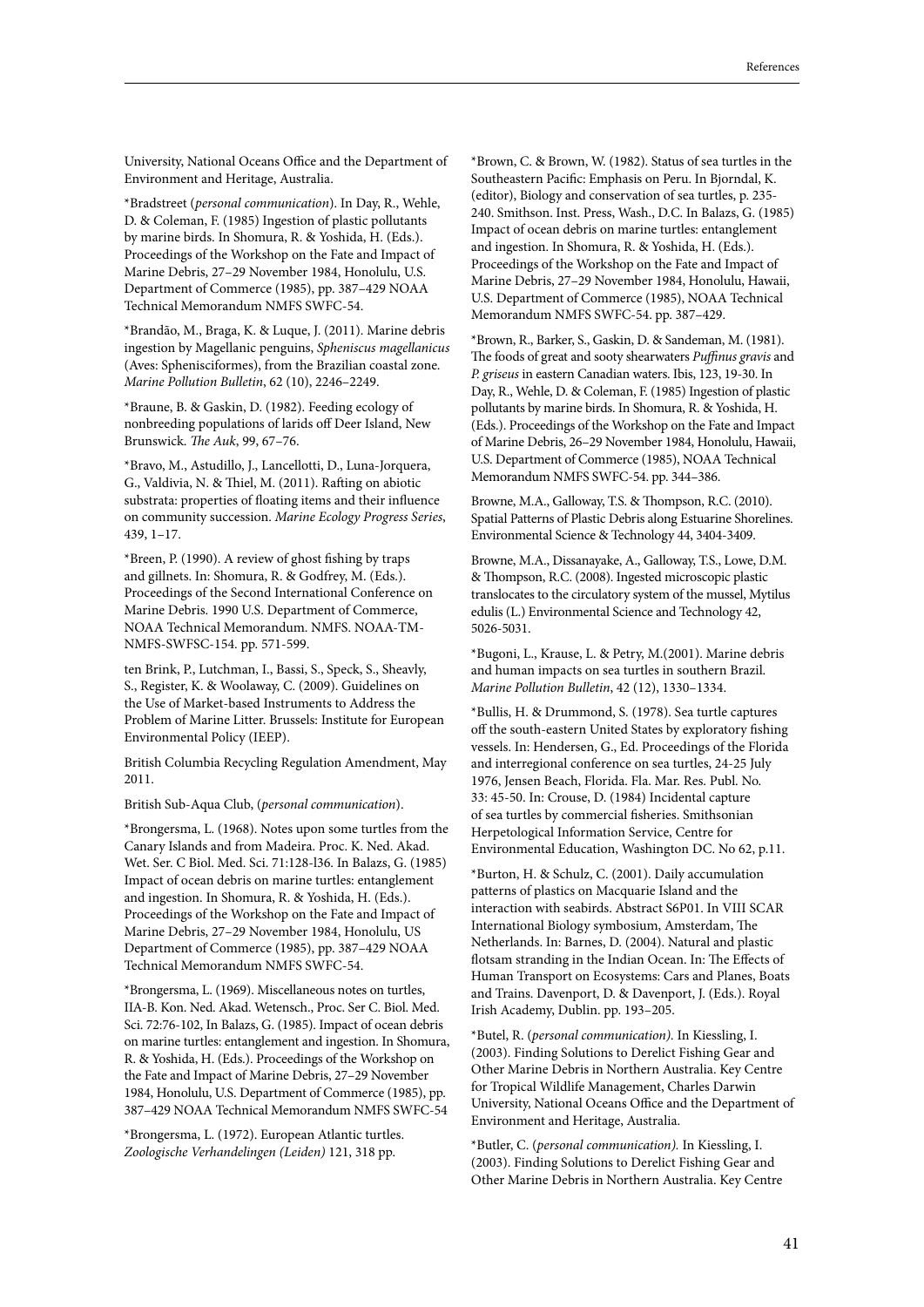for Tropical Wildlife Management, Charles Darwin University, National Oceans Office and the Department of Environment and Heritage, Australia.

\*Calder, D. (1993). Local distribution and biogeography of the hydroids (Cnidaria) of Bermuda. Caribbean Journal of Science, 29, 61-74. In: Calder, D. (1995). Hydroid assemblages on holopelagic Sargassum Sea at Bermuda. *Bulletin of Marine Science*, 56, 537-546.

\*Calder, D. (*unpublished*). In: Calder, D. (1995). Hydroid assemblages on holopelagic Sargassum Sea at Bermuda. Bulletin of Marine Science, 56, 537-546.

\*Caldwell, D., Caldwell, M. & Rice, D. (1965). Observations on captive and wild Atlantic bottlenosed dolphins, Tursiops truncates, in the northeastern Gulf of Mexico. Los Angeles City Museum Contrib. Sci. 91, 2-10. In: Walker, W. & Coe, J. (1990). Survey of marine debris ingestion by Odontocete cetaceans. In: Shomura, R. & Godfrey, M. (Eds.). Proceedings of the Second International Conference on Marine Debris. 1990 U.S. Department of Commerce, NOAA Technical Memorandum. NMFS. NOAA-TM-NMFS-SWFSC-154. pp. 747-774.

\*Camphuysen,C. (2008). Verstrikkingen van zeevogels in zwerfvuil en vistuig, 1970-2007. Sula 21, in press. In: Fleet, D., van Franeker, J., Dagevos, J. & Hougee, M. (2009). Marine Litter. Thematic Report No. 3.8. In: Marencic, H. & Vlas, J. de (Eds.), (2009). Quality Status Report 2009. WaddenSea Ecosystem No. 25. Common Wadden Sea Secretariat, Trilateral Monitoring and Assessment Group, Wilhelmshaven, Germany.

Canadian Public Works and Government Services, Green Procurement Specifications, www.tpsgc-pwgsc.gc.ca .

\*Cardenas, J. & Cattan, P. (1984). Administration of Chlorohydate to Xilacina to seals in the wild, using a blowgun. Abstract of presentation to First Conference on the Work of 'Efforts on Marine Mammals of South America, 25-29 June 1984, Buenos Aires, Argentina. In: Wallace, N. (1985). Debris entanglement in the marine environment: a review. In Shomura, R. & Yoshida, H. (Eds.). Proceedings of the Workshop on the Fate and Impact of Marine Debris, 27–29 November 1984, Honolulu, U.S. Department of Commerce (1985), NOAA Technical Memorandum NMFS SWFC-54. pp. 259 – 277.

\*Carey, M. (2011). Intergenerational transfer of plastic debris by Short-tailed Shearwaters (*Ardenna tenuirostris*). *Emu*, 11, 229-234.

\*Carpenter, E., Anderson, S., Harvey, G., Miklas, H. & Peck, B. (1972). Polystyrene spherules in coastal waters. *Science*, 178, 749-750.

\*Carpenter, E., Anderson, S., Harvey, G., Miklas, H. & Peck, B. (1972). Polystyrene spherules in coastal waters. *Science*, 178, 749-750.

\*Carr, A. & Stancyk, S. (1975). Observations on the ecology and survival outlook of the hawksbill turtle. *Biological Conservation*, 8, 161-172.

\*Carr, A., Amaral, E., Hulbert, A. & Cooper, R. (1985). Underwater survey of simulated lost demersal and lost commercial gill nets off New England. In Proceedings of the workshop on the Fate and lmpact of Marine Debris, 27-29 November 1984, Honolulu, Hawaii (Shomura, R. & H. Yoshlda, Eds.), pp. 439-447. U.S. Department of Commerce, NOAA Technical Memorandum, NMFS. NOAA-TM-NMFSSWFC. In: Laist, D. Overview of the biological effects of lost and discarded plastic debris in the marine environment. Marine Pollution Bulletin, 18, 319-326.

\*Carretta, J., Forney, K., Lowry, M., Barlow, J., Baker, J., Johnston, D., Hanson, B., Brownell Jr., Robert L., Robbins, J., Mattila, D., Ralls, K., Muto, M., Lynch, D., and Carswell, L. U.S. (2009). Pacific Marine Mammal Stock Assessments: 2009. Publications, Agencies and Staff of the U.S. Department of Commerce. Paper 114.

\*Carson, H., Colbert, S., Kaylor, M. & McDermid, K. (2011). Small plastic debris changes water movement and heat transfer through beach sediments. *Marine Pollution Bulletin*, 62, 1708-1713.

\*Carter, R. & Gregory, M. (2004). Bryozoan encrusted plastic from the continental slope: Eastern South Island, New Zealand. *New Zealand Natural Sciences*, 30, 49-55.

\*Casale, P., Affronte, M., Insacco, G., Freggi, D., Vallini, C., D'Astore, P, Basso, R., Paolillo, G., Abbate, G. & Argano, R. (2010). Sea turtle strandings reveal high anthropogenic mortality in Italian waters. *Aquatic Conservation: Marine and Freshwater Ecosystems*, 20, 611–620.

Castenholz, R., Jorgensen, B., D' Amelio, E. & Bauld, J. (1991). Photosynthetic and behavioral versatility of the cyanobacterium Oscillatoria boryana in a sulfide-rich microbial mat. *Fems Microbiol. Ecol.* 86, 43-58.

\*Cawthorn, M. (1985). Entanglement in, and ingestion of plastic litter by marine mammals, sharks and turtles in New Zealand waters. In Shomura, R. & Yoshida, H. (Eds.). Proceedings of the Workshop on the Fate and Impact of Marine Debris, 26–29 November 1984, Honolulu, Hawaii, U.S. Department of Commerce (1985), NOAA Technical Memorandum NMFS SWFC-54. Pp. 336-343.

\*CCAMLR (2011). Review of activities in monitoring marine debris in the CAMLR Conservation Area. WG-IMAF-11/4Rev.1. 26<sup>th</sup> September 2011.

\*Charleston Museum of Natural History, Charleston, South Carolina, USA, In: Walker, W. & Coe, J. (1990). Survey of marine debris ingestion by Odontocete cetaceans. In: Shomura, R. & Godfrey, M. (Eds.). Proceedings of the Second International Conference on Marine Debris. 1990 U.S. Department of Commerce, NOAA Technical Memorandum NMFS. NOAA-TM-NMFS-SWFSC-154. pp. 747-774.

\*Chatto, R. & Warneke, R. (2000). Records of cetacean strandings in the Northern Territory of Australia. The Beagle, Records of the Museum and Art Galleries of the Northern Territory, 16: 163-175. In Kiessling, I. (2003). Finding Solutions to Derelict Fishing Gear and Other Marine Debris in Northern Australia. Key Centre for Tropical Wildlife Management, Charles Darwin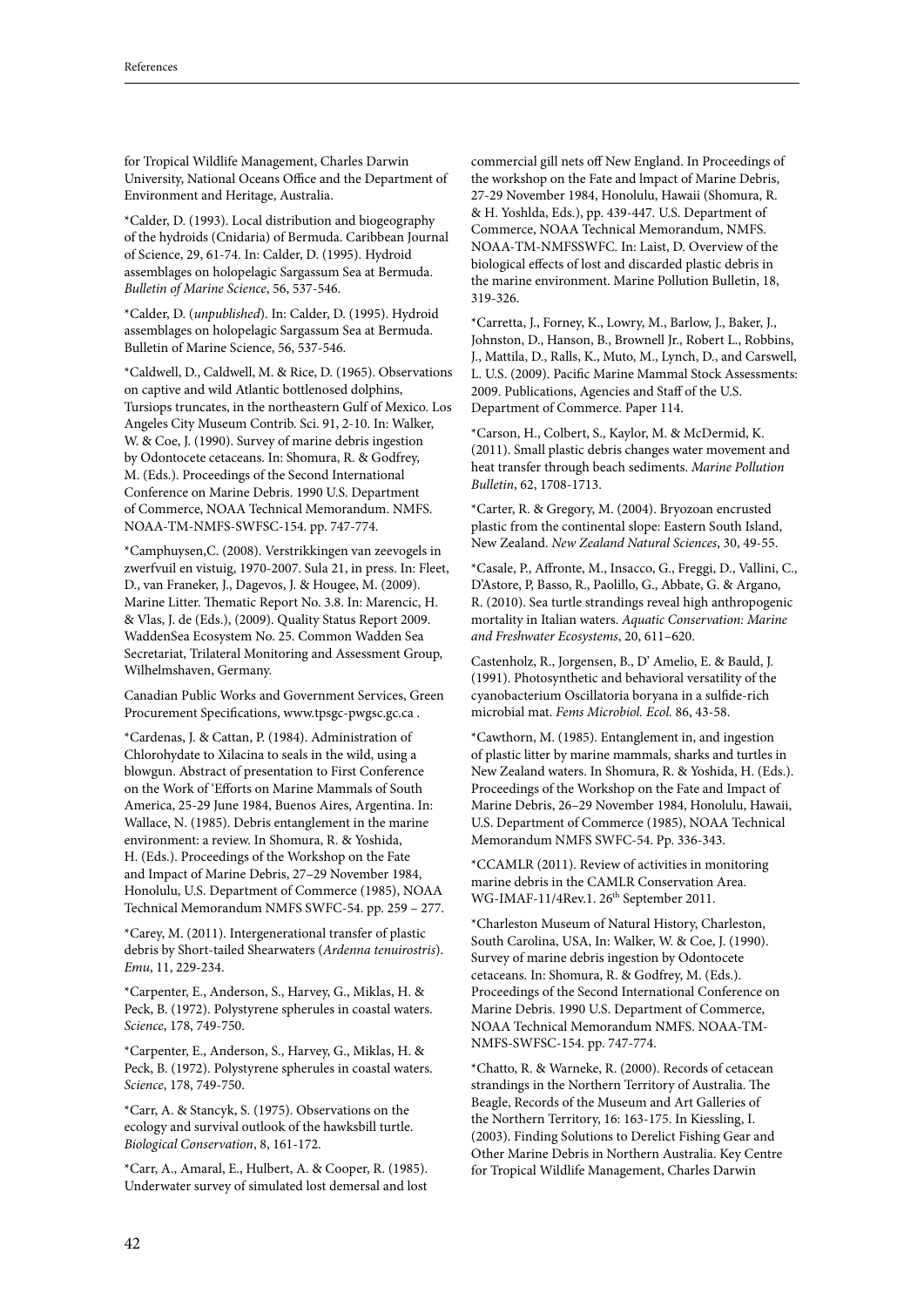University, National Oceans Office and the Department of Environment and Heritage, Australia.

\*Chatto, R. & Guinea, M. (1995). Sea turtles killed by flotsam in Northern Australia. Marine Turtle Newsletter.

\*Chiappone, M., Dienes, H., Swanson, D. & Miller, S. (2002). Impacts of lost fishing gear on coral reef sessile invertebrates in the Florida Keys National Marine Sanctuary. *Biological Conservation*, 121, 221-230.

\*Chiappone, M., White, A., Swanson, D. & Miller, S. (2005). Occurrence and biological impacts of fishing gear and other marine debris in the Florida Keys. *Marine Pollution Bulletin*, 44, 597-604.

\*Chu (*personal communication*). In Day, R., Wehle, D. & Coleman, F. (1985) Ingestion of plastic pollutants by marine birds. In Shomura, R. & Yoshida, H. (Eds.). Proceedings of the Workshop on the Fate and Impact of Marine Debris, 27–29 November 1984, Honolulu, US Department of Commerce (1985), pp. 387–429 NOAA Technical Memorandum NMFS SWFC-54.

CM Consulting, PowerPoint presentation. April 2009.

Coe, J. & Rogers, D. (Ed.) (1997) *Marine debris: sources, impacts and solutions*: Springer.

\*Colabuono, F., Barquete, V., Domingues, B. & Montone, R. (2009). Plastic ingestion by Procellariiformes in Southern Brazil. *Marine Pollution Bulletin*, 58 (1), 93–96.

Collignon, A., Hecq, J., Galgani, F., Voisin, P., Collard, F. & Goffart, A. (2012). Neustonic microplastic and zooplankton in the North Western Mediterranean Sea. *Marine Pollution Bulletin* 64, 861-864.

\*Conant, S. (1984). Man-made debris and marine wildlife in the Northwestern Hawaiian Islands. 'Elepaio, 44, 87-88. In Day, R., Wehle, D. & Coleman, F. (1985). Ingestion of plastic pollutants by marine birds. In Shomura, R. & Yoshida, H. (Eds.). Proceedings of the Workshop on the Fate and Impact of Marine Debris, 27–29 November 1984, Honolulu, U.S. Department of Commerce (1985), pp. 344- 886. NOAA Technical Memorandum NMFS SWFC-54.

\*Connors, P. & Smith, K. (1982). Oceanic Plastic Particle Pollution: Suspected effect on fat deposition in Red Phalaropes. *Marine Pollution Bulletin*, 13, 18-20

Container Recycling Institute, Returning to Work. December 2001, CM Consulting and Sound Resource Management Group.

Continuous Improvement Fund – Waste Diversion Ontario, www.wdo.ca/cif

\*Cooper, J. (*personal comm*unication). In Ryan, P. (1987). The incidence and characteristics of plastic particles ingested by seabirds. *Marine Environmental Research*, 23, 175-206.

\*Copello, S. & Quintana, F. (2003). Marine debris ingestion by Southern Giant Petrels and its potential relationships with fisheries in the Southern Atlantic Ocean. *Marine Pollution Bulletin*, 46, 1504-1515.

Costello, M., Coll, M., Danovaro, R., Halpin, P., Ojaveer, H. & Miloslavich, P. (2010). A census of Marine Biodoversity Knowledge, Resources and Future Challenges. *PLoS ONE*, 5, e12110.

\*Creet, S., van Franeker, J., van Spanje, T. & Wolff, W. (1994). Diet of the pintado petrel Daption capense at King George Island, Antarctica, 1990/91. *Marine Ornithology*, 22, 221-229.

\*Crouse, D. (1984). Incidental capture of sea turtles by commercial fisheries. Smithsonian Herpetological Information Service, Centre for Environmental Education, Washington DC. No 62, p.11.

\*Day, R. (1980). The occurrence and characteristics of plastic pollution in Alaska's marine birds. M.S. thesis, University of Alaska, Fairbanks, Alaska. 111 pp. In Robards, M., Piatt, J. & Wohl, K. (1995). Increasing frequency of plastic particles ingested by seabirds in the subarctic North Pacific. *Marine Pollution Bulletin*, 30, 151-157.

\*Day, R. (1980). The occurrence and characteristics of plastic pollution in Alaska's marine birds. M.S. thesis, University of Alaska, Fairbanks, Alaska. 111 pp. In: Robards, M., Gould, P. & Piatt, J. (1997). The highest global concentrations and increased abundance of oceanic plastic debris in the North Pacific: Evidence from seabirds. In: Marine Debris; Coe, J. & Rogers, D., (Eds.). Springer, Berlin, 1997.

\*Day, R. (1980). The occurrence and characteristics of plastic pollution in Alaska's marine birds. M.S. thesis, University of Alaska, Fairbanks, Alaska. 111 pp. In: Day, R., Wehle, D. & Coleman, F. (1985). In Shomura, R. & Yoshida, H. (Eds.). Proceedings of the Workshop on the Fate and Impact of Marine Debris, 26–29 November 1984, Honolulu, Hawaii, US Department of Commerce (1985), NOAA Technical Memorandum NMFS SWFC-54. pp. 344-386.

Dayton, P. (1971). Competition, disturbance and community organisation: the provision and subsequent utilisation of space in a rocky intertidal community. *Ecol. Monogr.* 41, 351-389.

\*De Pierrepont, J., Dubois, B., Desormonts, S., Santos, M. & Robin, J. (2005). Stomach contents of English Channel cetaceans stranded on the coast of Normandy. *Journal of the Marine Biological Association of the UK*, 85, 1539-1546.

De Vantier, L. (1992). Rafting of tropical marine organisms on buoyant corolla. *Marine Ecology Progress Series*, 86, 301-302.

\*Deaville, R. & Jepson, P. (compilers) (2011). UK cetacean strandings investigation programme. Final Report for the period 1st January 2005 – 31st December 2010 (Covering contract numbers CR0346 and CR0364). 2010 (January 2005) p.98.

\*DeGange, A. & Newby, T. (1980). Mortality of seabirds and fish in a lost salmon driftnet. *Marine Pollution Bulletin*, 11, 322-323.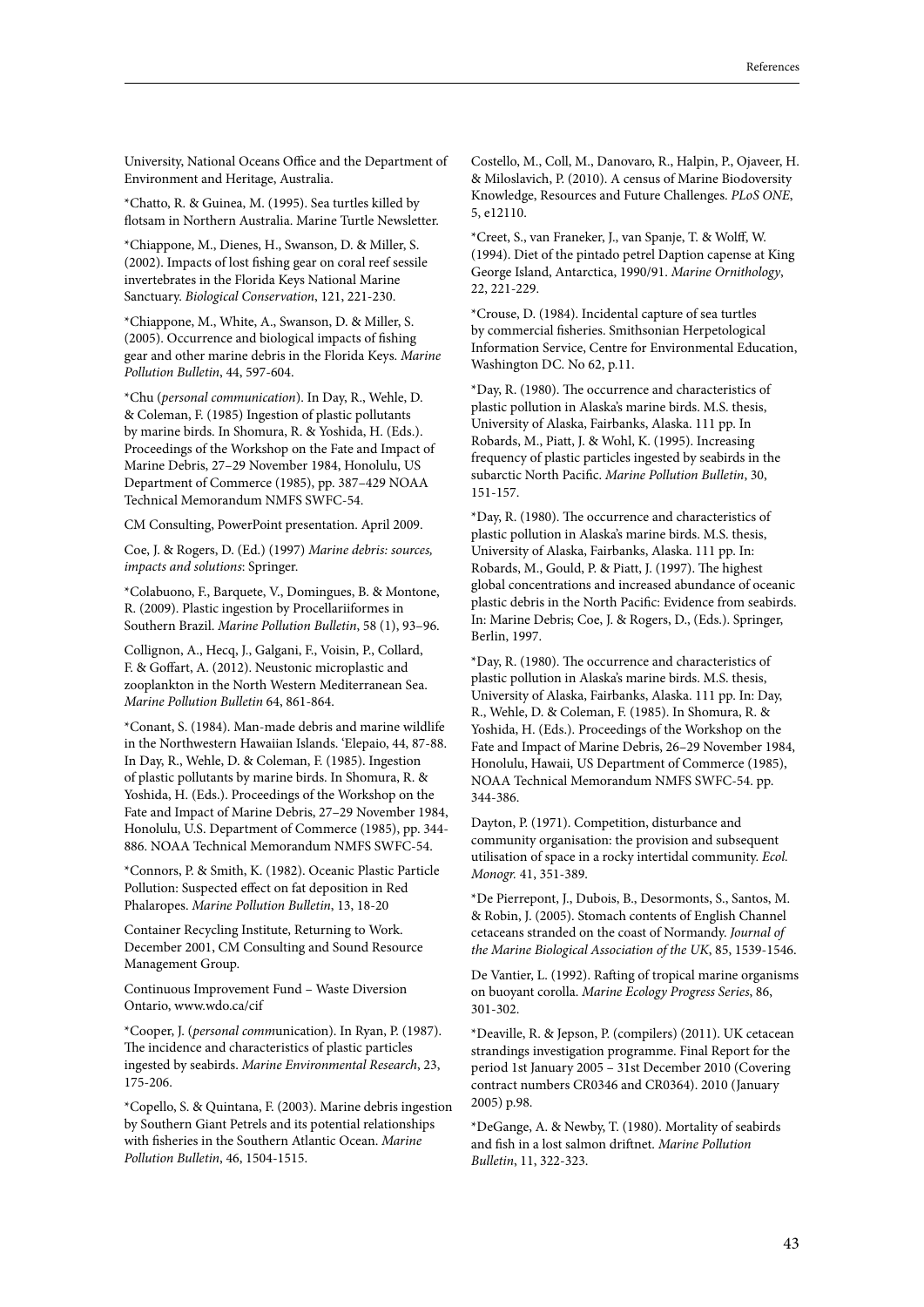\*Delong, R., Gearin, P. & Bengtson, J. (1990). Studies of the effects of entanglement on individual northern fur seals. In: Shomura, R. & Godfrey, M. (Eds.). Proceedings of the Second International Conference on Marine Debris. 1990 U.S. Dep Commer., NOAA Technical Memorandum. NMFS. NOAA-TM-NMFS-SWFSC-154, pp. 492–493.

\*Denuncio, P., Bastida, R., Dassis, M., Giardino, G., Gerpe, M. & Rodríguez, D. (2011) Plastic ingestion in Franciscana dolphins, *Pontoporia blainvillei* (Gervais and d'Orbigny, 1844), from Argentina. *Marine Pollution Bulletin*, 62, 1836–1841.

Derraik, J. (2002). The pollution of the marine environment by plastic debris: a review. *Marine Pollution Bulletin* 44, 842-852.

\*DeVries, D. (1980). Description and catch composition of North Carolina's long haul seine net fishery. Presented at: the 34th annual meeting of the Southeastern Association of Fish and Wildlife Agencies. 9-12 November, 1980, Nashville, N.C. 15+ pp. In: Crouse, D.T. (1984) Incidental capture of sea turtles by commercial fisheries. Smithsonian Herpetological Information Service, Centre for Environmental Education, Washington DC. No 62, p.11.

\*Diamond S. & Hanan, D. (1986). An estimate of harbour porpoise mortality in California set-net fisheries. April 1, 1983 through March 31, 1984. Southwest Region Admin. Rep. SWR-86-15. 40 pp. In Barlow, J., Heyning, J., Wynne, K., Manville, II, A., Lowry, L., Hanan, D., Sease, J. & Burkanov, V. (1994). A Review of Cetacean and Pinniped mortality in Coastal Fisheries along the West Coast of the USA and Canada and the East Coast of the Russian Federation. Report to the International Whaling Commission(Special Issue 15), 405-426.

\*Diamond, S., Scholl, J. & Hanan, D. (1987). Drift gill net observations for the 1985-1986 fishing season. National Marine Fisheries Service Administrative Report SWR 87-4. 21 pp. In Barlow, J., Heyning, J., Wynne, K., Manville, II, A., Lowry, L., Hanan, D., Sease, J. & Burkanov, V. (1994). A Review of Cetacean and Pinniped mortality in Coastal Fisheries along the West Coast of the USA and Canada and the East Coast of the Russian Federation. Report to the International Whaling Commission (Special Issue 15), 405-426.

\*Dixon, W. & Brown, M. (Eds.). (1979). BMDP-79 Biomedical computer programs. University of California Press, Berkeley, California. In Day, R., Wehle, D. & Coleman, F. (1985). Ingestion of plastic pollutants by marine birds. In Shomura, R. & Yoshida, H. (Eds.). Proceedings of the Workshop on the Fate and Impact of Marine Debris, 27–29 November 1984, Honolulu, US Department of Commerce (1985). NOAA Technical Memorandum NMFS SWFC-54. Pp. 344-386.

\*Dodgshun, T., Taylor, M. & Forrest, B. (2007). Humanmediated pathways of spread for non-indigenous marine species in New Zealand. DOC Research & Development Services 266, Department of Conservation, Wellington, 44p.

Dong Oh Cho (2005). Challenges to Marine Debris Management in Korea. *Coastal Management*, 33, 389-409.

\*Donlan, C. & Nelson, P. (2003). Observations of invertebrate colonized flotsam in the Eastern Tropical Pacific, with a discussion of rafting. *Bulletin of Marine Science*, 72, 231–240.

\*Donohue, M., Boland, R., Sramek, C. & Antonelis G. (2001). Derelict Fishing Gear in the Northwestern Hawaiian Islands: Diving Surveys and Debris Removal in 1999 Confirms Threat to Coral Reef Ecosystems. *Marine Pollution Bulletin*, 42, 1301-1312.

EA, 2001 *Plastics in the Environment*: Environment Agency.

Ebbesmeyer, C. & Ingraham, W. (1994). Pacific toy spill fuels ocean current pathways research, Eos Trans. AGU, 75(37), 425, 427, 430.

\*Ebrhart, L., Clabaugh, T., Gravel, S. & Witham, R. (*personal communication*). In Balazs, G. (1985). Impact of ocean debris on marine turtles: entanglement and ingestion. In: In Shomura, R. & Yoshida, H. (Eds.). Proceedings of the Workshop on the Fate and Impact of Marine Debris, 27–29 November 1984, Honolulu, US Department of Commerce (1985), pp. 387–429 NOAA Technical Memorandum NMFS SWFC-54.

\*Eckert, K. & Luginbuhl, C. (1988). Death of a Giant. *Marine Turtle Newsletter*, 43, 2-3.

Environmental Choice New Zealand, "Recycled Plastic Products" EC-06-12.

European Commission, DG Environment, Science for Environmental Policy, Future Brief, June 2011 "Plastic Waste: Redesign and Biodegradability".

\*Fefer, S. (*personal communication*) In Day, R., Wehle, D. & Coleman, F. (1985). Ingestion of plastic pollutants by marine birds. In Shomura, R. & Yoshida, H. (Eds.). Proceedings of the Workshop on the Fate and Impact of Marine Debris, 27–29 November 1984, Honolulu, US Department of Commerce (1985), pp. 344–386 NOAA Technical Memorandum NMFS SWFC-54.

Fendall, L. & Sewell, M. (2009). Contributing to marine pollution by washing your face: Microplastics in facial cleansers. *Marine Pollution Bulletin* 58, 1225-1228.

\*Ferris, L. & Ferris, R. (2004). The impact of Recreational Fishing on estuarine birdlife on the far north coast of New South Wales. Australian Seabird Rescue Inc. 21 pp.

First Census of Marine Life, 2010.

\*Fitzpatrick Institute, (*unpublished*). In: Ryan, P. (1990). The marine plastic debris problem off southern Africa: Types of debris, their environmental effects, and control measures. In: Shomura, R. & Godfrey, M. (Eds.). Proceedings of the Second International Conference on Marine Debris. 1990 U.S. Dep Commer., NOAA Technical Memorandum. NMFS. NOAA-TM-NMFS-SWFSC-154. pp. 85-102.

\*Fleet, D., van Franeker, J., Dagevos, J. & Hougee, M. (2009). Marine Litter. Thematic Report No. 3.8. In: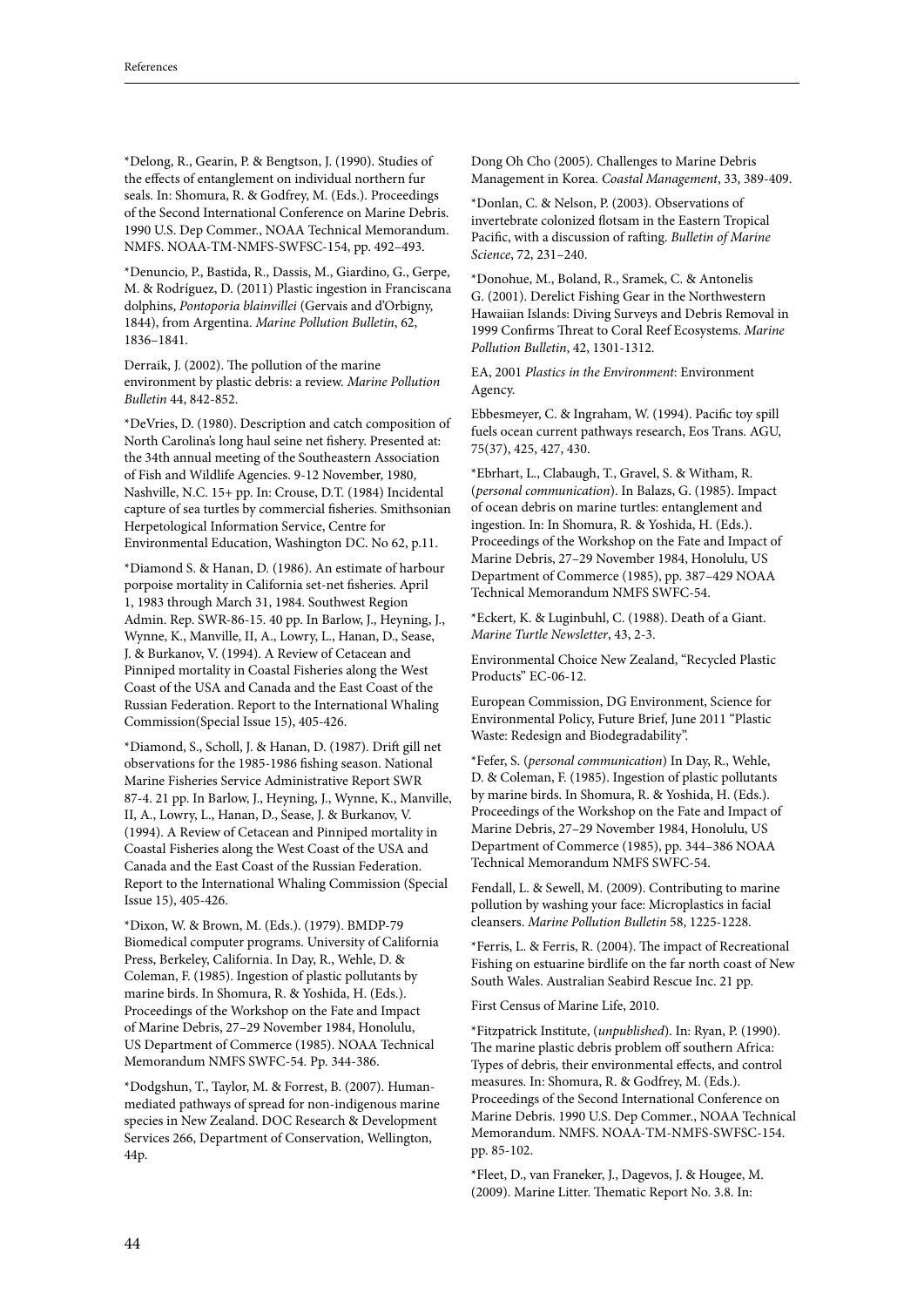Marencic, H. & Vlas, J. de (Eds.), (2009). Quality Status Report 2009. WaddenSea Ecosystem No. 25. Common Wadden Sea Secretariat, Trilateral Monitoring and Assessment Group, Wilhelmshaven, Germany.

\*Fowler, C., Merrick, R. & Baker, J. (1990). Studies of the population level effects of entanglement on northern fur seals. In: Shomura, R. & Godfrey, M. (Eds.). Proceedings of the Second International Conference on Marine Debris. [Online]. 1990 Honolulu, Hawaii, U.S. Department of Commerce, NOAA Technical Memorandum. NMFS. pp. 453–474

\*Fowler, C., Ream, R., Robson, B. & Kiyota, M. (1992). Entanglement studies, St. Paul Island 1991 Juvenile Male Northern Fur Seals. AFSC Processed Report 92-07. Alaska Fisheries Science Centre. 52 pp.

\*Franke, H., Gutow, L. & Janke, M. (1999). The recent arrival of the oceanic isopod *Idotea metallica* Bosc off Helgoland (German Bight, North Sea): an indication of a warming trend in the North Sea? *Helgoländer Meeresuntersuchunhen*, 52, 347-357.

\*Franke, H. & Gutow, L. (2004). Long term changes in the macro-zoobenthos around the rocky island of Helgoland (German Bight, North Sea). Helgoland Marine Research, 58, 303-310. In: Theil, M. & Gutow, L. (2005). The Ecology of Rafting in the marine environment. II. The rafting organisms and community. *Oceanography and Marine Biology: An Annual Review*, 43, 279-418.

\*Fry, D., Fefer, S. & Sileo, L. (1987). Ingestion of plastic debris by laysan albatrosses and wedge-tailed shearwaters in the Hawaiian Islands. *Marine Pollution Bulletin*, 18, 339-343.

\*Fuller, D. (*personal communication*). In: Kiessling, I. (2003). Finding Solutions to Derelict Fishing Gear and Other Marine Debris in Northern Australia. Key Centre for Tropical Wildlife Management, Charles Darwin University, National Oceans Office and the Department of Environment and Heritage, Australia.

\*Fulls, B. (*personal communication*). In: Rabalais, S. & Rabalais, N. (1980). The occurrence of sea turtles on the South Texas coast. Contributions in Marine Science, 23, 123-129. In Balazs, G. (1985). Impact of ocean debris on marine turtles: entanglement and ingestion. In Shomura, R. & Yoshida, H. (Eds.). Proceedings of the Workshop on the Fate and Impact of Marine Debris, 27–29 November 1984, Honolulu, US Department of Commerce (1985), pp. 387–429 NOAA Technical Memorandum NMFS SWFC-54.

\*Furness, B. (1983) Plastic particles in three Procellariiform seabirds from the Benguela Current, South Africa. *Marine Pollution Bulletin*. 14, 307–308.

\*Furness, R. (1985) Ingestion of plastic particles by seabirds at Gough Island, South Atlantic Ocean. *Environmental Pollution Series A,* 38, 261–272.

\*Furness, R. (1995) Plastic Particle Pollution: Accumulation by Procellariiform Seabirds at Scottish Colonies. *Marine Pollution Bulletin*, 16, 103–106.

Galgani, F., Fleet, D., Van Franeker, J., Katsanevakis, S., Maes, T., Mouat, J., Oosterbaan, L., Poitou, I., Hanke, G., Thompson, R., Amato, E., Birkun, A. & Janssen, C. (2010) Marine Strategy Framework Directive, Task Group 10 Report: Marine Litter. In *JRC Scientific and Technical Reports* (ed. N. Zampoukas). Ispra: European Comission Joint Research Centre.

GEF, STAP "Marine Debris as a Global Environmental Problem: Introducing a Solutions Based Framework Focused on Plastics", STAP Information Document, November 2011.

GEF STAP Marine Debris, November 2011.

GESAMP. 2010 Proceedings of the GESAMP International Workshop on plastic particles as a vector in transporting persistent, bio-accumulatingand toxic substances in the oceans. In *GESAMP Reports and Studies* (ed. T. Bowmer & P. Kershaw): MO/FAO/UNESCO-IOC/UNIDO/WMO/ IAEA/UN/UNEP.

\*Gilardi, K., Carlson-Bremer, D., June, J., Antonelis, K., Broadhurst, G. & Cowan, T. (2010). Marine species mortality in derelict fishing nets in Puget Sound, WA, and the cost/benefits of derelict net removal. *Marine Pollution Bulletin*, 690, 376-382.

Global Eco-Labelling Network (GEN), www. globalecolaelling.net.

\*Gochfeld, M. (1973) Effect of artefact pollution on the viability of seabird colonies on Long Island, New York. *Environmental Pollution*, 4, 1–6.

\*Godley, B., M. Gaywood, R. Law, C. McCarthy, C. McKenzie, I. Patterson, R. Penrose, R. Reid & Ross, H. (1998). Patterns of marine turtle mortality in British waters (1992-96) with reference to tissue contaminant levels. *Journal of the Marine Biological Association of the United Kingdom*, 78: 973-984.

Goldstein, M., Rosenberg, M. & Cheng, L. (2012). Increased oceanic microplastic debris enhances oviposition in an endemic pelagic insect. *Biology Letters n press doi: 10.1098/rsbl.2012.0298*.

\*Goldstein, T., Johnson, S., Phillips, A., Hanni, K., Fauquier, D. & Gulland, F. (1999). Human-related injuries observed in live stranded pinnipeds along the central California coast 1986-1998. *Aquatic Mammals*, 1999, 43–51.

\*Goldsworthy, (*personal communication*). (1993). In: Jones, M., (2005). Fishing debris in the Australian marine environment. *Marine Pollution Bulletin*, 30, 25-33.

\*Good, T., June, J., Etnier, M. & Broadhurst, G. (2010). Derelict fishing nets in Puget Sound and the Northwest Straits: Patterns and threats to marine fauna. *Marine Pollution Bulletin*, 60, 39-50.

Gouin, T., Roche, N., Lohmann, R. & Hodges, G. (2011). A Thermodynamic Approach for Assessing the Environmental Exposure of Chemicals Absorbed to Microplastic. *Environmental Science & Technology* 45, 1466-1472.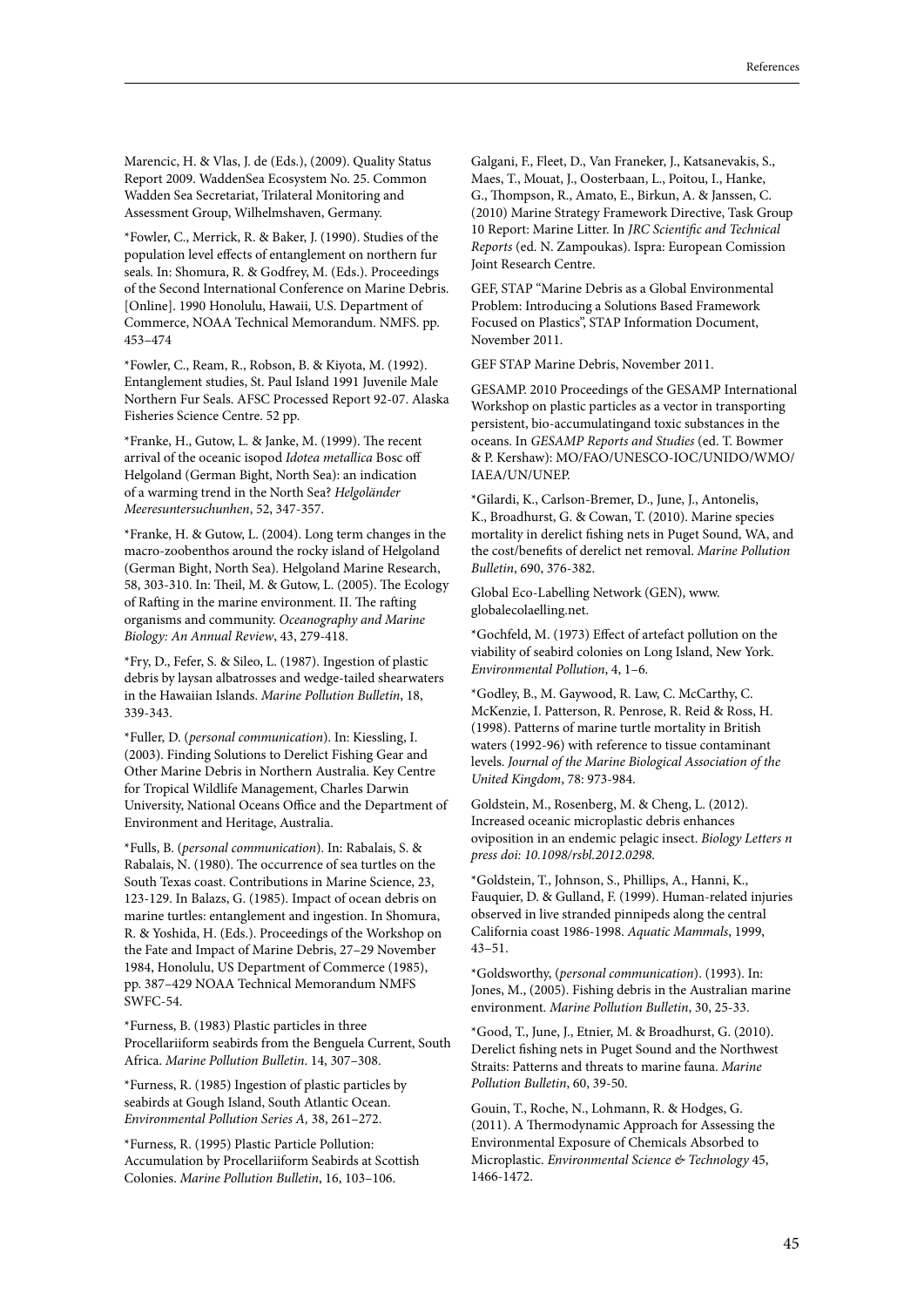\*Gramentz, D. (1988). Involvement of loggerhead turtle with the plastic, metal, and hydrocarbon pollution in the central Mediterranean. *Marine Pollution Bulletin*, 19, 11–13.

Graham, E. & Thompson, J. (2009). Deposit- and suspension-feeding sea cucumbers (Echinodermata) ingest plastic fragments. Journal of *Experimental Marine Biology and Ecology* 368 (1), 22–29.

Gray, J. (1997). Marine biodiversity: patterns, threats and conservation needs. Biodiversity and Conservation, 6, 153-175.

\*Gregory, M. (1978). Accumulation and distribution of virgin plastic granules on New Zealand beaches. *New Zealand Journal of Marine and Freshwater Research*, 12, 399–414.

Gregory, M. (2009). Environmental implications of plastic debris in marine settings – entanglement, ingestion, smothering, hangers-on, hitch-hiking, and alien invasions. *Philosophical Transactions of the Royal Society B* 364, 2013-2026.

Gregory, M. & Ryan, P. (1997). Pelagic plastics and other seaborne persistent synthetic debris. In J. Coe & D. Rogers (Eds.). Marine debris: Sources, impact and solutions, 46–66. Springer verlag. New York.

\*Gress, F. & Anderson, D. (1983). California Brown Pelican recovery plan. Prepared for the Fish and Wildlife Service Endangered Species Office, U.S. Fish and Wildlife Service, Portland, OR.

\*Guebert-Bartholo, F., Barletta, M., Costa, M. F. & Monteiro-Filho, E. (2011). Using gut contents to assess foraging patterns of juvenile green turtles *Chelonia mydas* in the Paranaguá Estuary, Brazil. *Endangered Species Research*, 13, 131–143.

\*Gutow, L. & Franke, H. (2003). Metapopulation structure of the marine isopod Idotea metallica, a species associated with drifting habitat patches. *Helgoland Marine Research*, 56, 259-264.

Hall, K. (2000). Impacts of Marine Debris and il: economic and social costs to coastal communities. KIMO c/o Shetland Islands Council, Lerwick, 1044 p.

Halpern, B., Selkoe, K., Micheli, F. & Kappel, C. (2007). Evaluating and ranking the vulnerability of global marine ecosystems to anthropogenic threats. *Conservation Biology*, 21, 1301-1315.

\*Hanan, D. & Diamond, S. (1989). Estimates of sea lion, harbour seal, and harbour porpoise mortalities in California set net fisheries for the 1986-87 fishing year. Final Rept. to Southwest Region. 300 S. Ferry Street, Terminal Island, CA 90731 (*unpub.*). 10pp. In Barlow, J., Heyning, J., Wynne, K., Manville, II, A., Lowry, L., Hanan, D., Sease, J. & Burkanov, V. (1994). A Review of Cetacean and Pinniped mortality in Coastal Fisheries along the West Coast of the USA and Canada and the East Coast of the Russian Federation. Report to the International Whaling Commission (Special Issue 15), 405-426.

\*Hanan, D., Diamond, S. & Scholl, J. (1986). An estimate of harbour porpoise mortality in California set net fisheries. April 1 1984 through March 31, 1985. Southwest Region Admin Rep. SWR 86-16. National Marine Fisheries Service, Southwest Regional Office, 38 pp. In Barlow, J., Heyning, J., Wynne, K., Manville, II, A., Lowry, L., Hanan, D., Sease, J. & Burkanov, V. (1994). A Review of Cetacean and Pinniped mortality in Coastal Fisheries along the West Coast of the USA and Canada and the East Coast of the Russian Federation. Report to the International Whaling Commission(Special Issue 15), 405-426.

\*Hanan, D., Diamond, S. & Scholl, J. (1987). An estimate of harbour porpoise mortality in California set net fisheries April 1, 1985 through March 31, 1986. Admin Rep. SWR-87-5. Southwest Region. National Marine Fisheries Service, Southwest Regional Office, 9 pp. In Barlow, J., Heyning, J., Wynne, K., Manville, II, A., Lowry, L., Hanan, D., Sease, J. & Burkanov, V. (1994). A Review of Cetacean and Pinniped mortality in Coastal Fisheries along the West Coast of the USA and Canada and the East Coast of the Russian Federation. Report to the International Whaling Commission (Special Issue 15), 405-426

\*Hanni, K .D. & Pyle, P. (2000). Entanglement of pinnipeds in synthetic materials at South-east Farallon Island, California, 1976-1998. *Marine Pollution Bulletin*. 40, 1076–1081.

\*Hanson, K. (*personal communication*). In Kiessling, I. (2003). Finding Solutions to Derelict Fishing Gear and Other Marine Debris in Northern Australia. Key Centre for Tropical Wildlife Management, Charles Darwin University, National Oceans Office and the Department of Environment and Heritage, Australia.

Harley, C., Hughes, A., Hultgren, K., Miner, B., Sorte, C., Thornber, C., Rodriguez, L., Tomanek, L. & Williams, S. (2006). The impacts of climate change in coastal marine systems. *Ecology Letters* 9, 228-241.

\*Harper, P. & Fowler, J. (1987). Plastic pellets in New Zealand storm-killed prions (*Pachyptila* spp.), 1958–1977. *Notornis*. 34, 65–70.

\*Harris, P. (*personal communication*) In: Kiessling, I. (2003). Finding Solutions to Derelict Fishing Gear and Other Marine Debris in Northern Australia. Key Centre for Tropical Wildlife Management, Charles Darwin University, National Oceans Office and the Department of Environment and Heritage, Australia.

\*Harrison, C., Hida, T. & Seki, M. (1983). Hawaiian seabird feeding ecology, Wildlife Monographs, 85, 1-71. In Day, R., Wehle, D. & Coleman, F. (1985). Ingestion of plastic pollutants by marine birds. In Shomura, R. & Yoshida, H. (Eds.). Proceedings of the Workshop on the Fate and Impact of Marine Debris, 27–29 November 1984, Honolulu, US Department of Commerce (1985), pp. 387–429 NOAA Technical Memorandum NMFS SWFC-54.

Harrison, J.P., Sapp, M., Schratzberger, M. & Osborn, A.M. (2011). Interactions between microorganisms and marine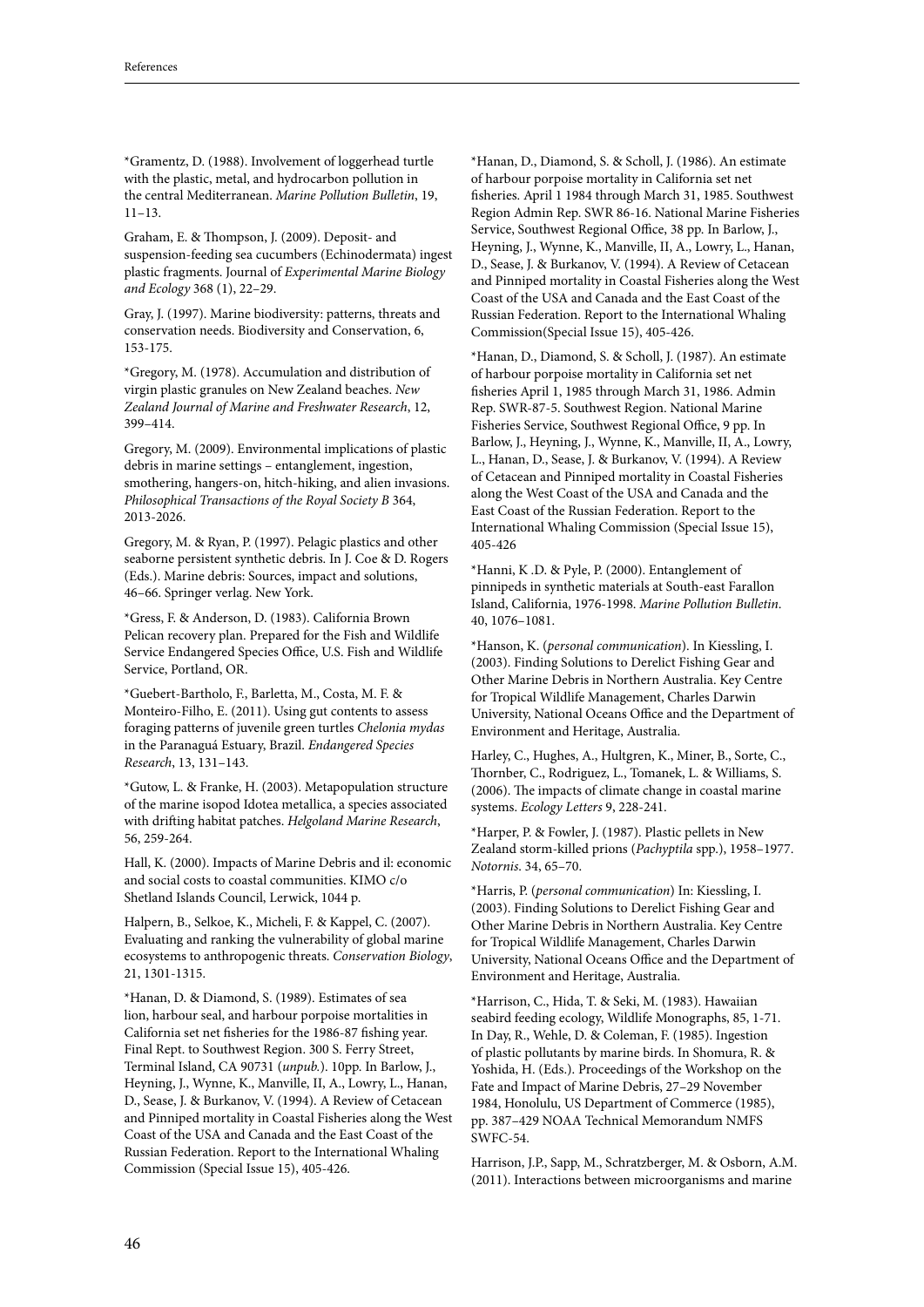microplastics: a call for research. Marine Technology Society Journal, 45, 12-20

\*den Hartog, J. & van Nierop, M. (1984). A study on the gut contents of six leathery turtles *Dermochelys coriacea* (Linnaeus), (Reptilia: Testudines: Dermochelyidae) from British waters and from the Netherlands. *Zoologische Verhandelingen*, 209, 1–36.

\*den Hartog, H. (1980). Notes on the food of sea turtles: Eretmochelys imbricate (Linnaeus). Netherlands Journal of Zoology, 30, 595-610. In Balazs, G. (1985). Impact of ocean debris on marine turtles: entanglement and ingestion. In Shomura, R. & Yoshida, H. (Eds.). Proceedings of the Workshop on the Fate and Impact of Marine Debris, 27–29 November 1984, Honolulu, US Department of Commerce (1985), pp. 387–429 NOAA Technical Memorandum NMFS SWFC-54.

\*Hasegawa, H. (*personal communication*). In: In K. Vermeer, K. Briggs, K. Morgan, D. Siegel-Causey, (Eds.). The Status, Ecology, and Conservation of Marine Birds of the North Pacific. Canadian Wildlife Service, Ottawa, ON, Canada, pp. 70–81.

\*Hays H. & Cormons, G. (1974). Plastic particles in tern pellets on coastal beaches and at factory sites. Marine Pollution Bulletin, 5, 44-46. In Day, R., Wehle, D. & Coleman, F. (1985). Ingestion of plastic pollutants by marine birds. In Shomura, R. & Yoshida, H. (Eds.). Proceedings of the Workshop on the Fate and Impact of Marine Debris, 27–29 November 1984, Honolulu, US Department of Commerce (1985), pp. 387–429 NOAA Technical Memorandum NMFS SWFC-54.

\*Hebridean Whale & Dolphin Trust (*personal communication*) (2004). From: Chris Carroll, Seas at Risk.

\*Henderson, J. (1984). Encounters of Hawaiian monk seals with fishing gear at Lisianski Island, 1982. *Marine Fisheries Review*, 46, 59-61.

\*Henderson, J. (1989). Recent entanglements of Hawaiian monk seals in marine debris. (April 1989), 2–7. In: Shomura, R. & Godfrey, M. (Eds.). Proceedings of the Second International Conference on Marine Debris. 1990 U.S. Dep Commer., NOAA Technical Memorandum. NMFS. NOAA-TM-NMFS-SWFSC-154, pp. 540-553.

\*Henderson, J. (2001). A pre- and post-MARPOL Annex V summary of Hawaiian monk seal entanglements and marine debris accumulation in the northwestern Hawaiian Islands, 1982-1998. *Marine Pollution Bulletin*. 42 (7), 584–589.

\*High, W. (1985). Some consequences of lost fishing gear. In Shomura, R. & Yoshida, H. (Eds.). Proceedings of the Workshop on the Fate and Impact of Marine Debris, 27–29 November 1984, Honolulu, US Department of Commerce (1985), pp. 430-438 NOAA Technical Memorandum NMFS SWFC-54.

Hirai, H., Takada, H., Ogata, Y., Yamashita, R., Mizukawa, K., Saha, M., Kwan, C., Moore, C., Gray, H., Laursen, D., Zettler, E., Farrington, J., Reddy, C., Peacock, E. & Ward, M. (2011). Organic micropollutants in marine

plastics debris from the open ocean and remote and urban beaches. *Marine Pollution Bulletin* 62 1683-1692.

\*Hirth, H. (1971). South Pacific islands marine turtle resources. Report prepared for the Fisheries Development Agency Project, Rome. FAO, 34 p. In: Balazs, G. (1985). Impact of ocean debris on marine turtles: entanglement and ingestion. In Shomura, R. & Yoshida, H. (Eds.). Proceedings of the Workshop on the Fate and Impact of Marine Debris, 27–29 November 1984, Honolulu, US Department of Commerce (1985), pp. 387–429 NOAA Technical Memorandum NMFS SWFC-54.

\*Hoeksema, B., Roos, P. & Cadée, G. (2012). Trans-Atlantic rafting by the brooding reef coral *Favia fragum* on man-made flotsam. *Marine Ecology Progress Series*, 445, 209–218.

\*Hofmeyr, G., De, Maine, M., Beste, M., Kirkman, S., Pistorius, P. & Makhado, A. (2002). Entanglement Of Pinnipeds At Marion Island, Southern Ocean: 1991-2001. *Australian Mammalogy*, 24, 141-146.

\*Hofmeyr, G., Bester, M., Kirkman, S., Lydersen, C. & Kovacs, K. (2006). Entanglement of Antarctic fur seals at Bouvetøya, Southern Ocean. *Marine Pollution Bulletin*, 52, 1077-1080.

\*Holgersen, H. (1961). Norske lomviers vandringer. Sterna, 4, 229-240. In: Bourne, W. (1977). Nylon netting as a hazard to birds. *Marine Pollution Bulletin*, 8, 75-76.

Holmes, L., Turner, A. & Thompson, R. (2012). Adsorption of trace metals to plastic resin pellets in the marine environment. *Environmental Pollution* 160, 42-48.

\*Horn, M., Teal, J. & Backus, R. (1970). Petroleum lumps on the surface of the sea. *Science*, 168, 245-246.

\*Hughes, G. (1970). Further studies on marine turtles in Tongaland, III. Lammergeyer, 12, 7-25. In Balazs, G. (1985). Impact of ocean debris on marine turtles: entanglement and ingestion. In Shomura, R. & Yoshida, H. (Eds.). Proceedings of the Workshop on the Fate and Impact of Marine Debris, 27–29 November 1984, Honolulu, US Department of Commerce (1985), pp. 387–429 NOAA Technical Memorandum NMFS SWFC-54.

\*Hughes, G. (1974). The sea turtles of South-East Africa. I. Status, morphology and distribution. South African Association of Marine Biological Research, and Oceanographic Research. Institute Investigational Report, 35, 144p. In Balazs, G. (1985). Impact of ocean debris on marine turtles: entanglement and ingestion. In Shomura, R. & Yoshida, H. (Eds.). Proceedings of the Workshop on the Fate and Impact of Marine Debris, 27–29 November 1984, Honolulu, US Department of Commerce (1985), pp. 387–429 NOAA Technical Memorandum NMFS SWFC-54.

\*Hughes, G. (1974). The sea turtles of South-East Africa. II. The biology of the Tongaland loggerhead turtle *Caretta caretta* L. with comments on the leatherback turtle *Dermochelys coriacea* L. and the green turtle *Chelonia mydas* L. in the study region. South African Association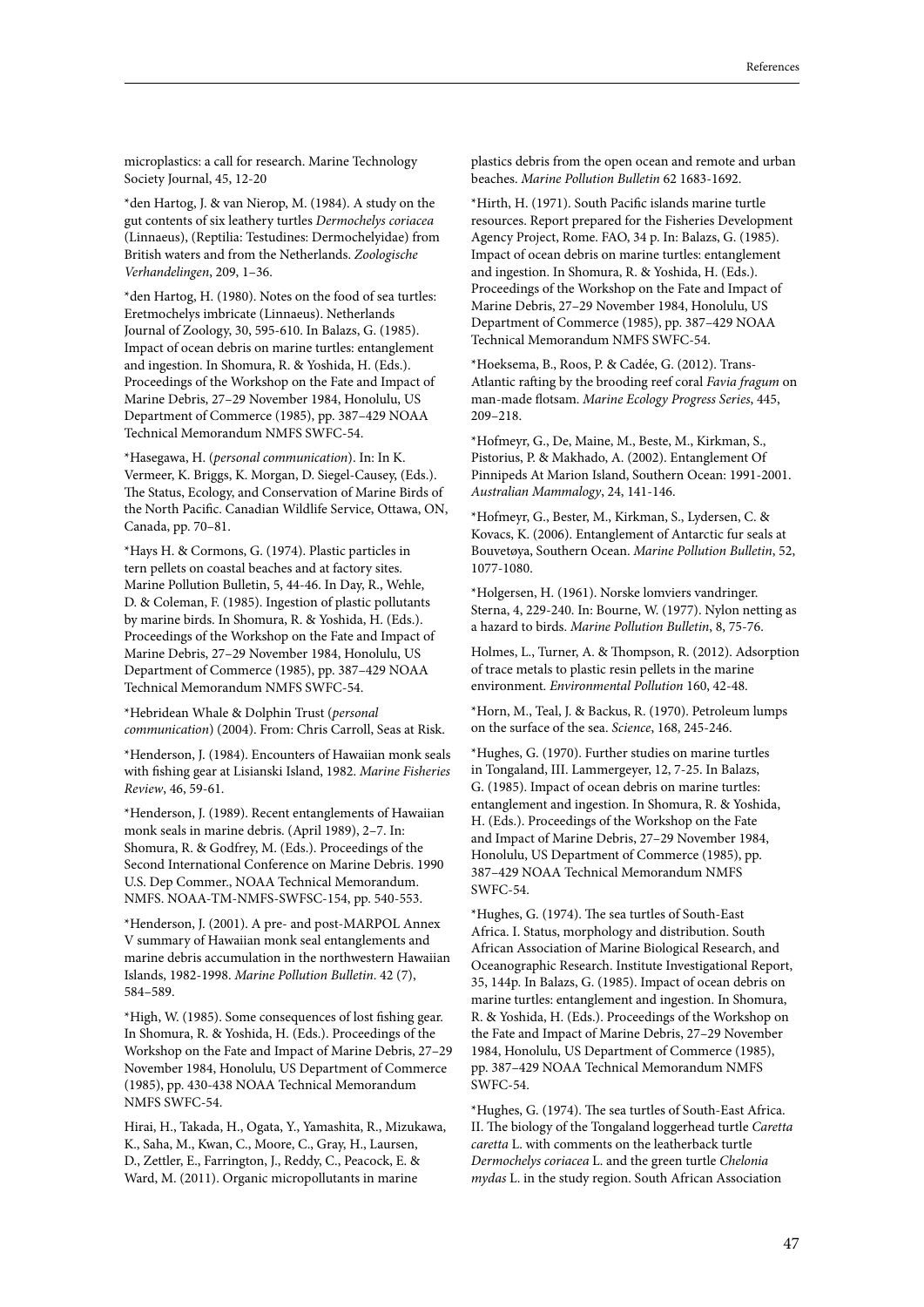of Marine Biological Research, and Oceanographic Research. Institute Investigational Report, 36, 96p. In Balazs, G. (1985). Impact of ocean debris on marine turtles: entanglement and ingestion. In Shomura, R. & Yoshida, H. (Eds.). Proceedings of the Workshop on the Fate and Impact of Marine Debris, 27–29 November 1984, Honolulu, US Department of Commerce (1985), pp. 387–429 NOAA Technical Memorandum NMFS SWFC-54.

\*Huin, N. & Croxall, J. (1996). Fishing gear, oil and marine debris associated with seabirds at Bird Island, South Georgia, during 1993/1994. *Marine Ornithology*, 24, 19-24.

\*Hutton, I. Carlile, N. & Priddel, D. (2008). Plastic ingestion by flesh footed (Puffinus carneipes) and wedgetailed (P. pacificus) shearwaters. *Papers and Proceedings of the Royal Society of Tasmania*, 142, 1-6.

\*Imber, M. (*personal communication*), In Day, R., Wehle, D. & Coleman, F. (1985) Ingestion of plastic pollutants by marine birds. In Shomura, R. & Yoshida, H. (Eds.). Proceedings of the Workshop on the Fate and Impact of Marine Debris, 27–29 November 1984, Honolulu, US Department of Commerce (1985), pp. 387–429 NOAA Technical Memorandum NMFS SWFC-54.

International Bottled Water Association, Earth Day news release, April 15, 2010.

\*Jacobsen, J., Massey, L. & Gulland, F. (2010). Fatal ingestion of floating net debris by two sperm whales (*Physeter macrocephalus*). *Marine Pollution Bulletin*, 60, 765–767.

\*Jamieson, G. & Heritage, G. (1987). Experimental flying squid fishery off British Columbia, 1987. *Canadian Industry Report of Fisheries Aquatic Sciences*, 179, 1-103. In: Barlow, J., Baird, R., Heyning, J., Wynne, K., Manville, A. II., Lowry, L., Hanan, D., Sease, J., Burkanov, V. (1994). A review of Cetacean and Pinniped mortality in coastal fisheries along the west coast of the USA and Canada and the east coast of the Russian Federation. Report to the International Whaling Commission, 15, 405-426.

Japan Ministry of Environment, Establishing a Sound Material-Cycle Society, Milestone Report 2010.

\*Jaquet, N., Mayo, C., Nichols, O., Bessinger, M., Osterberg, D., Marx, M. & Browning, C. (2005). Surveillance, monitoring and management of North Atlantic Right Whales in Cape Cod Bay and adjacent waters - 2005. Final Report, Provincetown Centre for Coastal Studies, Provincetown, 157 pp.

\*Johnson, A., Salvador, G., Kenney, J., Robbins, J., Kraus, S., Landry, S. & Clapham, P. (2005). Fishing gear involved in entanglements of right and humpback whales. Marine Mammal Science, 21, 635-645.

\*Jokiel, P. (1984). Long distance dispersal of reef corals by rafting. Coral Reefs, 3, 113-116. In: Theil M. & Gutow, L. (2005). The ecology of rafting in the marine environment. II. The rafting organisms and community. *Oceanography and Marine Biology: An Annual Review*, 43, 279-418.

\*Jones, L. & Ferrero, R. (1985). Observations of net debris and associated entanglements in the north Pacific Ocean and Bering Sea, 1978-84. In Shomura, R. & H. Yoshida (Eds.). Proceedings of the Workshop on the Fate and Impact of Marine Debris, 26–29 November 1984, Honolulu, Hawaii, US Department of Commerce (1985), NOAA Technical Memorandum NMFS SWFC-54. pp. 183-196.

\*Jones, M. (*personal communication*). In: Kiessling, I. (2003). Finding Solutions to Derelict Fishing Gear and Other Marine Debris in Northern Australia. Key Centre for Tropical Wildlife Management, Charles Darwin University, National Oceans Office and the Department of Environment and Heritage, Australia.

\*Joshua, L. In: Kiessling, I. (2003). Finding Solutions to Derelict Fishing Gear and Other Marine Debris in Northern Australia. Key Centre for Tropical Wildlife Management, Charles Darwin University, National Oceans Office and the Department of Environment and Heritage, Australia.

\*Julian, F. (1993). Pinniped and cetacean mortality in California gillnet fisheries: preliminary estimates for 1992. Paper SC/45/O 22 presented to the IWC Scientific Committee. April 1993 (*unpub.*). 31 pp. In Barlow, J., Heyning, J., Wynne, K., Manville, II, A., Lowry, L., Hanan, D., Sease, J. & Burkanov, V. (1994). A Review of Cetacean and Pinniped mortality in Coastal Fisheries along the West Coast of the USA and Canada and the East Coast of the Russian Federation. Report to the International Whaling Commission (Special Issue 15), 405-426.

\*Julian, F. 1994. Pinniped and cetacean mortality in California gillnet fisheries: preliminary estimates for 1993. Paper SC/45/O 11 presented to the IWC Scientific Committee. May 1994 (*unpub.*). 28 pp. In Barlow, J., Heyning, J., Wynne, K., Manville, II, A., Lowry, L., Hanan, D., Sease, J. & Burkanov, V. (1994). A Review of Cetacean and Pinniped mortality in Coastal Fisheries along the West Coast of the USA and Canada and the East Coast of the Russian Federation. Report to the International Whaling Commission (Special Issue 15), 405-426.

\*Julian, F. & Beeson, M. (1997). Estimates of marine mammal, turtle, and seabird mortality for two California gillnet fisheries: 1990-1995. *Fishery Bulletin*, 96, 271-284.

\*Kartar, S., Abou-seedo, F. & Sainsbury, M. (1976). Polystyrene spherules in the Severn Estuary--A progress report. *Marine Pollution Bulletin*, 7, 52.

\*Kastelein, R. & Lavaleije, M. (1992). Foreign bodies in the stomach of a female Harbour porpoise (*Phocoena phocoena*) from the North Sea. *Aquatic Mammals*, 18, 40–46.

Keep Britain Tidy, www.keepbritaintidy.org.

\*Kenyon K. & Kridler, E. (1969). Laysan albatrosses swallow indigestible matter. Auk, 86, 339-343. In Day, R., Wehle, D. & Coleman, F. (1985). Ingestion of plastic pollutants by marine birds. In Shomura, R. & H. Yoshida (Eds.). Proceedings of the Workshop on the Fate and Impact of Marine Debris, 27–29 November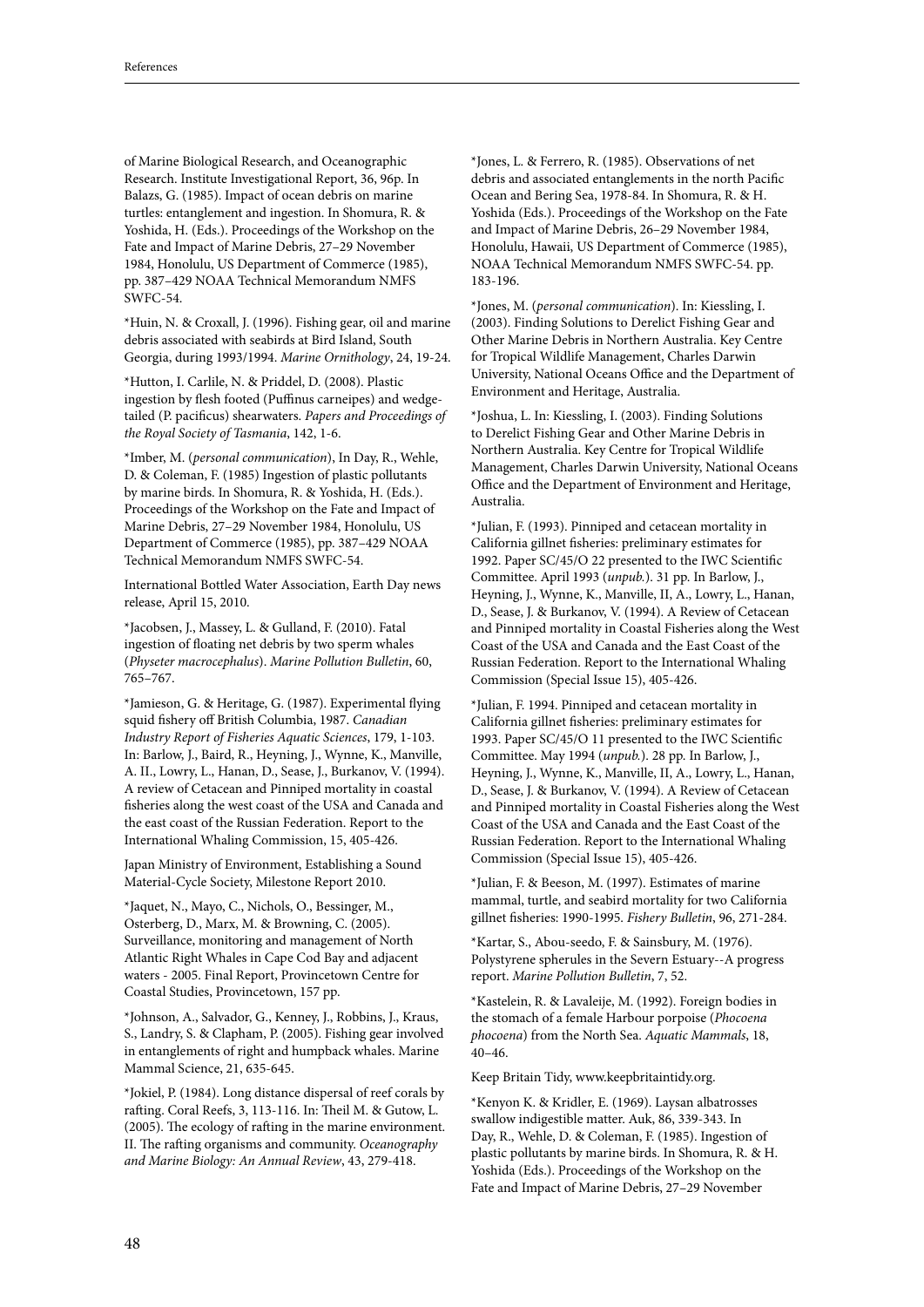1984, Honolulu, US Department of Commerce (1985), pp. 387–429 NOAA Technical Memorandum NMFS SWFC-54.

\*Kiessling, I. (2003). Finding Solutions to Derelict Fishing Gear and Other Marine Debris in Northern Australia. Key Centre for Tropical Wildlife Management, Charles Darwin University, National Oceans Office and the Department of Environment and Heritage, Australia.

\*Kiessling, I. & Hamilton, C. (2003). Marine Debris at Cape Arnhem, Northern Territory, Australia: WWF Report Northeast Arnhem Land Marine Debris Survey 2001. World Wide Fund for Nature Australia, Sydney.

KIMO. 2008 Fishing for Litter Scotland Final Report 2005 - 2008 (ed. K. I. Miljøorganisasjon), pp. 20: KIMO.

Koch, H. & Calafat, A. (2009). Human body burdens of chemicals used in plastic anufacture. *Philosophical Transactions of the Royal Society B* 364, 2063-2078.

\*Konno, E. (in press). Estimates of sea lion, harbour seal and harbour porpoise mortalities in California set net fisheries for the 1987-1988 fishing year. Rep. California Department of Fish Game. In Barlow, J., Heyning, J., Wynne, K., Manville, II, A., Lowry, L., Hanan, D., Sease, J. & Burkanov, V. (1994). A Review of Cetacean and Pinniped mortality in Coastal Fisheries along the West Coast of the USA and Canada and the East Coast of the Russian Federation. Report to the International Whaling Commission (Special Issue 15), 405-426.

\*Knowlton, A. & Kraus, S. (2001). Mortality and serious injury of Northern Right Whales *(Eubalaena glacialis*) in the western North Atlantic Ocean. *Journal of Cetacean Research Management*, 2, 193-208.

\*Kraus, S. (1990). Rates and potential causes of mortality in North Atlantic Right Whales (*Eubalaena glacialis*). *Marine Mammal Science*. 6, 278–291.

\*Kubota, T. (1990). Synthetic materials found in the stomachs of Longnose Lancetfish collected from Suruga Bay, central Japan. In: Shomura, R. & Godfrey, M. (Eds.). Proceedings of the Second International Conference on Marine Debris. 1990 U.S. Dep Commer., NOAA Technical Memorandum. NMFS. NOAA-TM-NMFS-SWFSC-154. pp 710-717.

\*Kuzin, A. (1990). A study of the effects of commercial fishing debris on *Callorhinus ursinus* from breeding islands in the western Pacific. In: Shomura, R. & Godfrey, M. (Eds.). Proceedings of the Second International Conference on Marine Debris. 1990 U.S. Dep Commer., NOAA Technical Memorandum. NMFS. NOAA-TM-NMFS-SWFSC-154. pp. 475-482.

\*Lambertsen, R. & Kohn, A. (1987). Unusual Multisystemic Pathology in a Sperm Whale Bull. *Journal of Wildlife Diseases*. 23, 510–514.

Laist, D. (1987). Overview of the biological effects of lost and discarded plastic debris in the marine environment. *Marine Pollution Bulletin* 18, 319 - 326.

Laist, D. (1997). Impacts of marine debris: Entanglement of marine life in marine debris including a comprehensive list of species with entanglement and ingestion records. In J. Coe and D. Rogers (Eds.). Marine debris: Sources, impact and solutions, 99-141. Springer verlag. New York.

Lang, I., Galloway, T., Scarlett, A., Henley, W., Depledge, M., Wallace, R. & Melzer, D. (2008). Association of urinary bisphenol A concentration with medical disorders and laboratory abnormalities in adults. *Jama-Journal of the American Medical Association* 300, 1303-1310.

Law, K., Moret-Ferguson, S., Maximenko, N., Proskurowski, G., Peacock, E., Hafner, J. & Reddy, C. (2010). Plastic Accumulation in the North Atlantic Subtropical Gyre. *Science* 329, 1185-1188.

\*Lazar, B. & Gračan, R. (2011). Ingestion of marine debris by loggerhead sea turtles, *Caretta caretta*, in the Adriatic Sea. *Marine Pollution Bulletin*, 62, 43–47.

\*Leitch, K. (1997). Entanglement of Marine Turtles in Netting: North-east Arnhem Land, Northern Territory, Australia. Report to Environment Australia, Dhimurru Land Management Aboriginal Corporation, Northern Territory. In Kiessling, I. (2003). Finding Solutions to Derelict Fishing Gear and Other Marine Debris in Northern Australia. Key Centre for Tropical Wildlife Management, Charles Darwin University, National Oceans Office and the Department of Environment and Heritage, Australia.

\*Lennert, C., Jruse, S., Beeson, M. & Barlow, J. (1994). Estimates of incidental marine mammal bycatch in California gillnet fisheries for July through December 1990 (published in this volume). In Barlow, J., Heyning, J., Wynne, K., Manville, II, A., Lowry, L., Hanan, D., Sease, J. & Burkanov, V. (1994). A Review of Cetacean and Pinniped mortality in Coastal Fisheries along the West Coast of the USA and Canada and the East Coast of the Russian Federation. Report to the International Whaling Commission (Special Issue 15), 405-426.

\*Levy, A., Brenner, O., Scheinin, A., Morick, D., Ratner, E., Goffman, O. & Kerem, D. (2009). Laryngeal snaring by ingested fishing net in a common bottlenose dolphin (*Tursiops truncatus*) off the Israeli shoreline. *Journal of Wildlife Diseases*. 45, 834–838.

\*Limpus, C. (1973). Loggerhead turtles (*Caretta caretta*) in Australia: food sources while nesting. *Herpetologica*, 29, 42-45. In: Balazs, G. (1985). Impact of ocean debris on marine turtles: entanglement and ingestion. In Shomura, R. & Yoshida, H. (Eds.). Proceedings of the Workshop on the Fate and Impact of Marine Debris, 27–29 November 1984, Honolulu, US Department of Commerce (1985), pp. 387–429 NOAA Technical Memorandum NMFS SWFC-54.

\*Limpus, C. (*personal communication*) In Kiessling, I. (2003). Finding Solutions to Derelict Fishing Gear and Other Marine Debris in Northern Australia. Key Centre for Tropical Wildlife Management, Charles Darwin University, National Oceans Office and the Department of Environment and Heritage, Australia.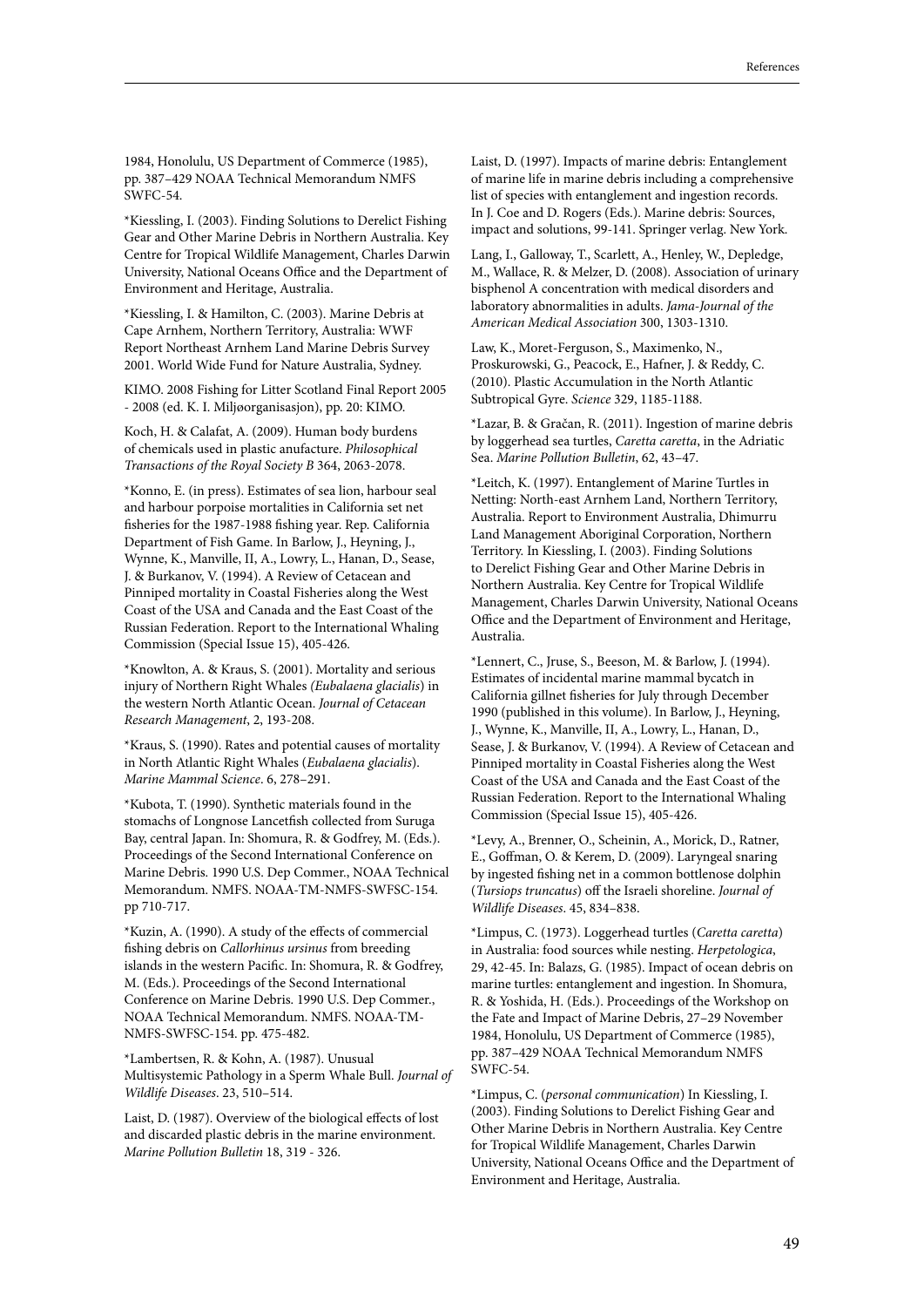Lithner, D., Larsson, A. & Dave, G. (2011). Environmental and health hazard ranking and assessment of plastic polymers based on chemical composition. *Science of the Total Environment* 409 3309-3324.

\*Los Angeles County Museum of Natural History, In: Walker, W. & Coe, J. (1990). Survey of marine debris ingestion by Odontocete cetaceans. In: Shomura, R. & Godfrey, M. (Eds.). Proceedings of the Second International Conference on Marine Debris. 1990 U.S. Dep Commer., NOAA Technical Memorandum. NMFS. NOAA-TM-NMFS-SWFSC-154. pp. 747-774.

Lusher, A.L., McHugh, M. & Thompson R.C., (in prep.) Occurrence of microplastics in the gastrointestinal tract of pelagic and demersal fish from the English Channel.

Macfadyen, G., Huntington, T. & Cappell, R. (2009). Abandoned, lost or otherwise discarded fishing gear. In *UNEP Regional Seas Reports and Studies*, pp. 115. Rome: UNEP/FAO.

\*MacKenzie, T. (*personal communication*) In: National Marine Fisheries Service. (1991). Recovery plan for the Humpback Whale (*Megaptera novaeangliae*). Prepared by the Humpback Whale Recovery Team for the National Marine Fisheries Service, Silver Spring, Maryland. 105 pp.

\*Mallory, M. (2008). Marine plastic debris in northern fulmars from the Canadian high Arctic. *Marine Pollution Bulletin*. 56, 1486-1512.

\*Mann, J., Smolker, R. & Smuts, B. (1995). Responses to calf entanglement in free-ranging Bottlenose dolphins. *Marine Mammal Science*, 11, 100-106 .

\*Manooch, C. & Hogarth, W. (1983). Stomach contents and giant trematodes from Wahoo, Acanthocybium solanderi, collectedalong the South Atlantic and Gulf coasts of the United States. *Bulletin of Marine Science*, 33, 227-238.

\*Manooch, C. III. & Mason, D. (1983). Comparative food studies of yellowfin tuna, *Thunnus albacares* and blackfin tuna *Thunnus atlanticus* (Pices: Scombridae) from the southeastern and gulf coasts of the United States. Brimleyana, 9, 33-52. In: Hoss, D. & Settle, L. (1990). Ingestion of plastics by teleost fish. In: Shomura, R. & Godfrey, M. (Eds.). Proceedings of the Second International Conference on Marine Debris. 1990 U.S. Dep Commer., NOAA Technical Memorandum. NMFS. NOAA-TM-NMFS-SWFSC-154. pp. 693-709.

\*Manooch, C. III., Mason, D. & Nelson, R. (1985). Food and gastrointestinal parasites of dolphin *Coryphaena hippurus* collected among the southeastern and gulf coasts of the United States. Bulletin of the Japenese Society for the Science of Fish, 50, 1511-1525. In: Hoss, D. & Settle, L. (1990). Ingestion of plastics by teleost fish. In: Shomura, R. & Godfrey, M. (Eds.). Proceedings of the Second International Conference on Marine Debris. 1990 U.S. Dep Commer., NOAA Technical Memorandum. NMFS. NOAA-TM-NMFS-SWFSC-154. pp. 693-709.

\*Manooch, C. III. (1973). Food habits of yearling and adult striped bass, Morone saxatilis (Walbaum), from Albemarle

Sound, North Carolina. Chesapeake Science, 14, 73-86. In: Hoss, D. & Settle, L. (1990). Ingestion of plastics by teleost fish. In: Shomura, R. & Godfrey, M. (Eds.). Proceedings of the Second International Conference on Marine Debris. 1990 U.S. Dep Commer., NOAA Technical Memorandum. NMFS. NOAA-TM-NMFS-SWFSC-154. pp. 693-709.

\*Manville, A. II. (1990). A survey of plastics on western Aleutian Island beaches and related wildlife entanglement. In: Shomura, R. & Godfrey, M. (Eds.). Proceedings of the Second International Conference on Marine Debris. 1990 U.S. Dep Commer., NOAA Technical Memorandum. NMFS. NOAA-TM-NMFS-SWFSC-154. pp, 349-363.

Marine Conservation Society, (2005). Submission from the Marine Conservation Society: Environmental Levy on Plastic Bags (Scotland) Bill. Ross-on-Wye: Marine Conservation Society.

Marine Litter Solutions, Joint Declaration for Solutions on Marine Litter, November 2011, www.marinelittersolutions. com.

Martinez, E., Maamaatuaiahutapu, K. & Taillandier, V. (2009). Floating marine debris surface drift: Convergence and accumulation toward the South Pacific subtropical gyre. Marine Pollution Bulletin, 58, 1347-1355

\*Mascarenhas, R., Santos, R. & Zeppelini, D. (2004). Plastic debris ingestion by sea turtle in Paraíba, Brazil. *Marine Pollution Bulletin*, 49, 354–355.

\*Masó, M., Garcés, E., Pagés, F. & Camp, J. (2003). Drifting plastic debris as a potential vector for dispersing Harmful Algal Bloom (HAB) species. *Scientia Marina*, 67, 107–111.

\*Mate, B. (1985). Incidents of marine mammal encounters with debris and active fishing gear. In Shomura, R. & Yoshida, H. (Eds.). Proceedings of the Workshop on the Fate and Impact of Marine Debris, 26–29 November 1984, Honolulu, Hawaii, US Department of Commerce (1985), NOAA Technical Memorandum NMFS SWFC-54. pp. 453-459.

Mato, Y., Isobe, T., Takada, H., Kanehiro, H., Ohtake, C. & Kaminuma, T. (2001). Plastic resin pellets as a transport medium for toxic chemicals in the marine environment. *Environmental Science & Technology* 35, 318-324.

\*Mauger, G. (2002). Marine debris obstructing stomach of a young minke whale (*Balaenoptera acutorostrata*) stranded in Normany, France. Poster presented to the American Cetacean Society 8th International Conference 'The Culture of Whales, the Animals, the People, the Connections. October 4-6, 2002, Seattle, Washington.

\*Maylan, A. (1983). Marine turtles of the Leeward Islands, Lesser Antilles. Atoll Research Bulletin. 278, 1-24.

Meeker, J., Sathyanarayana, S. & Swan, S. (2009). Phthalates and other additives in plastics: Human exposure and associated health outcomes. *Philosophical Transactions of the Royal Society B* 364.

\*Meirelles, A. de & Barros, H. do Rego (2007). Plastic debris ingested by a rough-toothed dolphin, *Steno bredanensis*. *Biotemas*, 20, 127-131.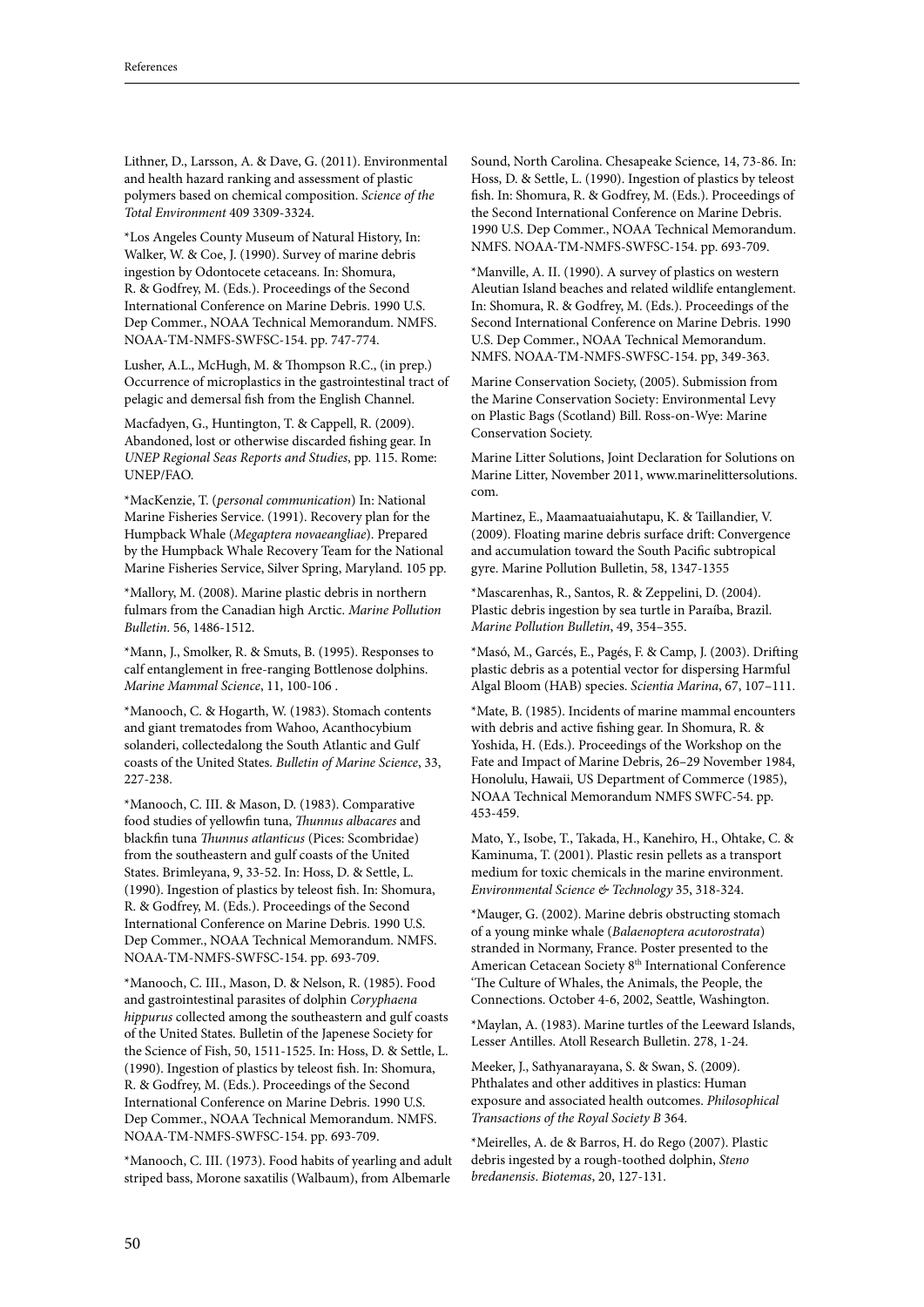\*Meylan, A. (1978). The behavioural ecology of the west Caribbena green turtle (Chelonia mydas) in the internesting habitat. M.S. Thesis, University of Florida, Gainesville, 131 p. In: Balazs, G. (1985). Impact of ocean debris on marine turtles: entanglement and ingestion. In Shomura, R. & Yoshida, H. (Eds.). Proceedings of the Workshop on the Fate and Impact of Marine Debris, 27–29 November 1984, Honolulu, US Department of Commerce (1985), pp. 387–429 NOAA Technical Memorandum NMFS SWFC-54.

\*Meylan, A. (1984). Feeding ecology of the hawksbill turtle (*Eretmochelys imbricata*). Ph.D. Thesis, University of Florida, Gainesville, 115 p. In: Balazs, G. (1985). Impact of ocean debris on marine turtles: entanglement and ingestion. In Shomura, R. & H. Yoshida (Eds.). Proceedings of the Workshop on the Fate and Impact of Marine Debris, 27–29 November 1984, Honolulu, US Department of Commerce (1985), pp. 387–429 NOAA Technical Memorandum NMFS SWFC-54.

Millennium Ecosystem Assessment, 2005. Ecosystems and Human Well-being: Biodiversity Synthesis. World Resources Institute, Washington D.C.

\*Miller, D., Herder, M. & Scholl, J. (1983). California marine mammal fishery interaction study 1979-1981. Southwest Fisheries Centre Admin. Rep. LJ-83-13C (*unpub.*). 233 p. In Barlow, J., Heyning, J., Wynne, K., Manville, II, A., Lowry, L., Hanan, D., Sease, J. & Burkanov, V. (1994). A Review of Cetacean and Pinniped mortality in Coastal Fisheries along the West Coast of the USA and Canada and the East Coast of the Russian Federation. Report to the International Whaling Commission(Special Issue 15), 405-426.

\*Minchin, D. (1996). Tar pellets and plastics as attachment surfaces for Lepadid Cirripedes in the North Atlantic Ocean. *Marine Pollution Bulletin*, 32, 855–859.

Molnar, J., Gamboa, R. Revenga, C. & Spalding, M. (2008). Assessing the global threat of invasive species to marine biodiversity. *Frontiers in Ecology and the Environment*, 6, 485-492.

Moore, C., Moore, S., Leecaster, M. & Weisberg, S. (2001). A Comparison of Plastic and Plankton in the North Pacific Central Gyre. *Marine Pollution Bulletin* 42, 1297-1300.

\*Moore, E., Lyday, S., Roletto, J., Litle, K., Parrish, J., Nevins, H., Harvey, J., Mortenson, J., Greig, D., Piazza, M., Hermance, A., Lee, D., Adams, D, Allen, S. & Shelagh, K. (2009). Entanglements of marine mammals and seabirds in central California and the north-west coast of the United States 2001-2005. *Marine Pollution Bulletin*, 58, 1045–1051.

Morishige, C., Donohue, M., Flint, E., Swenson, C. & Woolaway, C. (2007). Factors affecting marine debris deposition at French Frigate Shoals, Northwestern Hawaiian Islands Marine National Monument, 1990-2006. *Marine Pollution Bulletin*, 54, 1162-1169.

\*Morton, B. & Britton, J. (2000). The origins of the coastal and marine flora and fauna of the Azores. Oceanography and Marine Biology: An Annual Review, 38, 13-84. In:

Theil, M. & Gutow, L. (2005). The Ecology of Rafting in the marine environment. II. The rafting organisms and community. *Oceanography and Marine Biology: An Annual Review*, 43, 279-418.

Mouat, T., Lopez-Lozano, R. & Bateson, H. (2010). Economic impacts of Marine litter, pp. 117: KIMO (Kommunenes Internasjonale Miljøorganisasjon).

Murray, F. & Cowie, P. (2011). Plastic contamination in the decapod crustacean Nephrops norvegicus (Linnaeus, 1758). *Marine Pollution Bulletin* 62, 1207-1217.

\*Musick, J. (*personal communication*). In Balazs, G. (1985). Impact of ocean debris on marine turtles: entanglement and ingestion. In Shomura, R. & H. Yoshida (Eds.). Proceedings of the Workshop on the Fate and Impact of Marine Debris, 27–29 November 1984, Honolulu, US Department of Commerce (1985), pp. 387–429 NOAA Technical Memorandum NMFS SWFC-54.

\*Naughton, M. (*personal communication*) In Day, R., Wehle, D. & Coleman, F. (1985). Ingestion of plastic pollutants by marine birds. In Shomura, R. & H. Yoshida (Eds.). Proceedings of the Workshop on the Fate and Impact of Marine Debris, 27–29 November 1984, Honolulu, US Department of Commerce (1985), pp. 387–429 NOAA Technical Memorandum NMFS SWFC-54.

Nash, A. (1992). Impacts of Marine Debris on Subsistence Fishermen. An Exploratory Study. *Marine Pollution Bulletin*, 24, 150-156.

\*Neilson, J., Straley, J., Gabriele, C. & Hills, S. (2009). Non-lethal entanglement of humpback whales (*Megaptera novaeangliae*) in fishing gear in northern Southeast Alaska. *Journal of Biogeography*, 36, 452–464.

\*Nel, D. & Nel, J. (1999). Marine debris and fishing gear associated with seabirds at Sub-Antarctic Marion Island, l996/97 and 1997/98: in relation to longline fishing activity. CCAMLR. *Science*, 6, 685–96.

\*Nevins, H., Hyrenbach, D., Keiper, C., Stock, J., Hester, M. & Harvey, J. (2005). Seabirds as indicators of plastic pollution in the North Pacific. Paper for Plastic Debris Rivers to the Sea Conference, 2005.

Ng, K. & Obbard, J. (2006). Prevalence of microplastics in Singapore's coastal marine environment. *Marine Pollution Bulletin* 52, 761-767.

\*Northridge, S., Cargill, A., Coram, A., Mandleberg, L., Calderan, S. & Reid, B. (2010). Entanglement of Minke Whales in Scottish waters; an investigation into occurrence, causes and mitigation. Sea Mammal Research Unit, Final Report to Scottish Government, CR/2007/49.

O'Brine, T. & Thompson, R. (2010). Degradation of plastic carrier bags in the marine environment *Marine pollution Bulletin* 60: 2279-2283.

Occhipinti-Ambrogi, A. (2007). Global change and marine communities: Alien species and climate change. *Marine Pollution Bulletin*, 55, 342-352.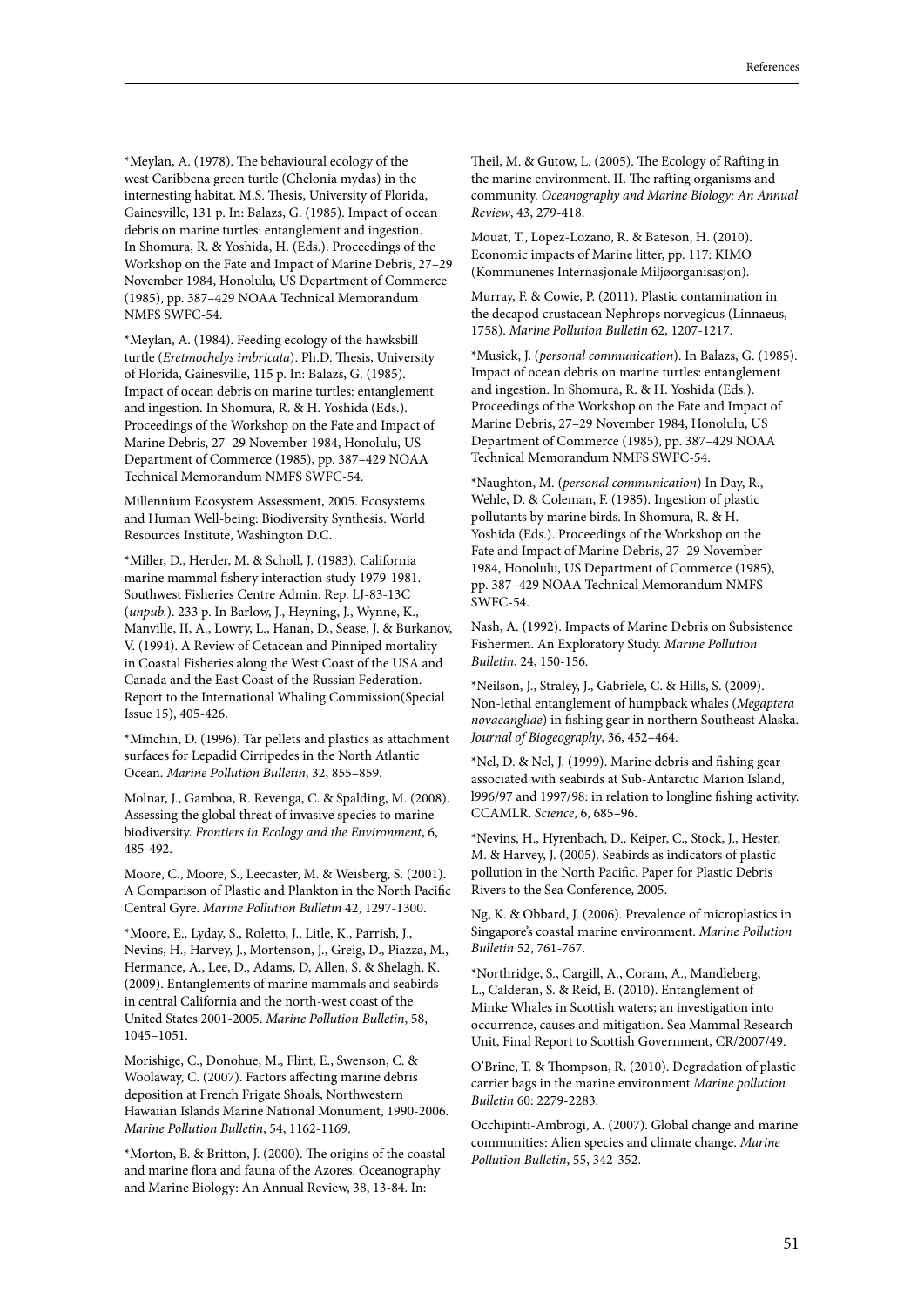Ocean Conservancy 2010. Trash Travels: From our hands to the sea, around the glove, and through time. International Coastal Cleanup Report, 2.

OECD, Extended Producer Responsibility: A Guidance Manual for Governments, 2001, page 9.

OECD Sustainable Materials Management workshop Mechelen, Belgium October 2010, Chair's Summary.

Oehlmann, J., Schulte-Oehlmann, U., Kloas, W., Jagnytsch, O., Lutz, I., Kusk, K., Wollenberger, L., Santos, E., Paull, G., Van Look, K. & Tyler, C. (2009). A critical analysis of the biological impacts of plasticizers on wildlife. *Philosophical Transactions of the Royal Society B* 364, 2047-2062.

\*Ogi, H. (1990). Ingestion of plastic particles by sooty and short-tailed shearwaters in the North Pacific. In: Shomura, R. & Godfrey, M. (Eds.). Proceedings of the Second International Conference on Marine Debris. 1990 U.S. Dep Commer., NOAA Technical Memorandum. NMFS. NOAA-TM-NMFS-SWFSC-154, pp. 635-652.

\*Ogi, H. (*personal communication*). In Day, R., Wehle, D. & Coleman, F. (1985). Ingestion of plastic pollutants by marine birds. In Shomura, R. & H. Yoshida (Eds.). Proceedings of the Workshop on the Fate and Impact of Marine Debris, 27–29 November 1984, Honolulu, US Department of Commerce (1985), pp. 387–429 NOAA Technical Memorandum NMFS SWFC-54.

\*Ogren, L. (*personal communication*). In Balazs, G. H. (1985). Impact of ocean debris on marine turtles: entanglement and ingestion. In Shomura, R. & H. Yoshida (Eds.). Proceedings of the Workshop on the Fate and Impact of Marine Debris, 27–29 November 1984, Honolulu, US Department of Commerce (1985), pp. 387–429 NOAA Technical Memorandum NMFS SWFC-54.

\*Ohlendorf, H., Risebrough, R. & Vermeer, K. (1978). Exposure of marine birds to environmental pollutants. U.S. Fish & Wildlife Service, Wildlife Research Report, 9, 1-40. In Day, R., Wehle, D. & Coleman, F. (1985). Ingestion of plastic pollutants by marine birds. In Shomura, R. & H. Yoshida (Eds.). Proceedings of the Workshop on the Fate and Impact of Marine Debris, 27–29 November 1984, Honolulu, US Department of Commerce (1985), pp. 387–429 NOAA Technical Memorandum NMFS SWFC-54

\*Orós, J., Torrent, A., Calabuig, P. & Déniz, S. (2005). Diseases and causes of mortality among sea turtles stranded in the Canary Islands, Spain (1998-2001). *Diseases of Aquatic Organisms*, 63, 13–24.

OSPAR. 2007 OSPAR Pilot Project on Monitoring Marine Beach Litter: Monitoring of marine litter on beaches in the OSPAR region. London: OSPAR Commission.

OTA, 1993. U.S. Congress, Office of Technology Assessment, Harmful Non-Indigenous Species in the United States, OTA-F-565 (Washington, DC: U.S. Government Printing Office, September 1993).

Ozdilek, H., Yalcin-Ozdilek, S., Ozaner, F. & Sonmez, B. (2006). Impact of accumulated beach litter on Chelonia mydas L. 1758 (green turtle) hatchlings of the Samandag coast, Hatay, Turkey. *Fresenius Environmental Bulletin* 15, 95-103.

\*Pace, R., Dimech, M. & Camilleri, M. (2007). Litter as a source of habitat islands on deep water muddy bottoms. *Rapport Commission International pour l' exploration scientifique de la Mer Mediterranee*, 38, 567.

Packaging Association of Canada, PacNext, Press release Toronto, June 18, 2012.

\*Page, B., McKenzie, J., McIntosh, R., Baylis, A., Morrissey, A., Calvert, N., Haase, T., Berris, M., Dowie, D., Shaughnessy, P. & Goldsworthy, S. (2004). Entanglement of Australian sea lions and New Zealand fur seals in lost fishing gear and other marine debris before and after Government and industry attempts to reduce the problem. *Marine Pollution Bulletin*. 49, 33–42.

\*Perry, C. (*personal communication*). In Kiessling, I. (2003). Finding Solutions to Derelict Fishing Gear and Other Marine Debris in Northern Australia. Key Centre for Tropical Wildlife Management, Charles Darwin University, National Oceans Office and the Department of Environment and Heritage, Australia.

\*Parslow, J. & Jefferies, D. (1972). Elastic thread pollution of puffins. *Marine Pollution Bulletin*, 3, 43-45.

\*Pemberton, D., Brothers, N. & Kirkwood, R. (1992). Entanglement of Australian fur seals in man-made debris is Tasmanian waters. *Wildlife Research*, 19, 151-159. In: Jones, M. (2005). Fishing debris in the Australian marine environment. *Marine Pollution Bulletin*, 30, 25-33.

\*Pemberton, D. (1993). Ecology of fur seals. Status and management of seals in Tasmania. Project No. 4273. Department of Environment and Land Management, Report for the Australian National Parks and Wildlife Service, Canberra. In: Jones, M. (2005). Fishing debris in the Australian marine environment. *Marine Pollution Bulletin*, 30, 25-33.

\*Perkins, P., Barlow, J. & Beeson, M. (1992). Pinniped and cetacean mortality in California gillnet fisheries: 1991. Paper SC/44/SM14 presented to the IWC Scientific Committee. June 1992 (*unpub.*). 32 pp. In Barlow, J., Heyning, J., Wynne, K., Manville, II, A., Lowry, L., Hanan, D., Sease, J. & Burkanov, V. (1994). A Review of Cetacean and Pinniped mortality in Coastal Fisheries along the West Coast of the USA and Canada and the East Coast of the Russian Federation. Report to the International Whaling Commission (Special Issue 15), 405-426.

\*Petry, M. & Fonseca, V. (2002). Effects of human activities in the marine environment on seabirds along the coast of Rio Grande do Sul, Brazil. *Ornithologia neotropical*, 13, 137–142.

\*Pettis, H., Rolland, R., Hamilton, P., Brault, S., Knowlton, A. & Kraus, S. (2004). Visual health assessment of North Atlantic right whales (*Eubalaena glacialis*) using photographs. *Canadian Journal of Zoology*, 82, 8–19.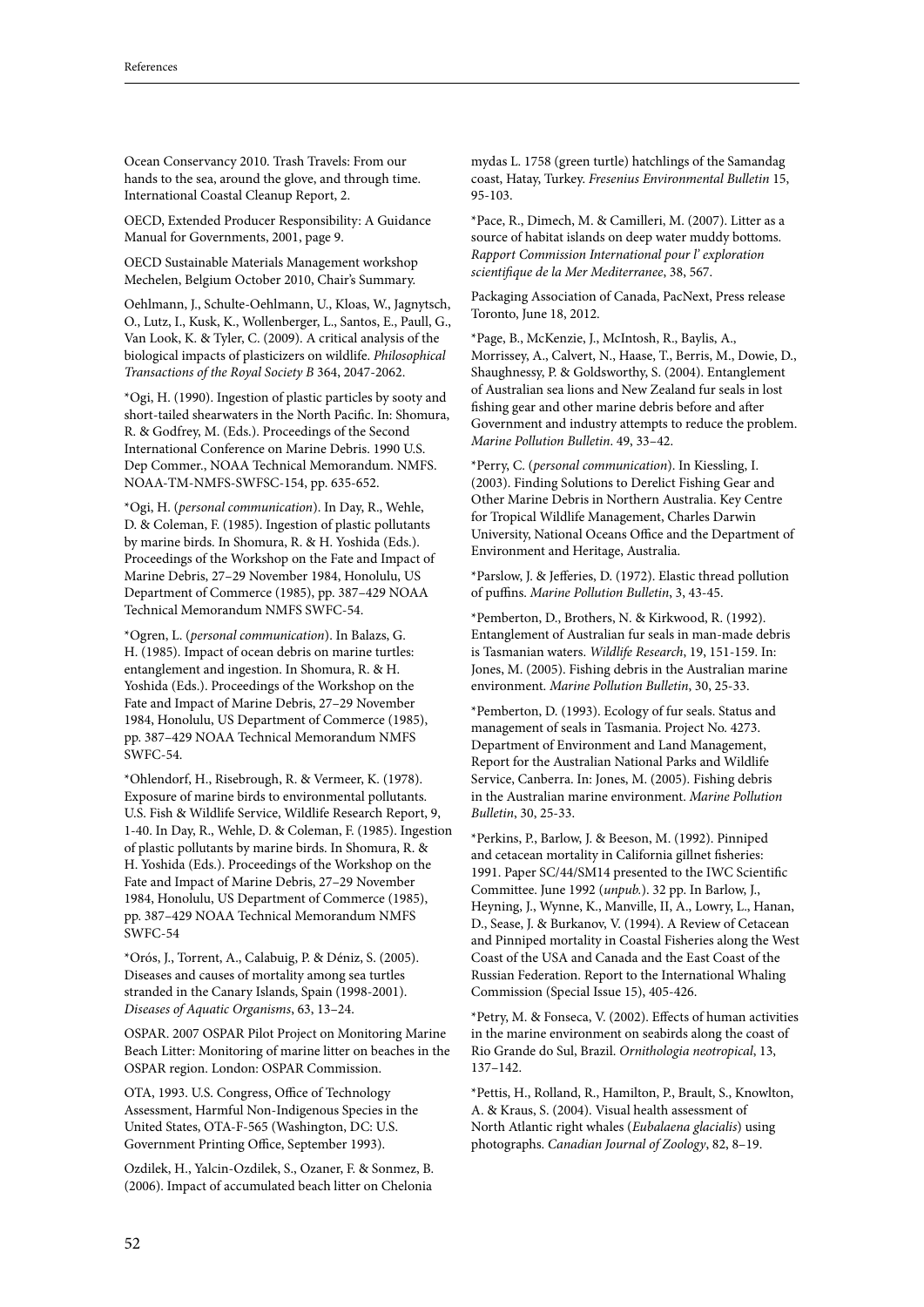\*Pettit, T., Grant, G. & Whittow, G. (1981). Ingestion of plastics by Laysan albatross. *The Auk*. 98 (October), 839–841.

\*Piatt, J. & Nettleship, D. (1987). Incidental catch of marine birds and mammals in fishing nets off Newfoundland, Canada. *Marine Pollution Bulletin*, 18, 344–349.

\*Pierce, K., Harris, R., Larned, L., Pokras, M. (2004). Obstruction and starvation associated with plastic ingestion in a Northern Gannet *Morus bassanus* and a Greater Shearwater *Puffinus gravis*. *Marine Ornithology*, 32, 187–189.

\*Pinnegar, J. & Platts, M. (2011). DAPSTOM - An Integrated Database & Portal for Fish Stomach Records. Version 3.6. Centre for Environment, Fisheries & Aquaculture Science, Lowestoft, UK. Phase 3, Final Report, July 2011, 35pp.

Plastics Europe – www.plasticseurope.org.

\*Plot, V. & Georges, J. (2010). Plastic debris in a nesting Leatherback Turtle in French Guiana. *Chelonian Conservation Biology*, 9, 267-270.

\*Plotkin, P. & Amos, A. (1990). Effects of anthropogenic debris on sea turtles in the northwestern Gulf of Mexico. In: Shomura, R. & Godfrey, M. (Eds.). Proceedings of the Second International Conference on Marine Debris. 1990 U.S. Dep Commer., NOAA Technical Memorandum. NMFS. NOAA-TM-NMFS-SWFSC-154, pp. 736-743.

\*Possatto, F., Barletta, M., Costa, M., Ivar do Sul, J. & Dantas, D. (2011). Plastic debris ingestion by marine catfish: an unexpected fisheries impact. *Marine Pollution Bulletin*, 62, 1098–1102.

\*Powers K. & Van On, J. (1979). A concentration of greater shearwaters in the western North Atlantic. American Birds, 33, 253. In Day, R., Wehle, D. & Coleman, F. (1985). Ingestion of plastic pollutants by marine birds. In Shomura, R. & Yoshida, H. (Eds.). Proceedings of the Workshop on the Fate and Impact of Marine Debris, 27–29 November 1984, Honolulu, US Department of Commerce (1985), pp. 387–429 NOAA Technical Memorandum NMFS SWFC-54.

\*Prendergast, (*personal communication*). In: O'Callaghan, P. (1993). Sources of coastal shoreline litter near three Australian cities. Report to the Plastics Industry Association by the Victorian Institute of Marine Sciences, Queenscliff, Victoria. In: Jones, M. (2005). Fishing debris in the Australian marine environment. *Marine Pollution Bulletin*, 30, 25-33.

PRO Europe, Effective Packaging; Effective Prevention, www.pro-e.org.

\*Quail, D. (*personal communication*). In Kiessling, I. (2003). Finding Solutions to Derelict Fishing Gear and Other Marine Debris in Northern Australia. Key Centre for Tropical Wildlife Management, Charles Darwin University, National Oceans Office and the Department of Environment and Heritage, Australia.

\*Ramirez, G. (1984). Captura de Lobos Marinos de un Pelo (Otaris flavescens) en Estado Silvestre, Por Medico de Drogas Inmovilizantes. (Capture of southern sea lions in the wild by drug immobilization.) Abstract of presentation to the First Conference on the Work of Experts on Marine Mammals of South America (Primera Reunion de Trabajo de Expertos en Mammiferos Aquaticos de America de1 Sud), 25-29 June 1984, Buenos Aires, Argentia. In: Wallace, N. (1985). Debris entanglement in the marine environment: a review. In Shomura, R. & H. Yoshida (Eds.). Proceedings of the Workshop on the Fate and Impact of Marine Debris, 26–29 November 1984, Honolulu, Hawaii, US Department of Commerce (1985), NOAA Technical Memorandum NMFS SWFC-54. pp. 259-277.

\*Randall, B., Randall, R. & Roussow, G. (1983). Plastic particle pollution in great shearwaters (*Puffinis gravie*) from Gough Island. South African Journal of Antarctic Research, 13, 49-50. In Day, R., Wehle, D. & Coleman, F. (1985). Ingestion of plastic pollutants by marine birds. In Shomura, R. & H. Yoshida (Eds.). Proceedings of the Workshop on the Fate and Impact of Marine Debris, 27–29 November 1984, Honolulu, US Department of Commerce (1985), pp. 387–429 NOAA Technical Memorandum NMFS SWFC-54.

\*Read, M. (*personal communication*). In Kiessling, I. (2003). Finding Solutions to Derelict Fishing Gear and Other Marine Debris in Northern Australia. Key Centre for Tropical Wildlife Management, Charles Darwin University, National Oceans Office and the Department of Environment and Heritage, Australia.

Recycling Council of Ontario, News Release, June 7, 2012.

\*Reed, S. (1981). Wreck of kerguelen and blue petrels. *Notornis*, 28, 239-240. In Day, R., Wehle, D. & Coleman, F. (1985). Ingestion of plastic pollutants by marine birds. In Shomura, R. & Yoshida, H. (Eds.). Proceedings of the Workshop on the Fate and Impact of Marine Debris, 27–29 November 1984, Honolulu, US Department of Commerce (1985), pp. 387–429 NOAA Technical Memorandum NMFS SWFC-54.

\*Rees, E. & Southward, A. (2009). Plastic flotsam as an agent for dispersal of *Perforatus perforatus* (Cirripedia: Balanidae). *Marine Biodiversity Records*, 2, 4–6.

\*Richards, Z. & Beger, M. (2011). A quantification of the standing stock of macro-debris in Majuro lagoon and its effect on hard coral communities. *Marine Pollution Bulletin*, 62, 1693-1701.

Rios, L., Jones, P., Moore, C. & Narayan, U. (2010). Quantitation of persistent organic pollutants adsorbed on plastic debris from the Northern Pacific Gyre's "eastern garbage patch". *Journal of Environmental Monitoring* 12, 2226-2236.

RNLI, 2005. The fishing industry, occupational health and safety hazards. http://www.healthandsafetyreview.ie/ sample/sample/31.html

\*Robards, M., Piatt, J. & Wohl, K. (1995). Increasing frequency of plastic particles ingested by seabirds in the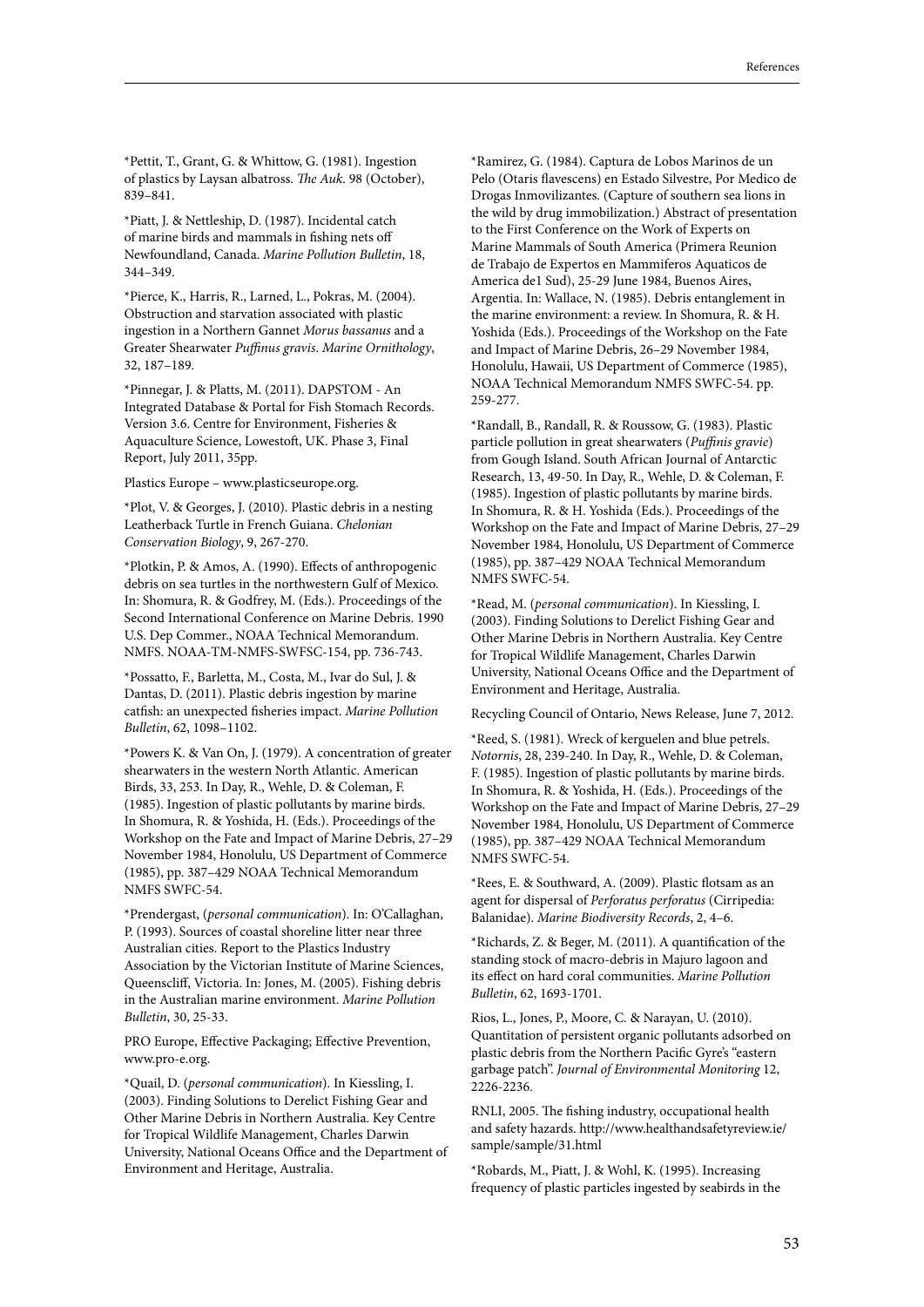subarctic North Pacific. *Marine Pollution Bulletin*, 30, 151–157.

\*Robards, M. (1993). Plastic ingestion by North Pacific seabirds. U.S. Department of Commerce. NOAA-43ABNF203014. In: Robards, M., Gould, P. & Piatt, J. (1997). The highest global concentrations and increased abundance of oceanic plastic debris in the North Pacific: Evidence from seabirds. In: Marine Debris; Coe, J. & Rogers, D. (Eds.). Springer, Berlin, 1997.

\*Roeger, S. (2002). Entanglement of Marine Turtles in Netting: North-east Arnhem Land, Northern Territory, Australia. Report to Alcan Gove Pty Ltd, World Wide Fund for Nature Australia, Humane Society International, Northern Land Council. Dhimurru Land Management Aboriginal Corporation, Northern Territory. In: Kiessling, I. (2003). Finding Solutions to Derelict Fishing Gear and Other Marine Debris in Northern Australia. Key Centre for Tropical Wildlife Management, Charles Darwin University, National Oceans Office and the Department of Environment and Heritage, Australia.

\*Roithmayr, C. (1981). Sea Turtle incidental catch and mortality project. Milestone report. NMFS. 16 pp. In: Crouse, D. (1984). Incidental capture of sea turtles by commercial fisheries. Smithsonian Herpetological Information Service, Centre for Environmental Education, Washington DC. No 62, p.11.

\*Rothstein, S. (1973). Plastic particle pollution of the surface of the Atlantic Ocean: Evidence from a seabird. Condor, 75, 344-345. In Day, R., Wehle, D. & Coleman, F. (1985). Ingestion of plastic pollutants by marine birds. In Shomura, R. & H. Yoshida (Eds.). Proceedings of the Workshop on the Fate and Impact of Marine Debris, 27–29 November 1984, Honolulu, US Department of Commerce (1985), pp. 387–429 NOAA Technical Memorandum NMFS SWFC-54.

Roy, P., Hakkarainen, M., Varma, I. & Albertsson, A. (2011). Degradable Polyethylene: Fantasy or Reality. *Environmental Sciecne and Technology*, 4217-4227.

\*Ruckdeschel, C. & Shoop, C. (*personal communication*). In: Balazs, G. (1985). Impact of ocean debris on marine turtles: entanglement and ingestion. In Shomura, R. & H. Yoshida (Eds.). Proceedings of the Workshop on the Fate and Impact of Marine Debris, 27–29 November 1984, Honolulu, US Department of Commerce (1985), pp. 387–429 NOAA Technical Memorandum NMFS SWFC-54.

\*Ryan, P. (1991). The impact of the commercial lobster fishery on seabirds at the Tristan da Cunha Islands, South Atlantic Ocean. *Biological Conservation*, 57, 339-350.

\*Ryan, P. (1987)a. The effects of ingested plastic on seabirds: correlations between plastic load and body condition. *Environmental Pollution*, 46, 119–125.

\*Ryan, P. (1987)b. The incidence and characteristics of plastic particles ingested by seabirds. *Marine Environmental Research*, 23, 175–206.

\*Ryan, P. (1990). The marine plastic debris problem off Southern Africa: types of debris, their environmental effects, and control measures. In: Shomura, R. & Godfrey, M. (Eds.). Proceedings of the Second International Conference on Marine Debris, 1990 Honolulu, Hawaii, U.S. Department of Commerce, NOAA Technical Memorandum. NMFS. pp. 85–102.

\*Ryan, P. (2008). Seabirds indicate changes in the composition of plastic litter in the Atlantic and southwestern Indian Oceans. Marine Pollution Bulletin, 56, 1406–1409.

\*Ryan, P. (*unpublished*) In: Ryan, P. (1990). The marine plastic debris problem off Southern Africa: types of debris, their environmental effects, and control measures. In: Shomura, R. & Godfrey, M. (Eds.). Proceedings of the Second International Conference on Marine Debris, 1990 Honolulu, Hawaii, U.S. Department of Commerce, NOAA Technical Memorandum. NMFS. pp. 85–102.

\*Ryan, P., Connell, A. & Gardner, B. (1988). Plastic ingestion and PCBs in seabirds: Is there a relationship? *Marine Pollution Bulletin*, 19, 174–176.

\*Ryan, P. & Fraser, M. (1988). The use of Great Skua pellets as indicators of plastic pollution in seabirds. *Emu*, 88: 16–19.

Ryan, P., Moore, C., van Franeker, J. & Moloney, C. (2009). Monitoring the abundance of plastic debris in the marine environment. *Philosophical Transactions of the Royal Society B* 364, 1999-2012.

\*Sadove, S. & Morreale, S. (1989). Marine mammal and sea turtle encounters with marine debris in the New York Bight and the northeast Atlantic. In: Shomura, R. & Godfrey, M. (Eds.). Proceedings of the Second International Conference on Marine Debris, 1990 Honolulu, Hawaii, U.S. Department of Commerce, NOAA Technical Memorandum. NMFS. pp. 562-570.

Sala, E., Knowlton, N. & Duffy, J. (2011). Global marine biodiversity trends. In: Encyclopedia of Earth. Cleveland, C. (Eds.). (Washington, D.C.: Environmental Information Coalition, National Council for Science and the Environment). [First published in the Encyclopedia of Earth October 30, 2008; Last revised Date August 16, 2011; Retrieved May 22, 2012] <http://www.eoearth.org/article/ Global\_marine\_biodiversity\_trends>.

\*Salvador, A. (1978). Materiales para una Herpetofauna Balearica. 5. Las salamanquesas & tortugas del archipelago de Cabrera. Donana, Acta Vertebr. 5:5-17.In Balazs, G. (1985). Impact of ocean debris on marine turtles: entanglement and ingestion. In Shomura, R. & H. Yoshida (Eds.). Proceedings of the Workshop on the Fate and Impact of Marine Debris, 27–29 November 1984, Honolulu, US Department of Commerce (1985), pp. 387–429 NOAA Technical Memorandum NMFS SWFC-54.

\*Sancho, G., Puente, E., Bilbao, A., Gomez, E.,& Arregi, L. (2003). Catch rates of monkfish (*Lophius* spp.) by lost tangle nets in the Cantabrian Sea (northern Spain). *Fisheries Research*, 64, 129–139.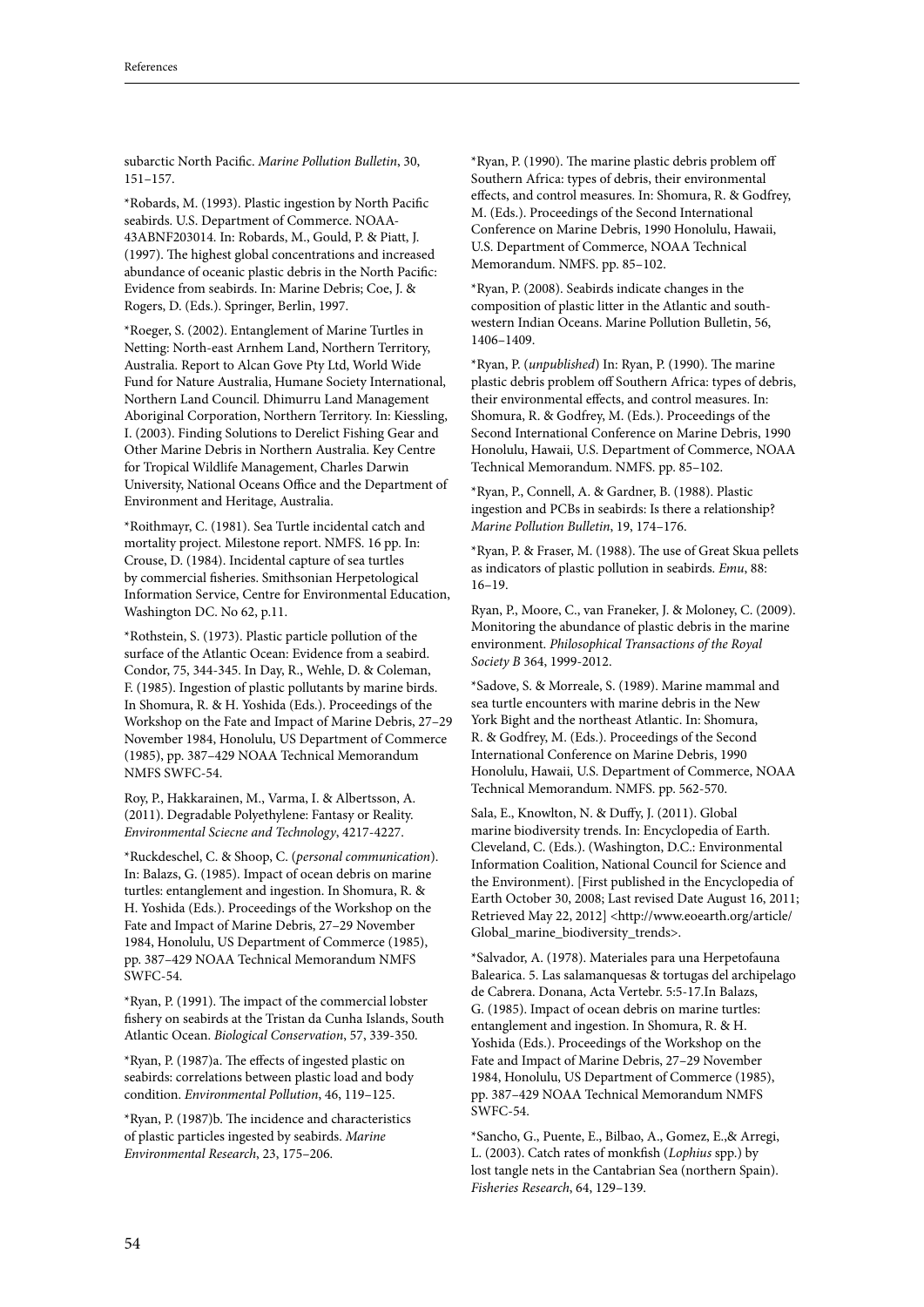\*Sazima, I., Gadig, O., Namora, R. & Motta, F. (2002). Plastic debris collars on juvenile carcharhinid sharks (*Rhizoprionodon lalandii*) in southwest Atlantic. *Marine Pollution Bulletin*, 44, 1147–1149.

\*Schrey, E. & Vauk, G. (1982). Records of Entangled Gannets (*Sula bassana*) at Helgoland, German Bight. *Marine Pollution Bulletin*. 18, 350–352.

\*Scordino, J. (1985). Studies on fur seal entanglement, 1981-84, St Paul Island, Alaska. In: Shomura, R. & H. Yoshida (Eds.). Proceedings of the Workshop on the Fate and Impact of Marine Debris, 26–29 November 1984, Honolulu, Hawaii, US Department of Commerce (1985), NOAA Technical Memorandum NMFS SWFC-54. pp. 278–290.

\*Sease, J. (*personal communication*). In: National Marine Fisheries Service (1991). Recovery plan for the Humpback Whale (*Megaptera novaeangliae*). Prepared by the Humpback Whale Recovery Team for the National Marine Fisheries Service, Silver Spring, Maryland. 105 pp.

Secretariat of the Convention on Biological Diversity 2010. Global Biodiversity Outlook, 3. Montreal, 94 pp.

\*Secchi, E. & Zarzur, S. (1999). Plastic debris ingested by a Blainville's beaked whale, *Mesoplodon densirostris* , washed ashore in Brazil. Aquatic Mammals. 25, 21–24.

\*Settle, L. et al., (*in prep.*) In: Hoss, D. & Settle, L. (1990). Ingestion of plastics by teleost fish. In: Shomura, R. & Godfrey, M. (Eds.). Proceedings of the Second International Conference on Marine Debris. 1990 U.S. Dep Commer., NOAA Technical Memoranudm. NMFS. NOAA-TM-NMFS-SWFSC-154. pp. 693-709

\*Shaughnessy, P. (1980). Entanglement of Cape Fur Seals with man-made objects. *Marine Pollution Bulletin*, 11, 332,336.

\*Shaver, D. (1991). Feeding ecology of wild and headstarted Kemp's Ridley in South Texas waters. *Journal of Herpetology*, 25, 327-334.

\*Sileo, L., Sievert, P. & Samuel, M. (1990). Causes of mortality of albatross chicks at Midway Atoll. *Journal of Wildlife Diseases*, 26, 329–338.

\*Sileo, L., Sievert, P., Samuel, M. & Fefer, S. (1990). Prevalence and characteristics f plastic ingested by Hawaiian seabirds. In: Shomura, R. & Godfrey, M. (Eds.). Proceedings of the Second International Conference on Marine Debris, 1990 Honolulu, Hawaii, U.S. Department of Commerce, NOAA Technical Memorandum. NMFS. pp. 665-681.

\*Skira, I. (*personal communication*) In Day, R., Wehle, D. & Coleman, F. (1985). Ingestion of plastic pollutants by marine birds. In Shomura, R. & H. Yoshida (Eds.). Proceedings of the Workshop on the Fate and Impact of Marine Debris, 27–29 November 1984, Honolulu, US Department of Commerce (1985), pp. 387–429 NOAA Technical Memorandum NMFS SWFC-54.

\*Slater, J. (1991). Leopard seal entanglement in Tasmania, Australia. *Marine Mammal Science*, 7, 323. In: Jones,

M. (2005). Fishing debris in the Australian marine environment. *Marine Pollution Bulletin*, 30, 25-33.

\*Slater, J. (1992). The incidence of marine debris in the south-west of the World Heritage Area. *The Tasmanian Naturalist*, October 1992, 32-35.

\*Sloan, S., Wallner, B. & Mounsey, R. (1998). Fishing debris around Groote Eylandt in the Western Gulf of Carpentaria. A report on the Groote Eylandt Fishing Gear Debris Project 1998. Australian Fisheries Management Authority, Canberra, Australia. In: Kiessling, I. (2003). Finding Solutions to Derelict Fishing Gear and Other Marine Debris in Northern Australia. Key Centre for Tropical Wildlife Management, Charles Darwin University, National Oceans Office and the Department of Environment and Heritage, Australia.

Song, J.H., Murphy, R.J., Narayan, R., & Davies, G.B.H. Biodegradable and compostable alternatives to conventional plastics. Philosophical Transactions of the Royal Society B, 364, 2127-2139

\*Southwest Fisheries Science Centre, National Marine Fisheries Service, La Jolla, California. In: Walker, W. & Coe, J. (1990). Survey of marine debris ingestion by Odontocete cetaceans. In: Shomura, R. & Godfrey, M. (Eds.). Proceedings of the Second International Conference on Marine Debris. 1990 U.S. Dep Commer., NOAA Technical Memorandum. NMFS. NOAA-TM-NMFS-SWFSC-154. pp. 747-774.

\*Spear, L., Ainley, D. & Ribic, C. (1995). Incidence of Plastic in Seabirds from the Tropical Pacific, 1984-91: Relation with Distribution of Species, Sex, Age, Season, Year and Body-Weight. *Marine Environmental Research* 40, 123-146.

\*Spivak, E. & Bas, C. (1999). First finding of the pelagic crab *Planes marinus* (Decapoda: Grapsidae) the southwestern Atlantic. *Journal of Crustacean Biology,* 19, 72–76. In: Theil, M. & Gutow, L. (2005). The Ecology of Rafting in the marine environment. II. The rafting organisms and community. Oceanography and Marine Biology: An Annual Review, 43, 279-418.

\*Stamper, M., Whitaker, B. & Schofield, T. (2006). Case Study: Morbidity in a Pygmy Sperm Whale Kogia Breviceps Due To Ocean-Bourne Plastic. *Marine Mammal Science*, 22, 719–722.

STAP. 2011 Marine Debris as a Global Environmental Problem: Introducing a solutions based framework focused on plastic. In *A STAP Information Document.* , pp. 40. Washington, DC: Global Environment Facility.

Statistics Canada, Waste Management Industry Survey: Business and Government, 2000 and 2008.

\*Stevens, L., Gregory, M. & Foster, B. (1996). Fouling bryozoans on pelagic and moored plastics from northern New Zealand. In Bryozoans in Space and Time, D. Gordon et al., (Eds.). Wellington: NIWA, 321–340. In: Theil, M. & Gutow, L. (2005). The Ecology of Rafting in the marine environment. II. The rafting organisms and community.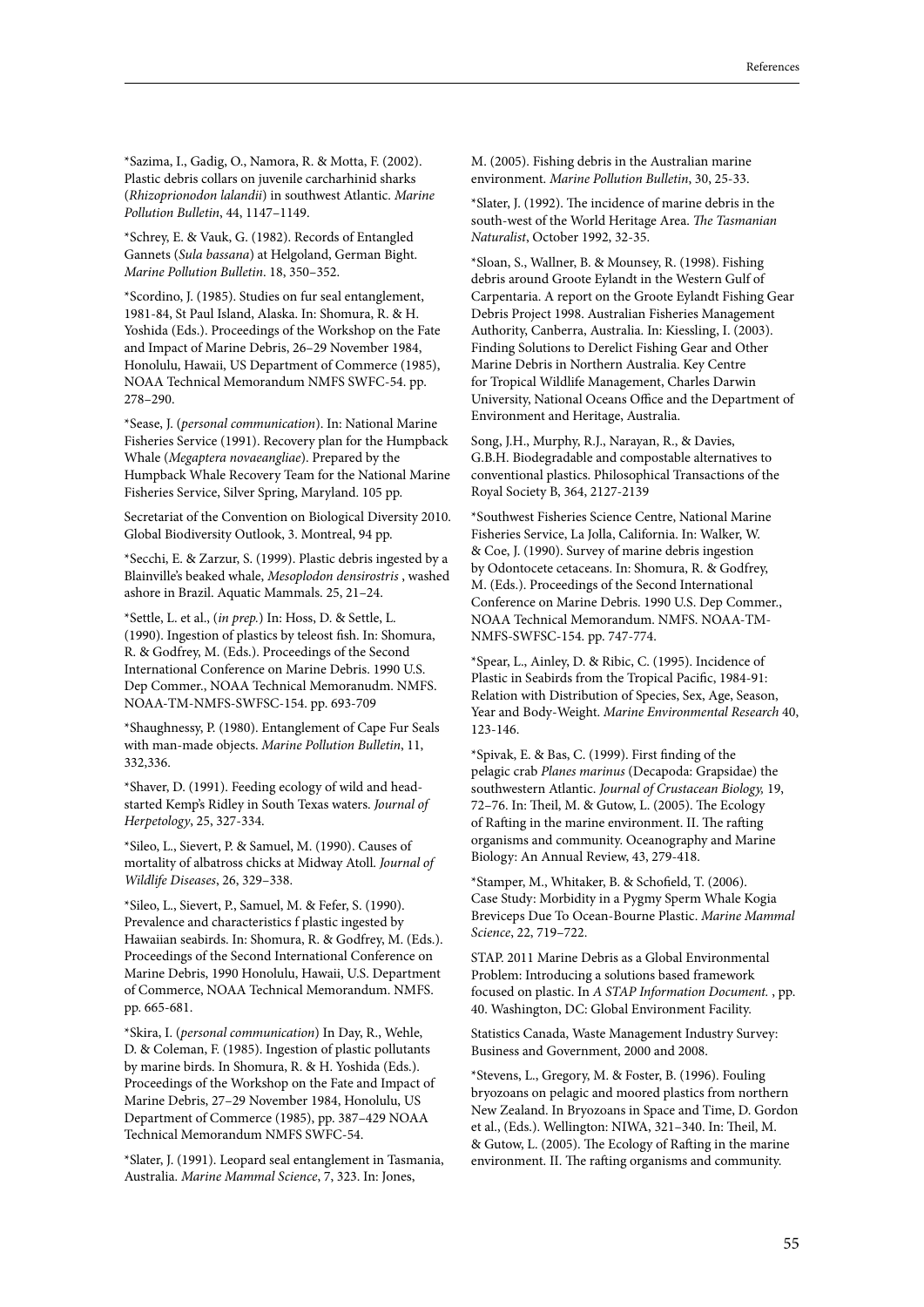*Oceanography and Marine Biology: An Annual Review*, 43, 279-418.

Stewardship Ontario - Blue Box Fee Rates 2012, www.stewardshipontario.ca.

\*Stewart, B. & Yochem, P. (1987). Entanglement of Pinnipeds in synthetic debris and fishing net and line fragments at San Nicholas and San Miguel Islands, California, 1978-1986. *Marine Pollution Bulletin*, 18, 336-339.

\*Stewart, B. & Yochem, P. (1990). Pinniped entanglement in synthetic materials in the Southern California Bight. In: Shomura, R. & H. Yoshida (Eds.). Proceedings of the Workshop on the Fate and Impact of Marine Debris, 26–29 November 1984, Honolulu, Hawaii, US Department of Commerce (1985), NOAA Technical Memorandum NMFS SWFC-54. pp. 554-561.

Sustainable Packaging Coalition, www. sustainablepackaging.org.

Sutherland, W., Clout, M., Cote, I., Daszak, P., Depledge, M., Fellman, L., Fleishman, E., Garthwaite, R., Gibbons, D., De Lurio, J., Impey, A., Lickorish, F., Lindenmayer, D., Madgwick, J., Margerison, C., Maynard, T., Peck, L., Pretty, J., Prior, S., Redford, K., Scharlemann, J., Spalding, M. & Watkinson, A. (2010). A horizon scan of global conservation issues for 2010. *Trends in Ecology & Evolution* 25, 1-7.

\*Takada, H., Tanaka, K., Yamashita, R. & Watanuki, Y. (*in prep.*) Detection of polybrominated diphenyl ethers (PBDEs) in tissue of seabirds ingesting plastics.

Talsness, C., Andrade, A., Kuriyama, S., Taylor, J. & vom Saal, F. (2009). Components of plastic: experimental studies in animals and relevance for human health. *Philosophical Transactions of the Royal Society B* 364, 2079-2096.

\*Tarpley, R. & Marwitz, S. (1993). Plastic debris ingestion by cetaceans along the Texas coast: two case reports. *Aquatic Mammals*, 192, 93-98.

Teuten, E., Saquing, J., Knappe, D., Barlaz, M., Jonsson, S., Björn, A., Rowland, S., Thompson, R., Galloway, T., Yamashita, R., Ochi, D., Watanuki, Y., Moore, C., Viet, P., Tana, T., Prudente, M., Boonyatumanond, R., Zakaria, M., Akkhavong, K., Ogata, Y., Hirai, H., Iwasa, S., Mizukawa, K., Hagino , Y., Imamura, A., Saha, M. & Takada, S. (2009). Transport and release of chemicals from plastics to the environment and to wildlife. *Philosophical Transactions of the Royal Society B* 364, 2027-2045.

The Independent. (2011). 'Kenya Bans Plastic Bags', 9th January, 2011

Thiel, M., Hinojosa, I., Vásquez, N. & Macaya, E. (2003). Floating marine debris in coastal waters of the SE-Pacific (Chile). *Marine Pollution Bulletin*, 46, 224-231.

\*Thompson, C. (2000). Focus on impact of sea trash, Cairns Post, Thursday 09/11/2000: 12. In Kiessling, I. (2003). Finding Solutions to Derelict Fishing Gear and Other Marine Debris in Northern Australia. Key Centre for Tropical Wildlife Management, Charles Darwin University, National Oceans Office and the Department of Environment and Heritage, Australia.

Thompson, R., Olsen, Y., Mitchell, R., Davis, A., Rowland, S., John, A., McGonigle, D. & Russell, A. (2004). Lost at sea: Where is all the plastic? *Science* 304, 838-838.

Thompson, R.C., Moore, C., Andrady, A., Gregory, M., Takada, H & Weisberg, S. (2005). New directions in plastic debris. Science, 310, 1117

Thompson, R., Moore, C., vom Saal, F. & Swan, S. (2009). Plastics, the environment and human health: current consensus and future trends. *Philosophical Transactions of the Royal Society B* 364, 2153-2166.

\*Tinney, R. (1983). Testimony before Senate' Commerce Committee, Marine Mammal Protection Act Reauthorization, 26 April 1984. In: Wallace, N. (1985). Debris entanglement in the marine environment: a review. In Shomura, R. & Yoshida, H. (Eds.). Proceedings of the Workshop on the Fate and Impact of Marine Debris, 27–29 November 1984, Honolulu, US Department of Commerce (1985), NOAA Technical Memorandum NMFS SWFC-54. pp. 259 – 277.

\*Toldi, M. (*personal communication*). In Kiessling, I. (2003). Finding Solutions to Derelict Fishing Gear and Other Marine Debris in Northern Australia. Key Centre for Tropical Wildlife Management, Charles Darwin University, National Oceans Office and the Department of Environment and Heritage, Australia.

\*Tomas, J., Guitart, R., Mateo, R. & Raga, J. (2002). Marine debris ingestion in loggerhead sea turtles, *Caretta caretta*, from the Western Mediterranean. *Marine Pollution Bulletin*, 44, 211-216.

\*Tonay, A., Dede, A., Öztürk, A. & Öztürk, B. (2007). Content of Harbour Porpoises (Phocoena phocoena) from the Turkish Western Black Sea in spring and early summer. *Rapport Commission International pour l' exploration scientifique de la Mer Mediterranee*, 38, 616.

\*Tourinho, P., Ivar do Sul, J. & Fillmann, G. (2010). Is marine debris ingestion still a problem for the coastal marine biota of southern Brazil? *Marine Pollution Bulletin*. 60, 396–401.

\*U.S. National Museum of Natural History, Smithsonian Institute, Washington D.C. In: Walker, W. & Coe, J. (1990). Survey of marine debris ingestion by Odontocete cetaceans. In: Shomura, R. & Godfrey, M. (Eds.). Proceedings of the Second International Conference on Marine Debris. 1990 U.S. Dep Commer., NOAA Technical Memorandum. NMFS. NOAA-TM-NMFS-SWFSC-154. pp. 747-774.

\*Uchida, I. (*personal communication*). In: Balazs, G. (1985). Impact of ocean debris on marine turtles: entanglement and ingestion. In Shomura, R. & H. Yoshida (Eds.). Proceedings of the Workshop on the Fate and Impact of Marine Debris, 27–29 November 1984, Honolulu, US Department of Commerce (1985),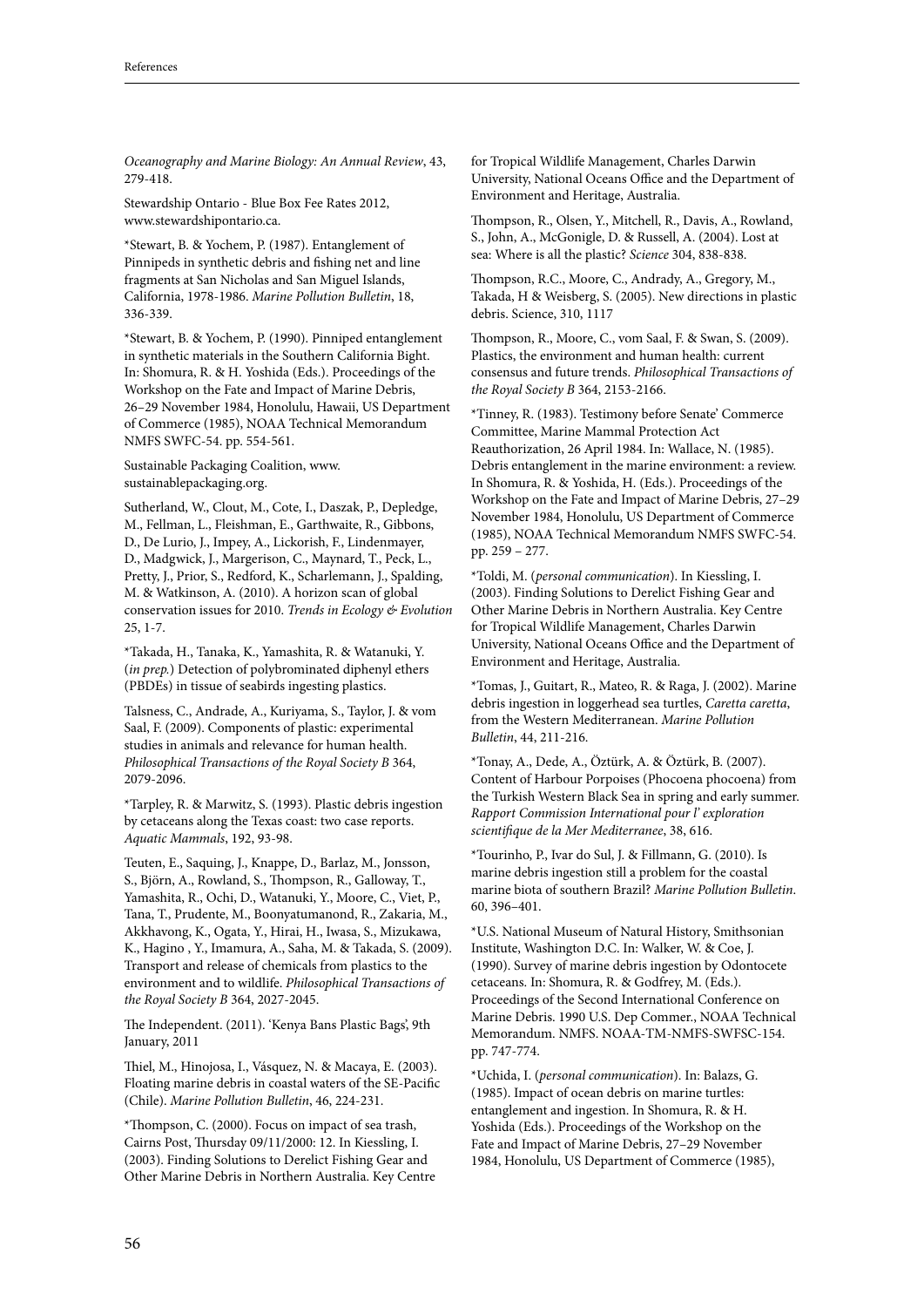pp. 387–429 NOAA Technical Memorandum NMFS SWFC-54.

UNEP-CAR/RCU. 2008 Marine Litter in the Wider Caribbean Region: A Regional Overview., pp. 81. Nairobi: United Nations Environment Programme.

UNEP. 2005 Marine litter an analytical overview, pp. 47. Kenya: United Nations Environment Programme.

UNEP. 2009 Marine Litter: A Global Challenge, pp. 232. Nairobi: UNEP.

UNEP Year Book 2011: Emerging issues in our global environment, United Nations Environment Programme, Nairobi. Published February 2011 Website: http://www. unep.org/yearbook/2011.

\*Uneputty, P. & Evans, S. (1997). The impact of plastic debris on the biota of tidal flats in Ambon Bay (eastern Indonesia). *Marine Environmental Research* 44, 233-242.

\*Unpublished In: Gregory, M. (2004). Marine Debris: Hangers-on and hitch hiking aliens. Derelict fishing gear and related marine debris: an educational outreach seminar among APEC partners, January 13-16, 2004 Honolulu, Hawaii, Seminar Proceedings, 40-44.

\*US Environmental Protection Agency, 1992. Turning the tide on trash. A learning guide on marine debris. EPA842-B-92-003.

US Environmental Protection Agency, Environmentally Preferable Purchasing database, www.epa.gov/epp.

US Environmental Protection Agency, Waste Reduction Model (WARM) February 2012 update.

US Environmental Protection Agency, 2011. Municipal solid waste generation, recycling and disposal in the United States: Facts and figures for 2010. United States Environmental Protection Agency, Solid Waste and Emergency Response (5306P) Washington, DC 20460.

\*Valla, B. (*personal communication*) In: Kiessling, I. (2003). Finding Solutions to Derelict Fishing Gear and Other Marine Debris in Northern Australia. Key Centre for Tropical Wildlife Management, Charles Darwin University, National Oceans Office and the Department of Environment and Heritage, Australia.

\*Van Franeker, J. (1985). Plastic ingestion in the North Atlantic fulmar. *Marine Pollution Bulletin*, 16, 367-369.

\*Van Franeker, J. & Bell, P. (1988). Plastic ingestion by Petrels breeding in Antarctica. *Marine Pollution Bulletin*, 19, 672-674.

\*Van Franeker, J. & Camphuijsen, C. (1984). Report on Fulmar glacialis Expedition II, Jan Mayen, June-August 1983. Versl. En Technische Gegevens 39, 1-34. In Day, R., Wehle, D. & Coleman, F. (1985). Ingestion of plastic pollutants by marine birds. In Shomura, R. & H. Yoshida (Eds.). Proceedings of the Workshop on the Fate and Impact of Marine Debris, 27–29 November 1984, Honolulu, US Department of Commerce (1985), pp. 387–429 NOAA Technical Memorandum NMFS SWFC-54.

\*Van Franeker, J., Meijboom, A. & de Jong, M. (2004). Marine litter monitoring by Northern Fulmars in the Netherlands 1982-2003. Wageningen, Alterra, Alterrarapport 1093.

\*Van Franeker, J., Blaize, C., Danielsen, J., Fairclough, K., Gollan, J., Guse, N., Hansen, P., Heubeck, M., Jensen, J., Le Guillou, G., Olsen, B., Olsen, K., Pedersen, J., Stienen, E. & Turner, D. (2011). Monitoring plastic ingestion by the northern fulmar Fulmarus glacialis in the North Sea. *Environmental Pollution* 159, 2609-2615.

\*Van Franeker, J. (1983). Plastics—een bedreiging voor zeevogels. Nieuvebrief NSO 4, 41-61. In Day, R., Wehle, D. & Coleman, F. (1985). Ingestion of plastic pollutants by marine birds. In Shomura, R. & H. Yoshida (Eds.). Proceedings of the Workshop on the Fate and Impact of Marine Debris, 27–29 November 1984, Honolulu, US Department of Commerce (1985), pp. 387–429 NOAA Technical Memorandum NMFS SWFC-54.

Van Franeker, J., Heubeck, M., Fairclough, K., Turner, D., Grantham, M., Stienen, E., Guse, N., Pedersen, J., Olsen, K., Andersson, P. & Olsen, B. (2005). Save the North Sea' Fulmar Study 2002-2004: a regional pilot project for the Fulmar-Litter-EcoQO in the OSPAR area. In *Alterrarapport 1162*. Wageningen: Alterra (available at www. zeevogelgroep.nl).

\*Van Nierop, M. & Den Hartog, J. (1984). A study on the gut contents on five juvenile loggerhead turtles, *Caretta caretta* (Linnaeus), (Reptilia, Cheloniidae), from the south-eastern part of the North Atlantic Ocean, with emphasis on coelenterate identification. *Zoologische Mededelingen*, 59, 35-54.

\*Vauk & Lohner (1969). In: Vauk-Hentzelt, E. (1982). Misbildungen, verletzungen, und krankheiten auf Helgoland erlegter silbermowen [Deformities, injuries, and illnesses of silver gulls that died in Helgoland]. Niedersachaischer Jager 15:700-702 Misbildungen, verletzungen, und krankheiten auf Helgoland erlegter silbermowen [Deformities, injuries, and illnesses of silver gulls that died in Helgoland]. *Niedersachaischer Jager*, 15, 700-702. In Day, R., Wehle, D. & Coleman, F. (1985). Ingestion of plastic pollutants by marine birds. In Shomura, R. & Yoshida, H. (Eds.). Proceedings of the Workshop on the Fate and Impact of Marine Debris, 27–29 November 1984, Honolulu, US Department of Commerce (1985), pp. 387–429 NOAA Technical Memorandum NMFS SWFC-54.

\*Vauk-Hentzelt, E. (1982). Misbildungen, verletzungen, und krankheiten auf Helgoland erlegter silbermowen [Deformities, injuries, and illnesses of silver gulls that died in Helgoland]. *Niedersachaischer Jager*, 15, 700-702. In Day, R., Wehle, D. & Coleman, F. (1985). Ingestion of plastic pollutants by marine birds. In Shomura, R. & H. Yoshida (Eds.). Proceedings of the Workshop on the Fate and Impact of Marine Debris, 27–29 November 1984, Honolulu, US Department of Commerce (1985), pp. 387–429 NOAA Technical Memorandum NMFS SWFC-54.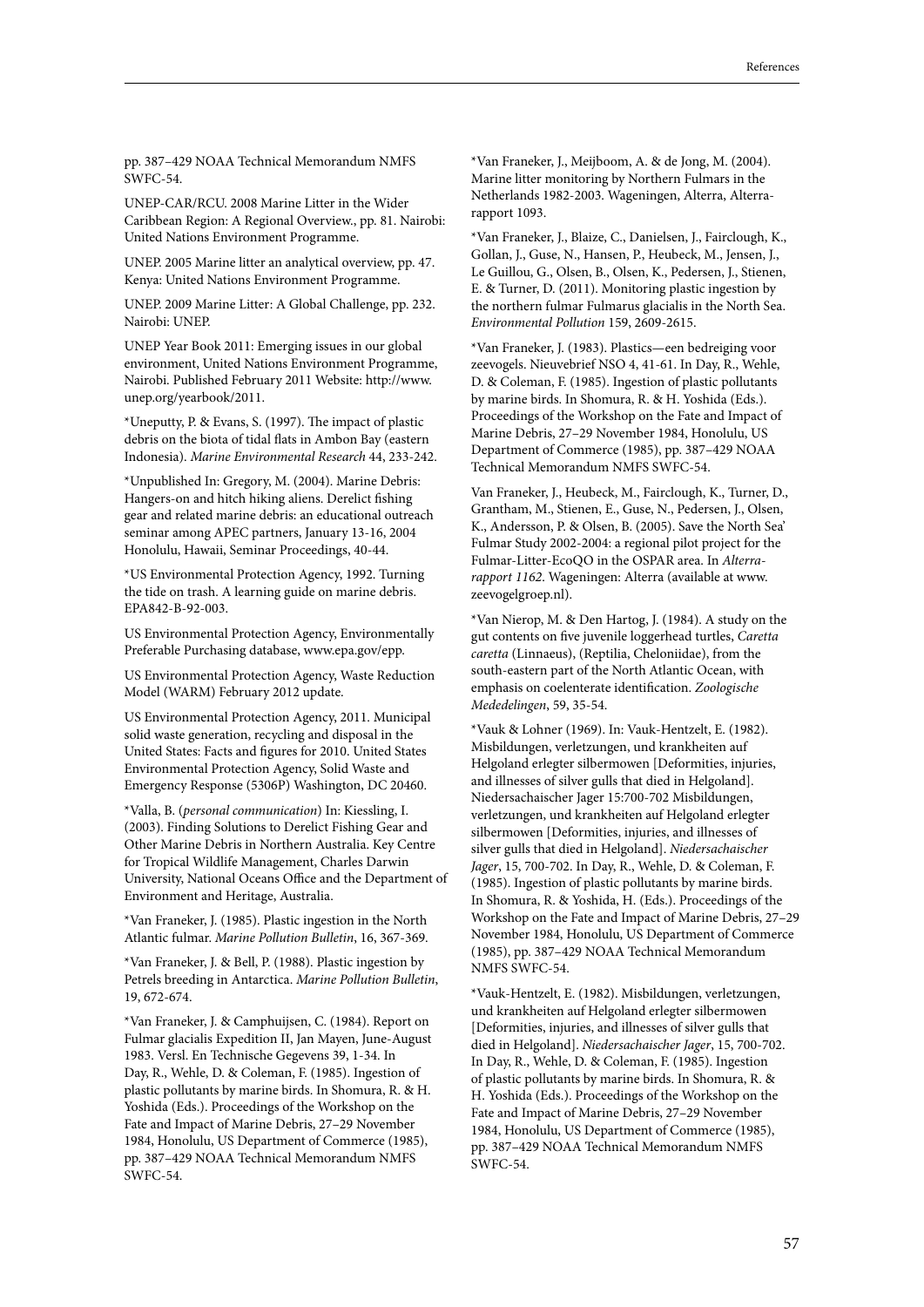\*Vlietstra, L. & Parga, J. (2002). Long-term changes in the type, but not amount, of ingested plastic particles in short-tailed shearwaters in the southeastern Bering Sea. *Marine Pollution Bulletin*. 44, 945–955.

\*von Ziegesar, O. (1984). A survey of the humpback whales in southeastern Prince William Sound, Alaska: 1980,1981, and 1983. Report to the State of Alaska, Alaska Council on Science and Technology, 34 pp. In: National Marine Fisheries Service 1991. Recovery plan for the Humpback Whale (*Megaptera novaeangliae*). Prepared by the Humpback Whale Recovery Team for the National Marine Fisheries Service, Silver Spring, Maryland. 105 pp.

\*Willan, R. (*personal communication*). In Kiessling, I. (2003). Finding Solutions to Derelict Fishing Gear and Other Marine Debris in Northern Australia. Key Centre for Tropical Wildlife Management, Charles Darwin University, National Oceans Office and the Department of Environment and Heritage, Australia.

\*Walker, W. & Coe, J. (1990). Survey of marine debris ingestion by Odontocete cetaceans. In: Shomura, R. & Godfrey, M. (Eds.). Proceedings of the Second International Conference on Marine Debris. 1990 U.S. Dep Commer., NOAA Technical Memoranudm. NMFS. NOAA-TM-NMFS-SWFSC-154. pp. 747-774.

\*Walker, W. (*unpublished*), In: Walker, W. & Coe, J. (1990). Survey of marine debris ingestion by Odontocete cetaceans. In: Shomura, R. & Godfrey, M. (Eds.). Proceedings of the Second International Conference on Marine Debris. 1990 U.S. Dep Commer., NOAA Technical Memorandum. NMFS. NOAA-TM-NMFS-SWFSC-154. pp. 747-774.

Walker, T., Reid, K., Arnould, J. & Croxall, J. (1997). Marine debris surveys at Bird Island, South Georgia 1990-1995. *Marine Pollution Bulletin* 34, 61-65.

Walmart, Sustainability Index, www.walmartstores.com/ sustainability.

\*Waterman, (*personal communication*). In: Wallace, N. (1985). Debris entanglement in the marine environment: a review. In Shomura, R. & H. Yoshida (Eds.). Proceedings of the Workshop on the Fate and Impact of Marine Debris, 27–29 November 1984, Honolulu, US Department of Commerce (1985), NOAA Technical Memorandum NMFS SWFC-54. pp. 259 – 277.

\*Wehle, D. & Coleman, F. (1983). Plastics at sea. *Natural History*, 92, 20-26. In: Wallace, N. (1985). Debris entanglement in the marine environment: a review. In Shomura, R. & H. Yoshida (Eds.). Proceedings of the Workshop on the Fate and Impact of Marine Debris, 27–29 November 1984, Honolulu, US Department of Commerce (1985), NOAA Technical Memorandum NMFS SWFC-54. pp. 259 – 277.

\*Wehle, D. (*personal communication*). In Day, R., Wehle, D. & Coleman, F. (1985). Ingestion of plastic pollutants by marine birds. In Shomura, R. & H. Yoshida (Eds.). Proceedings of the Workshop on the Fate and Impact of Marine Debris, 27–29 November 1984, Honolulu, US Department of Commerce (1985), pp. 387–429 NOAA Technical Memorandum NMFS SWFC-54.

\*Weinrich, M. (*personal communication*). In: National Marine Fisheries Service 1991. Recovery plan for the Humpback Whale (*Megaptera novaeangliae*). Prepared by the Humpback Whale Recovery Team for the National Marine Fisheries Service, Silver Spring, Maryland. 105 pp.

\*West, C. (1981). The significance of small plastic boats as seed dispersal agents. Tane, 27, 174. In: Gregory, M. (2004). Marine Debris: Hangers-on and hitch hiking aliens. Derelict fishing gear and related marine debris: an educational outreach seminar among APEC partners, January 13-16, 2004 Honolulu, Hawaii, Seminar Proceedings, 40-44.

\*Western Australia Department of Conservation and Land Management (WA CALM) database. In: Jones, M. (2005). Fishing debris in the Australian marine environment. *Marine Pollution Bulletin*, 30, 25-33.

Whal, M. (1989). Marine epibiosis 1. Fouling and antifouling: some basic aspects. *Marine Ecology Progress Series*, 58, 175-205.

\*White, D. (*In prep.*) Marine Debris Surveys of 2002. World Wide Fund for Nature, Australia. Arafura Ecoregion Program, Darwin. In: Kiessling, I. (2003). Finding Solutions to Derelict Fishing Gear and Other Marine Debris in Northern Australia. Key Centre for Tropical Wildlife Management, Charles Darwin University, National Oceans Office and the Department of Environment and Heritage, Australia.

\*Winston, J., Gregory, M. & Stevens, L. (1997). Encrusters, epibionts and other biota associated with pelagic plastics: a review of biogeographical, environmental, and conservation issues. In: Marine Debris, Sources, Impacts, Solutions. J. Coe & D. Rogers (Eds.). Springer-Verlag New York, Inc., p 81-97.

\*Winston, J. (1982). Drift plastic – an expanding niche? *Marine Pollution Bulletin*, 13, 348-351.

\*Wood, R. & DeGange, A. (*personal communication*). In Day, R., Wehle, D. & Coleman, F. (1985). Ingestion of plastic pollutants by marine birds. In Shomura, R. & H. Yoshida (Eds.). Proceedings of the Workshop on the Fate and Impact of Marine Debris, 27–29 November 1984, Honolulu, US Department of Commerce (1985), pp. 387–429 NOAA Technical Memorandum NMFS SWFC-54.

\*Woodhouse, C. (*personal communication*) In: National Marine Fisheries Service 1991. Recovery plan for the Humpback Whale (*Megaptera novaeangliae*). Prepared by the Humpback Whale Recovery Team for the National Marine Fisheries Service, Silver Spring, Maryland. 105 pp.

Worldwatch Institute – June 20, 2012 www.worldwatch. org.

WRAP. 2006 Environmental benefits of recycling: An international review of life cycle comparisons for key materials in the UK recycling sector. Banbury: WRAP.

\*Ye, S. & Andrady, A. (1991). Fouling of floating plastic debris under Biscayne Bay exposure conditions. *Marine Pollution Bulletin*, 22, 608–613.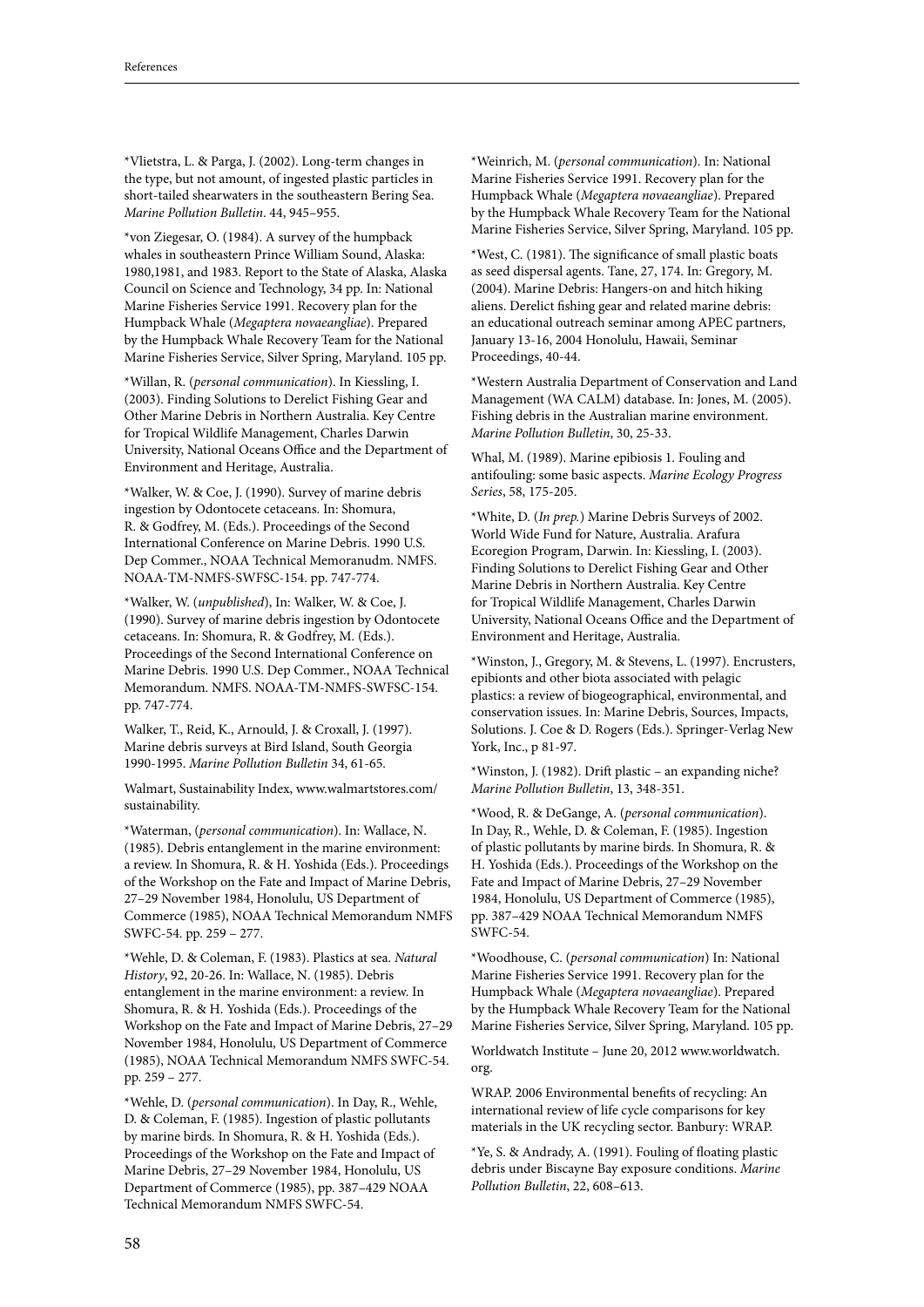\*Young, L., Vanderlip, C., Duffy, D., Afanasyev, V. & Shaffer, S. (2009). Bringing home the trash: do colonybased differences in foraging distribution lead to increased plastic ingestion in Laysan albatrosses? *PloS one*, 4, e7623.

\*Yunupingu, D. (1998). Nhaltjan Nguli Miwatj Yolngu Djaka Miyapunuwu: Sea Turtle Conservation and the Yolngu People of East Arnhem Land. In, Kennett, R., Webb, A. Duff, G. Guinea, M. & Hill, G. (Eds.). Marine Turtle Conservation and Management in Northern Australia, Proceedings of a Workshop held at Northern Territory University, Darwin 3 – 4 June 1997, Centre for Indigenous Natural and Cultural Resource Management and Centre for Tropical Wetlands Management, Northern Territory University, Darwin: 9 – 15. In: Kiessling, I. (2003). Finding Solutions to Derelict Fishing Gear and Other Marine Debris in Northern Australia. Key Centre for Tropical Wildlife Management, Charles Darwin University, National Oceans Office and the Department of Environment and Heritage, Australia.

\*Zabin, C., Carlto, J. & Godwin, L. (*in press*). First Report of the Asian sea anemone *Diadumene lineata* from the Hawaiian Islands. Bishop Museum Occasional Paper. In: Gregory, M. (2004). Marine Debris: Hangers-on and hitch hiking aliens. Derelict fishing gear and related marine debris: an educational outreach seminar among APEC partners, January 13-16, 2004 Honolulu, Hawaii, Seminar Proceedings, 40-44.

Zarfl, C., Fleet, D., Fries, E., Galgani, F., Gerdts, G., Hanke, G. & Matthies, M. (2011) Microplastics in oceans. *Marine Pollution Bulletin* 62, 1589-1591.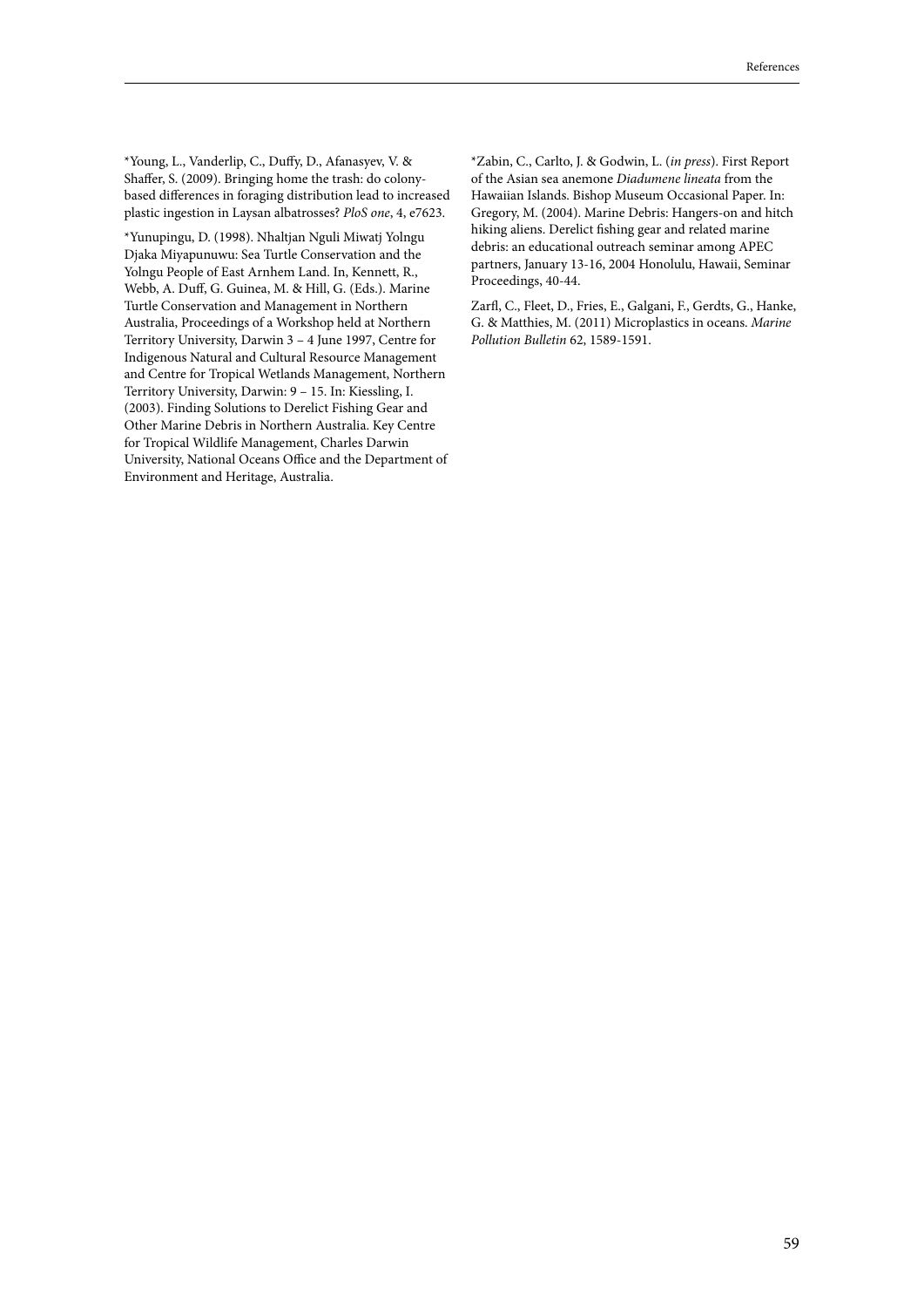## Annex 1: **Information extracted from reports and publications in relation to documented encounters between marine debris and an organism**

An extensive literature review of data published prior to April 2012 in peer reviewed publications and reports in grey literature was conducted for this review, and the following information was extracted:

- Species name (scientific and common)
- Taxonomic grouping e.g. Mammals, Birds, Fish, Sea Turtles, Crustaceans, Cephalopods, Bivalves, Gastropods, Echinoderms, Cnidaria. As numbers of organisms from other taxonomic groups were low, subsequent reporting is focussed on Mammals, Birds, Fish, and Sea Turtles
- Number of individuals (for reports where this was not given, it has been recorded as a nominal value of 1)
- Debris type e.g.: Metal, Plastic, Paper, Glass, Wood (other than driftwood), Other, Unknown (where the study did not report the debris type)
- For plastic debris which was the main material type reported, an additional category 'Debris usage / type' was recorded, e.g. Rope & Netting, Other Fishing Material, Intact Items and Packaging, Fragments (> 5 mm), Microplastics (< 4.99 mm).
- Type of encounter e.g. ingestion, entanglement, rafting
- Number of individuals documented per species according to debris type (consequently some individuals were recorded more than once if, for example, they had ingested two types of debris).
- Consequence(s) of encounter: Direct Harm/Death, Indirect Harm/Death, Survived, Unknown (where the study stated that they did not know the fate of the individuals), or Not Reported
- Location: grouped according to region—North America West Coast, North America East Coast, South America West Coast, South America East Coast, Central South Atlantic, Europe, Africa West Coast, Africa East Coast, Asia, Australasia, Central Pacific, Arctic, Antarctic, Other, Unknown.
- Reference to the source of the report